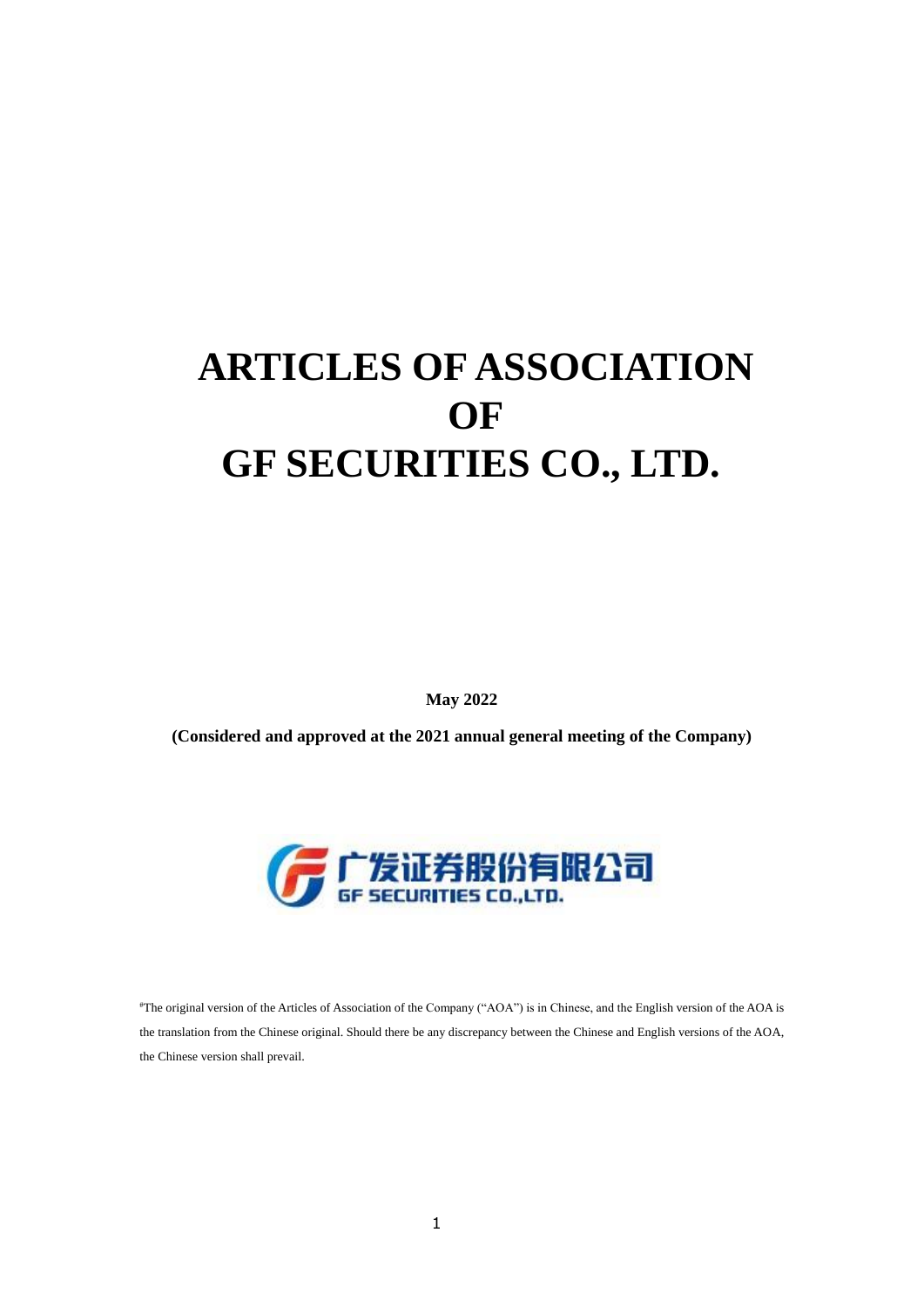# **Contents**

| <b>Chapter 1</b> |                                                                          |  |
|------------------|--------------------------------------------------------------------------|--|
| <b>Chapter 2</b> |                                                                          |  |
| <b>Chapter 3</b> |                                                                          |  |
| <b>Section 1</b> |                                                                          |  |
| <b>Section 2</b> |                                                                          |  |
| <b>Section 3</b> |                                                                          |  |
| <b>Section 4</b> |                                                                          |  |
| <b>Section 5</b> | <b>Financial Assistance for Purchase of Company Shares 20</b>            |  |
| <b>Section 6</b> |                                                                          |  |
| <b>Chapter 4</b> |                                                                          |  |
| <b>Section 1</b> |                                                                          |  |
| <b>Section 2</b> |                                                                          |  |
| <b>Section 3</b> |                                                                          |  |
| <b>Section 4</b> |                                                                          |  |
| <b>Section 5</b> |                                                                          |  |
| <b>Section 6</b> |                                                                          |  |
| <b>Section 7</b> | <b>Special Procedures for Voting by Classes of Shareholders54</b>        |  |
| <b>Chapter 5</b> |                                                                          |  |
| <b>Section 1</b> |                                                                          |  |
| <b>Section 2</b> |                                                                          |  |
| <b>Section 3</b> |                                                                          |  |
| <b>Section 4</b> |                                                                          |  |
| <b>Section 5</b> |                                                                          |  |
| <b>Chapter 6</b> |                                                                          |  |
| <b>Chapter 7</b> |                                                                          |  |
| <b>Section 1</b> |                                                                          |  |
| <b>Section 2</b> |                                                                          |  |
| <b>Chapter 8</b> |                                                                          |  |
| <b>Chapter 9</b> | <b>Qualifications and Obligations of Directors, Supervisors, General</b> |  |
|                  | <b>Manager and Other Senior Management of the Company 94</b>             |  |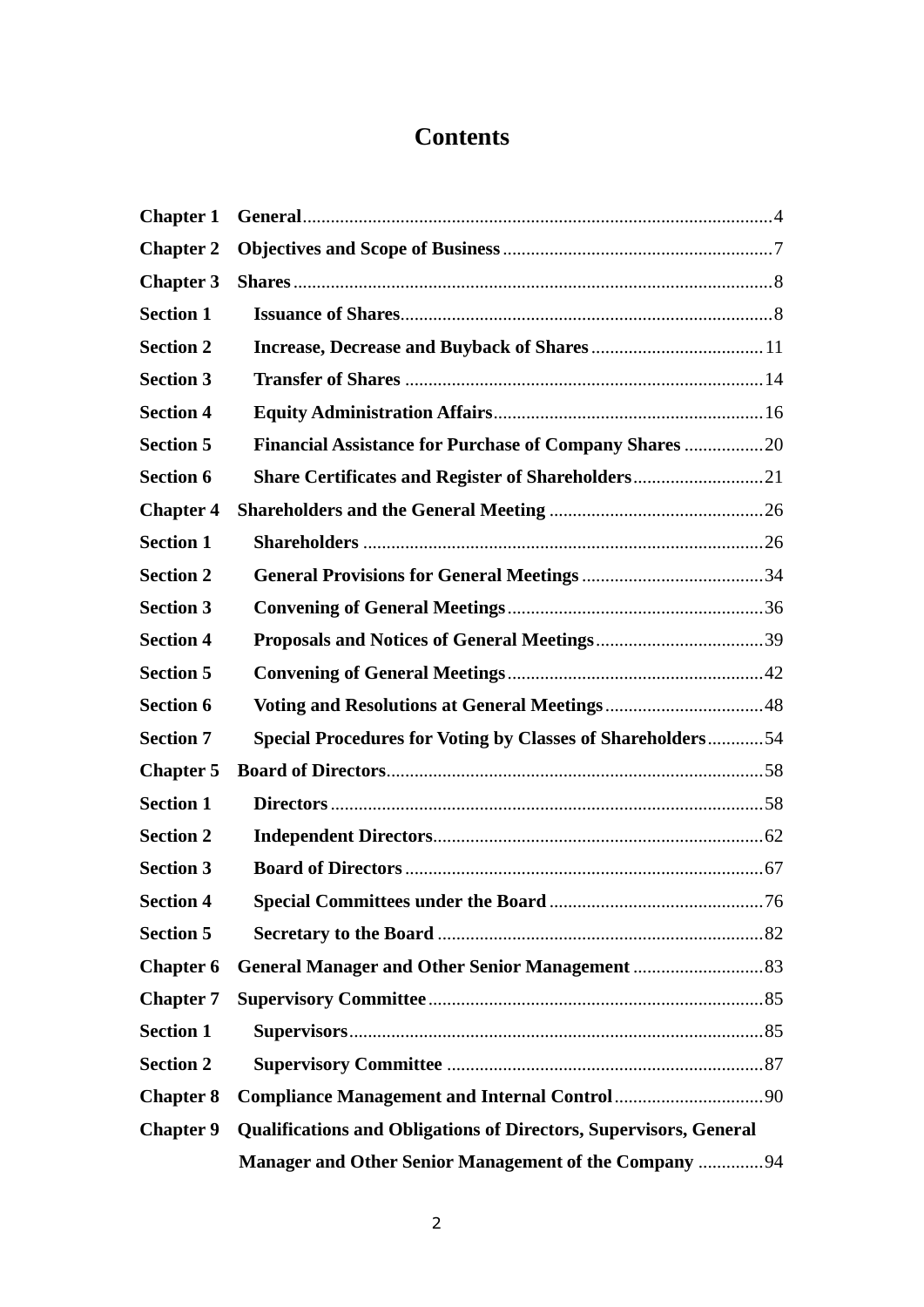|                  | Chapter 10 Financial Accounting System, Distribution of Profits and Audit  102       |  |
|------------------|--------------------------------------------------------------------------------------|--|
| <b>Section 1</b> |                                                                                      |  |
| <b>Section 2</b> |                                                                                      |  |
| <b>Section 3</b> |                                                                                      |  |
|                  |                                                                                      |  |
| <b>Section 1</b> |                                                                                      |  |
| <b>Section 2</b> |                                                                                      |  |
|                  | <b>Chapter 12 Merger, Division, Capital Increase, Capital Reduction, Dissolution</b> |  |
|                  |                                                                                      |  |
| <b>Section 1</b> | Merger, Division, Capital Increase and Capital Reduction  115                        |  |
| <b>Section 2</b> |                                                                                      |  |
|                  |                                                                                      |  |
|                  |                                                                                      |  |
|                  |                                                                                      |  |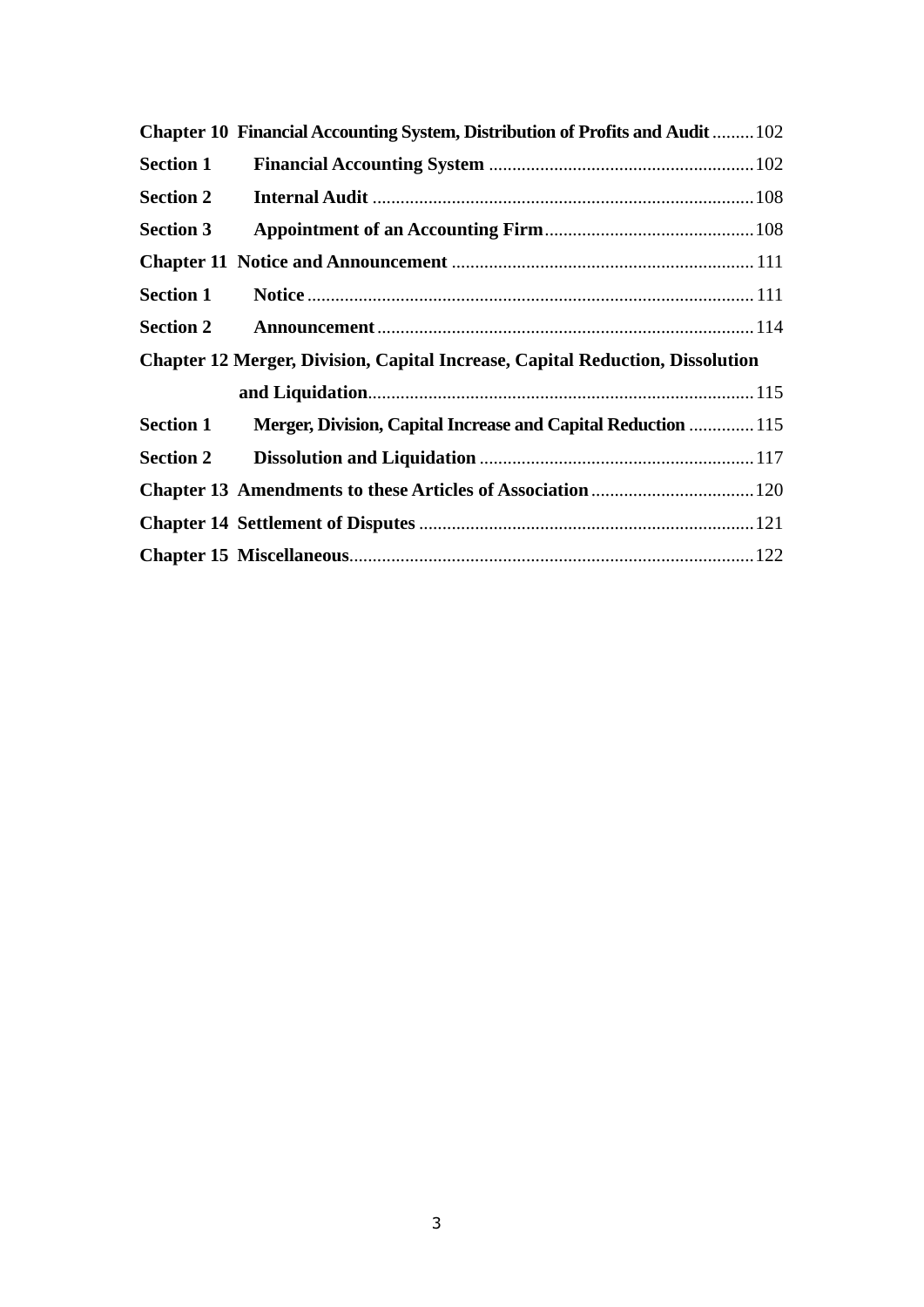#### **Chapter 1 General**

**Article 1** In order to establish the legal status of GF SECURITIES CO., LTD. (hereinafter referred to as the "Company"), regulate the organization and acts of the Company, safeguard the legal rights and interests of the Company, its shareholders and creditors thereof, and establish a good self-developing and self-disciplinary operating system, these Articles of Association are formulated in accordance with the Company Law of the People's Republic of China (hereinafter referred to as the "Company Law"), the Securities Law of the People's Republic of China (hereinafter referred to as the "Securities Law"), the Special Regulations of the State Council on the Overseas Share Offering and Listing by Joint-stock Limited Liability Companies(國務院關於股份有 限公司境外募集股份及上市的特別規定) (hereinafter referred to as the "Special Regulations"), the Approval of the State Council on the Adjustment of the Provisions Applicable to the Notice Period of Convening General Meetings of Shareholders and Other Matters Applicable to the Overseas Listed Companies (國務院關於調整適用在 境外上市公司召開股東大會通知期限等事項規定的批覆 ), the Mandatory Provisions of Articles of Association of Companies Listing Overseas (到境外上市公 司章程必備條款), the Letter of Opinions on the Supplementation and Amendment of Articles of Association of Companies Listing in Hong Kong (關於到香港上市公司 對公司章程作補充修改意見的函), the Rules for Governance of Securities Companies(證券公司治理準則), the Rules Governing the Listing of Securities on The Stock Exchange of Hong Kong Limited (hereinafter referred to as the "Hong Kong Listing Rules"), the Provisions on the Administration of Equities of Securities Companies (證券公司股權管理規定), and other relevant provisions.

**Article 2** The Company is a joint stock company with limited liability established in accordance with the Company Law, the Securities Law and other relevant provisions.

Yan Bian Road Construction Co., Ltd., the predecessor of the Company, was established by way of private placement on January 21, 1994 in accordance with "Approval Regarding the Establishment of Yan Bian Road Construction Co., Ltd."(《關 於成立延邊公路建設股份有限公司的批覆》) (Ji Gai Gu Pi Zi [1993] No. 52(吉改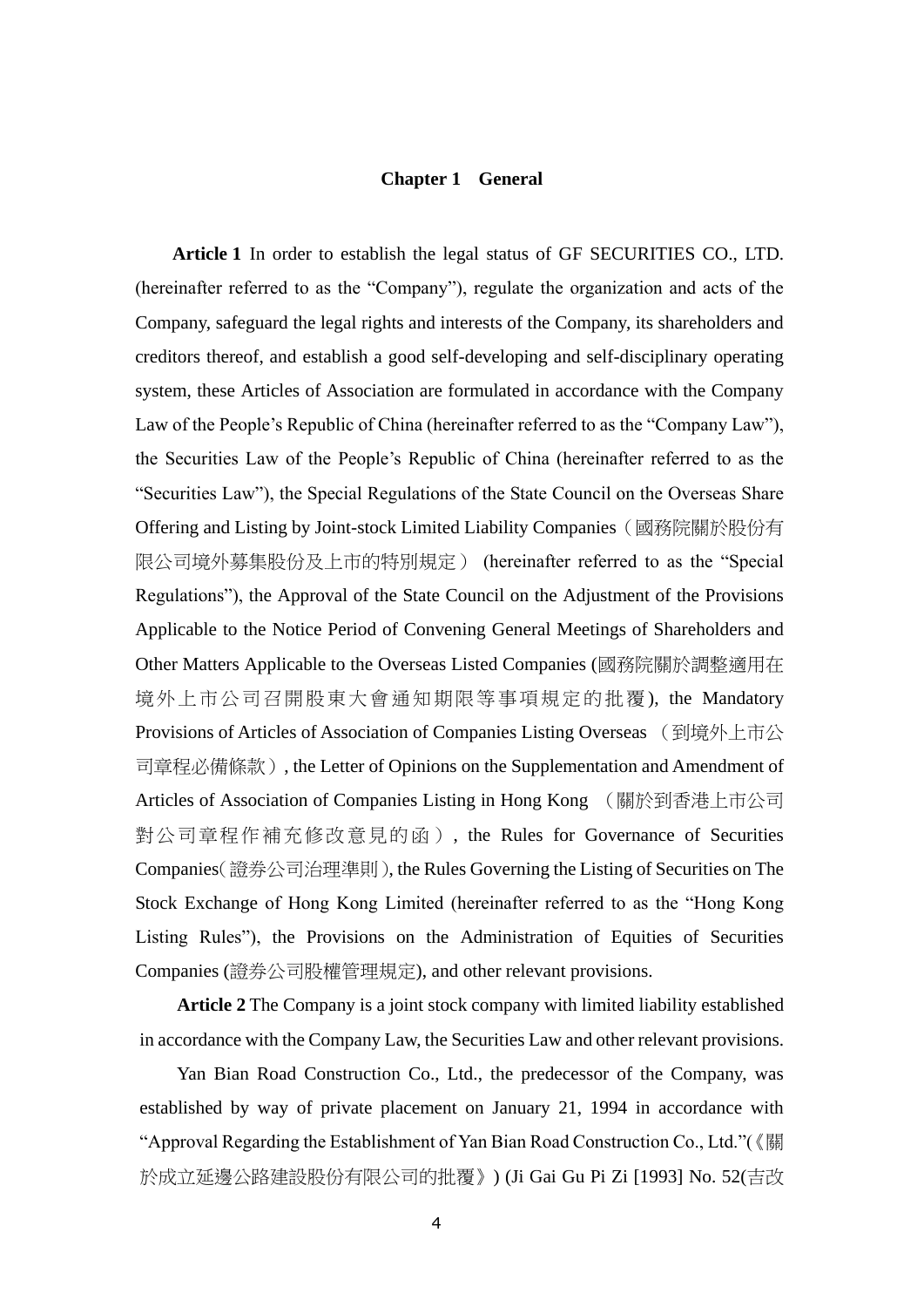股批字[1993]52 號)) issued by the Economic System Reform Committee of Jilin Province(吉林省經濟體制改革委員會), and was registered at the Administration for Industry and Commerce of the Yan Bian Korean Nation Autonomous Area in Jilin Province(吉林省延邊朝鮮族自治州工商行政管理局), with the business licence (business license number 2224001002142) granted. With the recommendation of "Reply in Relation to Yan Bian Road Construction Co., Ltd. Recommended by the State Ethnic Affairs Commission as a Listed Company"( 《關於將延邊公路建設股份 有限公司作為國家民委推薦上市公司的覆函》) (Min Wei (Jing) Han Zi [1997] No. 55(民委 ( 經 ) 函字[1997]55 號)) issued by the State Ethnic Affairs Commission of the People's Republic of China (國家民族事務委員會) and the approval of the China Securities Regulatory Commission on April 29, 1997, the Company initially issued 30,000,000 ordinary shares denominated in Renminbi (domestic shares) to the public and listed on the Shenzhen Stock Exchange on June 11, 1997.

As approved by the Approval Document Zheng Jian Xu Ke [2010] No.164 (證監 許可[2010]164號文) promulgated by the China Securities Regulatory Commission (hereinafter referred to as the "CSRC"), Yan Bian Road Construction Co., Ltd. repurchased the non-tradable shares held by Jilin Aodong Pharmaceutical Group Co., Ltd. by way of directional repurchase, and completed the absorption and merger of the original GF Securities Co., Ltd. by way of issuing new shares. Subsequent to the repurchase and merger, Yan Bian Road Construction Co., Ltd. changed its name to GF Securities Co., Ltd. and was granted the Enterprise Legal Person Business License (business license number 222400000001337). On February 12, 2010, the Company resumed trading of its shares on the Shenzhen Stock Exchange.

As approved by the Approval Document Zheng Jian Xu Ke [2015] No. 347 promulgated by the China Securities Regulatory Commission in March 2015, the Company issued 1,479,822,800 overseas listed foreign shares (H Shares) and listed on The Stock Exchange of Hong Kong Limited (hereinafter referred to as the "Hong Kong Stock Exchange") on April 10, 2015.

Pursuant to a resolution passed at the second extraordinary general meeting of the Company for 2014 and the approval of the CSRC, on April 13, 2015, the Joint Global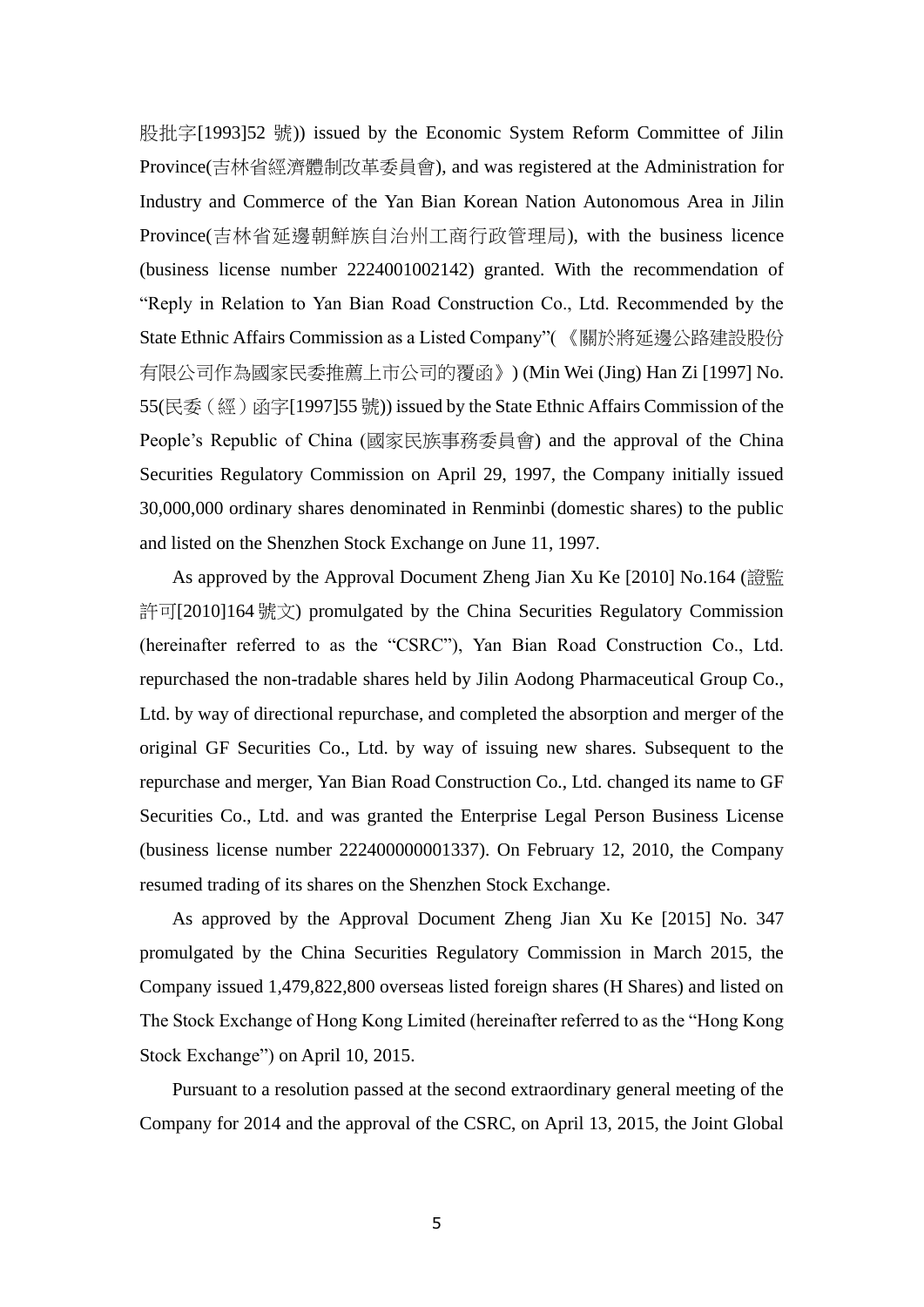Coordinators exercised the over-allotment option in full and the Company issued additional 221,973,400 overseas listed foreign shares (H Shares) which became listed on the Hong Kong Stock Exchange and on April 20, 2015.

**Article 3** The registered name of the Company:廣發証券股份有限公司;

The English name of the Company: GF SECURITIES CO., LTD.;

**Article 4** The address of the Company: Room 618, 2 Tengfei 1st Road, Sino-Singapore Guangzhou Knowledge City, Huangpu District, Guangzhou, Guangdong;

Postal code: 510555;

Telephone number: +8620-87550265, +8620-87550565;

Fax number: +8620-87554163.

**Article 5** The registered capital of the Company is RMB7,621,087,664.

**Article 6** The Company is a joint stock company with limited liability with no definite term of existence.

**Article 7** The chairman of the board of directors ("Board") of the Company shall be the legal representative of the Company. The legal representative shall exercise the following functions and powers:

(1) to sign share certificates, bond certificates and other marketable securities of the Company;

(2) to sign contractual documents with external parties and to issue other various material documents on behalf of the Company, and to authorize other staff member of the Company to sign relevant contractual documents and to issue other relevant documents;

(3) to exercise other powers and functions as the legal representative as required by laws and administrative regulations.

**Article 8** All of the assets of the Company shall be divided into shares of equal values. Each shareholder shall be liable to the extent of the shares subscribed by him. The Company is liable for its debts to the extent of all of its available assets.

**Article 9** Upon approval through a resolution at the general meeting and by the securities regulatory authority of the PRC, these Articles of Association take effect on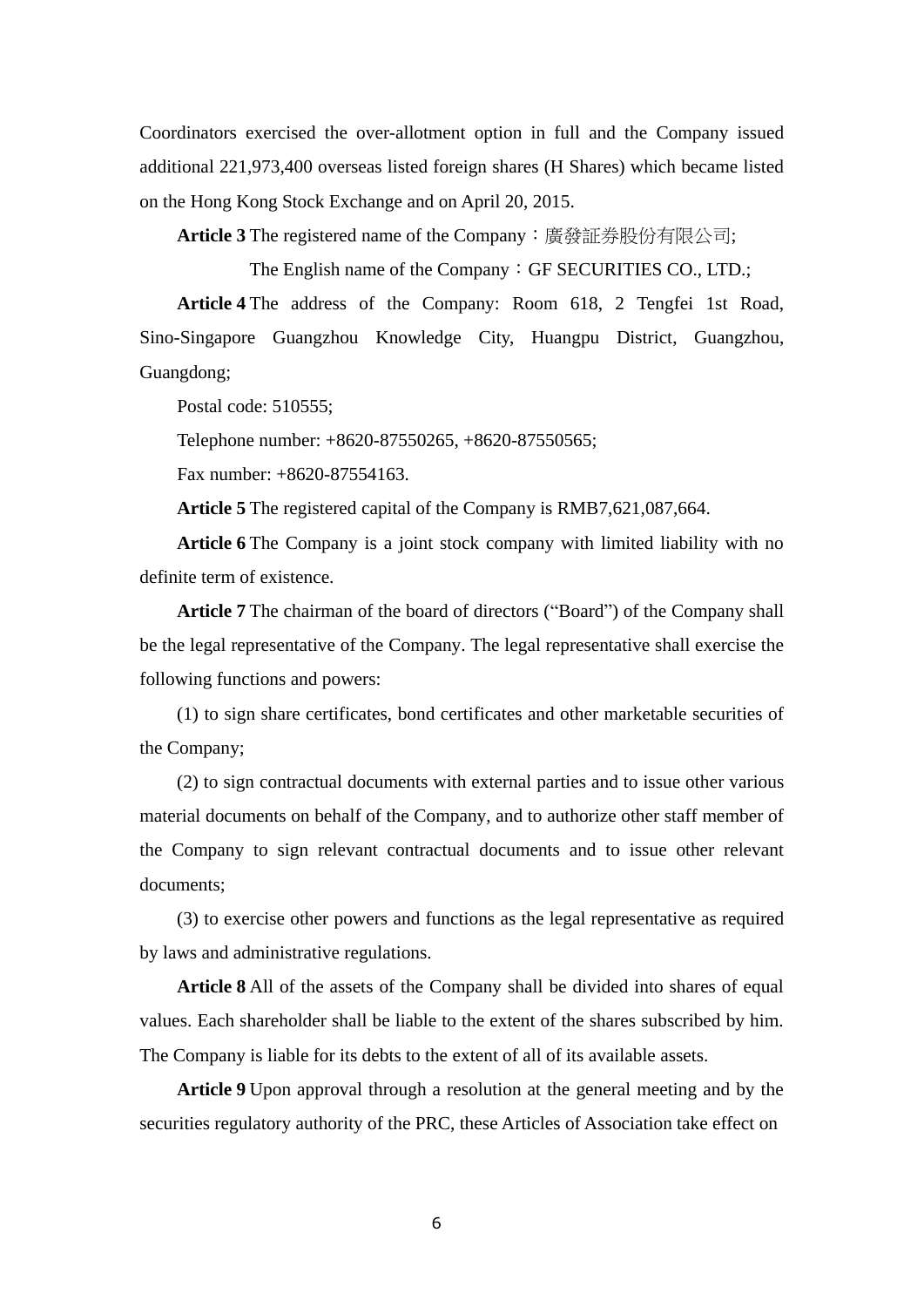the date when the overseas listed foreign shares (H Shares) issued by the Company are listed on the Hong Kong Stock Exchange. As of the effective date of these Articles of Association, the previous Articles of Association of the Company shall become void automatically.

As of the effective date of these Articles of Association, these Articles of Association shall be a legally binding document which regulates the Company's organization and acts, governs the rights and obligations between the Company and the shareholders, and amongst the shareholders themselves, and shall constitute a legally binding document governing on the Company, its shareholders, directors, supervisors, senior management members, with such personnel being entitled to claim for right on matters relating to the Company in accordance with these Articles of Association. Pursuant to these Articles of Association, a shareholder may take action against the other shareholders, and the shareholders may take action against the Company's directors, supervisors, general manager and other senior management members. The shareholders may take action against the Company. The Company may take action against its shareholders, directors, supervisors and other senior management members.

For the purposes of the preceding paragraph, the term "take action" shall include the initiation of proceedings in a court or application to an arbitration institution for arbitration.

**Article 10** Other senior management members referred to in this Articles of Association include the deputy general manager, the chief financial officer, the secretary to the Board, the chief compliance officer, the chief risk officer, the chief information officer, the chief audit officer and such other personnel expressly resolved and confirmed by the Board to hold important positions.

#### **Chapter 2 Objectives and Scope of Business**

**Article 11** The objectives of business of the Company are: to insist on the principles of socialist marketing economy, to implement national economic and financial guidelines and policies, to promote the development of securities market, to conduct business in compliance with regulations, to comprehensively put in practice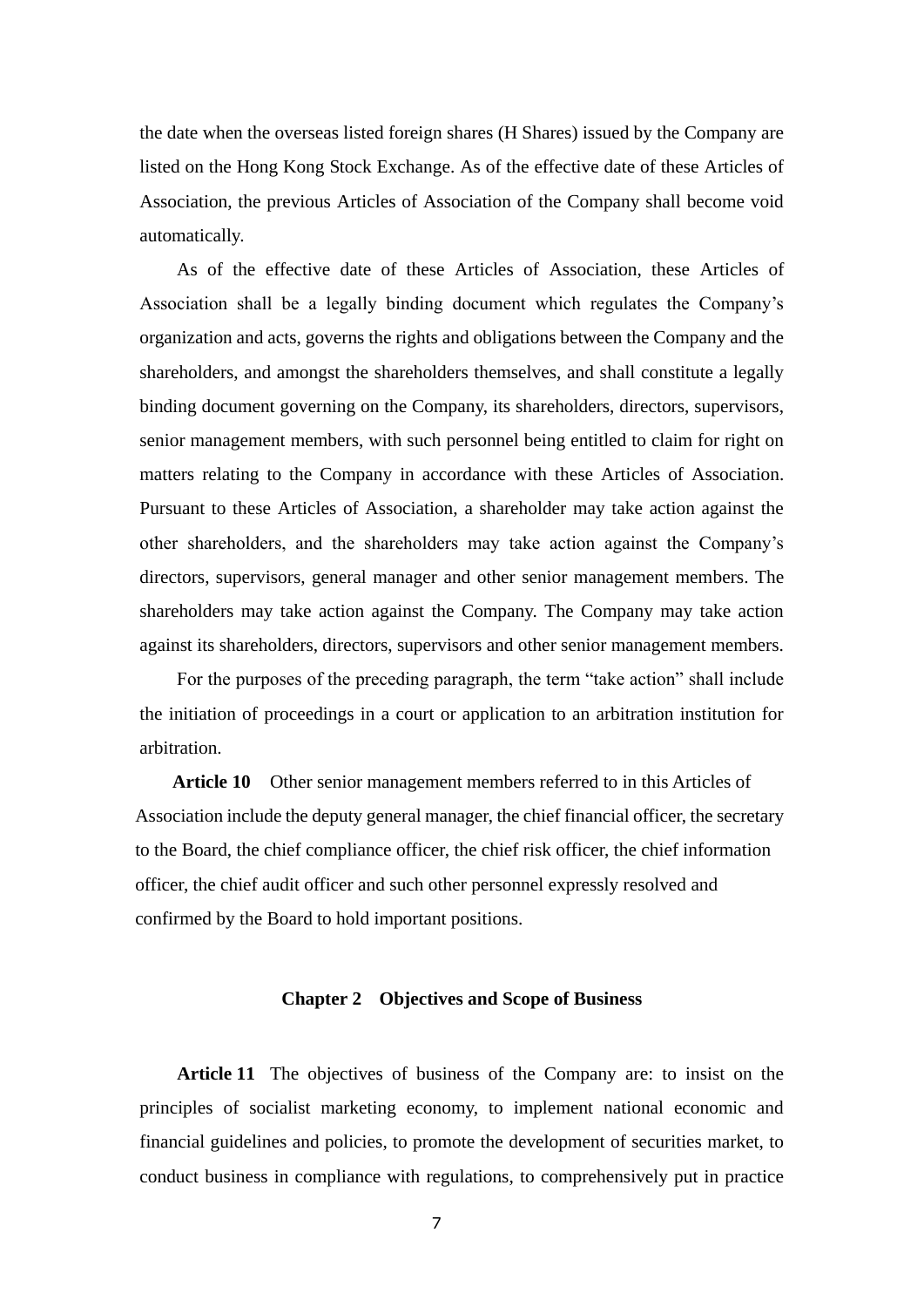the development values of innovation, coordination, green, openness and sharing, to provide quality and effective services for customers, to create good economic benefits and social benefits, to proactively fulfill social responsibilities, to establish a sound, effective and transparent governance mechanism, to strengthen internal and external supervision and check and balance, to protect the legitimate rights of shareholders and to ensure that they are to receive fair treatment, to respect the basic rights and interests of stakeholders, to effectively enhance the overall value of the enterprises, and to maximise the investment return for all the shareholders of the Company.

The Company puts into practice the securities industry culture of "compliance, integrity, professionalism and stability" and continues to develop corporate culture.

**Article 12** As registered in accordance with the laws, the scope of business of the Company covers: securities brokerage, securities investment consultation, financial advisory business relating to securities trading and securities investment, securities underwriting and sponsorship, securities proprietary trading, proxy sale of securities investment fund, provision of futures intermediary services for futures companies, margin financing and securities lending, proxy sale of financial products, securities investment fund custodian and stock options market making.

**Article 13** To the extent permitted by laws and regulations, the Company may invest in other bodies including companies with limited liability and joint stock companies, with the liability of the Company limited to the extent of the capital contribution thus made.

#### **Chapter 3 Shares**

#### **Section 1 Issuance of Shares**

**Article 14** The stock of the Company shall take the form of shares.

The Company shall have ordinary shares at all times; with the approval of the department authorized by the State Council, the Company may have other forms of shares when needed.

**Article 15** The Company shall issue shares in an open, fair and just manner, and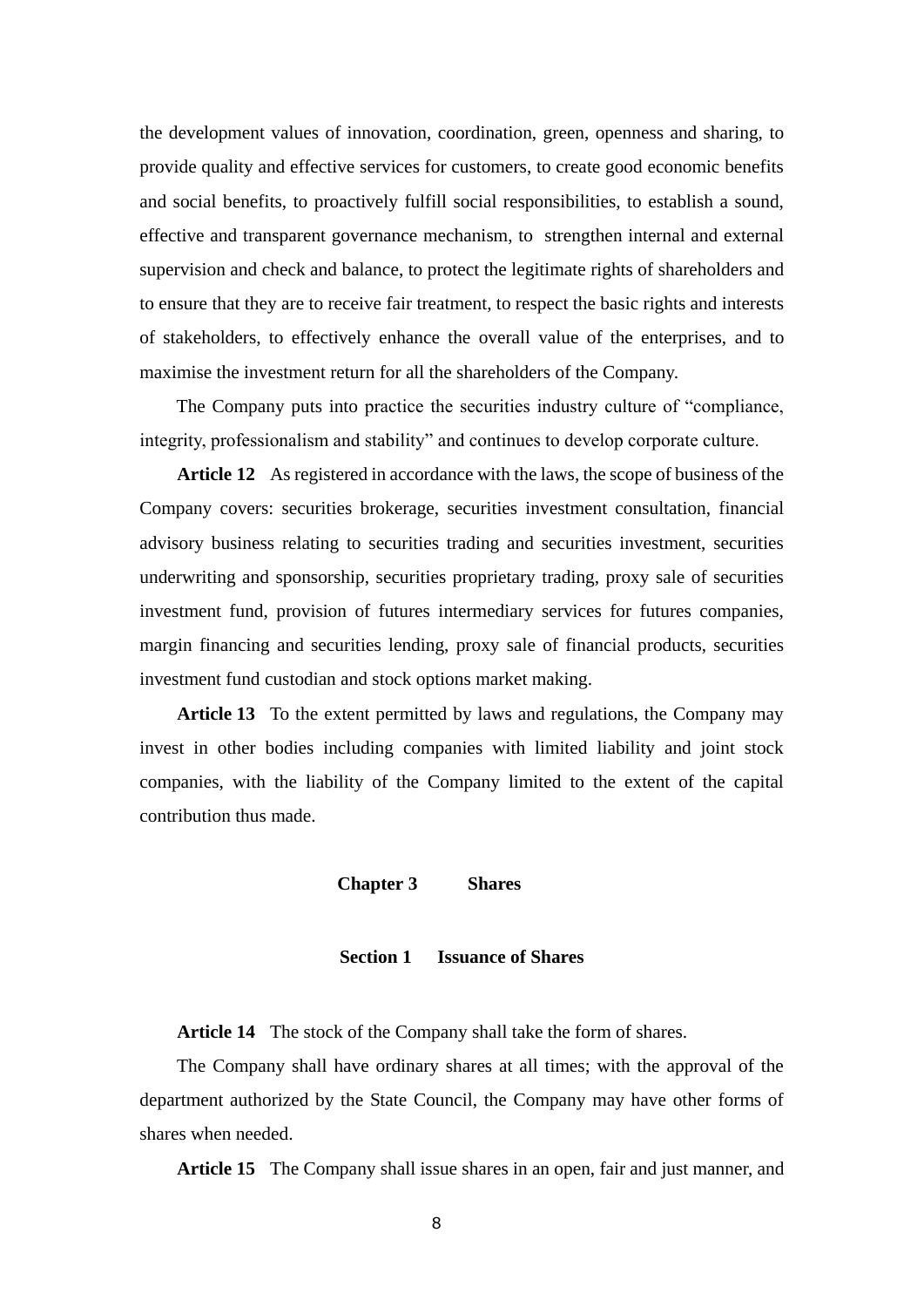each share of the same category shall have the same right.

All shares of the same category issued at the same time shall be issued under the same conditions and at the same price; the same price shall be paid for each share subscribed for by any entities or individuals.

**Article 16** All the shares issued by the Company shall have a par value, with each share having a par value of RMB1.

Article 17 Upon the approval by the securities regulatory authorities under the State Council or other relevant regulatory authorities, the Company may issue its shares to the domestic and foreign investors.

The term "foreign investors" mentioned in the preceding paragraph refers to the investors who are from foreign countries or Hong Kong Special Administrative Region, Macao Special Administrative Region or Taiwan that subscribe for shares issued by the Company. The term "domestic investors" refers to the investors who are in the PRC, excluding the above-mentioned regions, that subscribe for the shares issued by the Company.

**Article 18** With the approval of the authorized reviewing and approving authority, the Company was approved to issue a total of 50,000,000 ordinary shares upon its establishment. The Company issued 35,600,000 ordinary shares to its promoters upon its establishment, representing 71.20% of the then total issued ordinary shares of the Company.

The promoters of Yan Bian Road Construction Co., Ltd., the predecessor of the Company, are Jilin Province Transportation Investment and Development Company (吉林省交通投資開發公司), Yanbian Transportation Bureau (延邊州交通局), Huichun City Transportation Bureau (琿春市交通局), Highway Survey and Design Institute of Jilin Province (吉林省公路勘測設計院), Jilin Province Road Construction Machinery Factory (吉林省公路機械廠), Jilin Province Transportation Cement Factory (吉林省交通水泥廠), Yanbian Highway Construction Office (延邊州公路工 程處), Gongzhuling City Passenger Transport Company (公主嶺市客運公司). Save that Jilin Province Transportation Investment and Development Company made the capital contribution of RMB2 million in the form of fixed assets and RMB8 million in cash, Yanbian Transportation Bureau made the capital contribution of RMB11 million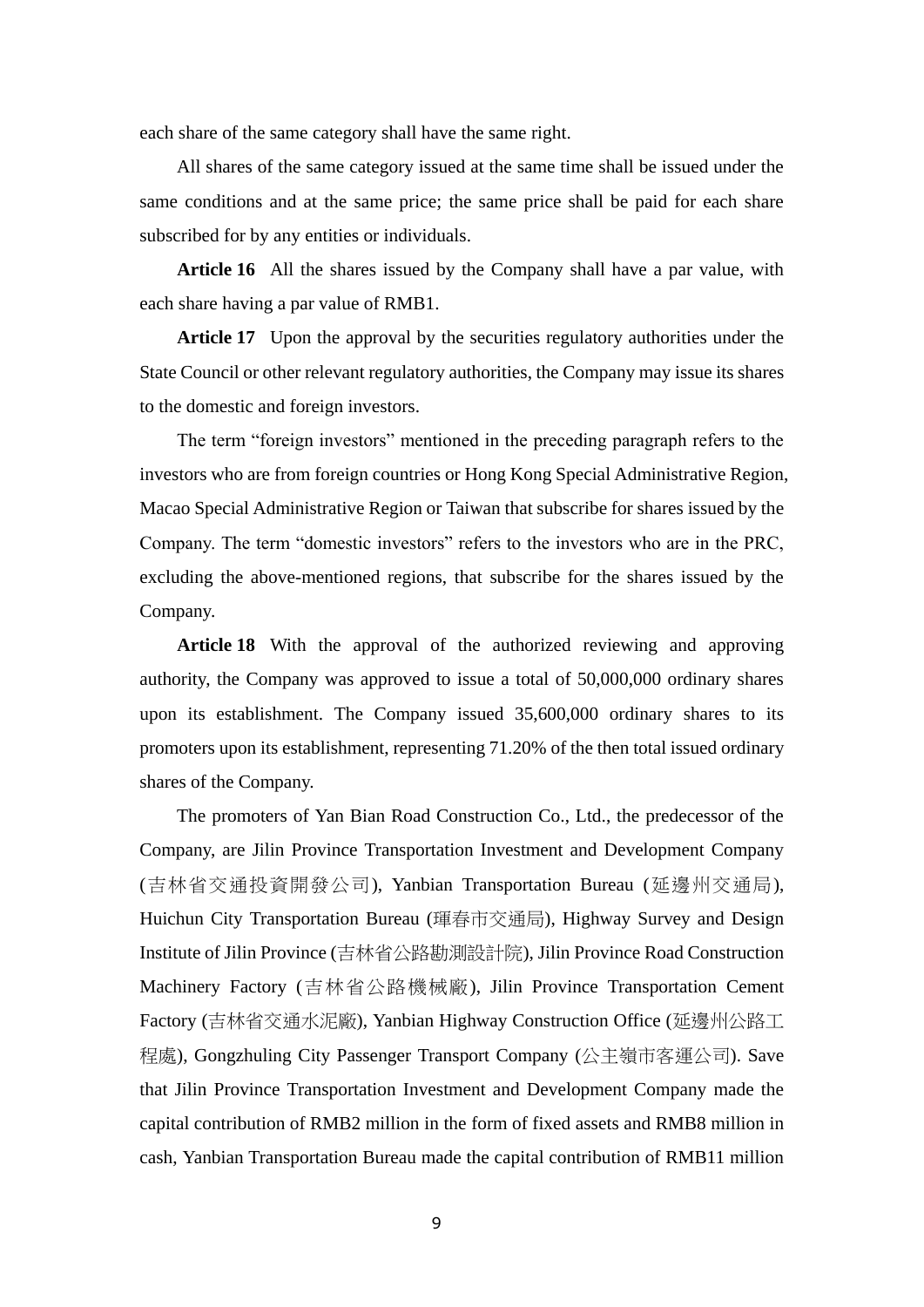in the form of fixed assets and Huichun City Transportation Bureau made the capital contribution of RMB10 million in the form of fixed assets, all the shares of the other promoters were paid-in in cash. All the capital contributions were paid up on March 18, 1993.

**Article 19** The total number of shares of the Company is 7,621,087,664 shares, all of which are ordinary shares, among which 5,919,291,464 shares held by holders of domestic shares and 1,701,796,200 shares held by holders of overseas listed foreign shares.

**Article 20** The shares issued by the Company to domestic investors for subscription in Renminbi shall be referred to as "domestic shares". The shares issued by the Company to foreign investors for subscription in foreign currency shall be referred to as "foreign shares". The foreign shares that are listed overseas shall be referred to as "overseas listed foreign shares".

The foreign shares issued by the Company that are listed on the Hong Kong Stock Exchange shall be referred to as "H Shares".

Subject to the approval of the securities regulatory authorities of the State Council, the domestic shareholders of the Company may transfer the shares held by them to the overseas investors and such shares may be listed or traded on overseas stock exchange. The transferred shares listed or traded on an overseas stock exchange, shall also comply with the regulatory procedures, rules and requirements of the relevant overseas securities markets. Their listing and trading on the stock exchange outside the PRC do not require a voting at any shareholders class meeting.

**Article 21** For any issuance plans for the offering of overseas listed foreign shares and domestic shares by the Company as approved by the securities regulatory authorities under the State Council, the Board may implement arrangements for separate issuance.

The fore-mentioned Company's plan for issuance of overseas listed foreign shares and domestic shares in accordance with the preceding paragraph may be implemented separately within 15 months upon the approval by the securities regulatory authorities under the State Council.

**Article 22** If the Company separately issues overseas listed foreign shares and domestic shares within the total number specified in the issuance plans, the said shares shall be issued respectively at one time; if it is impossible for the shares to be issued at one time for special reasons, the shares may be issued by several times upon approval by the securities regulatory authorities under the State Council.

**Article 23** The Company or its subsidiaries (including its affiliates) shall not give any financial assistance, in the form of gift, advance, guarantee, compensation or loan, to any person who purchases or proposes to purchase shares of the Company.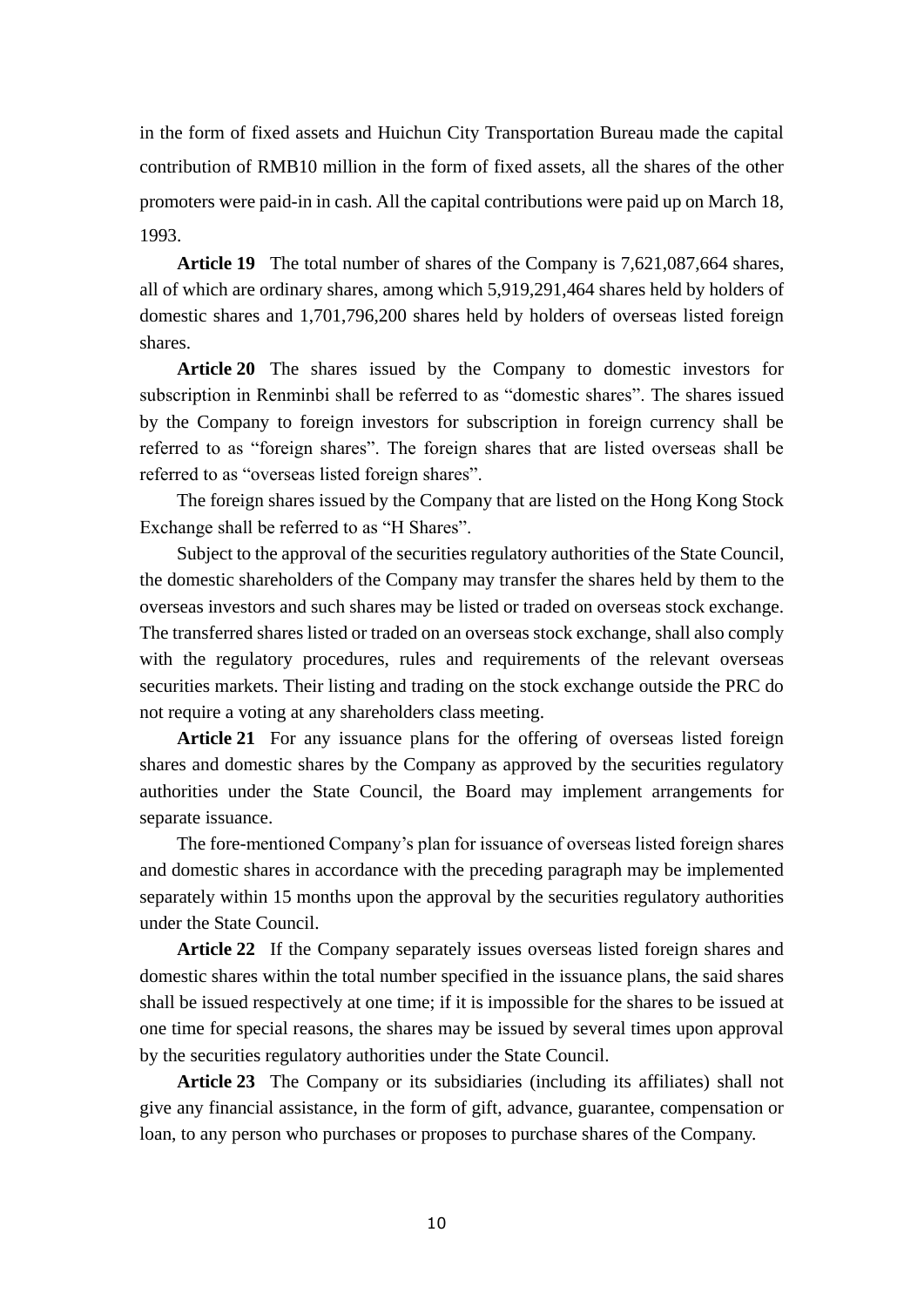#### **Section 2 Increase, Decrease and Buyback of Shares**

**Article 24** Subject to approval of the shareholders at general meeting, the Company may, based on its requirements for operation and development and in accordance with the applicable laws and regulations, increase its capital by way of:

(1) Public offering of shares;

(2) Non-public offering of shares;

(3) Rights issue of shares to existing shareholders;

(4) Offer of bonus shares to existing shareholders;

(5) Capitalization of surplus reserve into share capital; and

(6) By other means stipulated by laws, administrative regulations or approved by the regulatory authorities.

The Company's increase of capital by issuing new shares shall be subject to approval as specified in the Articles of Association and follow the procedures specified by the relevant PRC laws and administrative regulations.

**Article 25** The Company may reduce its registered capital. The reduction of registered capital shall be made in accordance with the Company Law and other relevant regulations as well as procedures stipulated in these Articles of Association.

**Article 26** The Company shall prepare a balance sheet and a list of property inventory when decreasing its registered capital.

The Company shall notify all its creditors within 10 days following the resolution approving to decrease the registered capital and shall make announcements in newspapers within 30 days. The creditors shall be entitled to require the Company to repay debts or provide corresponding guarantees in favour of such creditors for debt repayment within 30 days after the receipt of the notice, or within 45 days after the announcement for creditors if the creditors haven't received the notice.

The Company's registered capital shall not, upon the decrease of capital, fall below the statutory minimum limit.

**Article 27** The Company may, in the following circumstances, buy back its shares pursuant to laws, administrative regulations, departmental rules and these Articles of Association:

(1) Decreasing the registered capital of the Company;

(2) Merging with other companies holding shares of the Company;

(3) using the shares in employee stock ownership plans or equity incentives;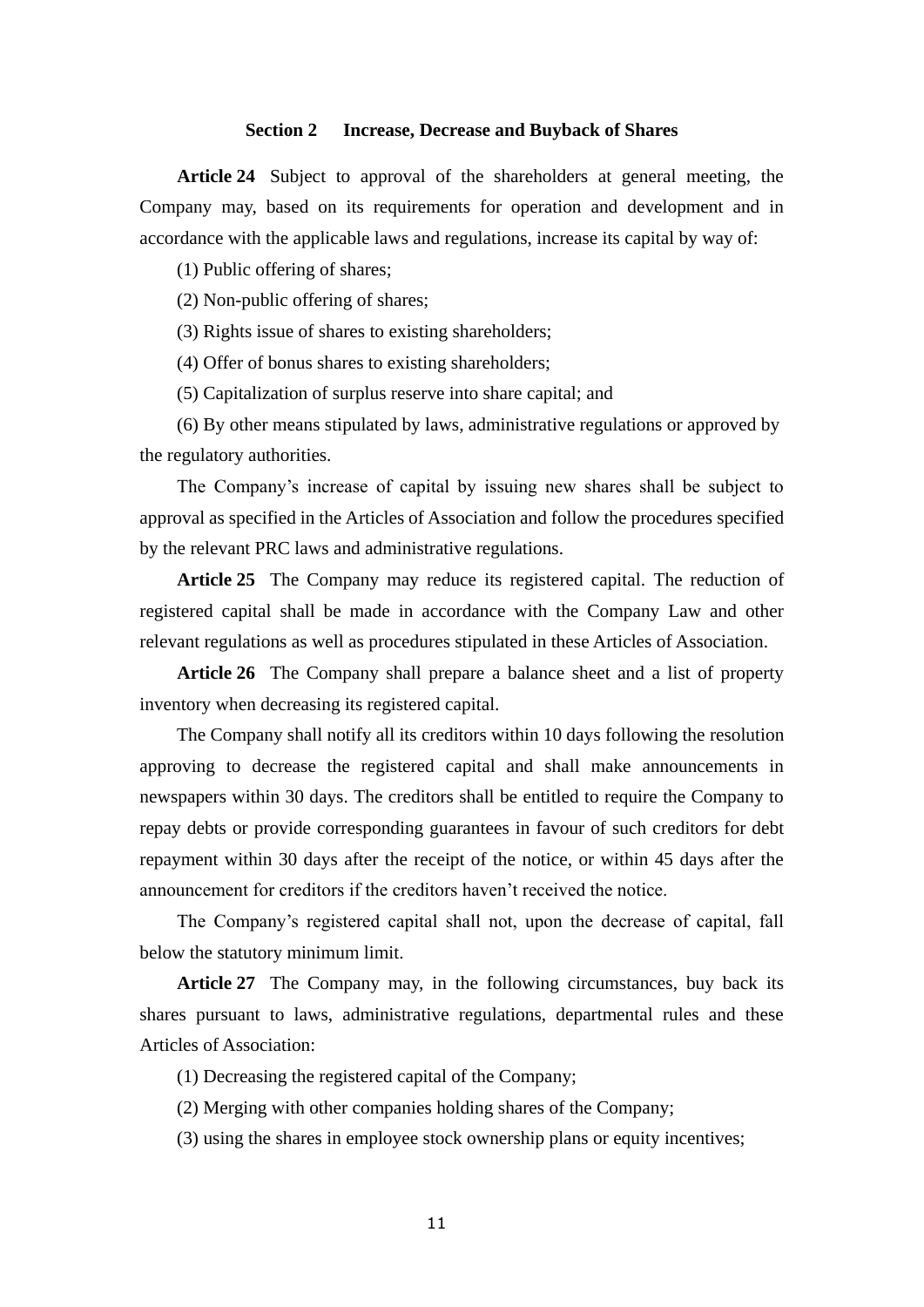(4) As required by Shareholders objecting to approval of the general meeting concerning merger or division of the Company to buy their shares.

(5) using the shares for converting company-issued corporate bonds convertible into stocks;

(6) The company is necessary to maintain the company's value and shareholders' rights.

The Company shall not trade its shares unless in the aforesaid circumstances.

**Article 28** The Company may buy back its shares in any of the following ways:

(1) Offering to buy back shares from all shareholders on a pro rata basis;

(2) Buying back through open transaction in the stock exchange;

(3) Buying back through agreement outside the stock exchange; and

(4) In other forms approved by laws, regulations, rules, normative documents and relevant competent authorities.

The company's acquisition of its own shares shall be bounded by its information disclosure obligations in accordance with laws, administrative regulations, departmental rules and the provisions of the Articles of Association. If a company acquires shares of the company due to the reasons stated in provisions (3), (5) and (6) of Article 27 of the Articles of Association, it shall be conducted by way of open centralized transaction.

**Article 29** Where a company buys back it shares due to reasons as stated in provision (1) and (2) of Article 27 of the Articles of Association, it shall be subject to the approval of the general meeting of shareholders. If the company acquires the shares of the company in the circumstances as stipulated in Article  $27$  (3), (5) and (6) of the Articles of Association, it shall be resolved by the board meeting attended by more than two-thirds of the Directors. After the Company buys back the shares pursuant to the provisions of Articles 27, such shares shall be cancelled within 10 days from the date of buyback under the circumstance as described in (1); such shares shall be either transferred or cancelled within six months if it is under the circumstance as described in (2) and (4).

In accordance with Article 27 (3), (5) and (6), the total number of shares of the company held by the company shall not exceed 10% of the total issued shares of the company and shall be transferred or cancelled within 3 years.

**Article 30** In buying back shares through agreement outside the stock exchange, the Company shall obtain prior approval at a general meeting in accordance with these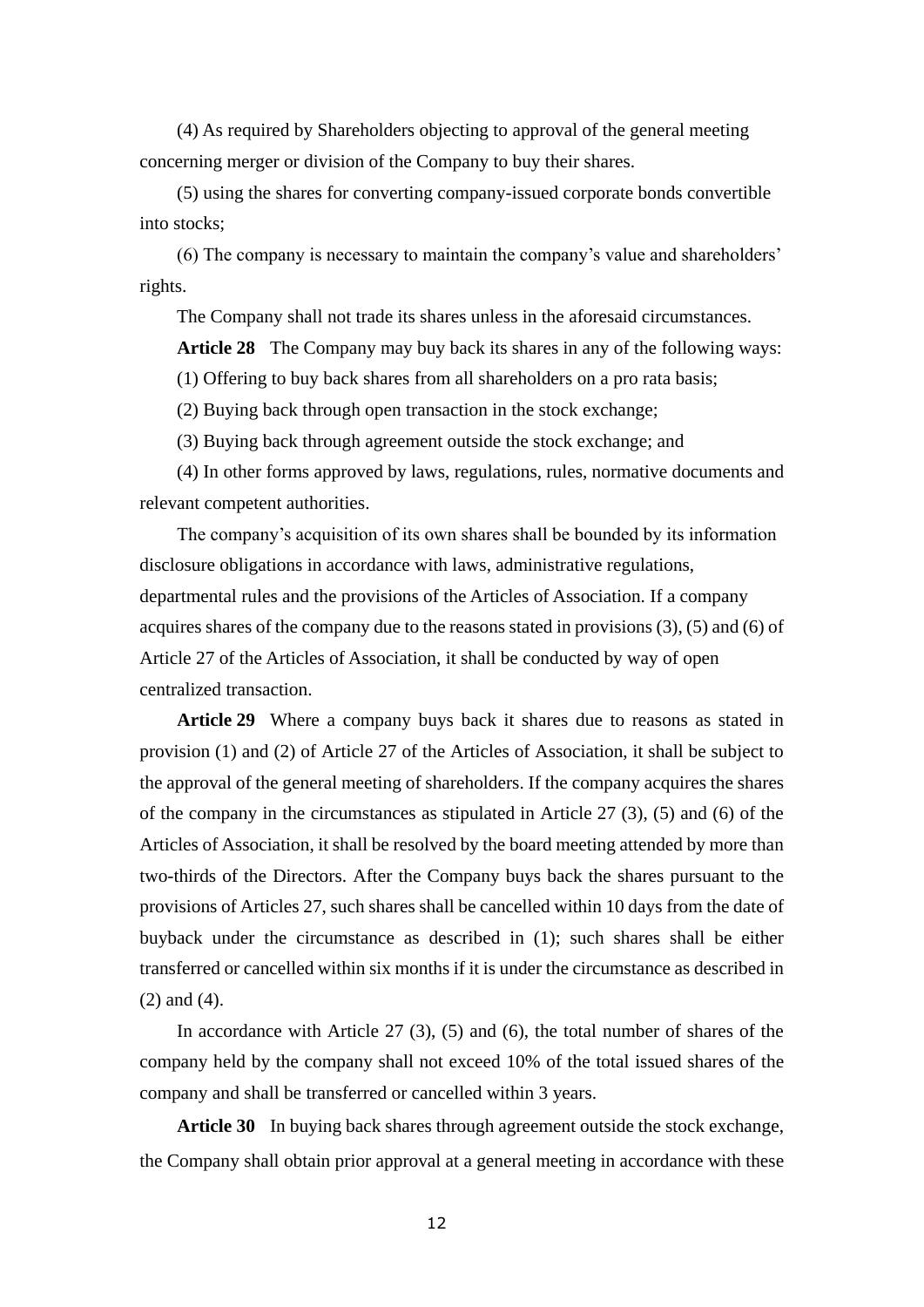Articles of Association. Upon obtaining prior approval of the shareholders at the general meeting in the same manner, the Company may terminate or amend contracts concluded in the manner set forth above or waive any of its rights thereof under such contracts.

The contracts for the buyback of shares referred to in the above paragraph include (but not limited to) contracts whereby buyback obligations are undertaken and buyback rights are acquired.

The Company shall not assign a contract for the buyback of its own shares or any of its rights contained thereunder.

In respect of the redeemable shares that the Company has the right to buy back, if they are not bought back on the market or by bidding, the price shall not exceed a maximum price; if they are bought back by bidding, such offer shall be made available to all shareholders equally on the same terms.

**Article 31** After buying back its shares according to the laws, the Company shall cancel the said shares before the deadline specified by laws and administrative regulations, and register the change of the registered capital with the original company registration authority.

The amount of the Company's registered capital shall be reduced by the total par value of the shares cancelled.

**Article 32** Except where the Company is in course of liquidation, it must comply with the following provisions in buying back its issued and outstanding shares:

(1) Where the Company buys back shares at their par value, the amount of total par value shall be deducted from the book balance of distributable profits or out of the proceeds of a new issue of shares made to buy back the old shares;

(2) Where the Company buys back shares at a price higher than their par value, the portion corresponding to their par value shall be deducted from the book balance of distributable profits of the Company or out of the proceeds of a new issue of shares made to buy back the old shares; and the portion in excess of the par value shall be handled according to the following methods:

1. Where the shares bought back were issued at their par value, the amount shall be deducted from the book balance of distributable profits of the Company;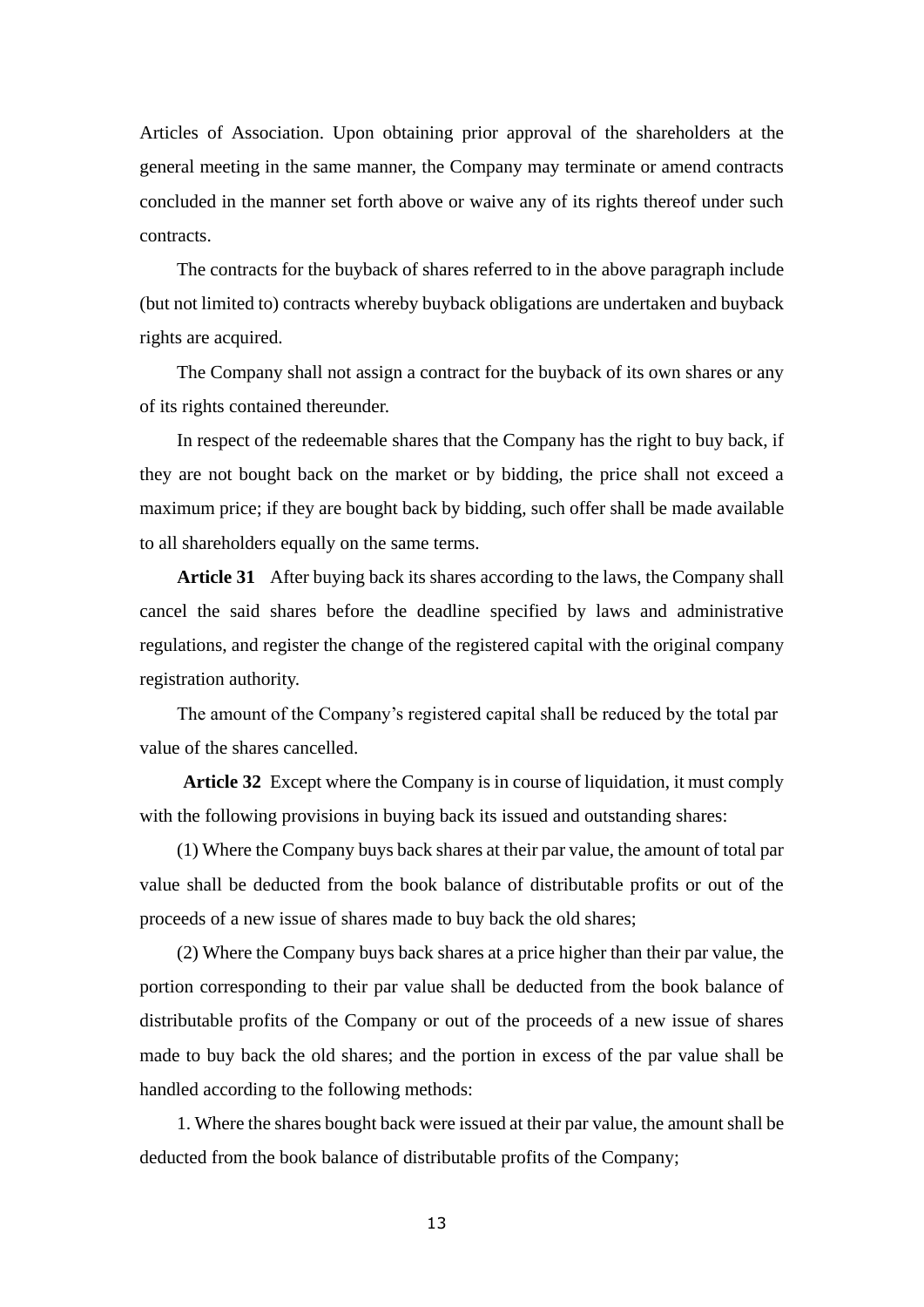2. Where the shares bought back were issued at a price higher than their par value, the amount shall be deducted from the book balance of distributable profits of the Company or from the proceeds of a new issue of shares made to buy back the old shares; provided that the amount deducted from the proceeds of the new issue of shares shall not exceed the total premium obtained at the time of issuance of the old shares so brought back nor exceed the amount in the Company's capital common reserve account (including the premium from the new issue of shares) at the time of buyback;

(3) payments by the Company in consideration for the following purposes shall be made out of the Company's distributable profits:

1. Acquisition of the right to buy back its own shares;

2. Amendments to any contract for the buyback of its own shares;

3. Release from any of its obligations under any buyback contract.

(4) After the aggregate par value of the cancelled shares has been deducted from the registered capital of the Company in accordance with relevant regulations, that portion of the amount deducted from the distributable profits and used to buy back shares at the par value of the bought back shares shall be included in the Company's capital common reserve account.

Where the laws, regulations, rules, normative documents and relevant provisions of the securities regulatory authority at the location where the Company's shares are listed have any other provisions in respect of the financial arrangement relating to the aforesaid share buyback, such provisions shall prevail.

#### **Section 3 Transfer of Shares**

**Article 33** Save as otherwise specified by laws, regulations, rules, normative documents and relevant provisions of the securities regulatory authority at the location where the Company's shares are listed, shares of the Company may be transferred freely and without any liens. Transfer of overseas listed foreign shares listed in Hong Kong shall be registered with the Hong Kong-based share registry designated by the Company.

**Article 34** All fully paid overseas listed foreign shares listed on the Hong Kong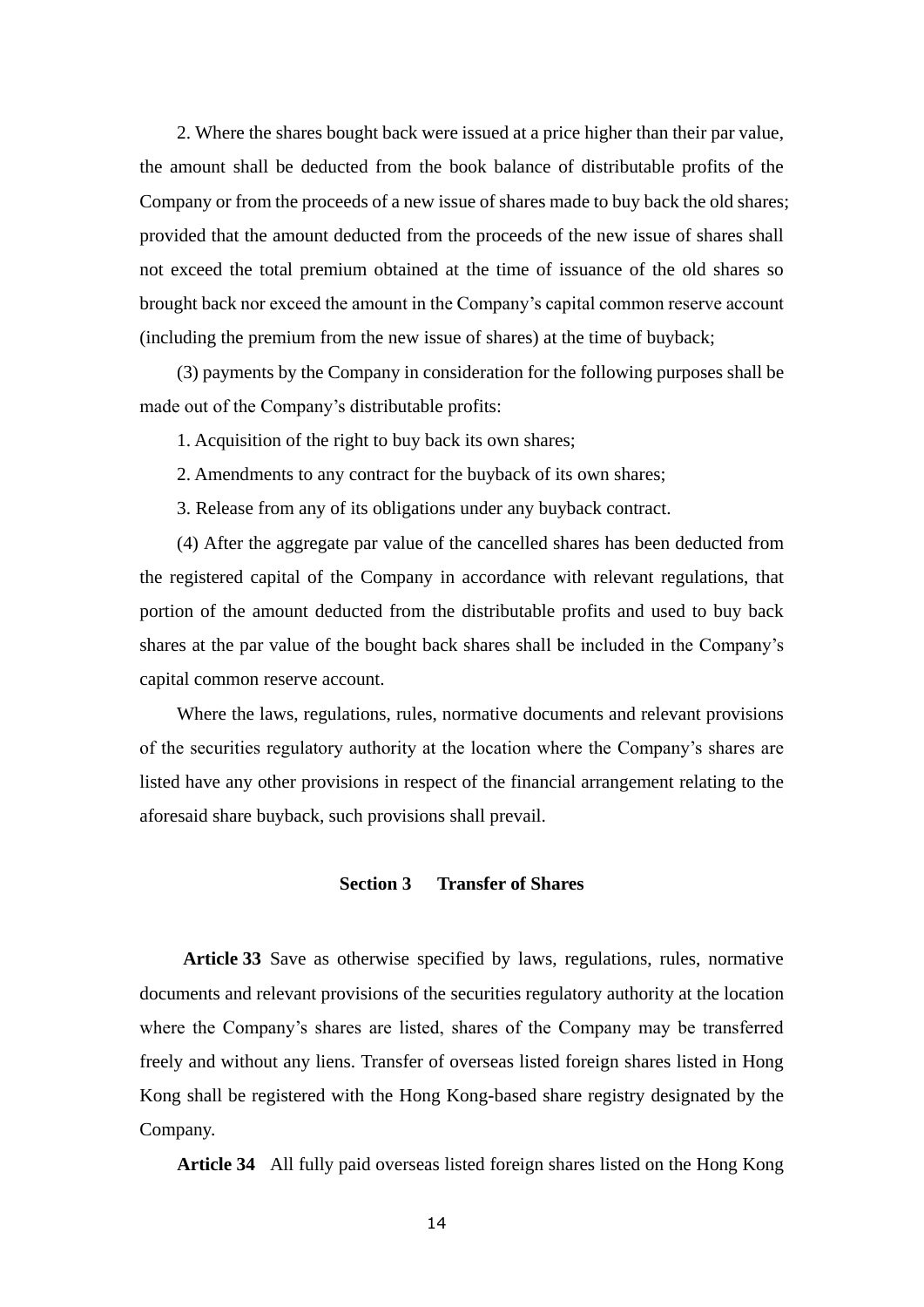Stock Exchange may be transferred freely in accordance with these Articles of Association. However, the Board may refuse to recognise any instrument of transfer without stating any reasons unless the following conditions are satisfied:

(1) instrument of transfer and any other documents related to the ownership of any Shares or likely to affect the ownership of any Shares shall be registered, and made payment to the Company for such registration according to the standard expenses stipulated by the Hong Kong Listing Rules;

(2) the instrument of transfer only involves the overseas listed foreign shares listed on the Hong Kong Stock Exchange;

(3) the stamp duty required by the laws of Hong Kong for the instrument of transfer has been paid;

(4) the relevant share certificates and evidence reasonably required by the Board showing that the transferor has the right to transfer such shares shall be provided;

(5) if the shares are to be transferred to joint holders, the number of joint shareholders registered shall not exceed four;

(6) the relevant shares are free from all liens of the Company.

**Article 35** All transfers of overseas listed foreign shares listed in Hong Kong shall be effected by instruments of transfer in writing in an ordinary or usual form or in any other form acceptable to the Board (including the standard transfer format or form of transfer specified by Hong Kong Stock Exchange from time to time); The instruments of transfer may be signed by hand only or (where the transferor or transferee is a corporation) by the company's seal. Where the transferor or transferee is a recognised clearing house ("Recognised Clearing House") as defined by relevant regulations in Hong Kong laws from time to time, or its nominee, the form of transfer may be signed by hand or in a machine-imprinted format.

All instruments of transfer shall be maintained at the statutory address of the Company or such places as the Board may specify from time to time.

**Article 36** The Company shall not accept its own shares as the pledge object.

**Article 37** The shares of the Company held by the promoters shall not be transferred within one year after incorporation of the Company. Shares already issued by the Company before public offering shall not be transferred within one year after the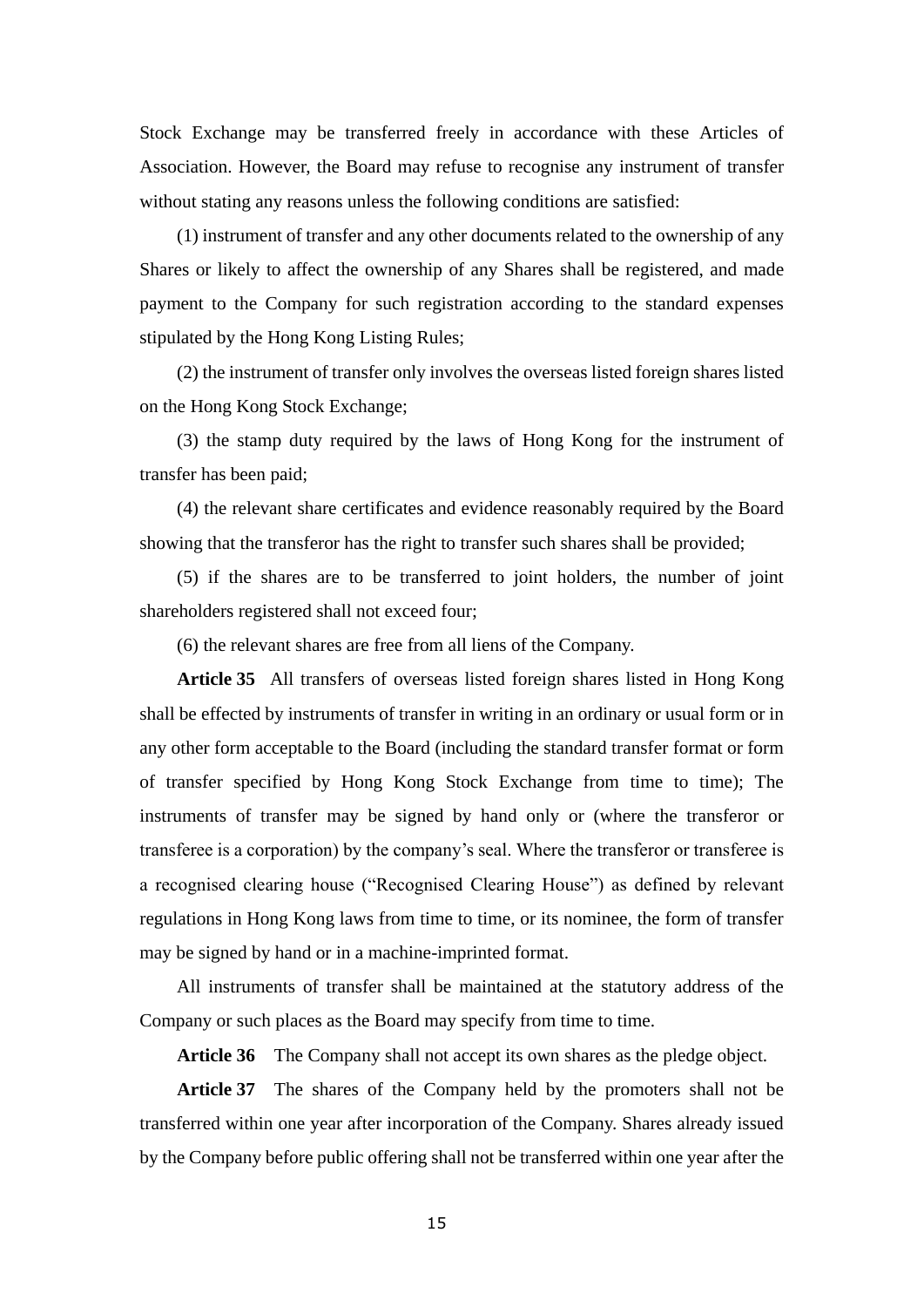shares of the Company are listed on the stock exchange.

 The directors, supervisors and senior management of the Company shall report to the Company their shareholdings and changes thereof and shall not transfer more than 25% of their shares per annum during their terms of office; the shares they hold in the Company shall not be transferred within one year after the shares of the Company are listed. The aforesaid persons shall not transfer their shares in the Company within half a year after they terminate service with the Company.

**Article 38** If the Company's directors, supervisors, senior management, and shareholders holding 5% or above shares of the Company sell shares or other equity securities within six months after buying the same or buy shares within six months after selling the same, the earnings arising therefrom shall belong to the Company and the Board shall forfeit the said earnings. However, a securities company holding 5% or above of the Company's shares as a result of its underwriting of the untaken shares and other circumstances as specified by the CSRC shall be excluded.

The shares or other equity securities held by the directors, supervisors, senior management and individual shareholders referred to in the preceding paragraph include the shares or other equity securities held by their spouses, parents and children, and the shares held through others' accounts.

If the Company's Board does not comply with the provision of the first paragraph, the shareholders can request the Board to do so within 30 days. If the Board does not enforce such right within the said period, the shareholders are entitled to commence litigations in the people's court in their own names for the interests of the Company.

If the Company's Board does not enforce the provision of the first paragraph of this Article, the accountable directors shall be assume joint and several responsibilities in accordance with the laws.

#### **Section 4 Equity Administration Affairs**

**Article 39** The chairman of the Board of the Company is the first responsible person for the Company's equity administration affairs. The secretary to the Board of the Company assists the chairman of the Board and is the immediate responsible person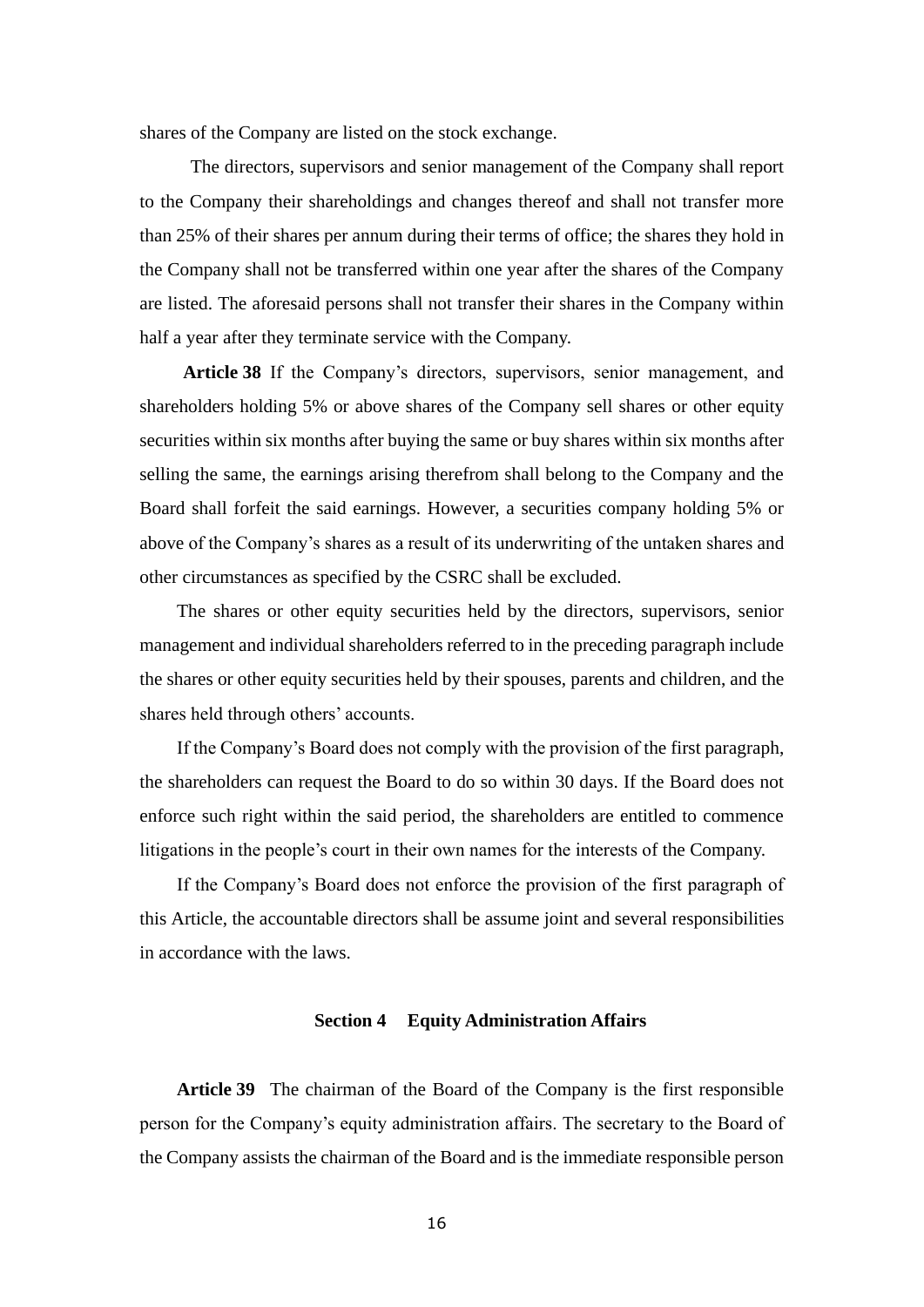for the Company's equity administration affairs.

**Article 40** The office of the Board of the Company is the office that handles equity administration affairs of the Company, which organizes and implements the work related to equity administration affairs.

**Article 41** When the Company changes its registered capital or equity, it shall formulate a work plan and selection criteria for shareholders. The Company and equity transferors shall in advance inform the intended participants of the conditions to become a shareholder of the Company, the procedures required to be performed, the Company's operation status and potential risks, etc.

The Company and equity transferors shall conduct due diligence on the intended participants, and reach agreements on the subsequent measures for intended participants who are found to be unqualified. No agreements shall be entered into with the intended participants if they are found to be unqualified. If the relevant matters need to be approved by the CSRC, it shall be agreed that the agreement shall come into force after obtaining the relevant approval.

**Article 42** In the process of changing its registered capital or equity, the Company shall reach prior agreements with relevant parties on the treatment measures regarding the possible breach of requirements or commitments, specifying the accountability mechanism for persons held liable, and cooperate with regulatory authorities in investigation and handling.

**Article 43** The Company shall make arrangements for risk prevention during the period in which its registered capital or equity is changed, to ensure the normal operation of the Company and protect customers' interests from damages.

For matters subject to the approval of the CSRC in accordance with the law, the shareholders of the Company shall continue to exercise their voting rights independently according to the respective proportion of shares held by them prior to such approval, and equity transferors shall not recommend any person associated to equity transferees to act as a director, supervisor or senior management of the Company, and transfer their voting rights in any disguised form.

**Article 44** Shareholders of the Company shall have full knowledge of shareholders' rights and obligations, fully understand the operation and management

17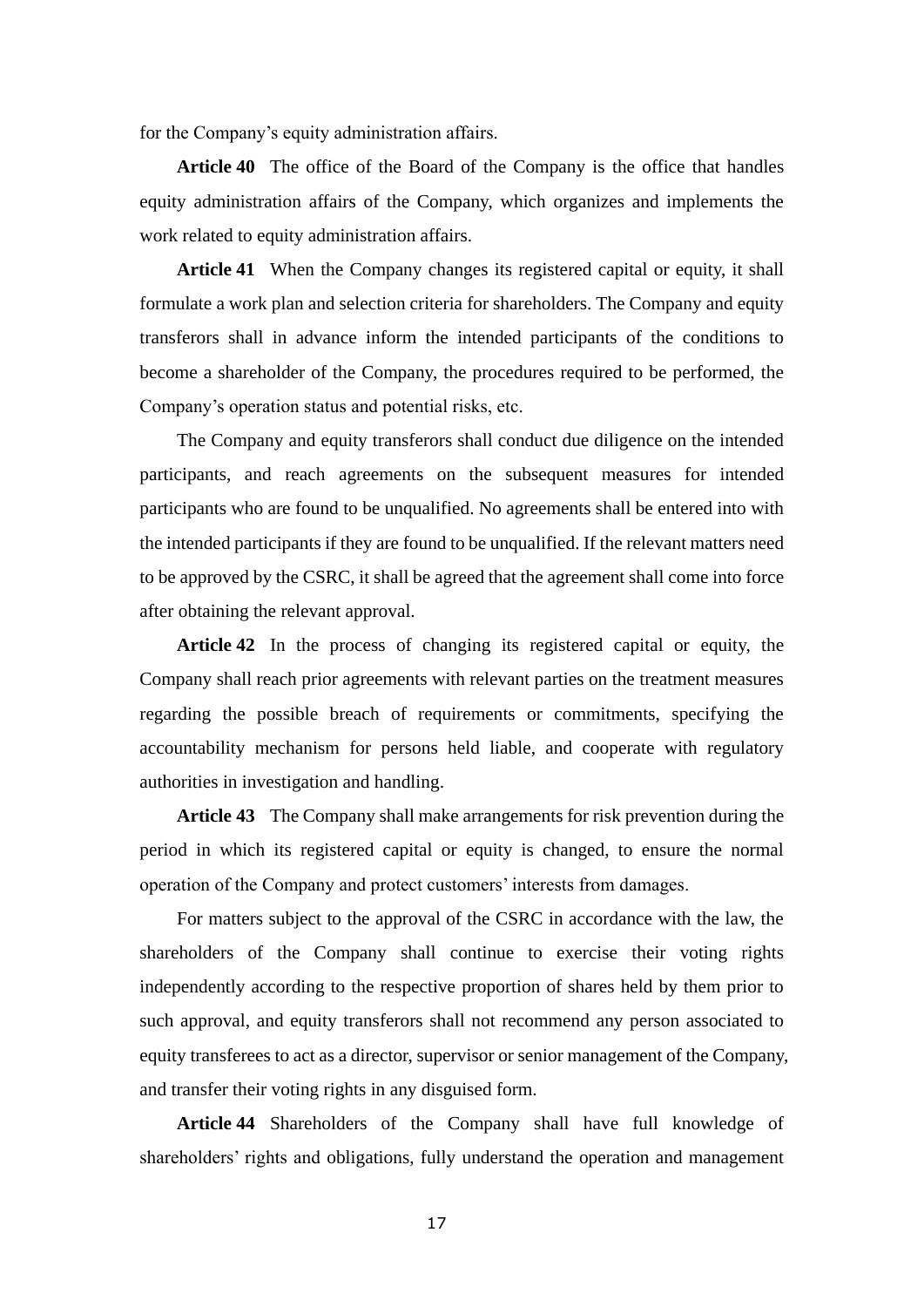condition, potential risks and other information of the Company, have reasonable investment expectation and genuine willingness to make capital contributions, and perform the necessary internal decision-making procedures.

**Article 45** Shareholders shall hold shares for a period in compliance with laws, administrative regulations and relevant requirements of the CSRC.

The de facto controllers of shareholders shall be subject to the same lock-up period as the shareholders of the Company with respect to the equity interests under their control, except for the circumstances as recognized by the CSRC according to the law.

**Article 46** Shareholders of the Company shall not pledge the equity interests of the Company held by them in the Company during the lock-up period. Upon expiration of the lock-up period, the equity interests pledged by shareholders of the Company shall not exceed 50% of the equity interests held by them in the Company.

The shareholders' pledge of their equity interests in the Company shall not prejudice the interests of other shareholders and the Company, maliciously evade the requirements regarding the lockup period, agree to exercise the shareholders' rights such as voting rights by the pledgee or other third parties, or transfer the control over the Company's equity interests in disguise.

**Article 47** The Company shall strengthen the examination on the qualifications of shareholders, conduct verification on the information of the shareholders and their controlling shareholders, de facto controllers, related parties, persons acting in concert, ultimate equity holders and grasp the changes therein. The Company shall make judgements based on the impact of shareholders on the Company's operation and management, timely, accurately and completely report or disclose relevant information in accordance with the law, and perform the approval procedures when necessary.

**Article 48** The Company shall strengthen the management of related party transactions, accurately identify related parties, strictly implement the approval regulations and the information disclosure regulations with regard to the related party transactions, to avoid any harm to the legitimate rights and interests of the Company and its customers, and to promptly report the related party transactions to the CSRC and its local branches.

The Company shall, in accordance with the principle of looking-through, manage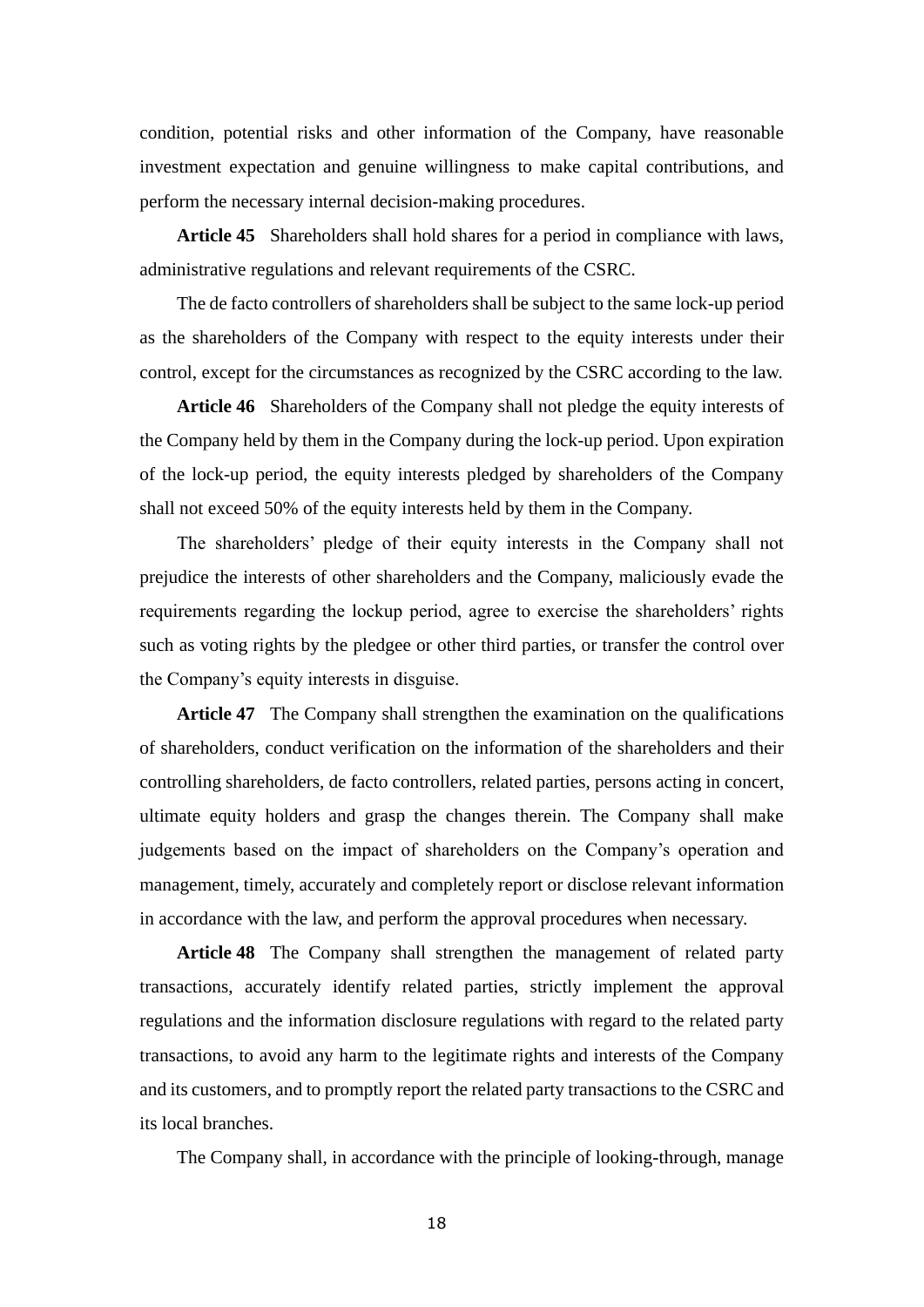the shareholders and its controlling shareholders, de facto controllers, related parties, persons acting in concert and ultimate equity holders as they were related parties of the Company.

**Article 49** The shareholders of the Company and their de facto controllers shall not:

(1) make false or untrue capital contributions, withdrawing or withdrawing in disguise capital contributions;

(2) interfere the operation and management of the Company in violation of laws, administrative regulations or requirements stipulated by the Articles of Association;

(3) abuse their rights or influence to occupy the assets of the Company or customers for the purpose of tunneling interest, which causes harm to the legitimate rights and interests of the Company, other shareholders or customers;

(4) request, in violation of requirements, the Company to provide financing or guarantee to them or their related parties, or forcing, instructing, assisting or accepting the financing or guarantee provided by the Company with the assets of its securities brokerage customers or securities asset management customers;

(5) conduct improper related party transactions with the Company, and obtaining improper benefits by taking advantage of their influence on the Company's operation and management;

(6) entrust others or accepting entrustment from others to hold or manage the Company's equities, and accepting or transferring the control over the Company's equities in a disguised manner without obtaining approval;

(7) engage in any other acts as prohibited by the CSRC.

The Company, its directors, supervisors, senior management and other relevant parties shall not cooperate with the shareholders of the Company and their de facto controllers to conduct prohibited activities as mentioned above.

In the event of the Company notices that the shareholders and their de facto controllers have been involved in the above circumstances, it shall take timely measures to prevent such violation from aggravating and report it to the branches of the CSRC at the places where the Company is domiciled within two working days.

**Article 50** In case of any illegal or improper behaviors related to equity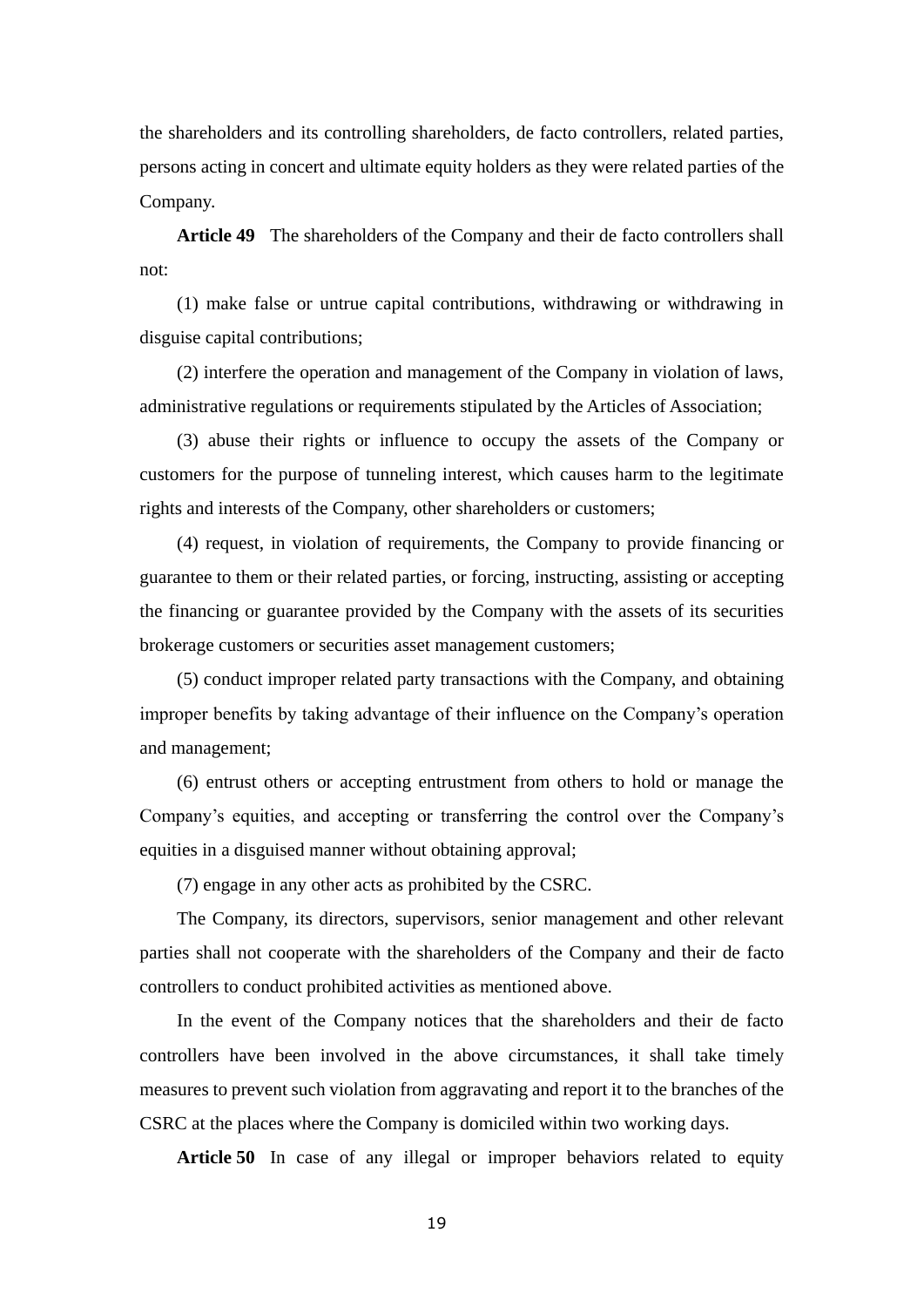management affairs in violation of laws, administrative regulations and regulatory requirements, the Company shall conduct prompt investigation and report the matter to the Board, and the Board shall discuss and determine the rectification measures, accountability plans and opinions on disciplinary actions etc., within its scope of authority.

#### **Section 5 Financial Assistance for Purchase of Company Shares**

**Article 51** The Company or its subsidiaries shall not at any time or in any form provide any financial assistance to purchasers or potential purchasers of the Company's shares for the purpose of purchase or intending to purchase our Shares. The aforesaid purchasers include persons directly or indirectly undertaking obligations because of the purchase of the Company's shares.

The Company or its subsidiaries shall not at any time or in any form provide any financial assistance to the aforesaid obligors for the purpose of reducing or discharging their obligations in connection with the purchase or proposed purchase of the Company's shares.

The provisions of this Article shall not apply to the circumstances described in Article 53 of these Articles of Association.

**Article 52** The term "financial assistance" mentioned in these Articles of Association shall include (but not limited to) the financial assistance in the forms set out below:

(1) Gift;

(2) Guarantee (including the undertaking of liability or provisions of property by the guarantor in order to secure the performance of the obligation by the obligator), indemnity (not including, however, indemnity arising from the Company's own fault) and release or waiver of rights;

(3) Provision of a loan or conclusion of a contract under which the obligations of the Company are to be fulfilled prior to the obligations of the other party to the contract, or a change in the party to such loan or contract as well as the assignment of rights under such loan or contract;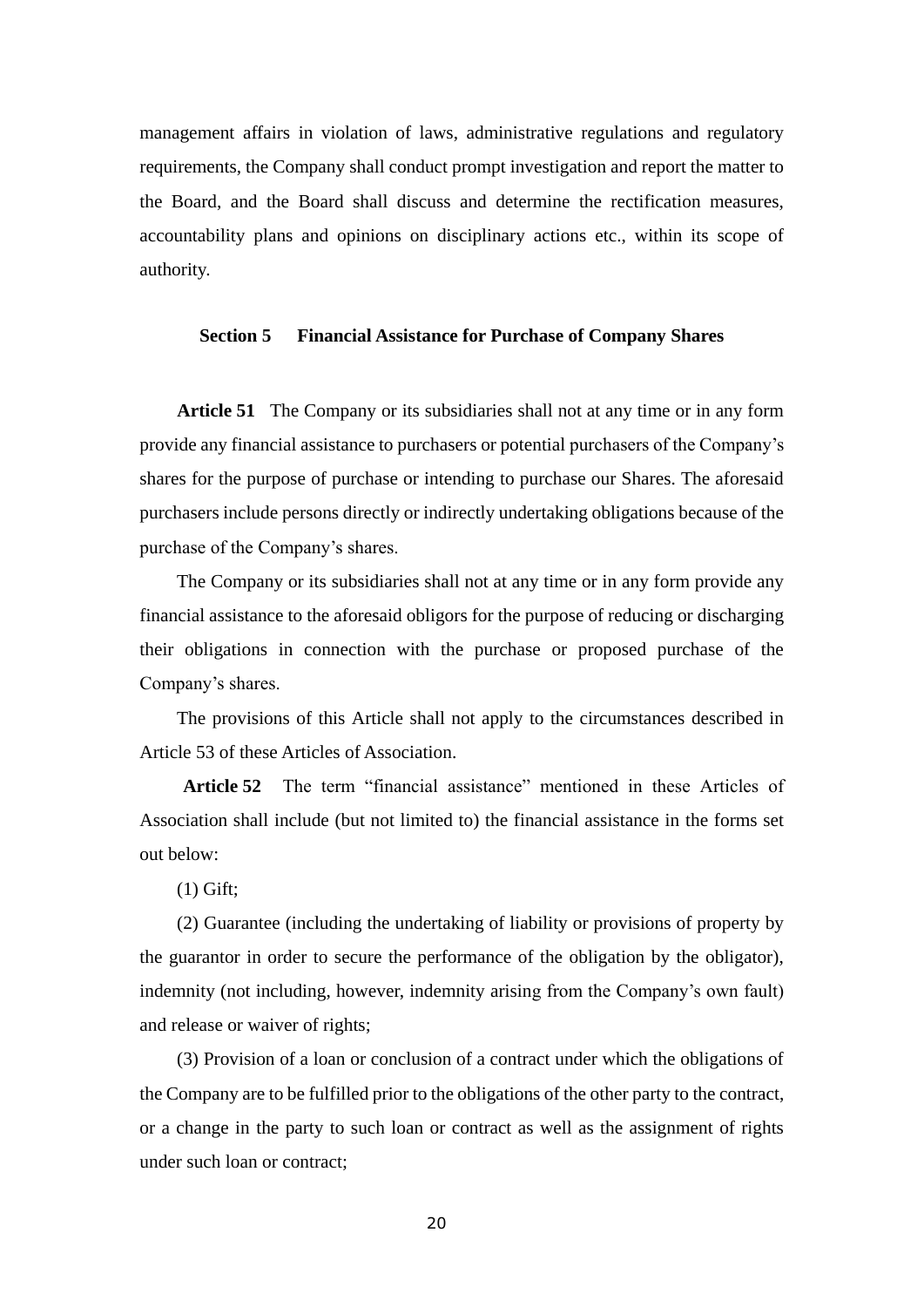(4) Financial assistance in any other form when the Company is insolvent or has no net assets or when such assistance would lead to a significant reduction in the Company's net assets.

For the purposes of this Article, the term "undertake obligations" shall include the undertaking of an obligation by the obligator by concluding a contract or making an arrangement or by changing its financial position in any other way, whether or not such contract or arrangement is enforceable and whether or not such obligation is assumed by the obligator individually or jointly with any other person.

**Article 53** The acts listed below shall not be regarded as the acts prohibited under Article 51 of these Articles of Association:

(1) The Company provides the relevant financial assistance in the interests of the Company in good faith, and the main purpose of the said financial assistance is not to purchase the Company's shares, or the said financial assistance is a part of a master plan of the Company;

(2) The Company distributes its assets as dividends in accordance with the law;

(3) The Company distributes dividends in the form of shares;

(4) The Company decreases its registered capital, repurchases its shares and adjusts the equity structure in accordance with the Articles of Association;

(5) The Company provides a loan for its normal business operations within its business scope (but such financial assistance shall not give rise to a decrease in the net assets of the Company, except for in the event of a decrease, such financial assistance is provided out of the distributable profit of the Company);

(6) The Company provides the funding for employee stock ownership plan (but such financial assistance shall not give rise to a decrease in the net assets of the Company, except for in the event of a decrease, such financial assistance is provided out of the distributable profit of the Company).

# **Section 6 Share Certificates and Register of Shareholders**

**Article 54** The share certificates of the Company shall be in registered form. The following shall be specified in the share certificates of the Company: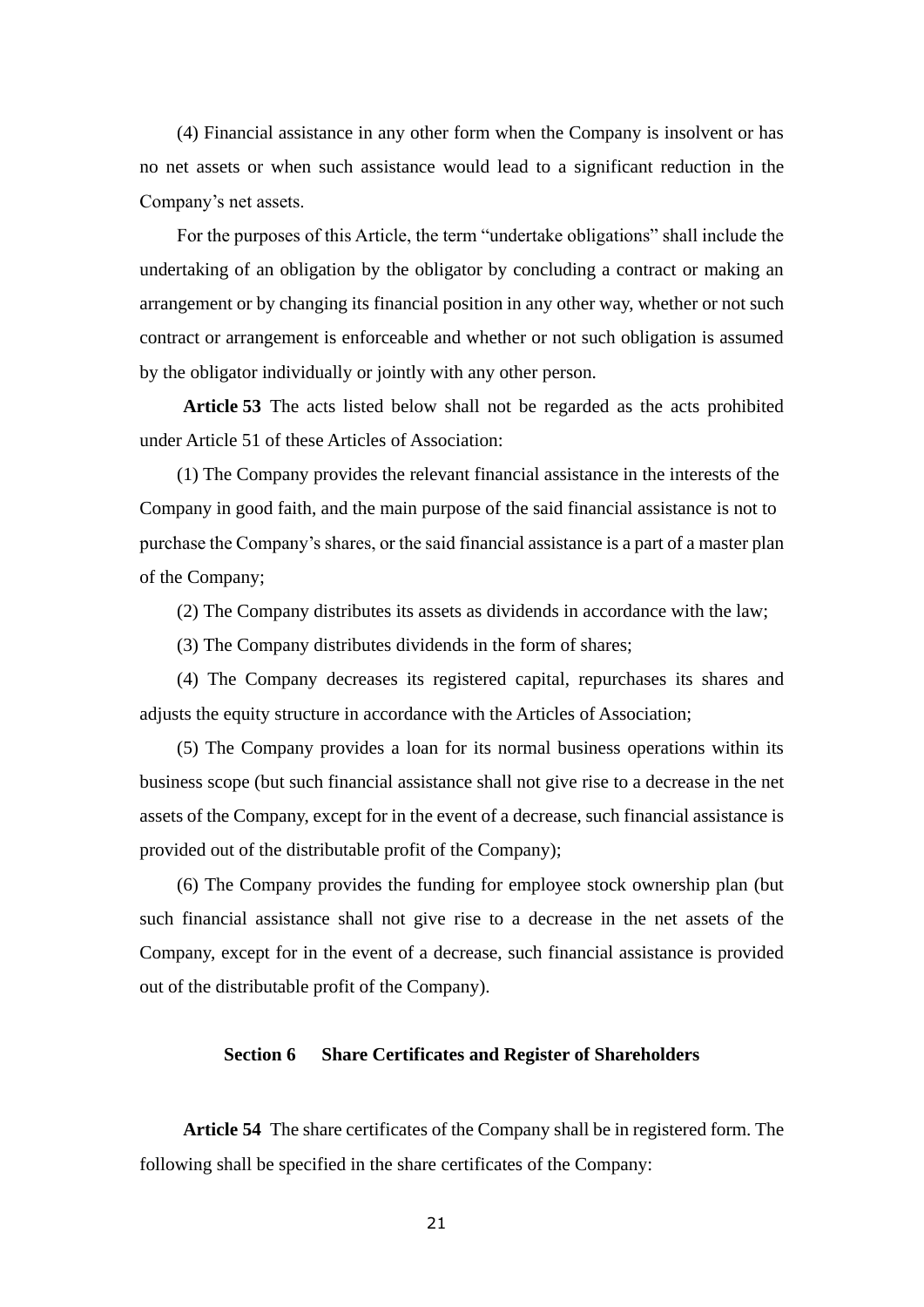(1) the name of the Company;

(2) the date on which the Company was established;

(3) the class and par value of the shares and the number of shares represented;

(4) the serial numbers of the shares certificate;

(5) any other matters needed to be specified as required by the Company Law, the Special Regulations and the securities regulatory authorities in the place where the Company's Shares are listed;

(6) Where the share capital of the Company includes shares which do not carry voting rights, the words "non-voting shares" must appear in the designation of such shares;

(7) Where the share capital includes shares with different voting rights, the designation of each class of shares, other than those with the most favorable voting rights, must include the words "restricted voting" or "limited voting".

The Company may take the form of overseas depositary receipt or other derivative form of share certificate to issue overseas listed foreign shares in accordance with laws and securities registration and depository practice of the listing venue.

**Article 55** The share certificates shall be signed by the chairman of the Board. Where the signatures of other senior management of the Company are required by the securities regulatory authorities or the stock exchange(s) in the place where the Company's shares are listed, the share certificates shall also be signed by such other senior management. The share certificates shall become valid after the Company seal is affixed thereto or imprinted thereon. The affixing of seal shall be authorized by the Board. The signature of the chairman of the Board or of such other senior management on the share certificates may also be in printed form.

In the circumstance of paperless issuance and trading of the shares of the Company, provisions otherwise provided by the securities regulatory authorities or the stock exchange(s) in the place where the Company's shares are listed shall apply.

**Article 56** The Company shall maintain a shareholders' register recording the following matters:

(1) Names (titles), addresses (premises), occupations or nature of each shareholder;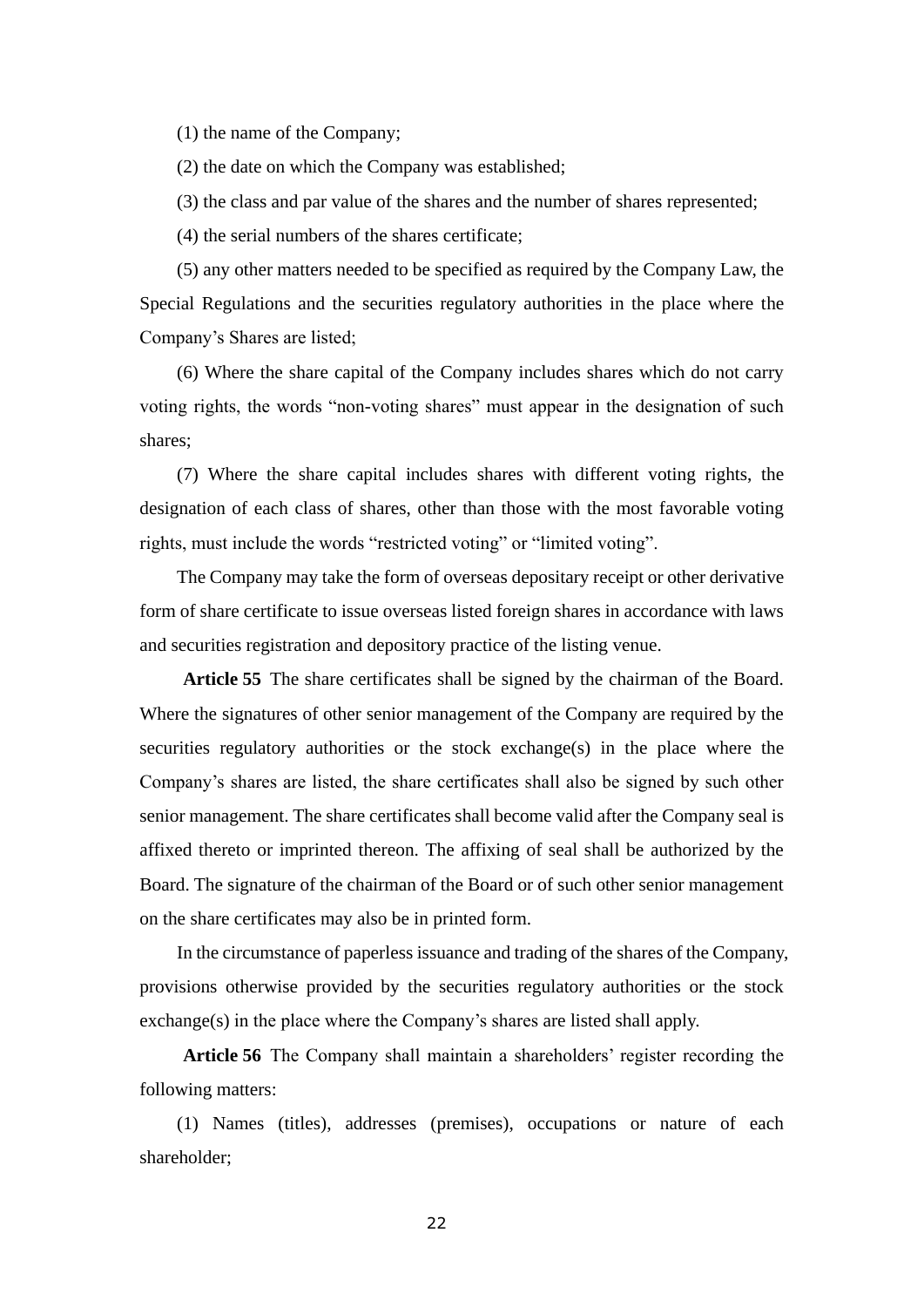- (2) Type and number of shares held by the shareholders;
- (3) Amount paid or payable for the shares held by the shareholders;
- (4) Serial numbers of the shares certificate held by each shareholder;
- (5) Date on which each shareholder is registered as a shareholder;
- (6) Date on which each shareholder ceases to be a shareholder.

The shareholders' register is a sufficient evidence of the shareholders' shareholdings in the Company unless there is evidence to the contrary.

**Article 57** The Company may keep overseas the register of holders of overseas listed foreign shares and entrust it to the care of an overseas agency in accordance with the understanding and agreement reached between the securities regulatory authority under the State Council and the overseas securities regulatory authority. The original of the register of holders of overseas listed foreign shares listed in the Hong Kong Stock Exchange shall be kept in Hong Kong.

The Company shall keep at its premises a copy of the register of holders of overseas listed foreign shares; the entrusted overseas agency shall always ensure that the original and copies of the register of holders of overseas listed foreign shares are consistent.

Where the original and copies of the register of holders of overseas listed foreign shares are inconsistent, the original shall prevail.

**Article 58** The Company shall keep a complete shareholders' register.

The shareholders' register shall include the following parts:

(1) A register kept at the Company's premises other than those specified in items (2) and (3) of this Article;

(2) The register(s) of holders of overseas listed foreign shares kept in the place(s) of the stock exchange(s) outside the PRC on which the shares are listed;

(3) Registers of shareholders kept in other places as the Board may decide and consider necessary for listing purposes.

**Article 59** The various parts of the register of shareholders shall not overlap with each another. The transfer of shares registered in a certain part of the register of shareholders shall not, during the continuance of the registration of such shares, be registered in any other part of the register.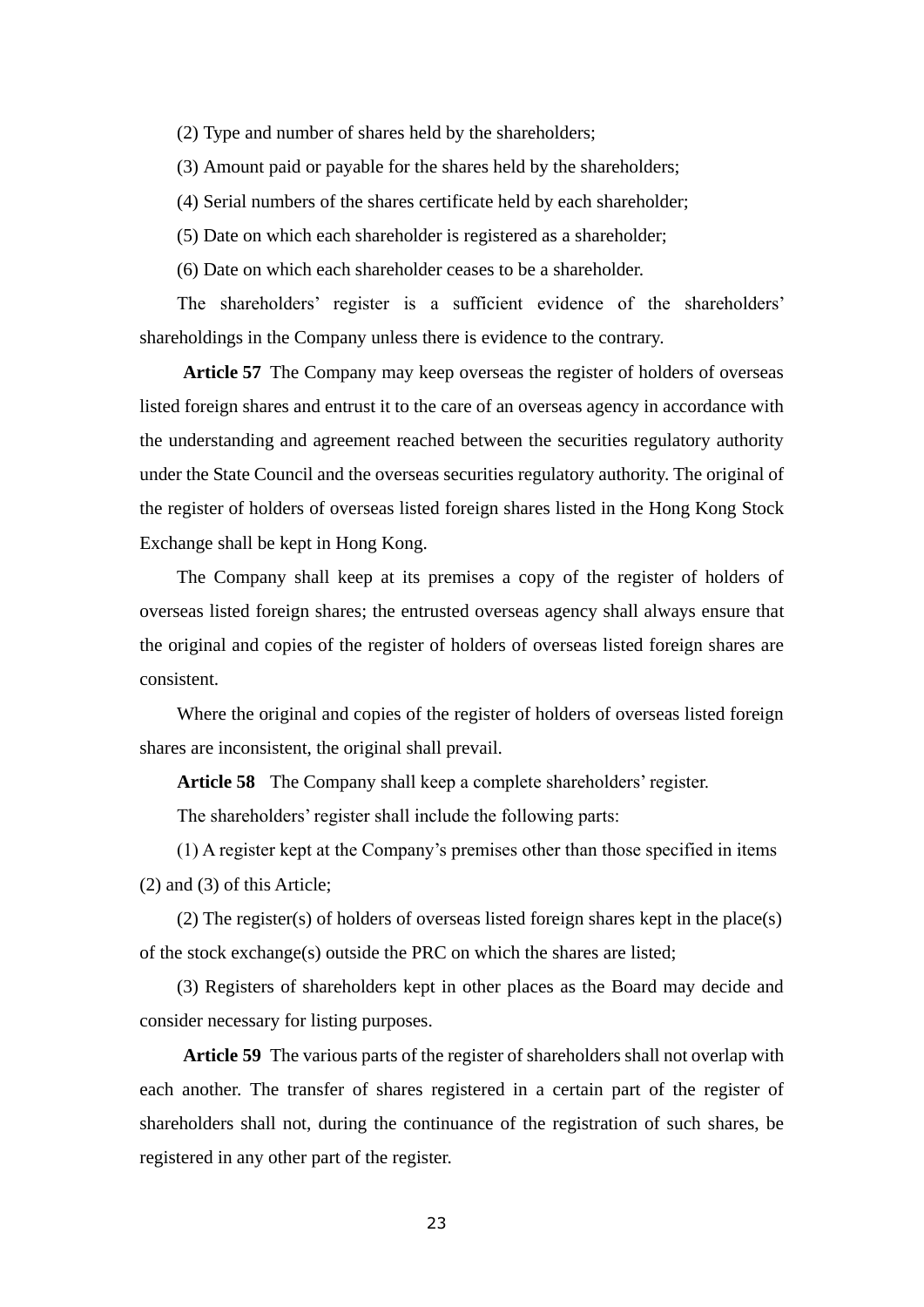Changes and corrections to each part of the register of shareholders shall be carried out in accordance with the law of the places where each part is kept.

**Article 60** If there are provisions provided by laws, regulations and the securities regulatory authorities in the place(s) in which the shares of the Company are listed on the period of closure of the register of shareholders before convening of a general meeting or prior to the benchmark date on which the Company decides to distribute dividends, such provisions shall prevail.

**Article 61** If any person objects to the register of shareholders and asks to have his name (title) recorded in or deleted from the register of shareholders, the said person may apply to the court with jurisdiction to correct the register of shareholders.

**Article 62** If any shareholder in the register of shareholders or any person requesting to have his name (title) recorded in the register of shareholders has his shares stolen, lost or destroyed (i.e. "the Original Shares"), the said shareholder or person may apply to the Company to reissue new share certificates for the said shares (i.e. "the Relevant Shares").

If a shareholder whose share certificate of domestic shares has been stolen, lost or destroyed applies to the Company for a replacement new share certificate, it shall be dealt with in accordance with the relevant provisions of the Company Law.

If a shareholder whose share certificate of overseas listed foreign shares has been stolen, lost or destroyed applies to the Company for a replacement new share certificate, it may be dealt with in accordance with the laws, rules of the stock exchange or other relevant provisions of the place where the original register of holders of overseas listed foreign shares is maintained.

If a shareholder whose share certificate of overseas listed foreign shares has been stolen, lost or destroyed, the issue of a replacement new share certificate shall comply with following requirements:

(1) The applicant shall submit an application to the Company in a prescribed form accompanied by a notarial certificate or a statutory declaration stating the grounds upon which the application is made and the circumstances and the evidence of the pilferage, loss or destruction, and declaring that no other person is entitled to have his name entered in the register of shareholders in respect of the Relevant Shares.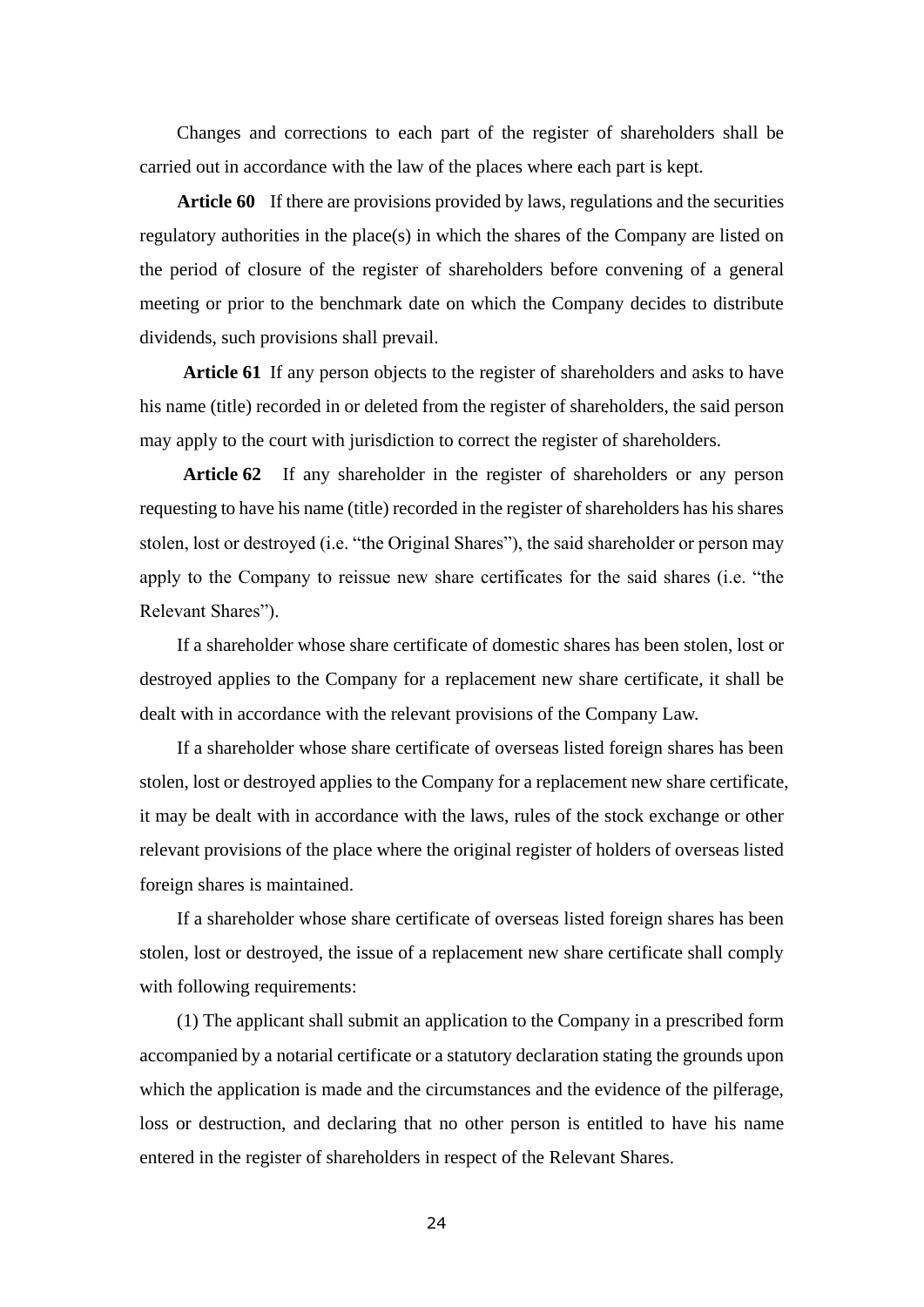(2) Before the Company decides to issue the replacement new share certificate, no statement made by any person other than the applicant declaring that his name shall be entered in the register of shareholders in respect of such shares has been received.

(3) The Company shall, if it decides to issue a replacement new share certificate, publish an announcement in respect of the issue of a replacement new share certificate in such newspapers as may be prescribed by the Board; the period of announcement shall be 90 days and the announcement shall be reissued at least once every thirty days.

(4) The Company shall have, prior to the publication of the announcement of its proposed issue of a replacement new share certificate, submit to the stock exchange on which its shares are listed a copy of the announcement to be published, and may publish the announcement upon receiving confirmation from such stock exchange that the announcement has been exhibited in the premises of the said stock exchange. Such announcement shall be exhibited in the premises of the said stock exchange for a period of 90 days.

If the application for replacement of a share certificate is made without the consent of the registered holder of the Relevant Shares, the Company shall deliver by mail to such registered shareholder a photocopy of the announcement to be published.

(5) If, upon expiry of the 90-day period referred to in paragraphs (3) and (4) of this Article, the Company have not received from any person notice of any objection to such application in respect of the issue of replacement share certificate, the Company may issue a replacement new share certificate to the applicant accordingly.

(6) Where the Company issues a replacement new share certificate under this Article, it shall forthwith cancel the original share certificate and record the cancellation and replacement issue in the register of shareholders accordingly.

(7) All expenses relating to the cancellation of an original share certificate and the issue of a replacement new share certificate by the Company shall be borne by the applicant and the Company is entitled to refuse to take any action until reasonable security is provided by the applicant.

**Article 63** Where the Company issues a new replacement share certificate pursuant to the Articles of Association, the name (title) of a bona fide purchaser gaining possession of such new share certificate or the person who is subsequently entered in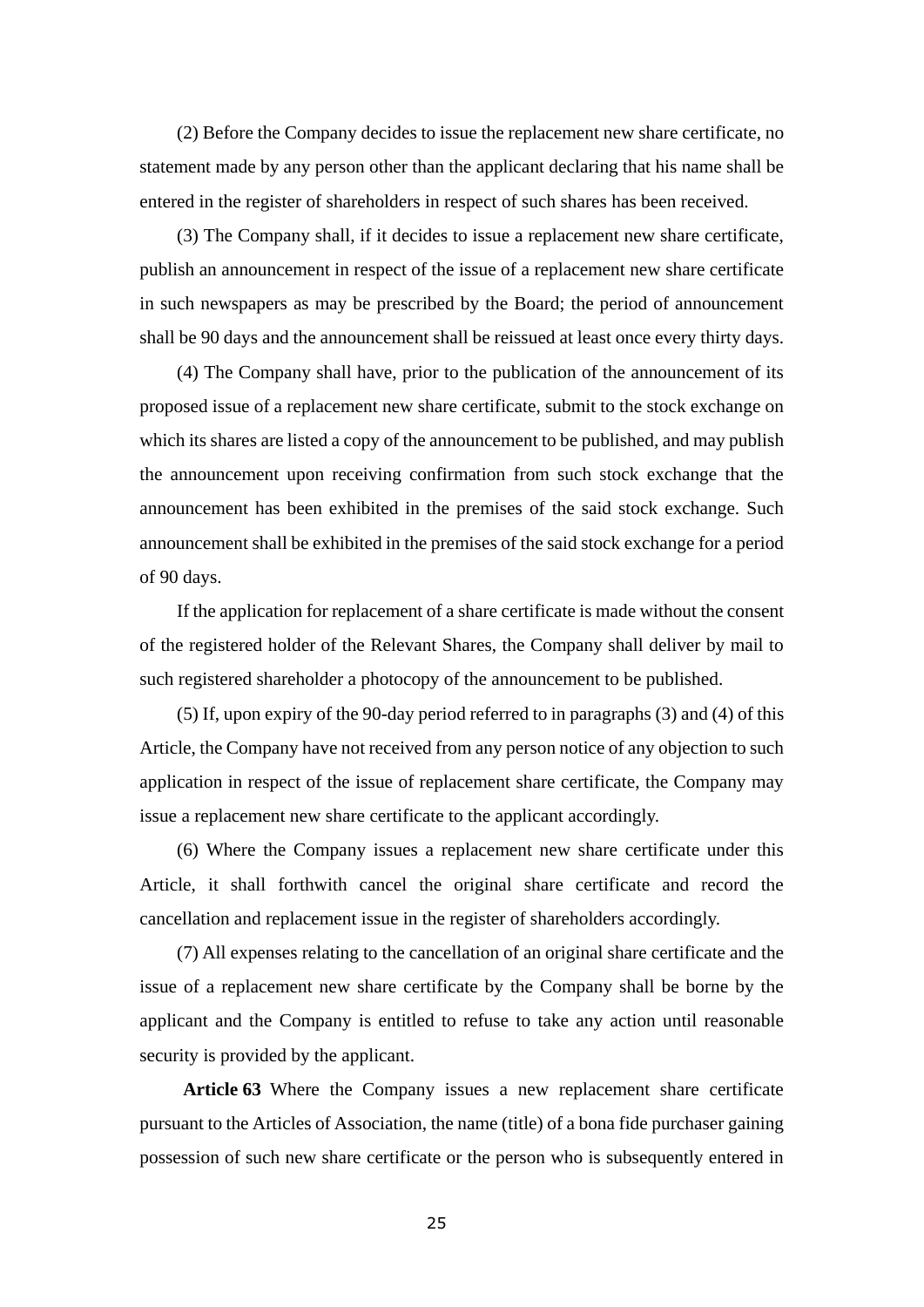the register of shareholders as holder of such shares (if he is a bona fide purchaser) shall not be removed from the register of shareholders.

**Article 64** The Company shall not have any obligation to indemnify any person for any damages suffered thereby arising from the cancellation of the Original Share Certificates or the issuance of a new replacement share certificate, unless such person concerned can prove that the Company has committed a fraudulent act.

# **Chapter 4 Shareholders and the General Meeting**

# **Section 1 Shareholders**

**Article 65** The Company shall make a register of shareholders based on the vouchers provided by securities registries. The register of shareholders shall be the sufficient evidence proving the shareholders' holding of the Company's shares. The shareholders enjoy rights and assume obligations as per the shares they hold; the same class of shares represents the same rights and the same obligations.

Approval from the CSRC shall be obtained for change of any major shareholders or the de facto controller, without the approval of the CSRC, such act shall be rectified in due course and the relevant shares will not carry voting rights before such rectification.

Where two or above persons are registered as joint holders of any shares, they shall be deemed as the common owners of the said shares subject to the following restrictions:

(1) The Company shall not register more than four persons as joint holders of any shares;

(2) The joint holders of any shares shall assume joint and several liabilities for all amounts payable for relevant shares;

(3) If any of the joint shareholders deceases, only the surviving joint shareholders shall be deemed by the Company as owners of the relevant shares, but the Board may, for the purpose of modifying the register of shareholders, require the provision of a death certificate as it deems appropriate;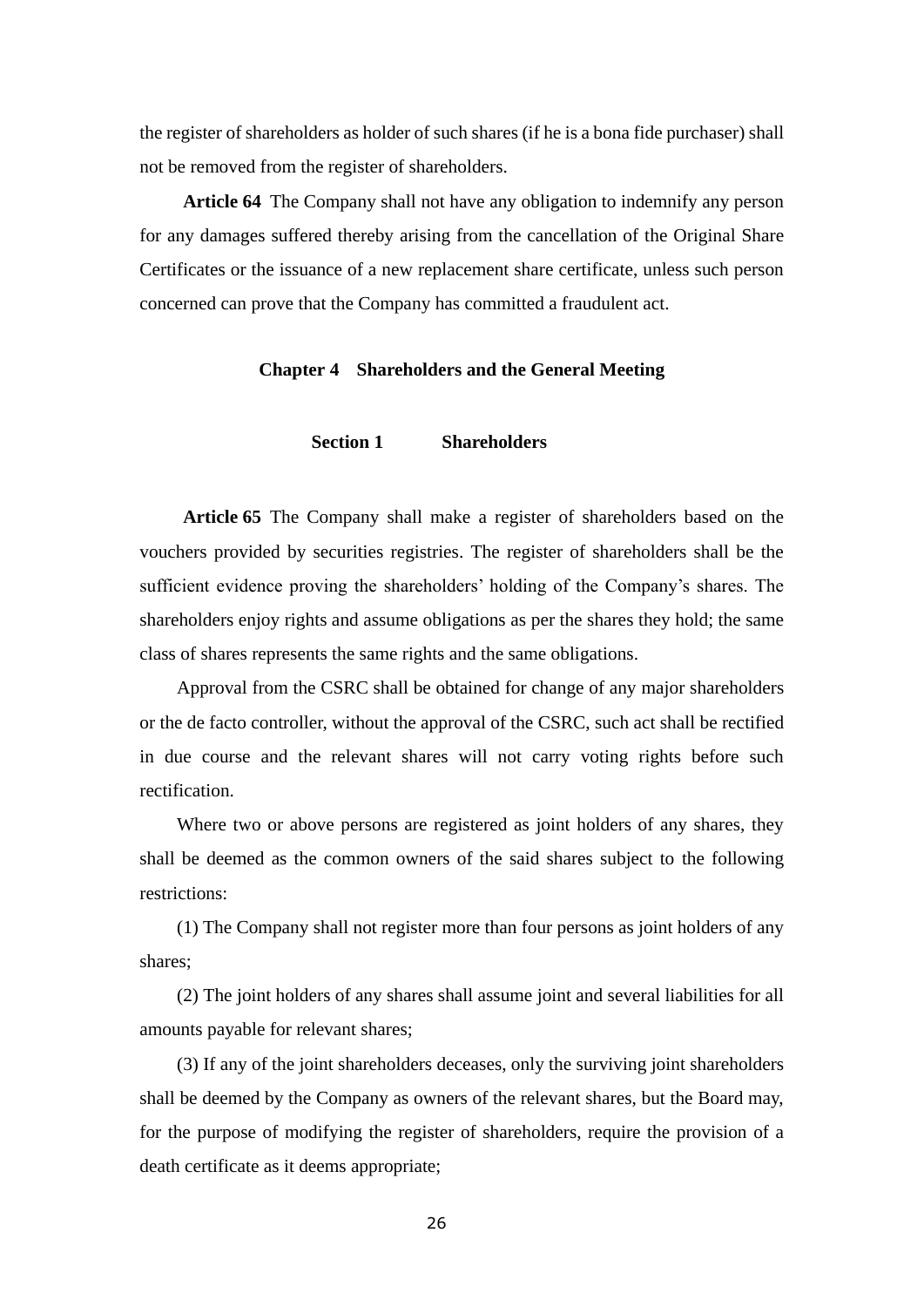(4) For joint shareholders of any share, the person whose name stands first in the register shall be entitled to receive share certificate of the relevant shares, receive notice from the Company, and the service of notice to the aforesaid person shall be deemed as service of notice to all joint shareholders. Any of the joint shareholders may sign a proxy form; provided, however, where the number of the joint shareholders presenting in person or by proxy at a meeting is more than one, the vote cast, in person or by proxy, by the shareholder whose name appears in prior sequence shall be regarded as the sole and exclusive vote on behalf of all the rest joint shareholders. For the purpose of such voting, the shareholder's priority shall be determined in accordance with the sequence of the joint shareholders holding Relevant Shares as prescribed in the Company's register of shareholders.

**Article 66** When the Company convenes a general meeting, distributes dividends, commences liquidation or participates in other activities requiring the identification of shareholders, the other convener of the Board or general meeting shall decide the record date. The shareholders whose names appear on the register of shareholders at the close of trading on the record date are entitled to the relevant rights.

**Article 67** The ordinary shareholders of the Company shall be entitled to the following rights:

(1) To receive dividends and other distributions in proportion to the shares they hold;

(2) To lawfully request, convene, preside over, and attend general meetings either in person or by proxy and exercise the corresponding voting right;

(3) To supervise, raise suggestions on or make inquiries about the operations of the Company;

(4) To transfer, gift or pledge their shares in accordance with laws, regulations, rules, normative documents, relevant requirements of the securities regulatory authorities in the place where the Company's shares are listed and these Articles of Association; and

(5) To gain relevant information in accordance with these Articles of Association, including:

1. Receiving a copy of these Articles of Association after payment of cost;

27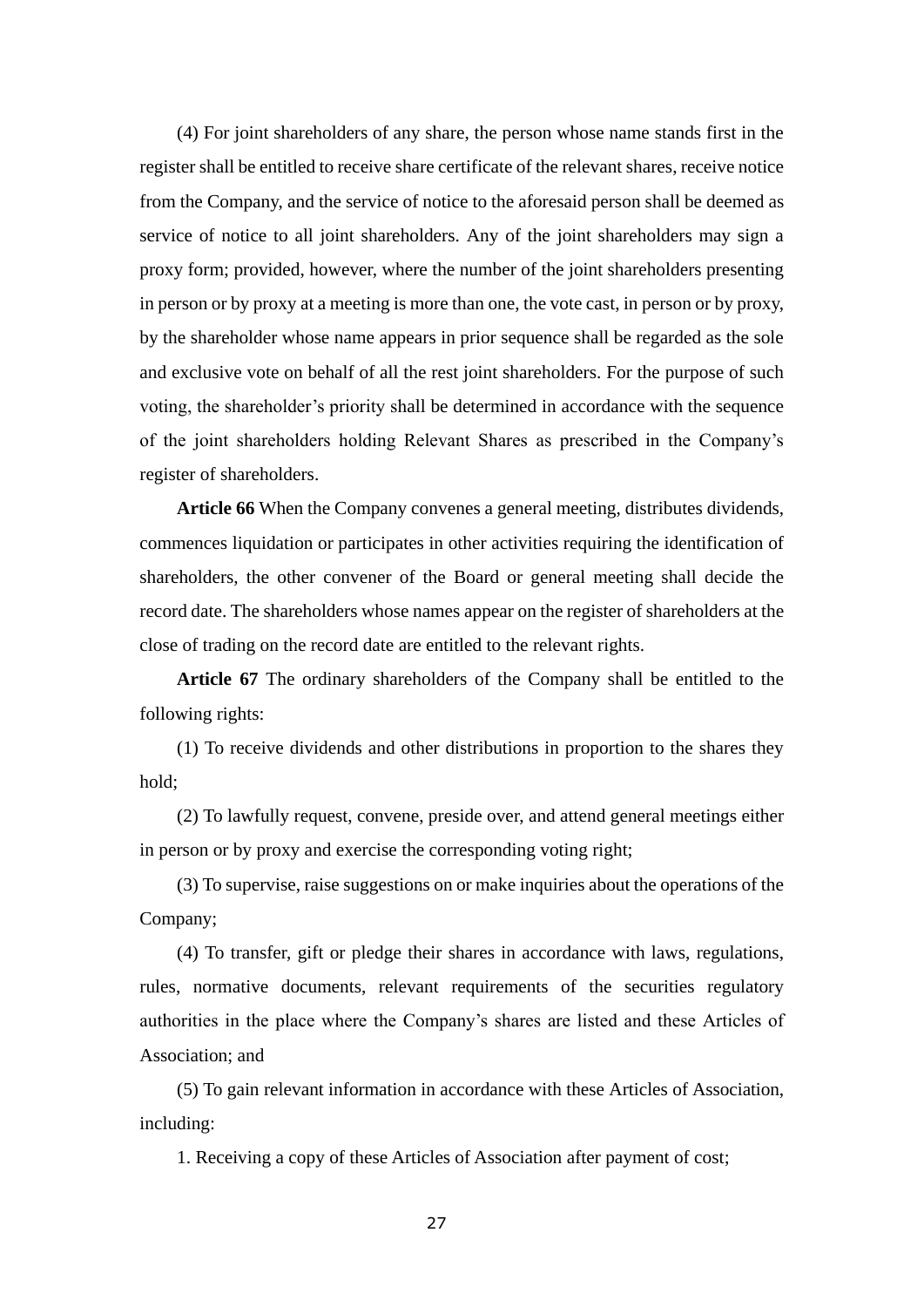2. Being entitled to consult and copy, after payment of reasonable charges, of:

(i) All the parts of shareholders' register;

(ii) Personal data of directors, supervisors, general manager and other senior management of the Company;

(iii) Share capital of the Company;

(iv) Report of the total par value, quantity, the highest and lowest price of each class of shares bought back by the Company from the last financial year, and the total amount paid by the Company for this purpose;

(v) Minutes of general meetings (for review by shareholders only);

(vi) The latest audited financial statements, and reports from the Board, auditor and the Supervisory Committee;

(vii) The special resolutions;

(viii) The copy of the latest annual report submitted to the State Administration for Industry & Commerce or other competent authorities for filing;

(ix) Counterfoils of corporate bonds, resolutions of Board meetings, resolutions of s meetings of the Supervisory Committee and financial and accounting reports. Documents of Item (1) to (8) (except Item (2)) mentioned above shall be made available by the Company, according to the requirements of the Hong Kong Listing Rules, at the Company's address in Hong Kong, for the public and overseas-listed foreign invested shareholders to inspect free of charge;

(6) To participate in the distribution of the remaining properties of the Company as per their shares in the event of the termination or liquidation of the Company;

(7) To require the Company to buy their shares in the event of objection to resolutions of the general meeting concerning merger or division of the Company; and

(8) To enjoy other rights stipulated by laws, regulations, rules, normative documents, the Hong Kong Listing Rules and these Articles of Association.

Where any person directly or indirectly having rights and interests fail to disclose such rights and interests, the Company shall not exercise its rights to freeze or otherwise harm any right of such person attached to the shares solely for this reason.

**Article 68** When a shareholder requests to inspect the relevant information mentioned in the preceding Article or requests any materials, such shareholder shall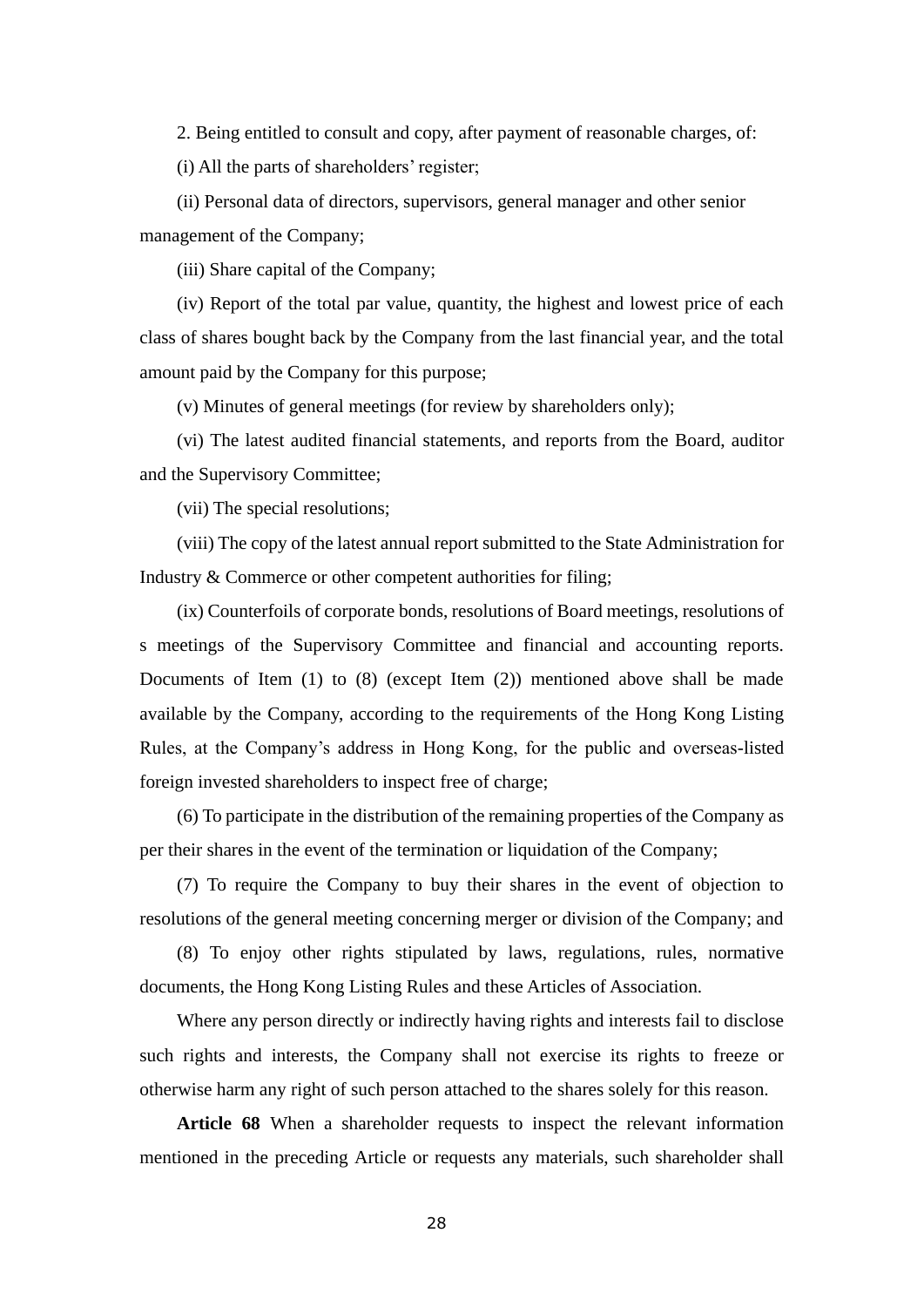provide the Company with written documents evidencing the class and number of shares held, and the Company shall provide such relevant information or such materials upon request after verifying his shareholder identity.

**Article 69** If any resolution of the general meeting or the Board meeting is in violation of the laws and administrative regulations, the shareholders shall be entitled to request the people's court to invalidate the said resolution.

If the convening procedure and voting method of the general meeting or the Board meeting is in violation of the laws, administrative regulations or these Articles of Association, or if the content of any resolution is in violation of these Articles of Association, the shareholders shall be entitled to request the people's court for revocation within 60 days after the resolution being passed.

**Article 70** If any director or senior management violates laws, administrative regulations or these Articles of Association in fulfilling their duties, thereby incurring any loss of the Company, the shareholder(s) severally or jointly holding 1% or above shares of the Company for 180 consecutive days or above shall be entitled to request the Supervisory Committee in writing to institute legal proceedings to the people's court; if the Supervisory Committee violates laws, administrative regulations or these Articles of Association in fulfilling its duties, thereby incurring any loss of the Company, the shareholders shall be entitled to request the Board in writing to institute legal proceedings to the people's court.

If the Supervisory Committee or the Board refuses to institute legal proceedings after receipt of the aforesaid written request or does not institute legal proceedings within 30 days after receipt of the said request, or if the circumstance is urgent or any delay of legal proceedings may incur irrecoverable damage to the interests of the Company, the shareholders as specified in the preceding paragraph shall be entitled to directly institute legal proceedings to the people's court in their own names for the interests of the Company.

If any other person infringes upon the legitimate rights and interests of the Company, thereby incurring any loss of the Company, the shareholder(s) as mentioned in the first paragraph of this Article may institute legal proceedings to the people's court according to the provisions of the two preceding paragraphs.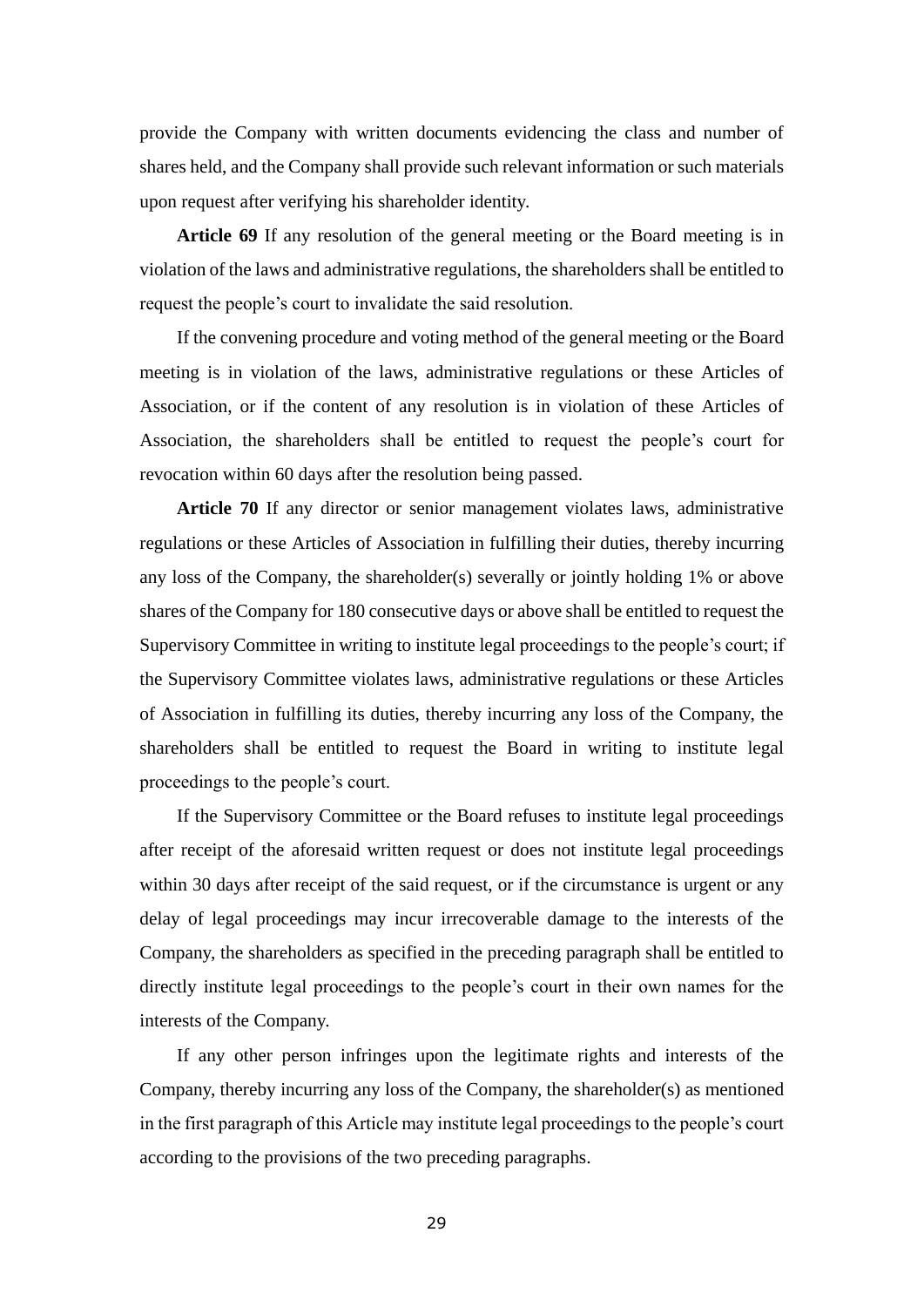**Article 71** If any director or senior management violates laws, administrative regulations or these Articles of Association, thereby incurring any loss of the shareholders, the shareholders may institute legal proceedings to the people's court.

**Article 72** The ordinary shareholders of the Company shall have the following obligations:

(1) To abide by laws, administrative regulations and these Articles of Association;

(2) To pay capital contribution as per the shares subscribed for and the method of subscription;

(3) Not to exit shares unless in the circumstances stipulated by laws and regulations;

(4) to perform capital contribution obligations in strict compliance with laws and regulations and requirements of the CSRC, and to use its own funds which is legally obtained to make contribution into the Company, for which no non-proprietary funds such as entrusted funds shall be used, unless otherwise permitted by laws and regulations;

(5) to give a true, accurate and complete statement of the shareholding structure up to the de facto controllers and the ultimate equity holders, as well as associations with other shareholders or persons acting in concert, and not conceal or misrepresent with the intention to circumvent shareholder qualification review or regulation;

(6) major shareholders and controlling shareholders shall replenish capital to the Company when necessary;

(7) shareholders who have not obtained the approval from or have not duly filed with the regulatory authorities, or shareholders who have not completed mandatory rectification process, shall not exercise such rights of requesting to convene a general meeting, voting, nomination, making a proposal, and disposing of their shareholding;

(8) Not to abuse shareholder's right to damage the interests of the Company or other shareholders; not to abuse the independent status of legal person or shareholder's limited liability to damage the interests of the creditors of the Company.

Shareholders of the Company who abuse their shareholder's rights and thereby causing loss on the Company or other shareholders shall be liable for loss compensation according to the law.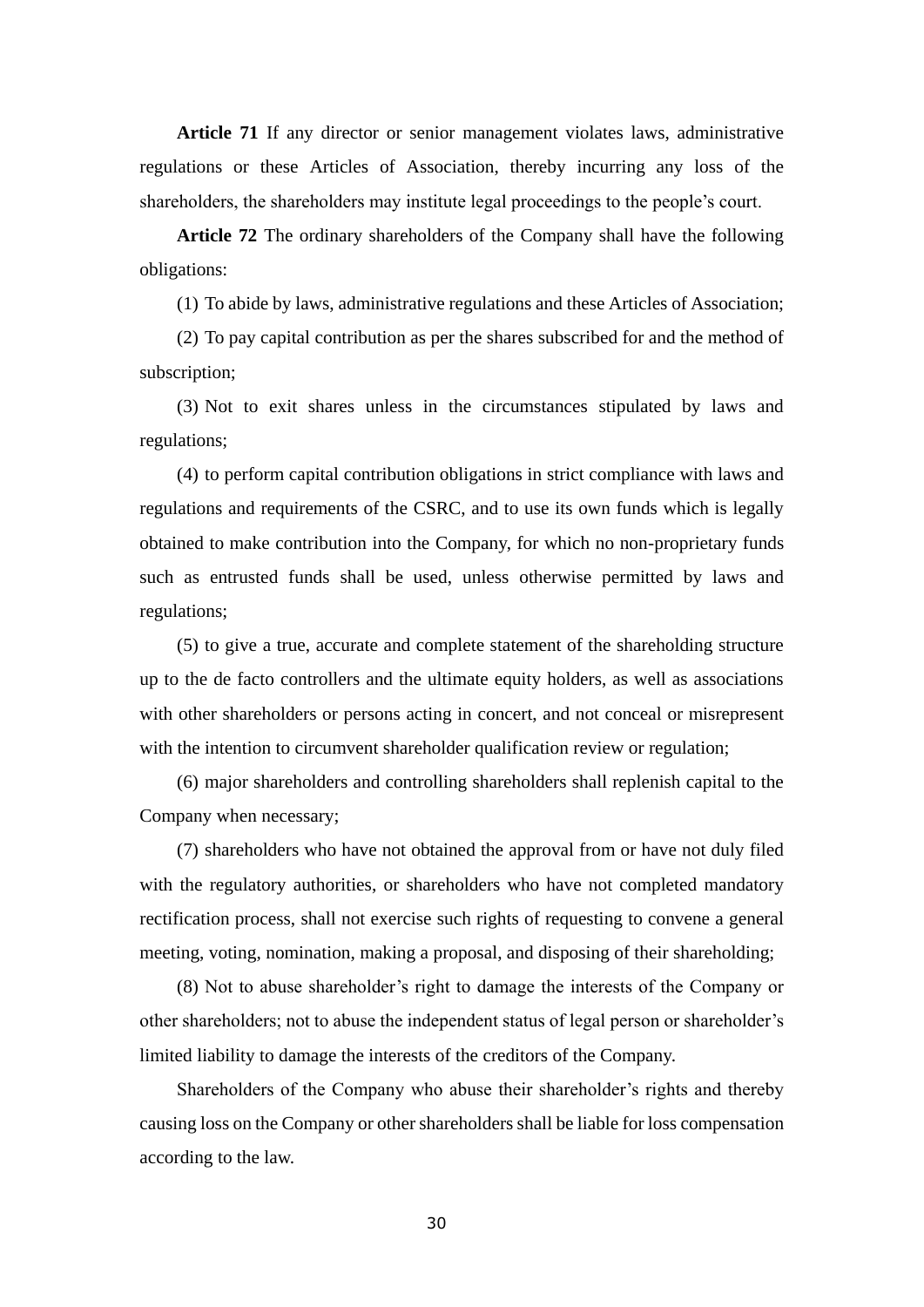Where shareholders of the Company abuse the Company's position as an independent legal person and the limited liability of shareholders for the purposes of evading repayment of debts, thereby materially impairing the interests of the creditors of the Company, such shareholders shall be jointly and severally liable for the debts owed by the Company.

Shareholders who make false statements, abuse their shareholder's rights or infringe on the interests of the Company, shall not exercise such rights of requesting to convene a general meeting, voting, nomination, making a proposal, and disposing of their shareholding;

(9) The 99,980,000 shares in the former GF Securities Co., Ltd. (prior to its merger with Yanbian Road Construction Co., Ltd. (延邊公路建設股份有限公司)) held by Guangdong Finance Trust Co., Ltd. (廣東粵財信託有限公司) on trust for the then shareholders of the former GF Securities Co., Ltd. (including Liaoning Cheng Da Co., Ltd., Jilin Aodong Pharmaceutical Group Co., Ltd., Zhongshan Public Utilities Group Co., Ltd., Heungkong Group Limited, Guangzhou High Technology Industrial Group Co., Ltd., Jiuquan Iron and Steel (Group) Co., Ltd., Puning Xinhong Industrial Investment Co., Ltd. (普寧市信宏實業投資有限公司), Hengtong Group Co., Ltd. (亨 通集團有限公司), Anhui Huamao Textile Company Limited, Shenzhen Huitianze Investment Co., Ltd. (深圳市匯天澤投資有限公司), Yihua Enterprise (Group) Co., Ltd., Hubei Buffalo Industrial Development Co., Ltd. (湖北水牛實業發展有限公司), Guangzhou Iron & Steel Enterprises Group (廣州鋼鐵企業集團有限公司), China Scholars Group Company Limited (神州學人集團股份有限公司) and Star Lake Bioscience Co., Inc. Zhaoqing Guangdong (廣東肇慶星湖生物科技股份有限公司) (the equivalent number of corresponding shares is 120,457,831 after completion of the share swap merger) and the increased corresponding shares resulting from the Company's issuance of bonus shares and increase in share capital shall constitute the underlying assets of the Company's relevant long-term employee scheme. To the extent permitted by relevant laws, regulations and rules, the relevant long-term employee scheme may be implemented according to relevant agreements or covenants signed by the afore-said shareholders or relevant legal entities including the labour union of the Company; and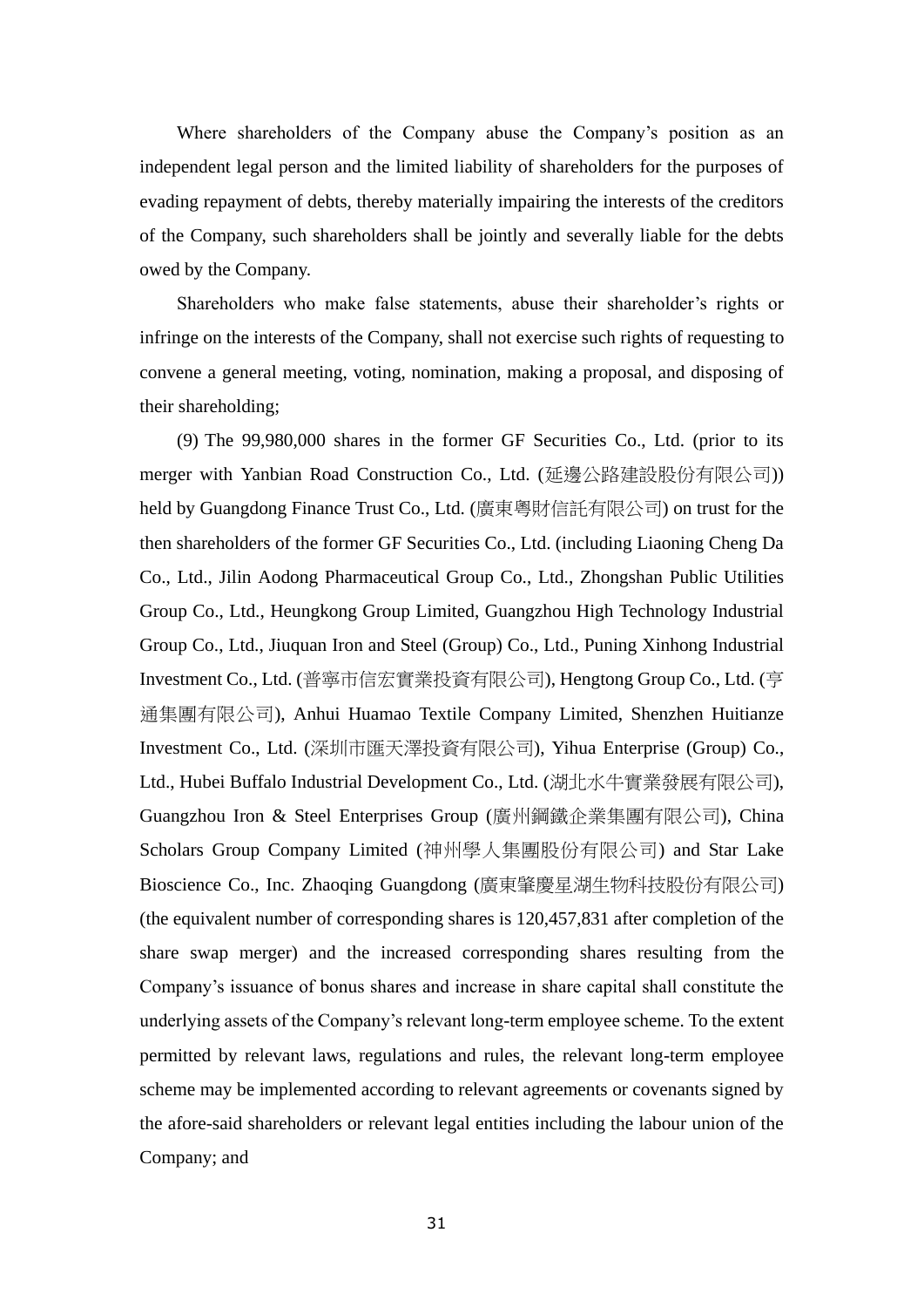(10) To fulfill other obligations as stipulated by laws, administrative regulations and these Articles of Association.

Shareholders shall not bear any liability for further contribution to share capital other than the conditions agreed to as a subscriber of the relevant shares on subscription.

**Article 73** Shareholders holding or controlling 5% or above voting shares of the Company shall notify the Company within three working days after occurrence of any of the following circumstances:

(1) Equity of the Company they hold or control is under property preservation measures or mandatory enforcement measures;

(2) Shares of the Company they hold is pledged;

(3) the shareholding represented by the Shares they hold as a percentage of the Company's shares in issue increase or decrease by every 5%;

(4) Change of the de facto controller;

(5) Their names are changed;

(6) A merger or division is effected;

(7) They are subject to regulatory measures including suspension of operation for rectification, designated custody, takeover or revocation or other regulatory measures, or proceeding with dissolution, bankruptcy or liquidation procedures;

(8) They receive administrative penalty or are investigated for criminal responsibility due to serious violations of laws and regulations; and

(9) They are involved in other circumstances that may lead to transfer of the shares of the Company they hold or control or affect operation of the Company.

The Board of the Company shall report to relevant regulatory authorities, such as the local office of CSRC of its place of domicile, within five working days after acknowledging the occurrence of the events as stated above.

**Article 74** Where a shareholder holding 5% or above of voting shares of the Company pledges any shares in his possession, he shall report the same to the Company in writing on the day on which he pledges his shares.

**Article 75** The controlling shareholders and the de facto controllers of the Company shall not use the connected relations to damage the interests of the Company; otherwise, they shall make compensation for the loss incurred by the Company.

The controlling shareholders and the de facto controllers of the Company have fiduciary duties towards the Company and public shareholders of the Company. The controlling shareholders and de facto controllers of the Company shall strictly exercise his rights as a capital contributor. The controlling shareholders and de facto controllers of the Company cannot make use of methods such as the distribution of profits, restructuring of assets, external investment, misappropriation of assets, borrowing or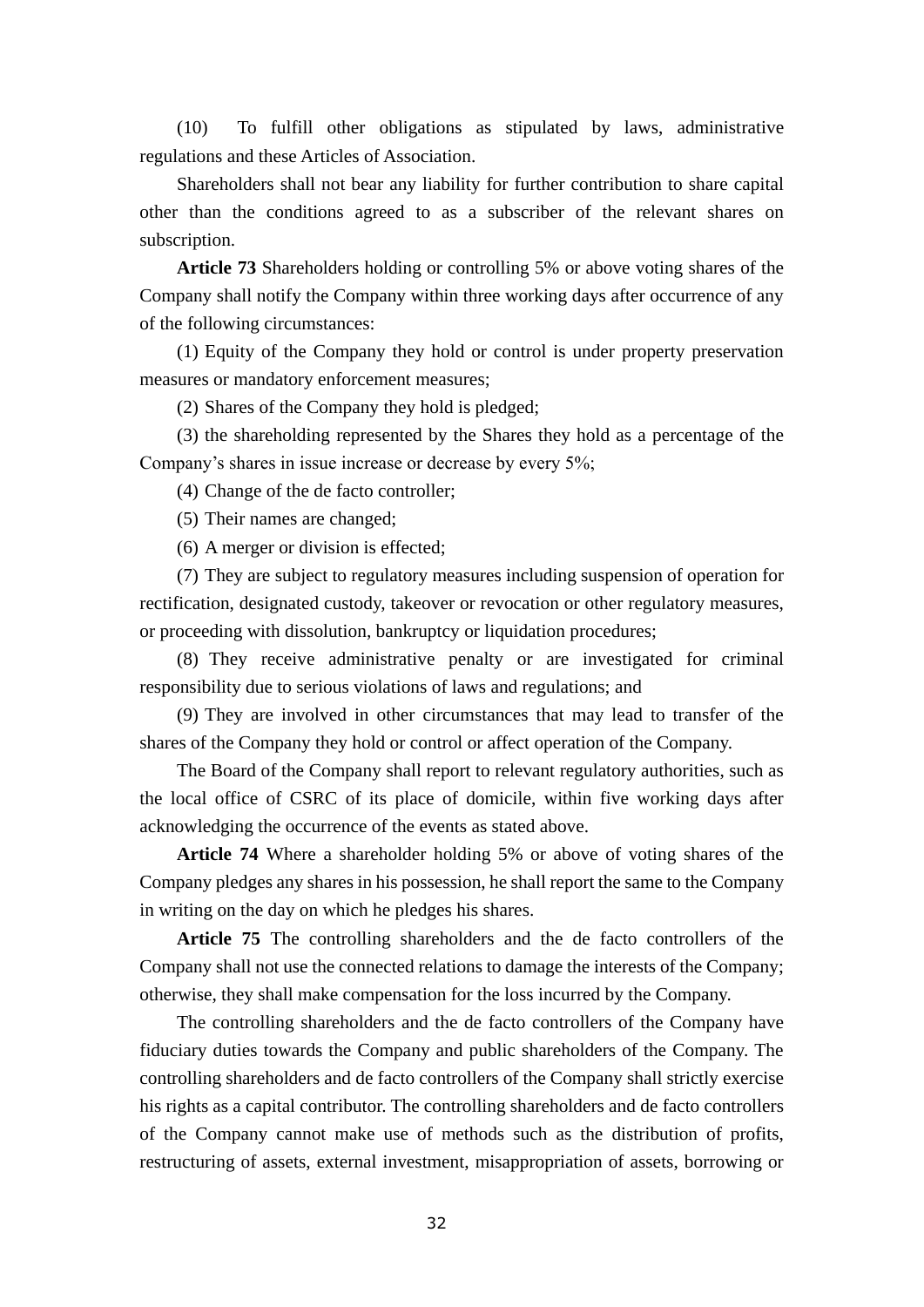loan guarantee to damage the lawful interests of the Company and public shareholders. He shall not make use of his controlling position to damage the lawful interests of the Company and public shareholders.

The controlling shareholders and the de facto controllers of the Company shall not exploit their special position to obtain additional benefits or execute any approval procedure with respect resolutions on election of personnel at general meetings and any resolutions on the appointment of any personnel by the Board or appoint or remove any senior management members of the Company without the approval at the general meeting and the Board or intervene directly or indirectly any decisions on production and operation of the Company or misappropriate or control any assets or other interests of the Company or intervene the finance and accounting related activities of the Company or impose any operation plans or give any orders to the Company or carry out any business activities which are the same or similar to those of the Company or influence the independence of the Company's operation and management or damage the legal interests of the Company by any other means.

The undertakings of the controlling shareholder, the actual controller and the relevant parties of the listed company shall be clear, specific and executable, and shall not undertake to judge matters that are obviously impossible as per the circumstances at the time. The undertaking party shall make, in his/her undertaking, a statement of fulfillment of its commitments, and clarify his/her responsibility in the event breach of commitments, and will endeavor his/her best to fulfill the commitments.

Save for the obligations imposed by laws and administrative regulations or required by the listing rules of the stock exchange where the shares of the Company are listed, the controlling shareholders of the Company shall not make decision to exercise his voting rights in respect of the following matters in a manner prejudicial to the interests of all shareholders or some of the shareholders of the Company:

(1) Relieving a director or supervisor of his duty to act honestly in the best interests of the Company;

(2) Approving the expropriation by a director or supervisor for his own benefit or for the benefit of another person, in any guise, of the Company's assets, including but not limited to opportunities beneficial to the Company;

(3) The expropriation by a director or supervisor for his own benefit or for the benefit of another person of the individual rights of other shareholders, including but not limited to rights to distributions and voting rights save pursuant to a restructuring submitted to general meeting for approval in accordance with these Articles of Association.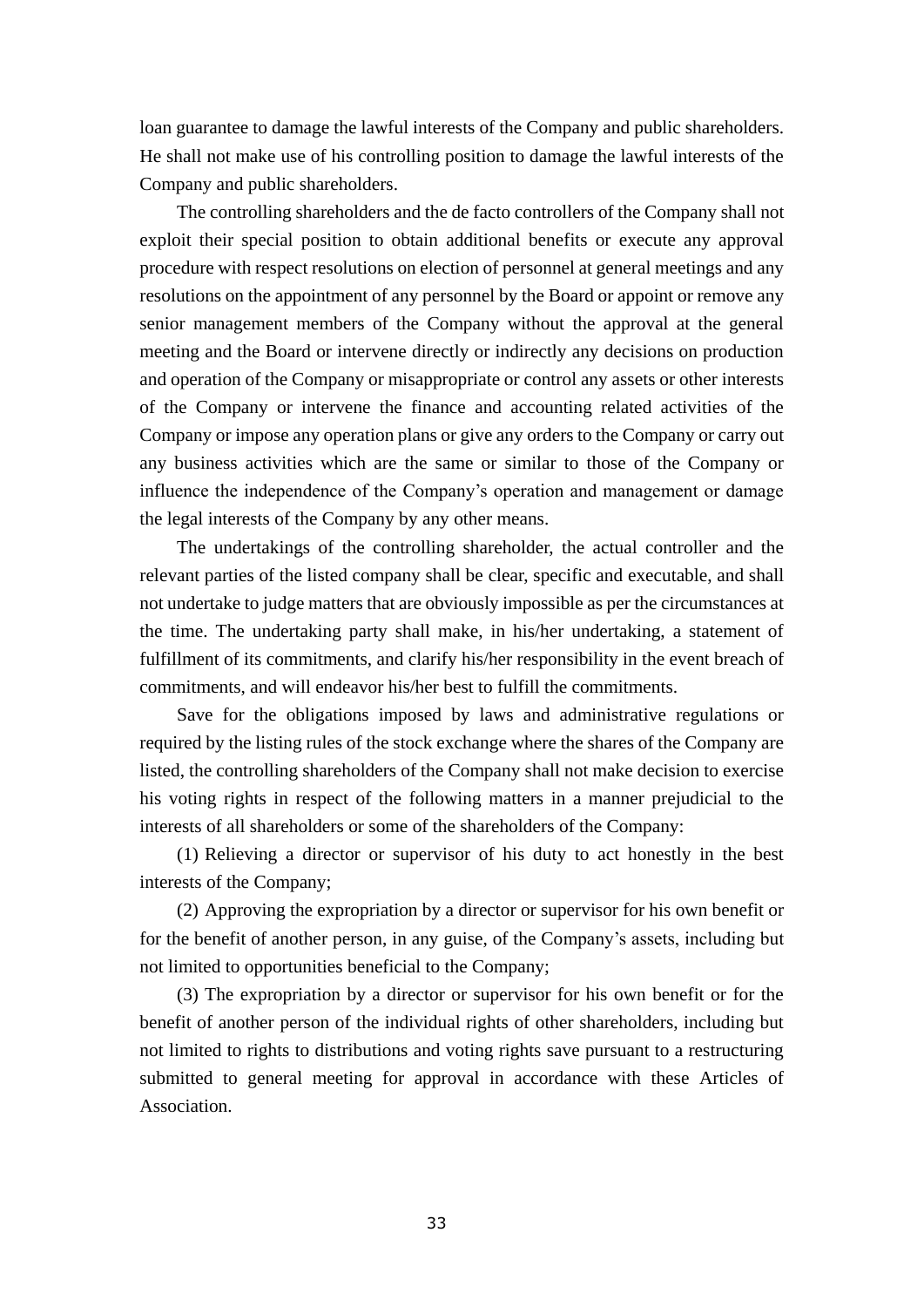#### **Section 2 General Provisions for General Meetings**

**Article 76** The general meeting shall be the authority of power of the Company and shall exercise the following functions and powers according to law:

(1) To decide the business operation guideline and investment plan for the Company;

(2) To elect and change directors and supervisors who are not employees' representatives, and resolve on the remunerations of directors and supervisors;

(3) To examine and approve reports of the Board;

(4) To examine and approve reports of the Supervisory Committee;

(5) To examine and approve the annual financial budgets and final accounting plans of the Company;

(6) To examine and approve the Company's profit distribution plan and loss recovery plan;

(7) To resolve on increase or decrease of the registered capital of the Company;

(8) To resolve on issuance of bonds of the Company;

(9) To resolve on the merger, division, dissolution, liquidation or transformation of the Company;

(10) To amend these Articles of Association;

(11) To resolve on the appointment or dismissal of the accounting firms by the Company;

(12) To examine and approve the external guarantees specified in Article 71;

(13) To consider the Company's purchase or disposal of major assets within one year with the aggregate transaction amount exceeding 30% of the latest audited total assets of the Company (after deducting clients' margins);

(14) To examine and approve matters relating to the changes in the use of proceeds;

(15) To consider equity incentive scheme;

(16) To consider and approve proposals submitted by shareholders individually or jointly holding 3% or above of the voting shares of the Company; and

(17) To decide on buying back its stocks as per reasons stated in Article 27 (1), (2);

34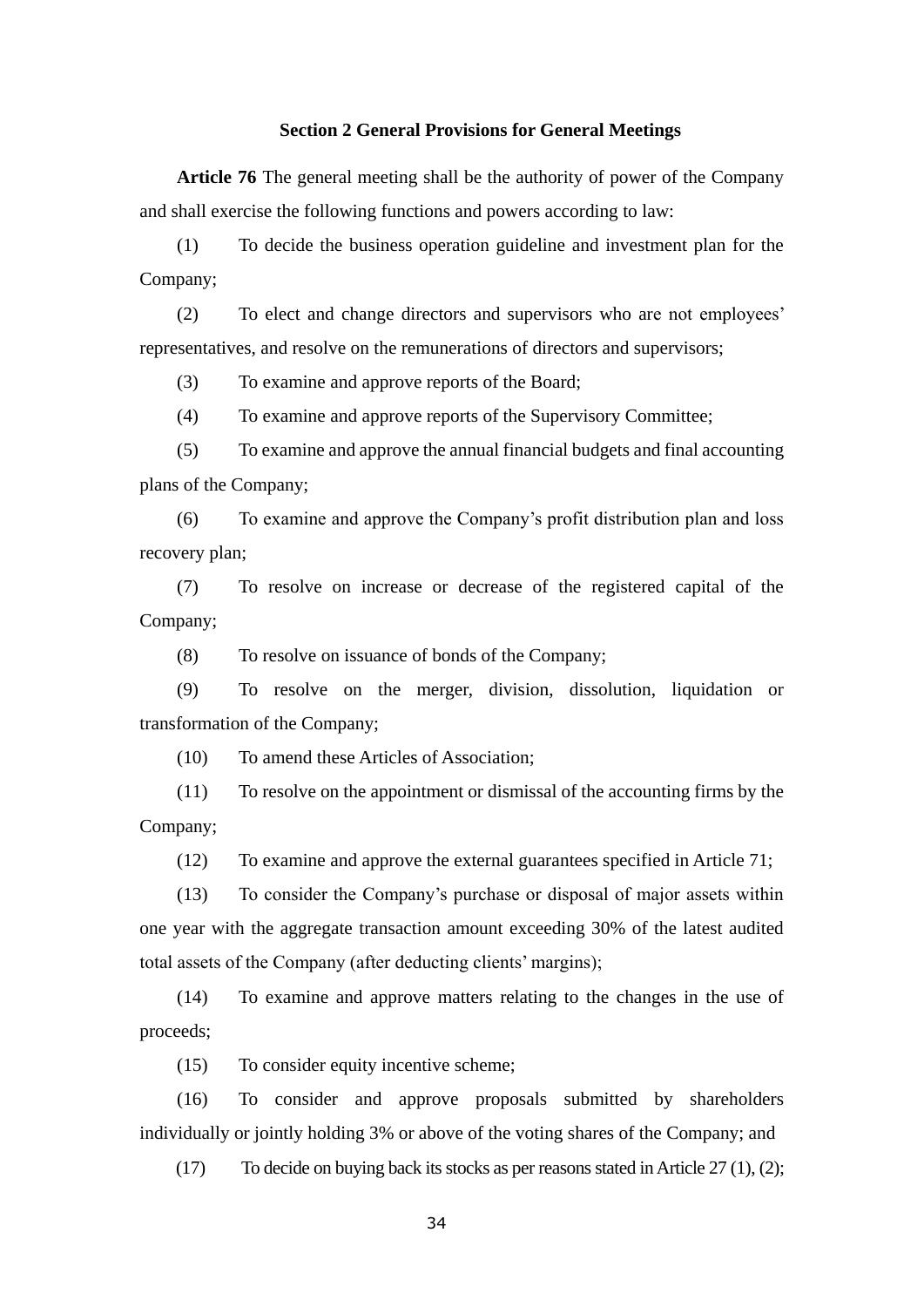(18) To consider other matters which are required by laws, administrative regulations, departmental rules or these Articles of Association to be approved at a general meeting.

The functions and powers of the general meeting mentioned above shall not be delegated to the Board or any other body or individual.

**Article 77** The following external guarantees to be given by the Company shall be examined and approved by the general meeting:

(1) Provision of any external guarantee by the Company and its subsidiaries, the total amount of which exceeds 50% of the latest audited net assets of the Company;

(2) Provision of any external guarantee by the Company, the total amount of which reaches or exceeds 30% of the latest audited total assets of the Company (after deducting clients' margins);

(3) Provision of guarantee to anyone whose liability-asset ratio exceeds 70%;

(4) Provision of a single guarantee whose amount exceeds 10% of the latest audited net assets of the Company; and

(5) Provision of guarantees to the shareholders, de facto controllers and their related parties.

**Article 78** General meetings are classified into annual general meetings and extraordinary general meetings. The annual general meeting shall be held once every year within six months after the end of the previous financial year.

**Article 79** In any of the following circumstances, the Company shall convene an extraordinary general meeting within two months from the date upon which the circumstance occurs:

(1) The number of Directors falls short of the quorum stipulated in the Company Law or is less than two thirds of the number specified in these Articles of Association;

(2) The unrecovered losses of the Company amount to one third of the total amount of its paid-up share capital;

(3) If shareholder(s) severally or jointly holding 10% or above of the Company's shares request(s) in writing the convening of an extraordinary general meeting, the number of shares held by shareholder(s) shall be calculated as at the date

35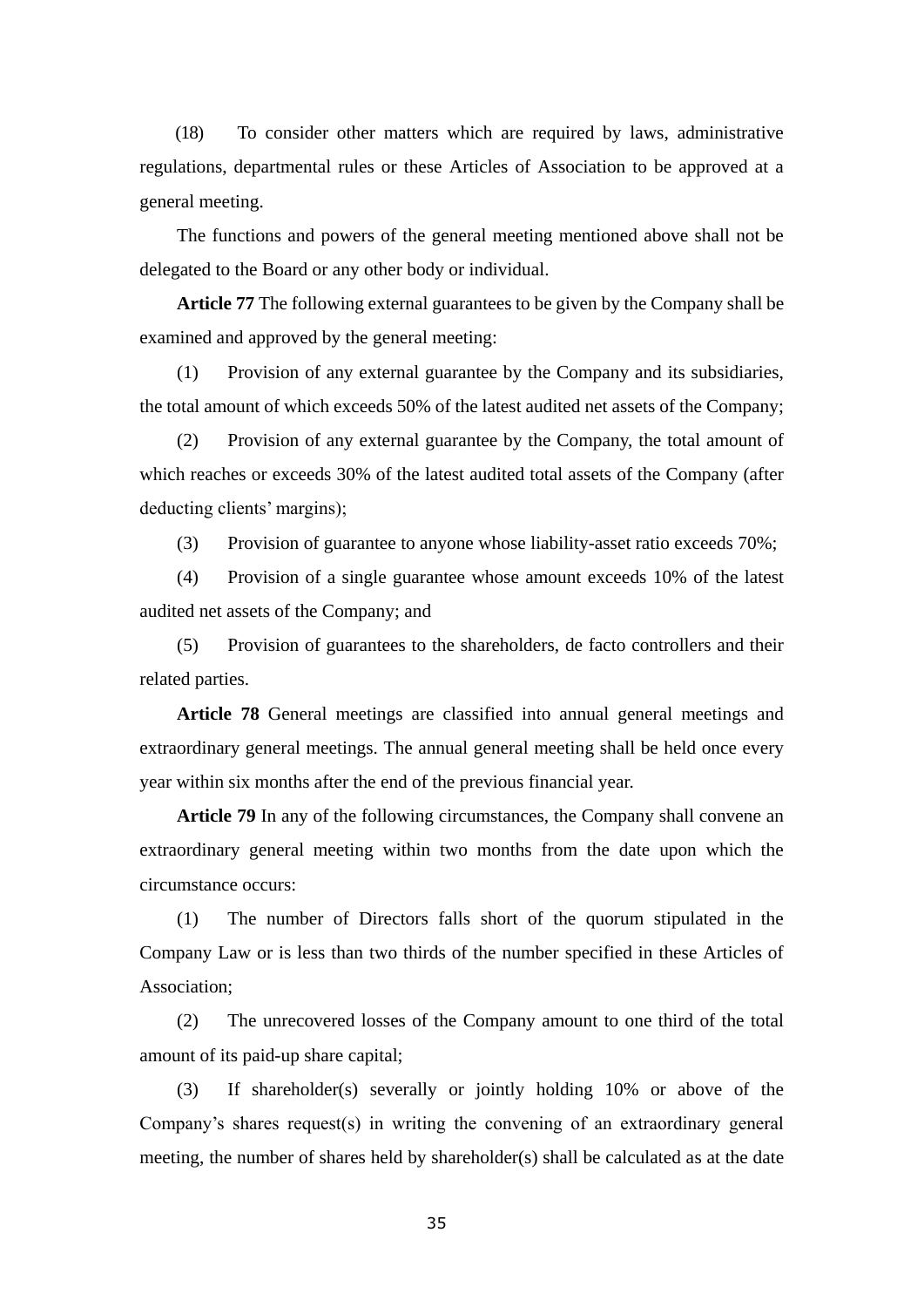on which the relevant shareholders submit the written requisition;

(4) The Board considers it necessary;

(5) The Supervisory Committee proposes to convene such meeting; and

(6) Other circumstances stipulated by laws, administrative regulations, departmental rules or these Articles of Association.

**Article 80** The venue to hold a general meeting of the Company shall be the domicile of the Company or other location specified in the notice of the general meeting.

A general meeting shall usually be in the form of physical meeting to be held on-site combined with online vote cast. However, so far as permitted by the securities regulatory authority, such meeting may also be held in such other manners as shall be recognized or required by the securities regulatory authority. A shareholder who participates in a general meeting in the aforesaid manners shall be deemed to have been present at the meeting.

**Article 81** The Company shall engage lawyers to attend the general meetings and advise on the following issues with announcements made thereon:

(1) Whether the convening of the general meeting and its procedures are in compliance with laws, administrative regulations and these Articles of Association;

(2) Whether the attendees are eligible and whether the eligibility of the convener is lawful and valid;

(3) Whether the procedures of voting and the voting outcome of the meeting are lawful and valid; and

(4) Legal opinions on other related matters at the request of the Company.

### **Section 3 Convening of General Meetings**

**Article 82** Independent Directors shall be entitled to propose to the Board to convene an extraordinary general meeting. Regarding the proposal of the independent Directors to convene an extraordinary general meeting, the Board shall, pursuant to relevant laws, administrative regulations and these Articles of Association, give a written reply on whether to convene the extraordinary general meeting or not within 10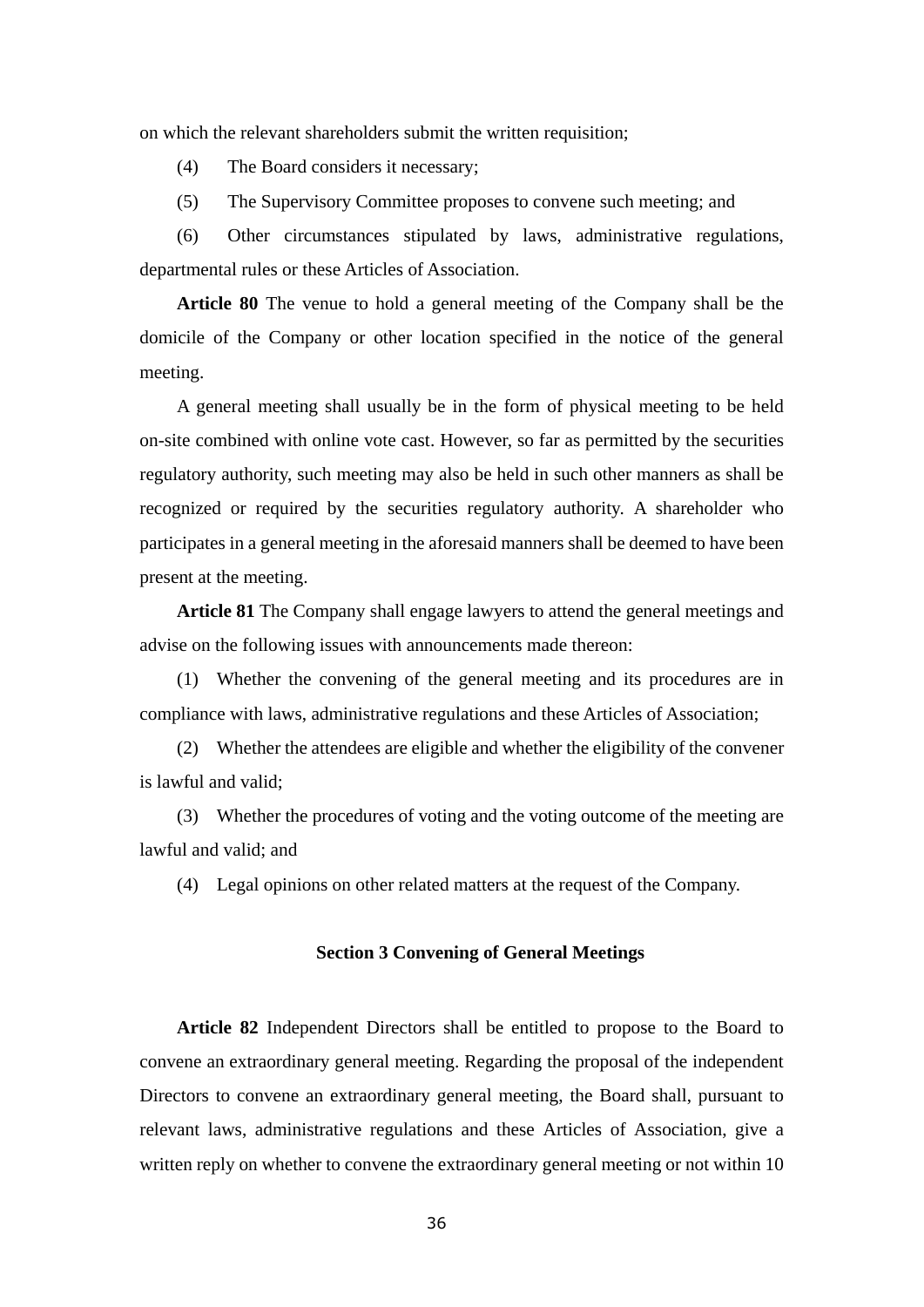days after receipt of the proposal.

If the Board agrees to convene the extraordinary general meeting, it shall serve a notice of such meeting within 5 days after the resolution is made by the Board. If the Board does not agree to hold the extraordinary general meeting, it shall give the reasons and publish an announcement.

**Article 83** The Supervisory Committee shall be entitled to propose to the Board to convene an extraordinary general meeting, and shall put forward its proposal to the Board in writing. The Board shall, pursuant to laws, administrative regulations and these Articles of Association, give a written reply on whether to convene the extraordinary general meeting or not within 10 days after receipt of the proposal.

If the Board agrees to convene the extraordinary general meeting, it will serve a notice of such meeting within 5 days after the resolution is made by the Board. In the event of any change to the original proposal set forth in the notice, the consent of the Supervisory Committee shall be obtained.

If the Board does not agree to hold the extraordinary general meeting or fails to give a reply within 10 days after receipt of the proposal, it shall be deemed to be unable to perform or fail to perform the duty of convening the extraordinary general meeting, and the Supervisory Committee may convene and preside over the meeting by itself.

**Article 84** Shareholder(s) severally or jointly holding 10% or above shares of the Company shall be entitled to request the Board to convene an extraordinary general meeting, and shall put forward such request to the Board in writing. The Board shall, pursuant to laws, administrative regulations and these Articles of Association, give a written reply on whether to convene the extraordinary general meeting or not within 10 days after receipt of the proposal.

If the Board agrees to convene the extraordinary general meeting, it shall serve a notice of such meeting within five days after the resolution is made by the Board. In the event of any change to the original proposal set forth in the notice, the consent of relevant shareholder(s) shall be obtained.

If the Board does not agree to hold the extraordinary general meeting or fails to give a reply within 10 days after receipt of the proposal, shareholder(s) severally or jointly holding 10% or above shares of the Company shall be entitled to propose to the

37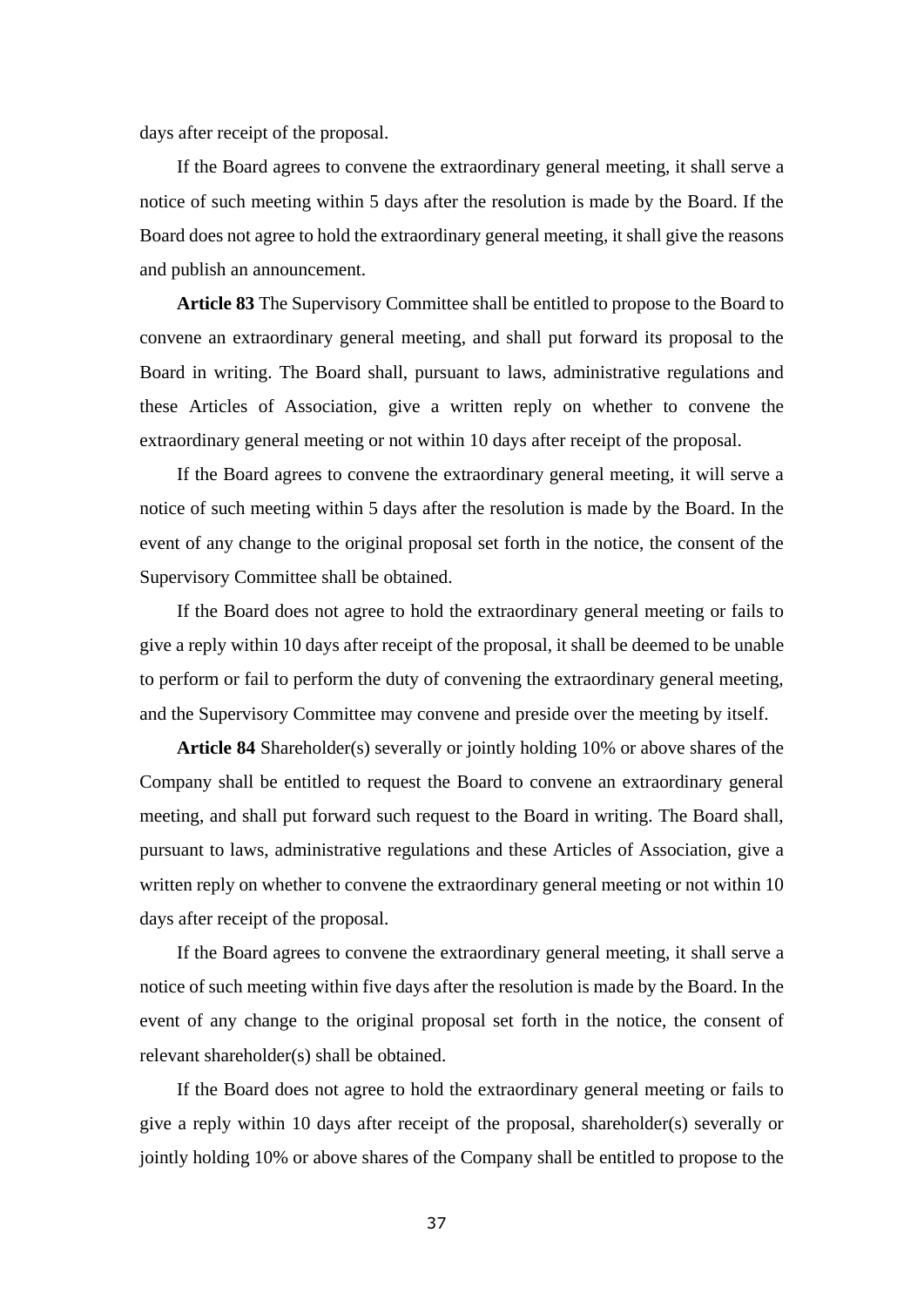Supervisory Committee to convene an extraordinary general meeting, and shall put forward such request to the Supervisory Committee in writing.

If the Supervisory Committee agrees to convene the extraordinary general meeting, it shall serve a notice of such meeting within 5 days after receipt of the said request. In the event of any change to the original proposal set forth in the notice, the consent of relevant shareholder(s) shall be obtained.

In the case of failure to issue the notice for the general meeting within the term stipulated, the Supervisory Committee shall be deemed as failing to convene and preside over the general meeting. As a result of its failure to do so for more than 90 consecutive days, the shareholder(s) severally or jointly holding 10% or above shares of the Company for 90 consecutive days or above may convene and preside over such meeting by itself/themselves.

**Article 85** Where the Supervisory Committee or shareholders decide to convene a general meeting by itself/themselves, it/they shall notify the Board in writing and file with the local office of the CSRC and the stock exchange in the place where the Company is located according to relevant requirements.

The shareholding of shareholders who convene the general meeting shall be no less than 10% before a resolution passed at the general meeting is announced.

The convening shareholders shall, when the notice of general meeting is issued and a resolution made at the general meeting is announced, submit relevant evidential documents to the local office of the CSRC and the stock exchange in the place where the Company is located.

**Article 86** For the general meeting convened by the supervisory committee or shareholders on its/their own, the Board and the secretary to the Board shall cooperate. The Board shall provide the register of shareholders on the record date of the equity interests.

**Article 87** The procedure for convening of the general meeting convened by the supervisory committee or shareholders on its/their own shall be identical with that of the Board. Expenses incurred by the meeting shall be borne by the Company, and deducted from the amount payable by the Company to the defaulting Directors.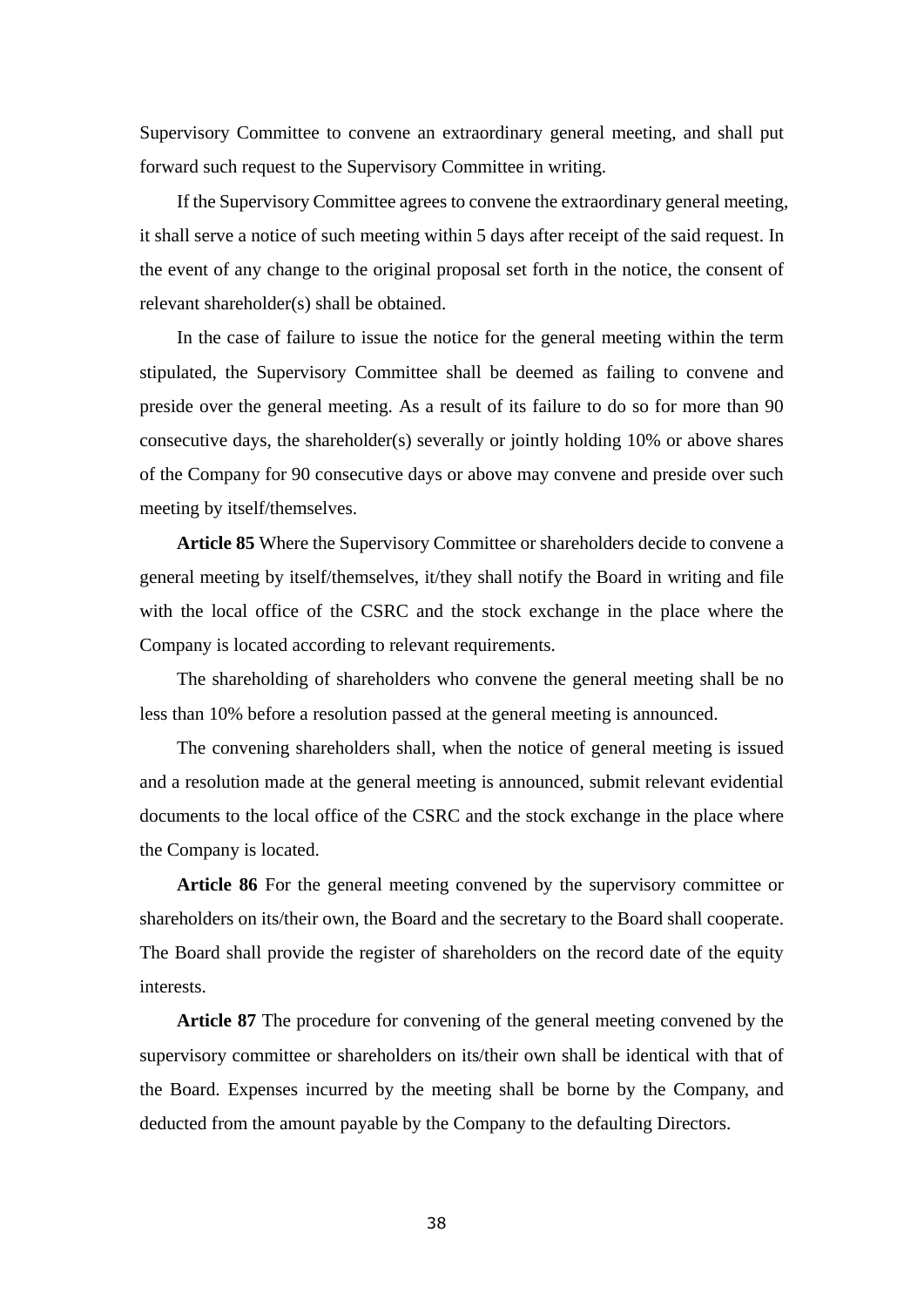### **Section 4 Proposals and Notices of General Meetings**

**Article 88** A motion proposed at the general meetings shall satisfy the following criteria:

(1) The substance of the motion proposed shall not conflict with laws, administrative regulations and the requirements set forth in these Articles of Association, and shall fall within the scope of business of the Company and the functions of the general meeting;

(2) There is a clear subject of discussion and a specific resolution; and

(3) The motion shall be submitted or delivered to the Board in writing.

**Article 89** Where the Company convenes a general meeting or meetings of the Board and the Supervisory Committee, shareholder(s) severally or jointly holding 3% or above shares of the Company may make proposals to the Company.

Shareholder(s) severally or jointly holding 3% or above shares of the Company may nominate candidates for directors and supervisors to a the general meeting. If the number of directors nominated by any single shareholder exceeds 1/2 or above of the number of directors, the number of supervisors nominated by such shareholder shall not exceed 1/3 of the number of supervisors.

Shareholder(s) severally or jointly holding 3% or above shares of the Company may submit written provisional proposals to the convener 10 days before a general meeting is convened. The convener shall serve a supplementary notice of general meeting within 2 days after receipt of a proposal, and announce the contents of the proposal on the agenda.

Save as specified in the preceding paragraph, the convener shall not change the proposal set out in the notice of general meeting or add any new proposal after the said notice announcement is served.

Proposals which are not specified in the notice of the general meeting or which do not comply with Article 88 of these Articles of Association shall not be voted and resolved at the general meeting and become resolutions.

**Article 90** Where the Company convenes an annual general meeting, a written notice of the meeting shall be given 20 days before the date of the meeting, and where the Company convenes an extraordinary general meeting, a written notice of the meeting shall be given 15 days before the date of the meeting.

In determining the commencement date and the period, the Company shall not include the date on which the meeting is held.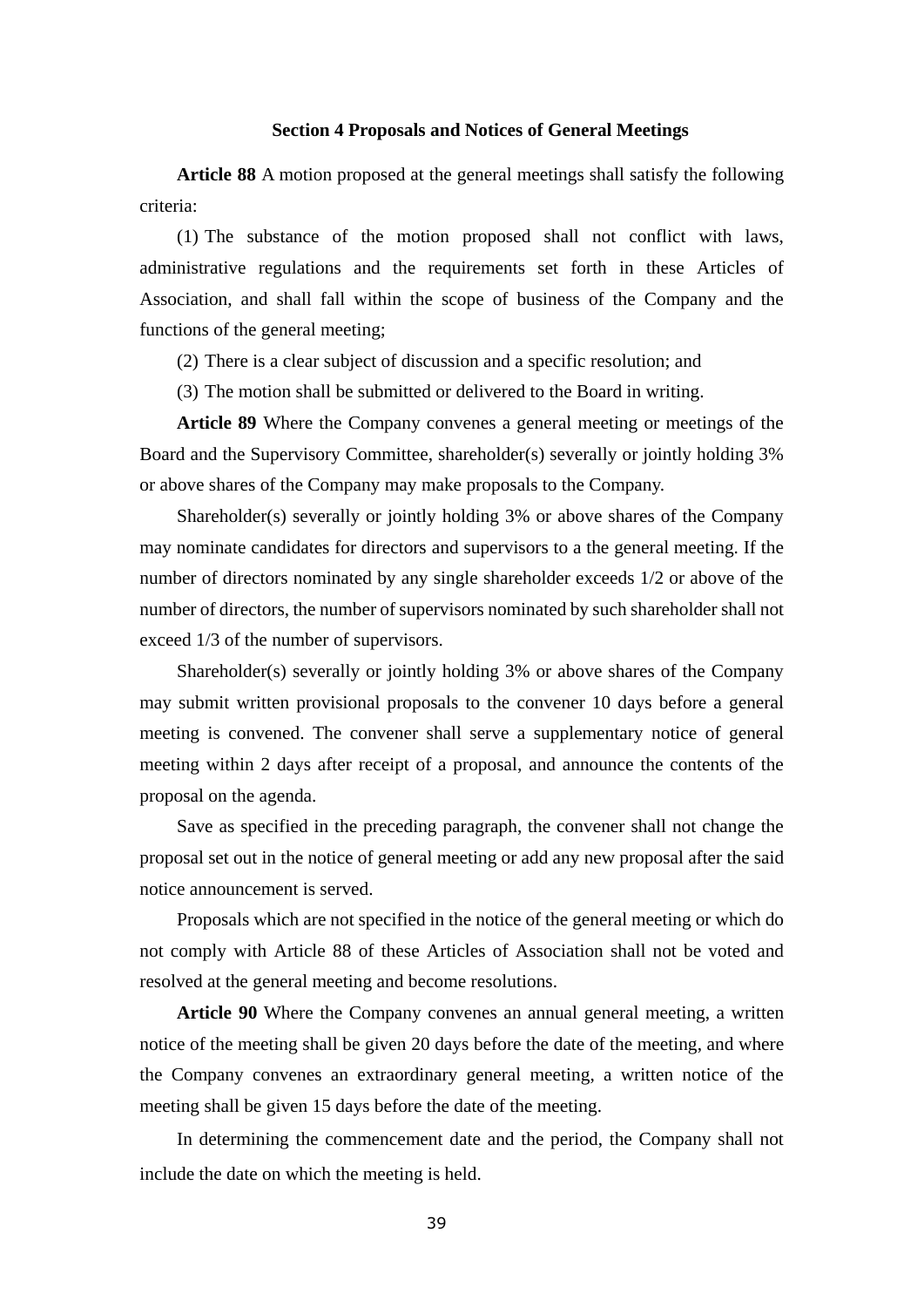**Article 91** A notice of general meeting shall be made in writing and include the following contents:

(1) specify the time and date, place and duration of the meeting;

(2) state the businesses and motions to be considered at the meeting;

(3) provide such information and explanation as are necessary for the shareholders to make an informed decision on the matters to be discussed. Without limiting the generality of the foregoing, where a proposal is made to consolidate and repurchase the shares of the Company, to reorganize its share capital, or to restructure the Company in any other way, the specific terms and the contract, if any, of the proposed transaction must be provided and the reason and effect of such proposal must be properly explained;

(4) contain a disclosure of the nature and extent of the material interests, if any, of any director, supervisor, general manager and other senior management in the matters to be discussed, and difference in the effect which the matters to be discussed will have on them in their capacity as shareholders in so far as it is different from the effect on the interests of shareholders of the same class;

(5) contain the full text of any special resolution to be proposed at the meeting;

(6) specify the date and place for the delivery of proxy form for use at the meeting;

(7) contain a conspicuous statement that all shareholders are entitled to attend the general meeting and vote, and the shareholder may appoint a proxy in writing to attend the meeting and vote on his/her behalf and that a proxy need not be a shareholder of the Company;

(8) specify the record date for determining the shareholders who are entitled to attend the general meeting;

(9) state the names and telephone numbers of the standing contact persons for the meeting;

(10) if a general meeting is held online or otherwise, the designated time and procedure for voting online or through other means shall be expressly stated in the notice of such meeting.

The interval between the shareholding record date of a general meeting and the date of the meeting shall not be more than 7 working days. The shareholding record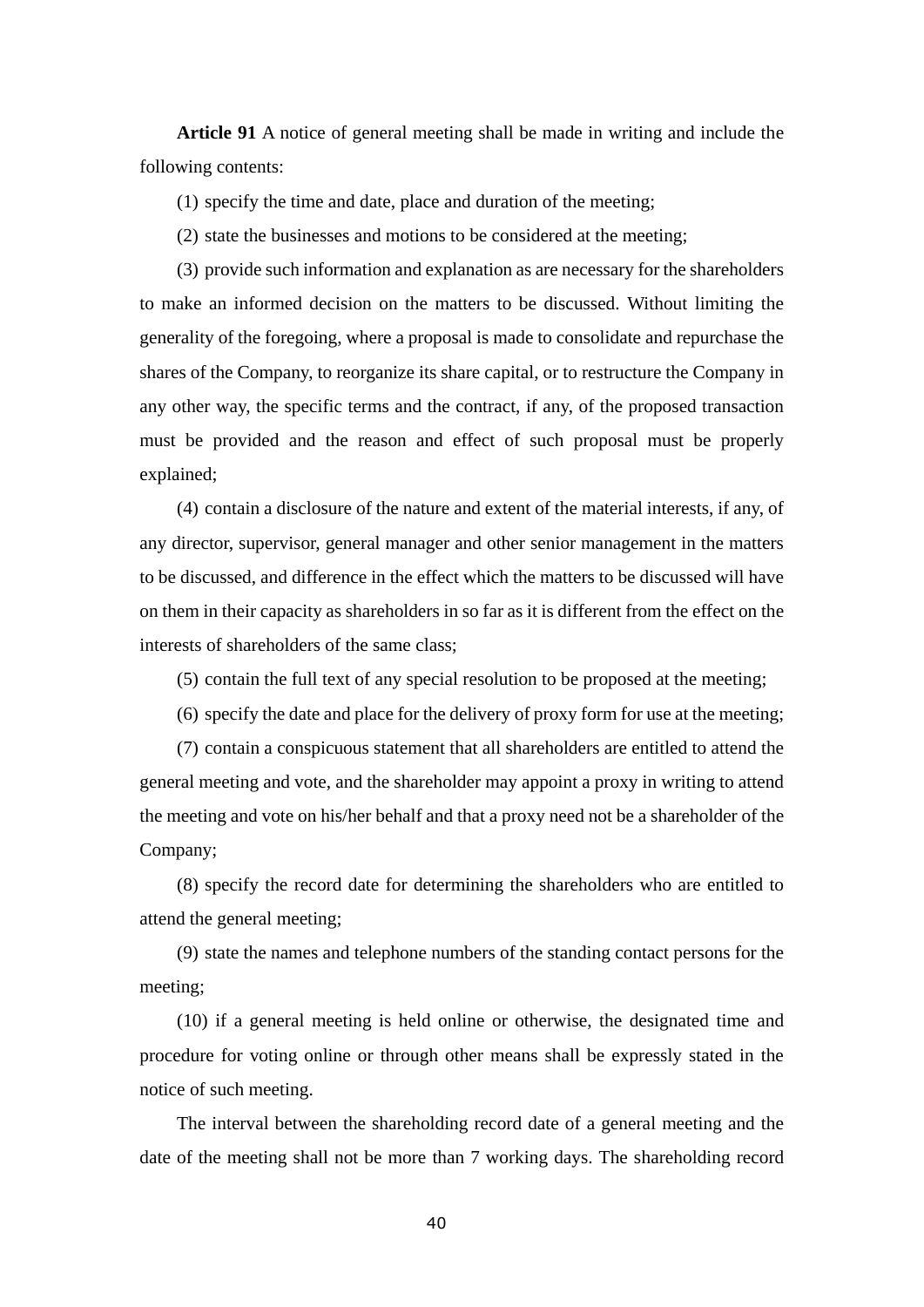date shall not be changed once confirmed.

Any notice and supplementary notice of general meetings shall sufficiently and completely disclose all contents of all motions in full. If any matter to be discussed requires opinions of the independent directors, the opinions and reasons of the independent directors shall be disclosed together with the issuance of such notice.

**Article 92** Unless the Articles of Association otherwise requires, the notice of a general meeting shall be sent to shareholders (regardless of whether they are entitled to vote at the general meeting) by personal delivery or by prepaid mail. The addresses of the recipients shall be such addresses as shown in the register of members. For holders of domestic shares, such notice of the general meeting may also be given by way of announcement.

In respect of the holders of domestic shares, the announcement referred to in the preceding paragraph shall be published on the websites of the relevant stock exchange and in the media that meet the requirements stipulated by the CSRC and other regulatory authorities. Once such an announcement is made, all holders of the domestic shares shall be deemed to have received the relevant notice of the general meeting.

The notification, materials or written announcement of the shareholders' assembly meeting should be delivered to the shareholders of overseas-listed foreign shares in any of the following manners, 45 days prior to the said meeting:

(1) such notification or announcement should be delivered to every shareholders of overseas-listed foreign shares by person or by mail in accordance with the addresses of every shareholders. The notification for shareholders of H Shares should be sent at Hong Kong;

(2) announced at the website of the Company or websites designated by the local stock exchange where shares of the Company are listed in accordance with relevant laws, regulations and listing rules;

(3) other manners required by the local stock exchange where shares of the Company are listed and listing rules.

**Article 93** The accidental omission to give the notice of a meeting to, or the failure to receive the notice of a meeting by any person entitled to receive such notice, shall not invalidate the meeting or the resolutions passed thereat.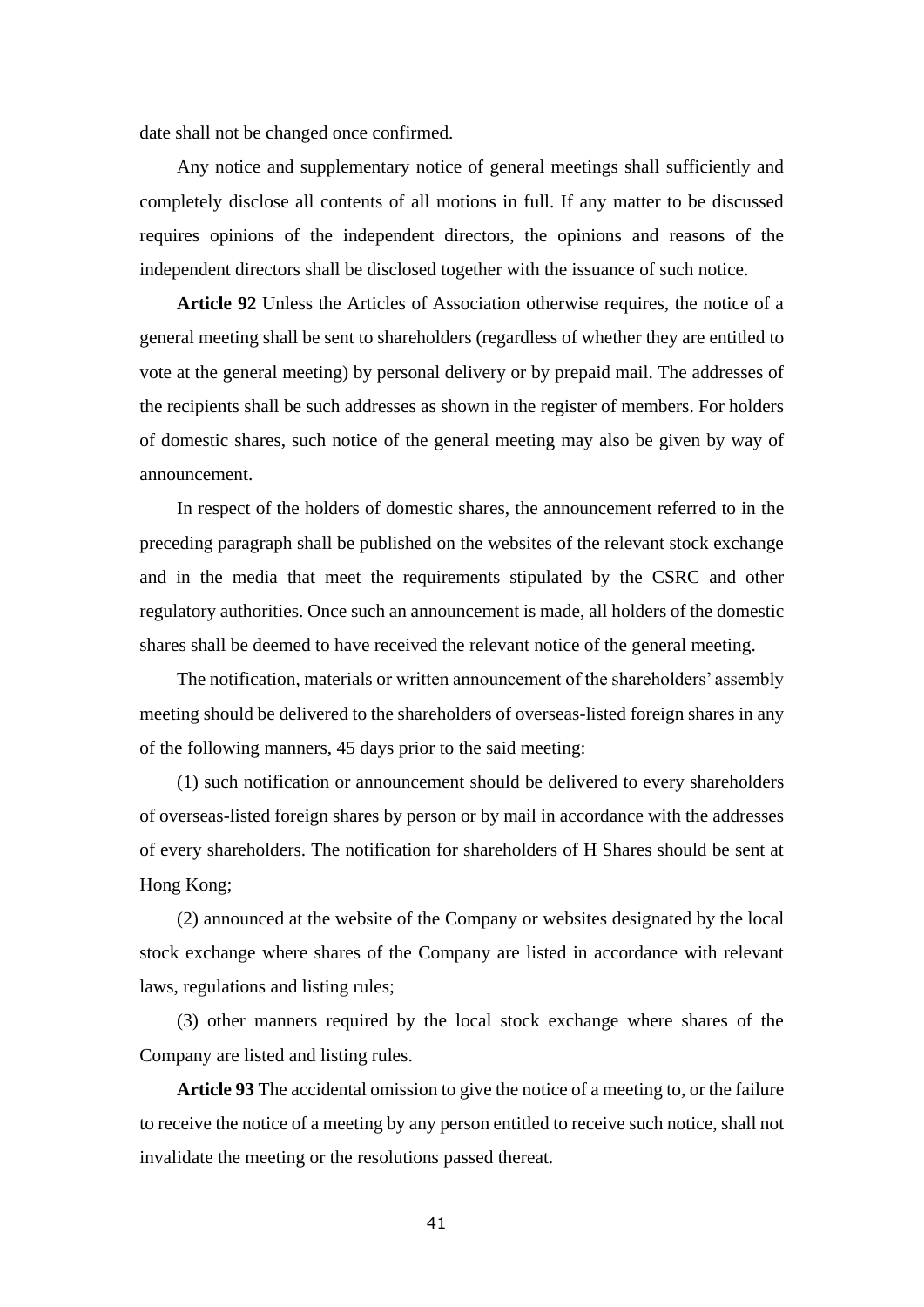**Article 94** Where the election of directors and supervisors are scheduled to be discussed at a general meeting, the notice of the general meeting shall sufficiently disclose the detailed information about the director and supervisor candidate(s), including at least the following contents:

(1) personal information including education background, working experience and part-time job;

(2) whether he is connected with the Company or its controlling shareholders and actual controller;

(3) his shareholding in the Company;

(4) whether he has received any punishment from the CSRC and other relevant authorities and any penalty and warning from the stock exchange;

(5) disclosable information in relation to the new appointment or re-designation of directors or supervisors as required by the Hong Kong Listing Rules.

Except the election of directors and supervisors by means of cumulative voting, election of every director and supervisor candidate shall be conducted by separate resolution.

**Article 95** After the notice of the general meeting is issued, the general meeting shall not be postponed or cancelled, and the motions set out in such notice shall not be cancelled without valid reasons. Where a general meeting has to be postponed or cancelled, the convener shall publish a public announcement at least 2 working days before the original date of the general meeting and state the relevant reasons.

## **Section 5 Convening of General Meetings**

**Article 96** The Board and other convener shall take necessary measures to ensure the good order of the general meeting, take measures to deter any act disturbing the meeting, picking quarrels and provoking troubles or infringing the lawful rights and interests of any shareholder, and shall report in a timely manner such act to the relevant authority for investigation and punishment.

**Article 97** Any shareholder entitled to attend and vote at a general meeting shall have the right to appoint one or several persons (who may not be shareholders) to act as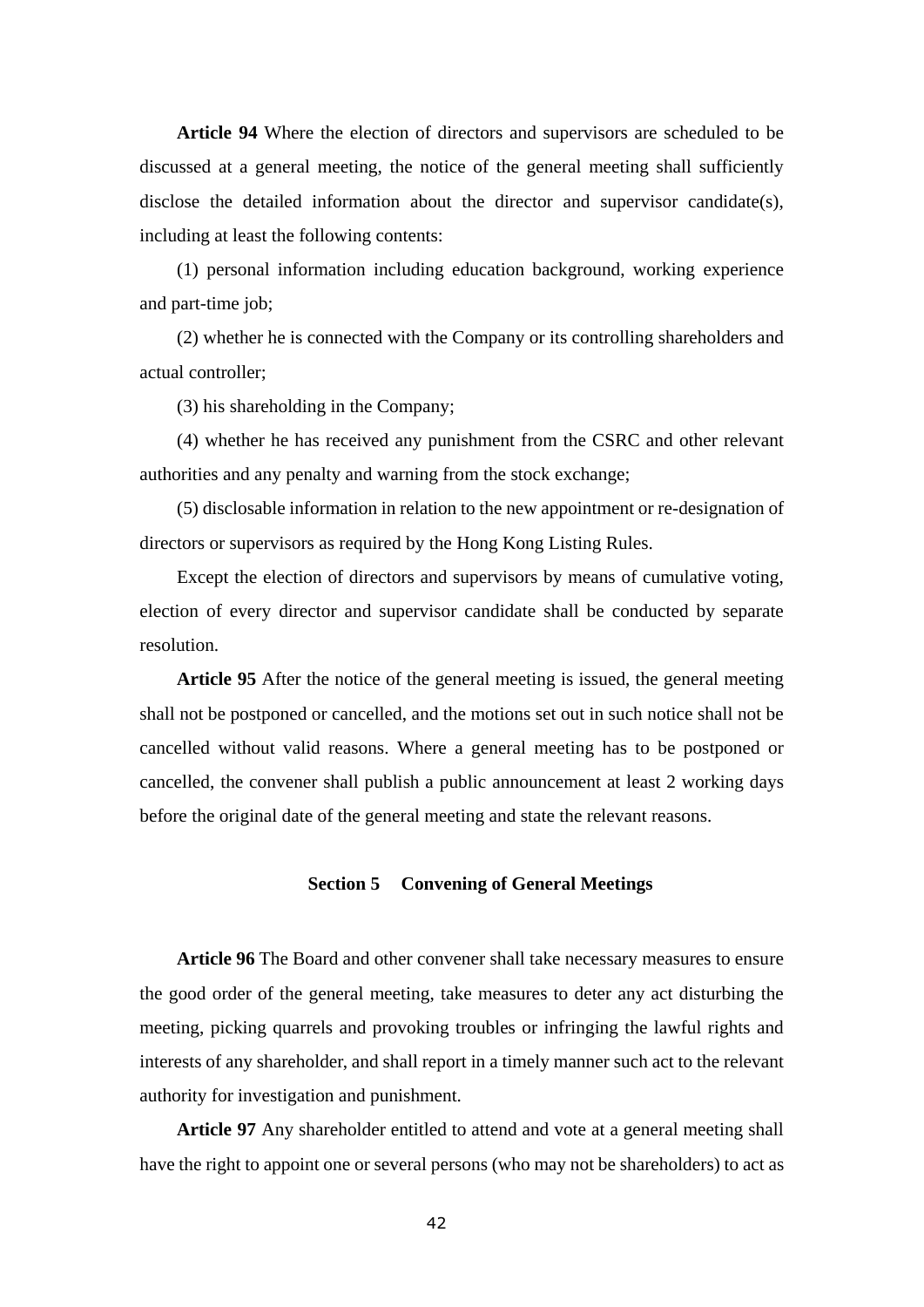his proxy to attend and vote at the meeting on his behalf. The proxy(ies) so appointed by the shareholder may, pursuant to the instructions of the shareholder, exercise the following rights:

(1) the right which the shareholder has to speak at the meeting;

(2) the right to demand a poll alone or jointly with others;

(3) the right to exercise voting rights on a show of hands or on a poll, provided that where more than one proxy is appointed, the proxies may only exercise such voting rights on a poll.

**Article 98** The instrument appointing a proxy shall be in writing under the hand of the appointing shareholder or his attorney duly authorized in writing; where the appointing shareholder is a legal person or any other institution, such instrument shall be under its seal or under the hand of its legal representative duly authorized or attorney duly authorized.

Individual shareholders attending a general meeting in person shall produce their identity cards or other valid proof or evidence of their identities as well as stock account cards and, in the case of attendance by proxies, the proxies shall produce valid proof of their identities and the proxy forms from shareholders.

Where a shareholder is a legal entity, its legal representative or a proxy entrusted by such legal representative shall attend a general meeting. In case of attendance by legal representatives, they shall produce their identity cards and valid proof of their capacities as legal representatives and, in the case of attendance by proxies of such legal representatives, such proxies shall produce their identity cards and the letters of authorization duly issued by such legal representatives.

If the shareholder is an authorized clearing house of the place(s) where the shares of the Company are listed or its agent, such a shareholder is entitled to appoint one or more persons it deems suitable to act as its proxy in the shareholders' general meeting or shareholders class meeting. If two or more persons are appointed as proxies, the power of attorney shall clearly state the number and the class of shares represented by each of the proxies. The proxy forms shall be signed by the respective proxies appointed by the authorized clearing house. The proxies so appointed may represent the authorized clearing house (or its agent) in exercising its rights at any meeting (without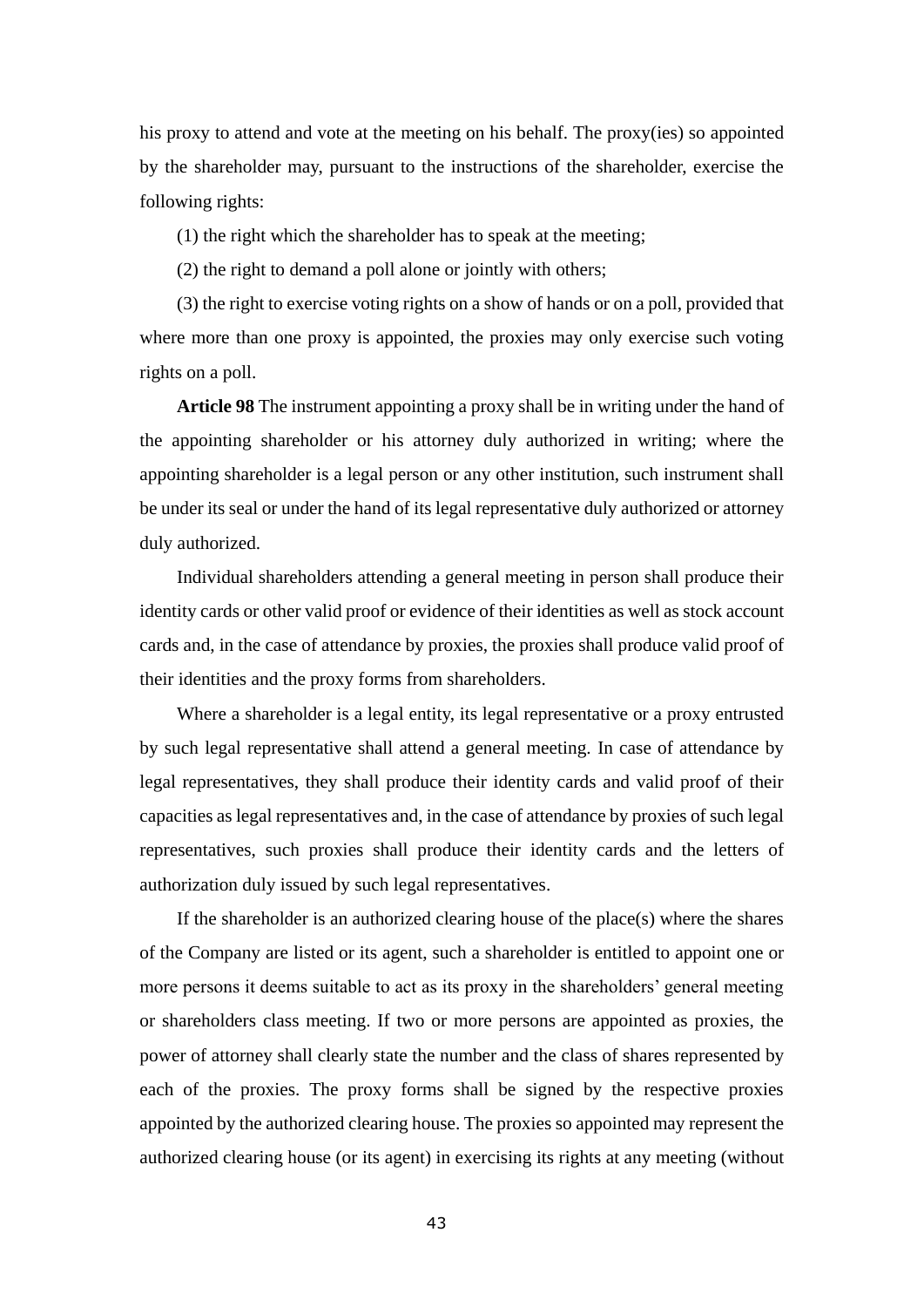being required to present share certificate, certified statement of proxy and/or further evidence of due authorization) as if that proxy is an individual shareholder of the Company.

**Article 99** The proxy form shall be deposited at the registered address of the Company or such other place as the notice of meeting may specify not less than 24 hours prior to convening of the meeting at which the relevant matters will be voted on, or 24 hours before the time appointed for voting. If the form of proxy is signed by the attorney on behalf of the shareholder, the power of attorney or other authority must be notarized. The notarized power attorney or other authority must be delivered to the registered address of the Company or such other place specified in the notice of the meeting together with the proxy form.

**Article 100** Any instrument issued to a shareholder by the Directors for use in appointing a proxy to attend and vote at meetings of the Company shall be in such format as to enable the shareholder to instruct the proxy to vote in favor of or against or abstain the motions according to his free will, and instructions shall be given in respect of each individual matter to be voted on at the meeting. The instrument of proxy shall contain a statement that in the absence of instructions by the shareholder the proxy may vote as he thinks fit.

**Article 101** A vote given in accordance with the terms of an instrument of proxy shall be valid notwithstanding the death or loss of capacity of the appointer or revocation of the proxy or of the authority under which the proxy was executed, or the transfer of the shares in respect of which the proxy is given, provided that no notice in writing of such death, loss of capacity, revocation or transfer as aforesaid shall have been received by the Company at its premises before the commencement of the meeting at which the proxy is used.

**Article 102** The proxy form to appoint a proxy to attend any general meeting by a shareholder shall contain the following:

(1) Name of the proxy;

(2) Indication of whether voting power is granted;

(3) Instruction of voting "for", "against" or "abstain" for each resolution proposed at any general meeting;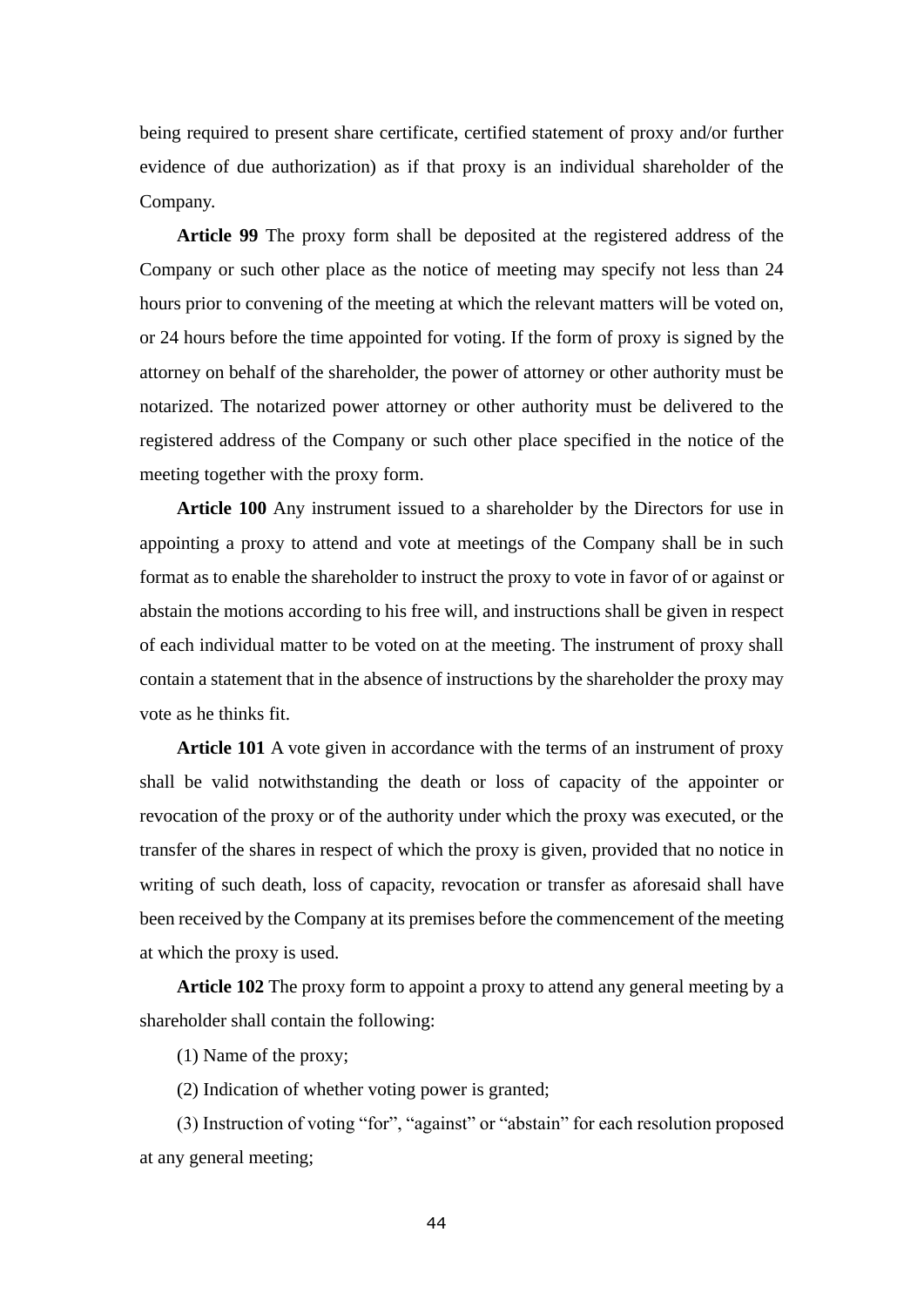(4) Date of signing the proxy form and the effective period for such appointment;

(5) Signature (or seal) of the principal. If the principal is a corporate shareholder, the seal of the corporate shall be affixed.

**Article 103** A registration record for attendants at the meeting shall be compiled by the Company. The registration record shall contain items including but not limited to the names of attendants (or names of organizations), identity card numbers, residential addresses, the number of shares held or representing the voting rights and names (or name of organizations) of the proxies.

**Article 104** The convener and the legal counsel appointed by the Company shall examine legality of the shareholders' qualifications according to the register of members and other effective documents provided by the securities registrations and clearing organizations. The names of shareholders and the number of shares with voting rights shall be registered. The registration at the meeting shall terminate before the chairman of the meeting announces the number of shareholders and proxies attending the meeting and the total number of the shares held with voting rights.

**Article 105** All directors, supervisors and secretary of the Board shall attend general meetings of the Company, and the general manager and other senior management shall be present at the meetings.

**Article 106** The chairman of the Board shall preside over and act as chairman of the general meeting convened by the Board. If the chairman of the Board is unable or fails to perform his/her duties, the vice chairman of the Board shall preside over and act as chairman of the meeting. Where the vice chairman of the Board is unable or fails to perform his/her duties, a Director selected by half or above of all Directors shall preside over and act as chairman of the meeting. If the Board is unable or fails to perform the duties of convening a general meeting, the Supervisory Committee shall timely convene and preside over the meeting. If the Supervisory Committee fails to convene and preside over a general meeting, shareholders severally or jointly holding 10% or above of the Company's shares for 90 consecutive days or above shall have the right to convene and preside over the meeting. Where the shareholders fail to elect a chairman of the general meeting for any reasons, the shareholder (including his/her proxy) present in person or by proxy who holds the largest number of voting shares shall be the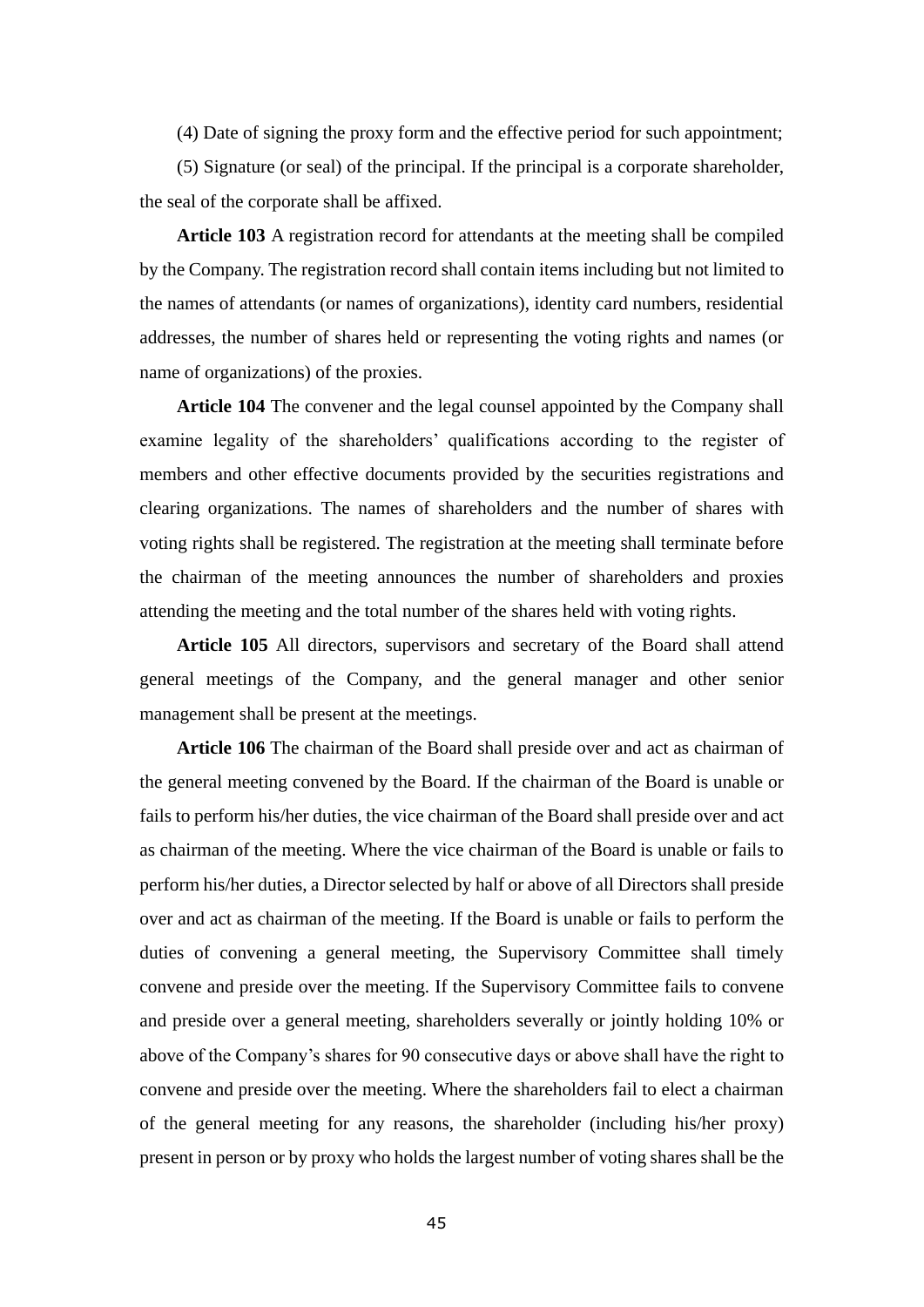chairman of the general meeting.

The chairman of the Supervisory Committee shall preside over the general meeting convened by the Supervisory Committee. If the chairman of the Supervisory Committee cannot or does not fulfill his/her duties, a Supervisor jointly elected by more than half of the supervisors shall preside over the meeting.

A representative elected by the convener shall preside over the general meeting convened by the Shareholders.

Where a general meeting is held and the chairman of the meeting violates the rules of procedure which makes it impossible for the general meeting to continue, a person may be elected at the general meeting to act as chairman and continue the meeting, subject to the approval of more than half of the attending shareholders having the voting rights.

**Article 107** The Company shall formulate rules of procedure for general meetings which shall specify the convening and voting procedure of general meetings meeting, including notification, registration, reviewing of proposals, voting, counting of votes, announcement of voting results, formation of meeting resolutions, minutes of meeting and their signing, public announcements as well as principles of authorization to the Board by the general meeting. The rules of procedures for general meetings shall be stipulated by the Board and approved by the general meeting.

**Article 108** The Board and the Supervisory Committee shall report their work for the past year at the annual general meeting. Each independent director shall also submit his/her work report.

**Article 109** The directors, supervisors and senior management of the Company shall answer and explain inquiries and proposals made by shareholders at the general meeting except that the business secrets of the Company are involved and cannot be disclosed at the general meeting.

**Article 110** The chairman of the meeting shall, prior to voting, announce the number of shareholders and proxies attending the meeting in person as well as the total number of voting shares, which shall be the number of shareholders and proxies attending the meeting in person and the total number of their voting shares as indicated in the meeting's registration record.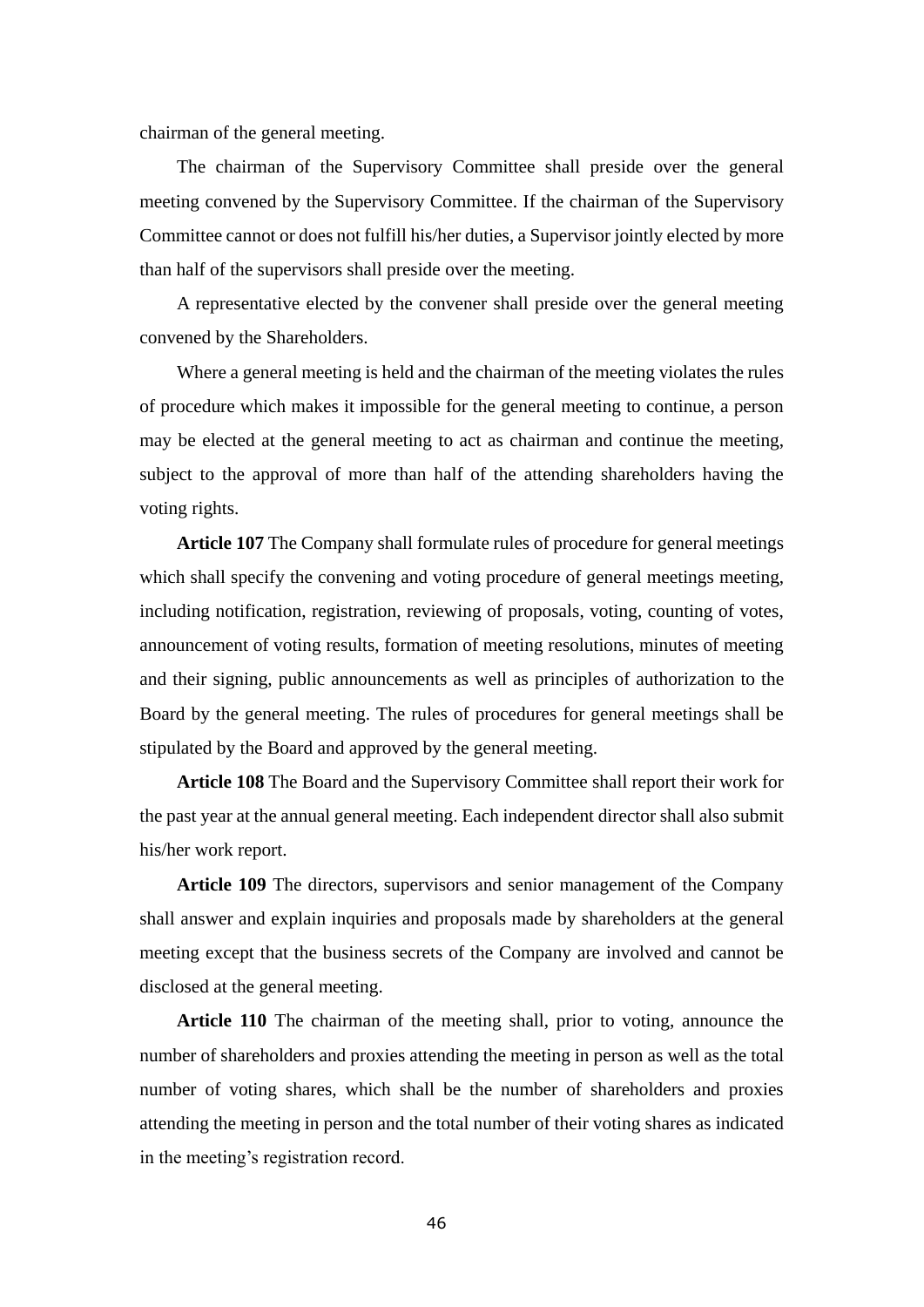**Article 111** Minutes of a general meeting shall be kept by the secretary of the Board. The minutes shall state the following contents:

(1) Time, venue and agenda of the meeting and names of the convener;

(2) The name of the meeting chairman and the names of the directors, supervisors and senior management attending or present at the meeting;

(3) The numbers of shareholders and proxies attending the meeting, number of voting shares they represent and the percentages of their voting shares to the total share capital of the Company for each shareholder;

(4) The process of review and discussion, summary of any speech and voting results of each proposal;

(5) Shareholders' questions, opinions or suggestions and corresponding answers or explanations;

(6) Names of lawyers, vote counters and scrutinizers of the voting;

(7) Other contents to be included as specified in these Articles of Association.

**Article 112** The convener shall ensure that the contents of the minutes are true, accurate and complete. The directors, the supervisors, the secretary of the Board, the convener or representative thereof, and the chairman of the general meeting shall sign on the minutes of the meeting. The minutes of meeting shall be kept together with the attendance record of the attending shareholders, the power of attorney of the proxies and the valid information of online voting and other means of voting for a term of not less than 15 years.

**Article 113** The convener shall ensure that the general meeting is held continuously until final resolutions have been reached. In the event that the general meeting is suspended or the shareholders fail to reach any resolution due to force majeure or for other special reasons, necessary measures shall be taken to resume the meeting as soon as possible or the meeting shall be terminated directly and an announcement shall be published timely. Meanwhile, the convener shall report the same to the local office of the CSRC and the stock exchange in the place where the Company is located according to relevant requirements.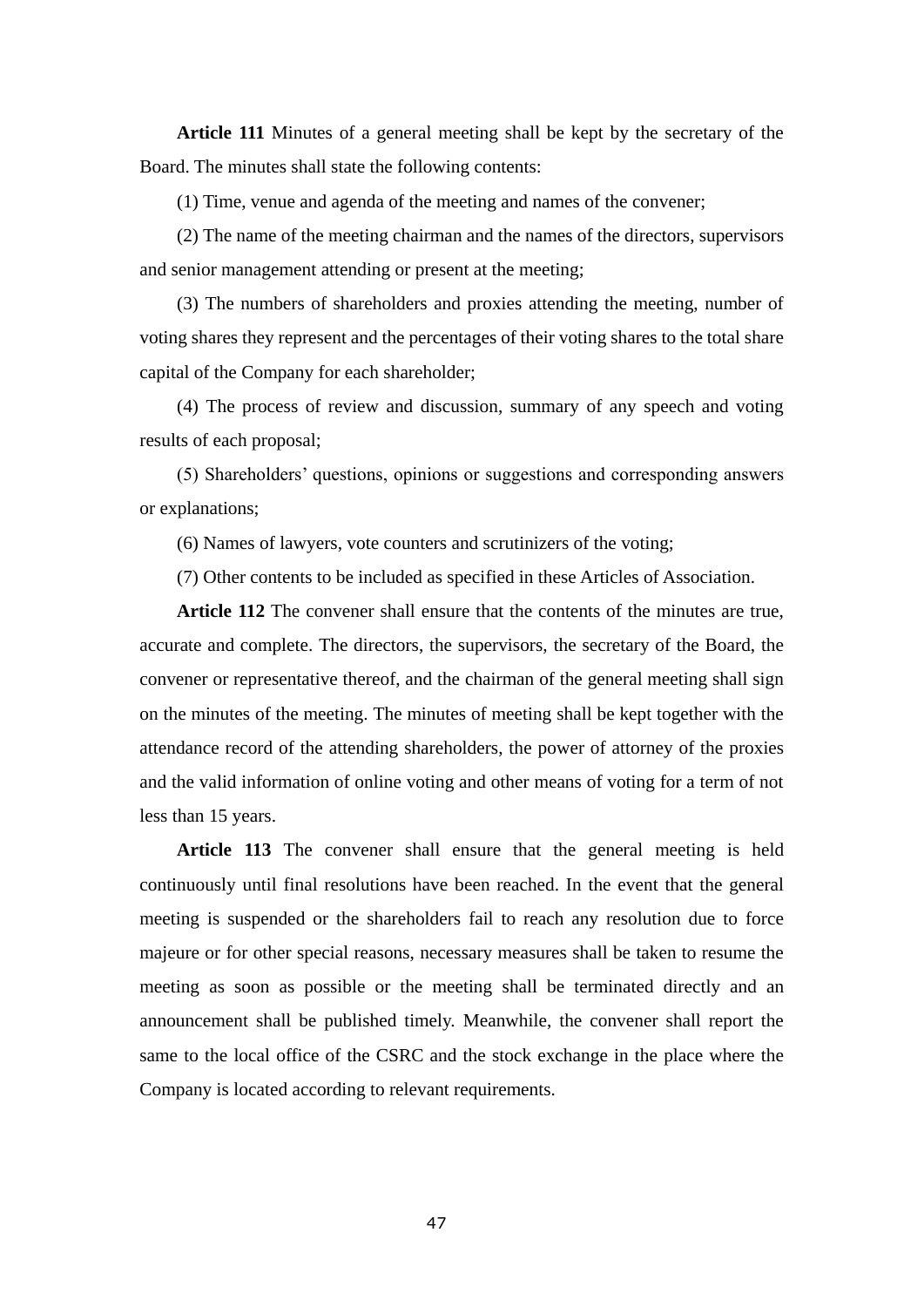## **Section 6 Voting and Resolutions at General Meetings**

**Article 114** Resolutions of the general meeting include ordinary resolutions or special resolutions.

Ordinary resolution at a general meeting shall be passed by one half or above of the voting rights held by shareholders (including their proxies) attending the general meeting.

Special resolution at a general meeting shall be passed by two-thirds or above of the voting rights held by shareholders (including their proxies) attending the general meeting.

Article 115 The following matters shall be resolved by way of ordinary resolutions at a general meeting:

(1) Work reports of the Board and the supervisory committee;

(2) Profit distribution plan and loss make-up plan formulated by the Board;

(3) Appointment or dismissal of the members of the Board and supervisory committee, remuneration and payment methods thereof;

(4) Annual preliminary and final budgets, balance sheet, income statement and other financial statements of the Company;

(5) The Company's annual report;

(6) Matters other than those requiring approval by special resolutions in accordance with the laws, administrative regulations or the Articles of Association.

**Article 116** The following matters shall be resolved by way of special resolutions at a general meeting:

(1) Increase or reduction of the registered capital of the Company;

(2) Issue of shares of any class, stock warrants or other similar securities;

(3) Any variation or abrogation of the rights of any class of shareholders proposed by the Company;

(4) Demerger, merger, dissolution or change in the form of the Company;

(5) Amendments to the Articles of Association;

(6) Any purchase or disposal of substantial assets made or guarantee provided by the Company within one year, the amount of which exceeds 30% of the total assets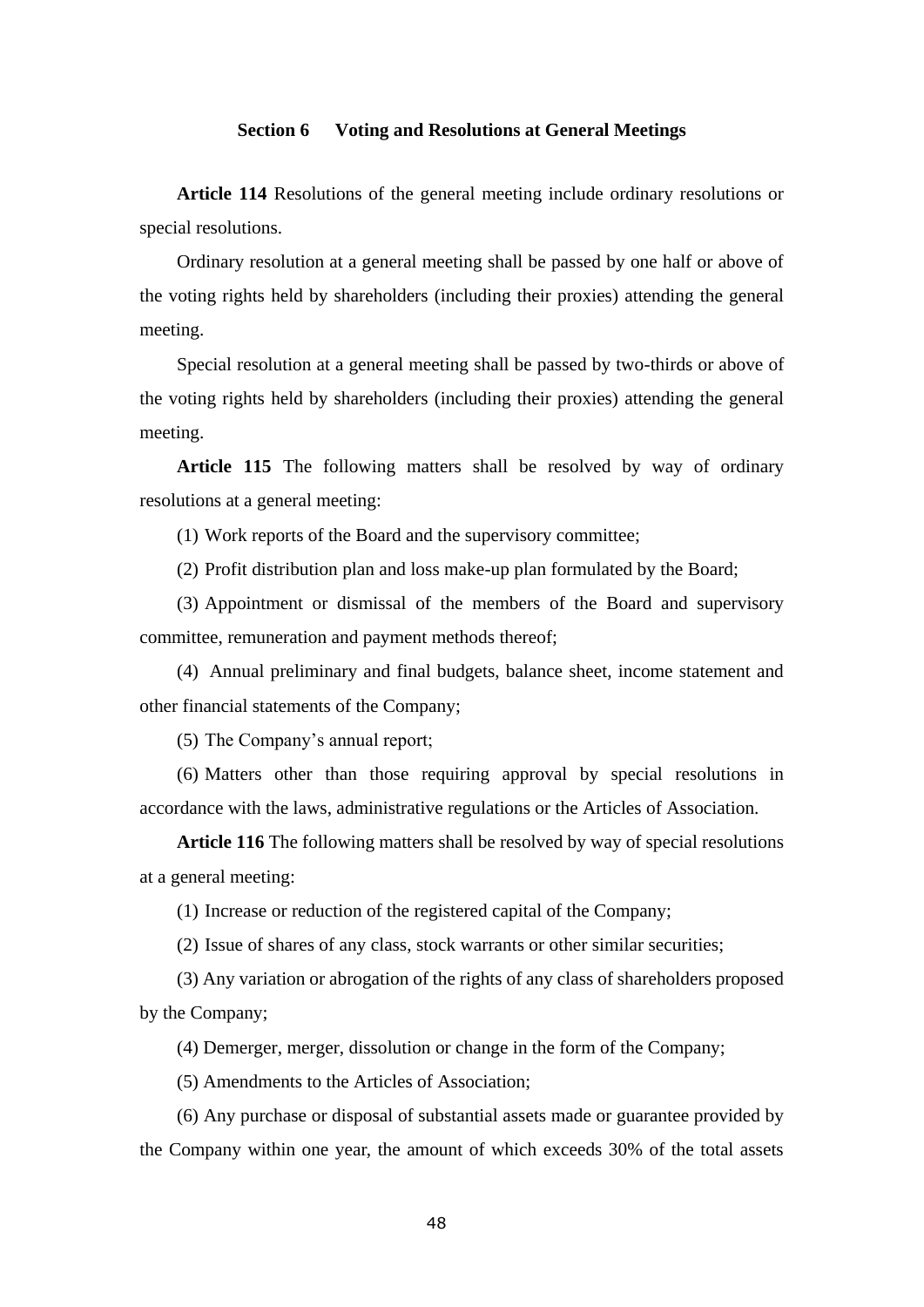(after deducting customer's deposit)as presented in the latest audited consolidated financial statements of the Company;

(7) Share Option Incentive Scheme;

(8) Issuance of corporate bonds;

(9) Any other matters as required by the laws, administrative regulations or the Articles of Association of the Company and matters which, if resolved by way of an ordinary resolution at a general meeting, will have a material impact on the Company and need be adopted by way of special resolutions.

**Article 117** Shareholders (including proxies) shall exercise their voting rights according to the number of voting shares they represent, with one vote for each share.

When material issues affecting the interests of minority shareholders are considered at a general meeting, the votes of minority shareholders shall be counted separately. The separate votes counting results shall be disclosed publicly in a timely manner.

Shares in the Company which are held by the Company do not carry any voting rights, and shall not be counted in the total number of voting shares represented by shareholders present at a general meeting.

The Board, independent directors, shareholders holding more than 1% of the voting shares, or investor protection institutions established in accordance with laws, administrative regulations or the requirements of the CSRC may act as collectors to publicly request by themselves or entrust securities companies and securities service institutions to publicly request the shareholders of the Company to appoint them as proxies to attend the general meeting of shareholders and exercise the proposal rights, voting rights and other shareholders' rights on their behalf.

Where shareholders' rights are collected in accordance with the provisions of the preceding paragraph, the collector shall disclose the collection documents and the Company shall cooperate. Consideration or de facto consideration for collecting the shareholders' rights publicly is prohibited. Where the public collection of shareholders' rights violates laws, administrative regulations or the relevant requirements of the CSRC, causing losses to the Company or its shareholders, the collector shall be liable for damages.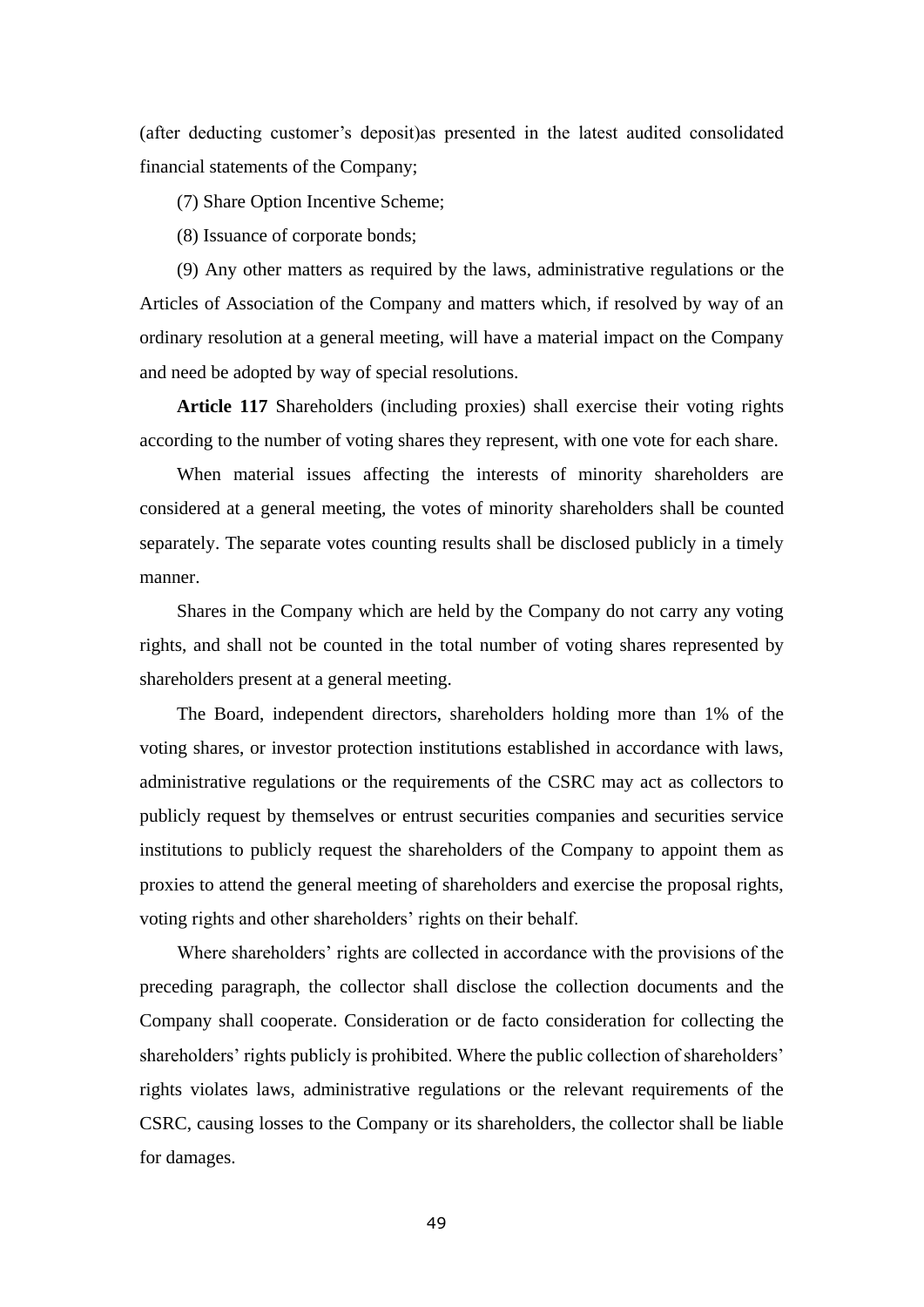**Article 118** When a connected transaction is considered at a general meeting, connected shareholders shall not vote, and the voting shares held by them shall not be counted in the total number of shares with voting rights. The announcement of the resolutions of the general meeting shall fully disclose the voting of non-connected shareholders.

When a connected transaction is considered at a general meeting, the notice of convening the general meeting shall indicates that the connected shareholders shall avoid voting on the connected transaction in according with the Articles of Association, shall not vote on the relevant connected transaction, shall not be counted in the total number of voting shares represented by shareholders.

The Company established The Management Systems of Connected Transaction in according with the requirements of institutes, including CSRC and stock exchanges. The Company will disclose and consider the connected transaction in according with The Management Systems of Connected Transaction.

Any shareholder is abstained to vote or is restricted to vote only "For" or only "Against" on any resolution, the vote will not be counted if this shareholder or its proxy violates the referred requirements or restriction.

**Article 119** Unless vote is cast on poll particularly as required by the relevant requirements of the securities regulatory authorities of the jurisdictions where the shares of the Company are listed, or a poll is (before or after any voting by show of hands) demanded by the following persons, voting at a general meeting shall be conducted by a show of hands:

(1) The chairman of the meeting;

(2) At least two shareholders entitled to vote or their proxies;

(3) One or more shareholders (including proxies) individually or jointly holding 10% or above of the voting shares represented by all shareholders present at the meeting.

Unless a poll is so demanded, a declaration by the chairman of the meeting that a resolution has on a show of hands been carried, and an entry to that effect in the minutes of the meeting shall be conclusive evidence of the fact that such resolution has been conducted. There is no need to provide evidence of the number or proportion of the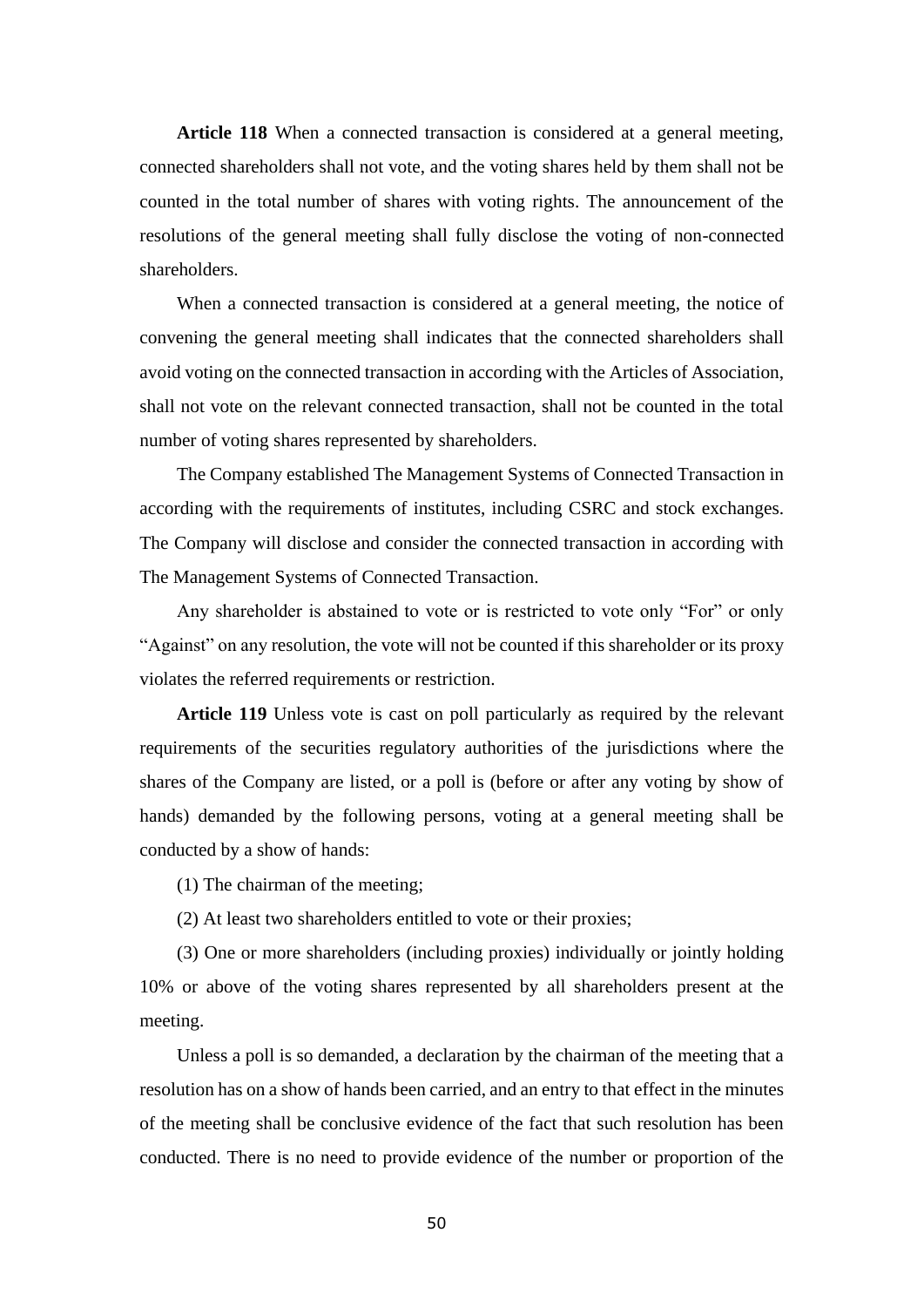votes recorded in favor or against such resolution at the meeting.

The demand for a poll may be withdrawn by the person who makes such demand.

**Article 120** A poll demanded on such matters as the election of chairman of the meeting or the adjournment of the meeting, shall be taken forthwith. A poll demanded on any other matters shall be taken at such time as the chairman of the meeting may decide, and the meeting may proceed to discuss other matters, while the results of the poll shall still be deemed to be a resolution of that meeting.

**Article 121** On a poll taken at a meeting, a shareholder (including proxy) entitled to two or above votes need not cast all his votes for, against or abstention in the same way.

**Article 122** While ensuring the lawfulness and validity of a general meetings, the Company shall facilitate the participation of shareholders at the general meetings by various means and ways, with priority first giving to the provision of modern information technology means, such as an online voting platform, etc.

**Article 123** Save that the Company is under exceptional circumstances such as crisis, unless approved by way of special resolution at a general meeting, the Company shall not enter into any contracts with any person other than the directors, supervisors, general management and other senior management personnel pursuant to which the management of all or a substantial part of the business of the Company will be given to such person.

**Article 124** The list of candidates for directors and supervisors shall be submitted to the general meeting for voting by way of proposal.

When a voting is made on election of directors or supervisors at a general meeting, the cumulative voting system may be adopted in accordance with the requirement of the these Articles of Association or the resolutions of the general meeting.

The Directors or Supervisors shall implement the cumulative voting system when the largest shareholder and persons acting in concert interest hold 30% or above of the total shares of the Company or the connected persons together holds 50% or above.

The "cumulative voting system" as referred to in the preceding paragraph means that when a General Meeting elects directors or supervisors, each share shall carry the same number of voting right as the number of directors or supervisors to be elected, and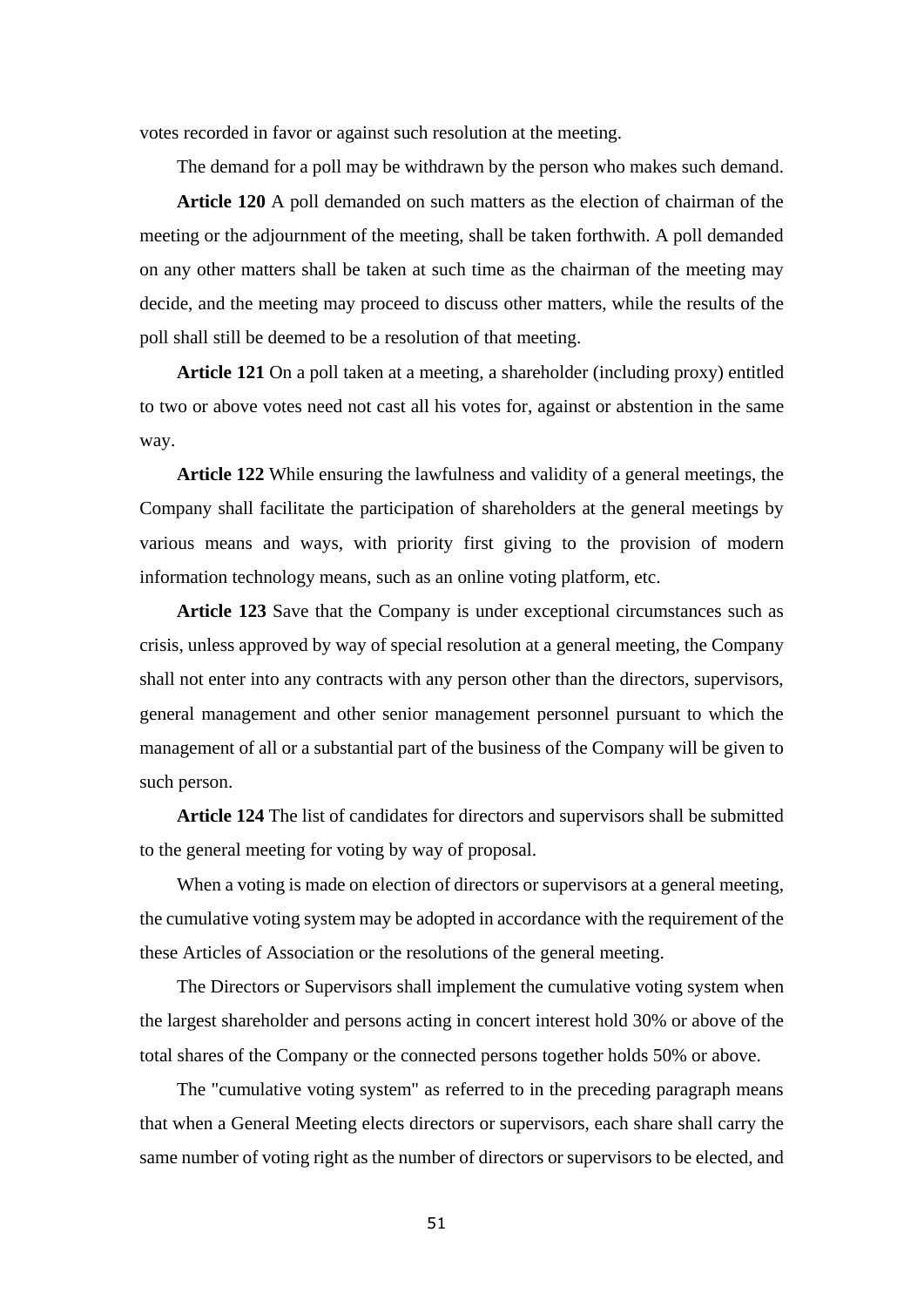the voting rights owned by shareholders may be cumulatively used. The Board shall announce the resumes and basic information of the director or supervisors candidates to shareholders.

If a director and supervisor is removed by the general meetings before their terms of office expire, relevant explanation shall be provided. The director and supervisor being removed shall be entitled to state his/her opinion to the general meeting, CSRC or its delegated institutes.

**Article 125** In addition to the cumulative voting system, the general meeting shall resolve on all the proposals separately; in the event of several proposals for the same issue, such proposals shall be voted on and resolved in the order of time at which they are submitted. Unless the general meeting is adjourned or no resolution can be made for special reasons such as force majeure, voting of such proposals shall neither be shelved nor refused at the general meeting.

**Article 126** When considering a proposed resolution at a general meeting, no amendments shall be made thereto. Otherwise, any change made thereto shall be considered as a new proposed resolution, of which the voting shall not proceed in that meeting.

**Article 127** The same vote may only be cast once at the location of a general meeting, or by online voting or other means. In the event of multiple casting of the same vote, only the outcome of the first casting of such vote shall be counted.

**Article 128** At any general meeting, voting shall be conducted by open ballot.

**Article 129** Before the relevant proposed resolution is voted on at the general meeting, two representatives of the shareholders shall be elected to take part in counting the votes and scrutinizing the conduct of the poll. Any shareholder who is interested in the matter under consideration and his proxy shall not take part in counting the votes or scrutinizing the conduct of the poll.

When votes are cast on proposals at the general meeting, lawyers, representatives of the shareholders and the representative of supervisors shall be jointly responsible for scrutinizing and counting votes and shall announce the voting results at the meeting. The voting result shall be recorded in the meeting minutes. If ballots are counted at a general meeting, the counting result shall be recorded in the meeting minutes.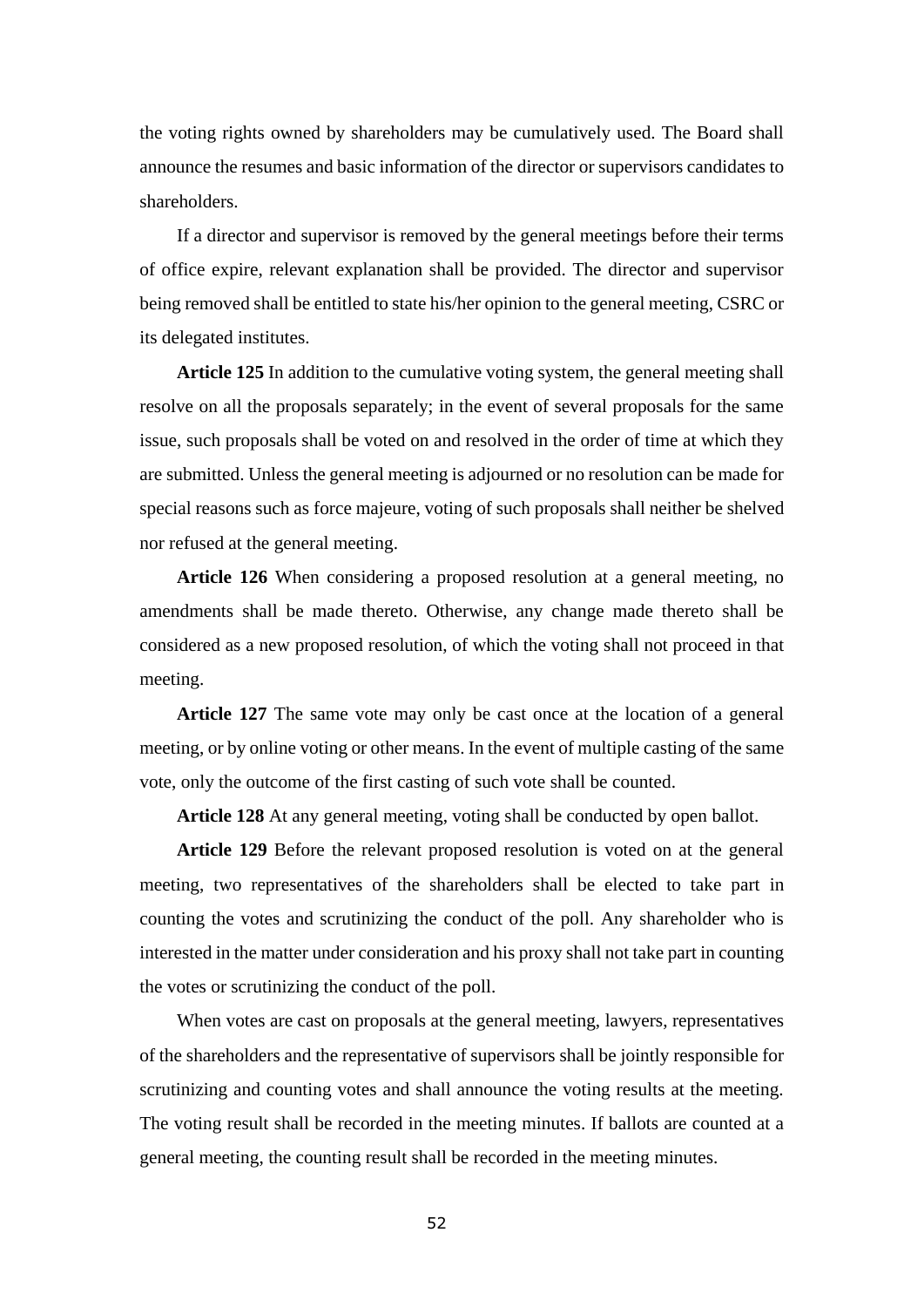Shareholders of the listed company or their proxies, who have cast their votes by online voting or by other means, shall have the right to check the voting results in the way in which they have cast their votes.

**Article 130** The ending time of a general meeting shall not be earlier than that of online or other access to the meeting. The Chairman of the meeting shall announce the status and results of voting in respect of each proposed resolution, and whether or not such proposed resolution has been passed according to such voting results.

Prior to the formal announcement of voting results, the relevant parties from the listed company, the persons responsible for counting votes and scrutinizing the conduct of the relevant poll, the major shareholders, the person in charge of the relevant internet service provider involved in relation to voting at the general meeting, online or by other means, shall be obliged to keep the status of voting confidential.

**Article 131** A shareholder attending a general meeting shall express one of the following opinions on any proposal to be voted on: pro, con or abstention.

Blank, wrong, illegible or uncast votes shall be deemed as the voters' waiver of their voting rights, and the voting results representing the shares held by such voters shall be counted as "abstentions".

**Article 132** In the event that the Chairman of the meeting has any doubt as to the result of a resolution put forward to the vote, he may have the votes counted. In the event that the Chairman of the meeting fails to have the votes counted, any shareholder present in person or by proxy objects to the result announced by the Chairman of the meeting may demand that the votes be counted immediately after the declaration of the voting result, the Chairman of the meeting shall have the votes counted immediately.

In the event that the votes are counted at the general meeting, the counting results shall be recorded in the minutes of the meeting.

The minutes of the meeting together with the attendance book for shareholders' signing and the proxy forms for proxies attending the meeting shall be kept at the domicile of the Company.

**Article 133** Resolutions of the general meeting shall be announced in due time according to relevant laws, regulations, departmental rules, regulated documents, the requirements of the securities regulatory authorities of the jurisdictions where the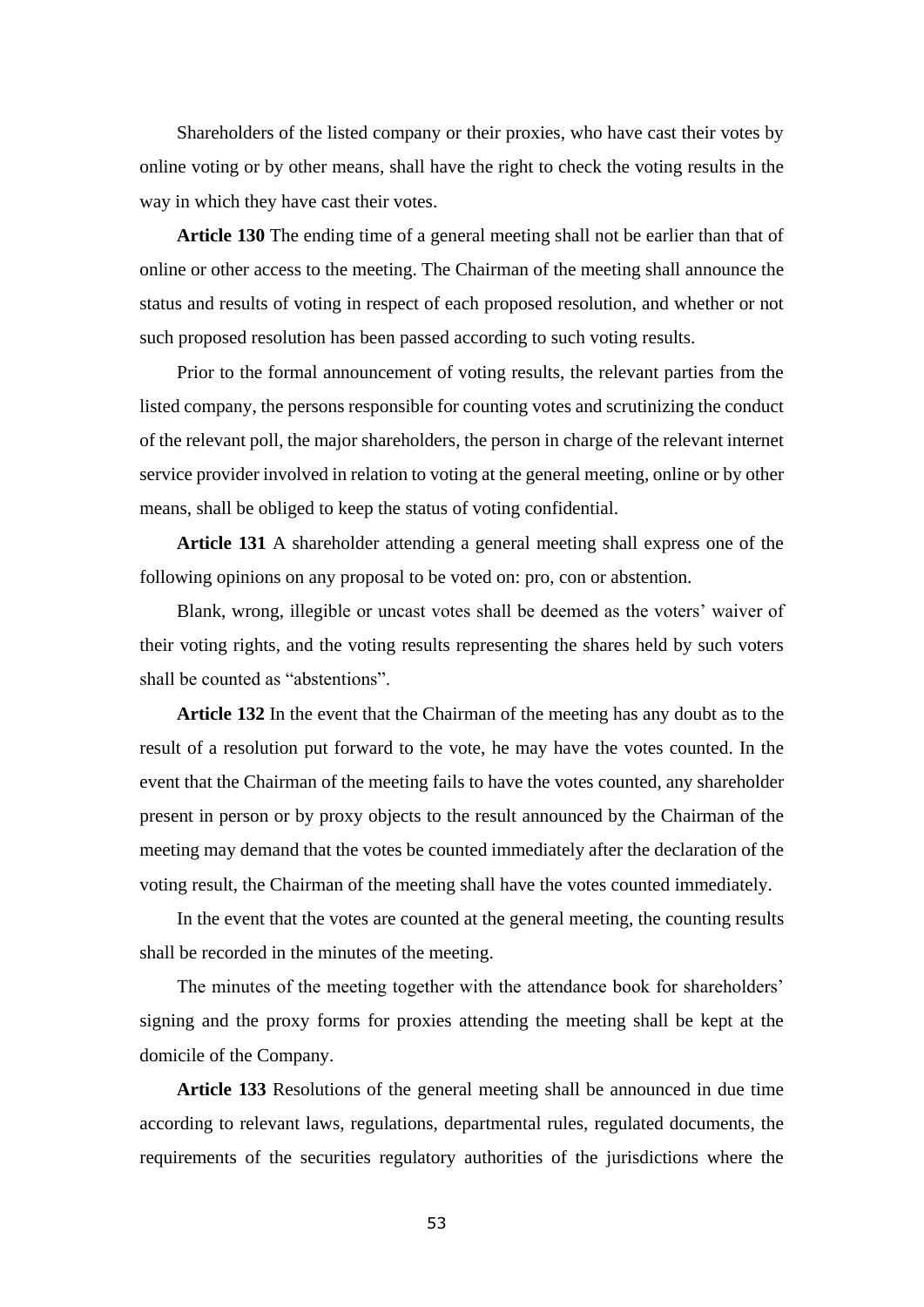shares of the Company are listed or the Articles of Association. The announcement shall specify the number of attending shareholders and their proxies, the total number of voting shares they represent and the proportion of these shares to the total number of the voting shares of the Company, the voting method, the voting results for every motion and the details of each of the resolutions passed.

**Article 134** A shareholder shall be entitled to inspect copies of minutes of meeting(s) free of charge during office hours of the Company. Upon the request of any shareholder for a copy of the relevant minutes of meeting, the Company shall send out the copy of the minutes within seven days of receipt of the reasonable payment therefor.

**Article 135** Where a motion has not been passed or the resolutions of the preceding general meeting have been changed at the current general meeting, special mention shall be made in the announcement of the resolutions of the general meeting.

**Article 136** Where a resolution on the election of directors or supervisors is passed at the general meeting, the term of office of the newly-elected director or supervisor shall commence at the passing of the relevant resolution is passed at the general meeting.

**Article 137** Where a proposed resolution in relation to the payment of cash dividends, the issue of bonus shares or the capitalisation of capital reserves has been passed at a general meeting, the Company shall implement the specific plans within two months after the conclusion of the general meeting.

## **Section 7 Special Procedures for Voting by Classes of Shareholders**

**Article 138** Shareholders holding different classes of shares shall be shareholders of different classes.

Shareholders of different classes shall enjoy the rights and assume the obligations in accordance with the laws, administrative regulations and the Articles of Association.

Apart from holders of other classes of shares, holders of domestic shares and overseas-listed foreign shares are deemed to be shareholders of different classes.

**Article 139** The Company shall not proceed to change or abrogate the shareholders' rights of a class of shares unless such proposed change or abrogation has

54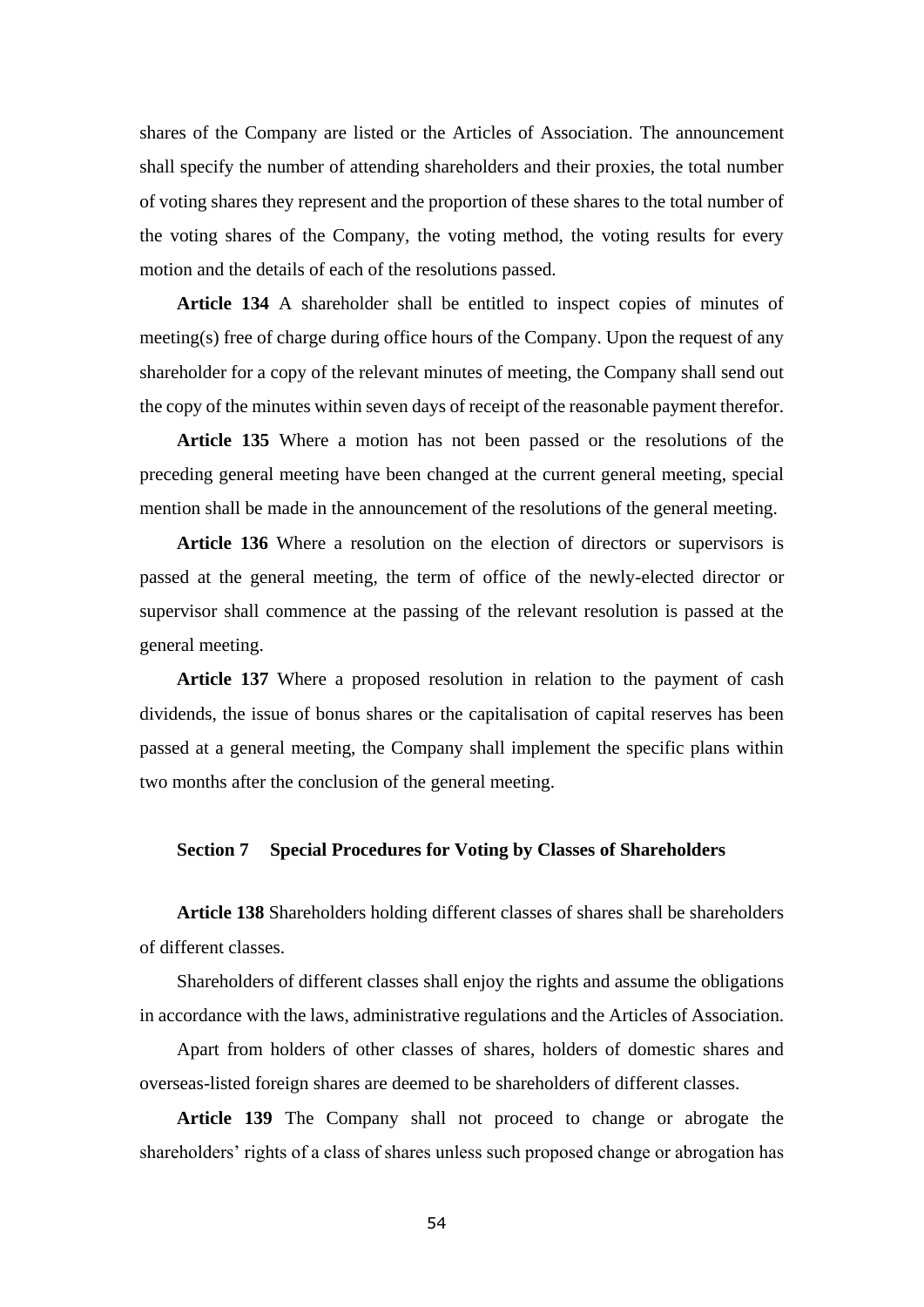been approved by way of a special resolution at a general meeting and by a separate shareholder meeting convened by the shareholders of the class of shares so affected in accordance with Articles 141 to 145.

**Article 140** The following circumstances shall be deemed as change or annulment of the rights of a certain class shareholder:

(1) To increase or decrease the number of shares of such class, or to increase or decrease the number of shares of a class having voting rights, distribution rights or other privileges equal or superior to those of the shares of such class;

(2) To change all or part of the shares of such class into shares of another class or to change all or part of the shares of another class into shares of that class or to grant relevant conversion rights;

(3) To cancel or reduce rights to accrued dividends or cumulative dividends attached to shares of the said class;

(4) To reduce or cancel rights attached to the shares of the said class to preferentially receive dividends or to receive distributions of assets in a liquidation of the Company;

(5) To add, cancel or reduce share conversion rights, options, voting rights, transfer rights, pre-emptive placing rights, or rights to acquire securities of the Company attached to the shares of the said class;

(6) To cancel or reduce rights to receive payments made by the Company in a particular currency attached to the shares of the said class;

(7) To create a new class of shares with voting rights, distribution rights or other privileges equal or superior to those of the shares of the said class;

(8) To restrict the transfer or ownership of the shares of the said class or to impose additional restrictions;

(9) To issue rights to subscribe for, or to convert into, shares of the said class or another class;

(10) To increase the rights and privileges of the shares of another class;

(11) To restructure the Company in such a way as to cause shareholders of different classes to bear liabilities disproportionately during the restructuring;

(12) To amend or cancel provisions in the section.

55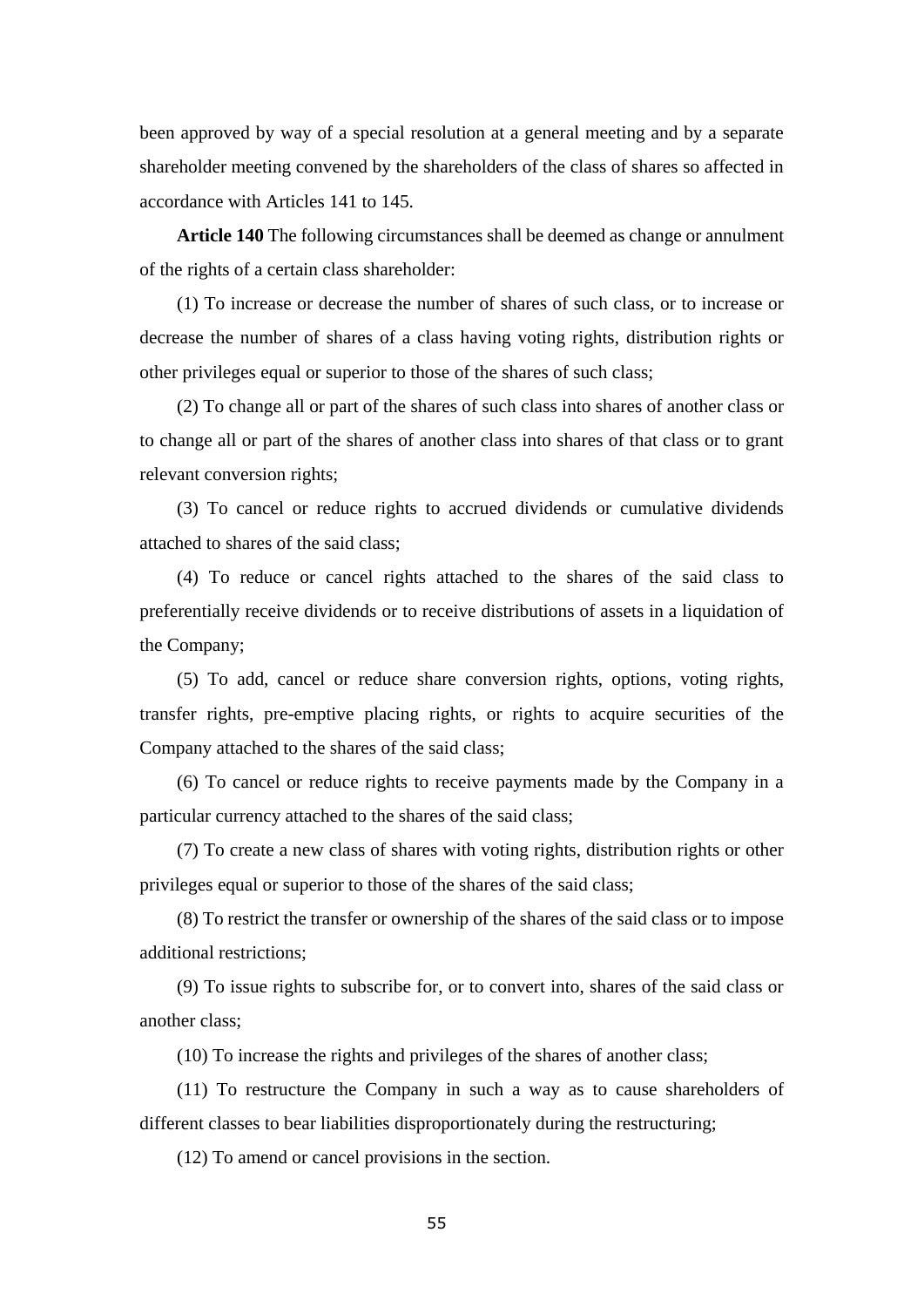**Article 141** Shareholders of the affected class, whether or not having the rights to vote at general meetings originally, shall have the right to vote at shareholders class meetings in respect of matters referred to in subparagraphs (2) to (8) and (11) to (12) in Article 140 hereof, except that interested shareholders shall not vote at such shareholders class meetings.

The term "interested shareholders" in the preceding paragraph shall have the following meanings:

(1) in case of a buyback of shares by the Company by way of a general offer to all shareholders in equal proportion or by way of open market transactions on a stock exchange in accordance with Article 28 hereof, the controlling shareholders as defined in Article 312 of these Articles of Association shall be the "interested shareholders";

(2) in case of a buyback of shares by the Company by an over the counter agreement in accordance with Article 28 hereof, holders of shares in relation to such agreement shall be the "interested shareholders";

(3) in case of a proposed restructuring of the Company, shareholders who assume a relatively lower proportion of obligation than the obligations imposed on the other shareholders of that class or who have an interest in the proposed restructuring that is different from the general interests in such proposed restructuring of the other shareholders of that class shall be the "interested shareholders".

**Article 142** Resolution of a shareholders class meeting shall be passed only by two-thirds or above of the total voting rights being held by the shareholders of that class, who are entitled to do so, present and vote at the shareholders class meeting in accordance with Article 141.

**Article 143** When the Company is to convene a shareholders' class meeting, it shall issue a written notice in accordance with the requirement of Article 90 of the Articles of Association informing all the shareholders who are registered as holders of that class of shares in the register of shareholders of the matters to be considered at the meeting as well as the date and place of the meeting.

In the event that the number of the voting shares represented by the shareholders intending to attend the meeting is one half or above of the total number of voting shares of that class, the Company may convene a shareholders class meeting of shareholders.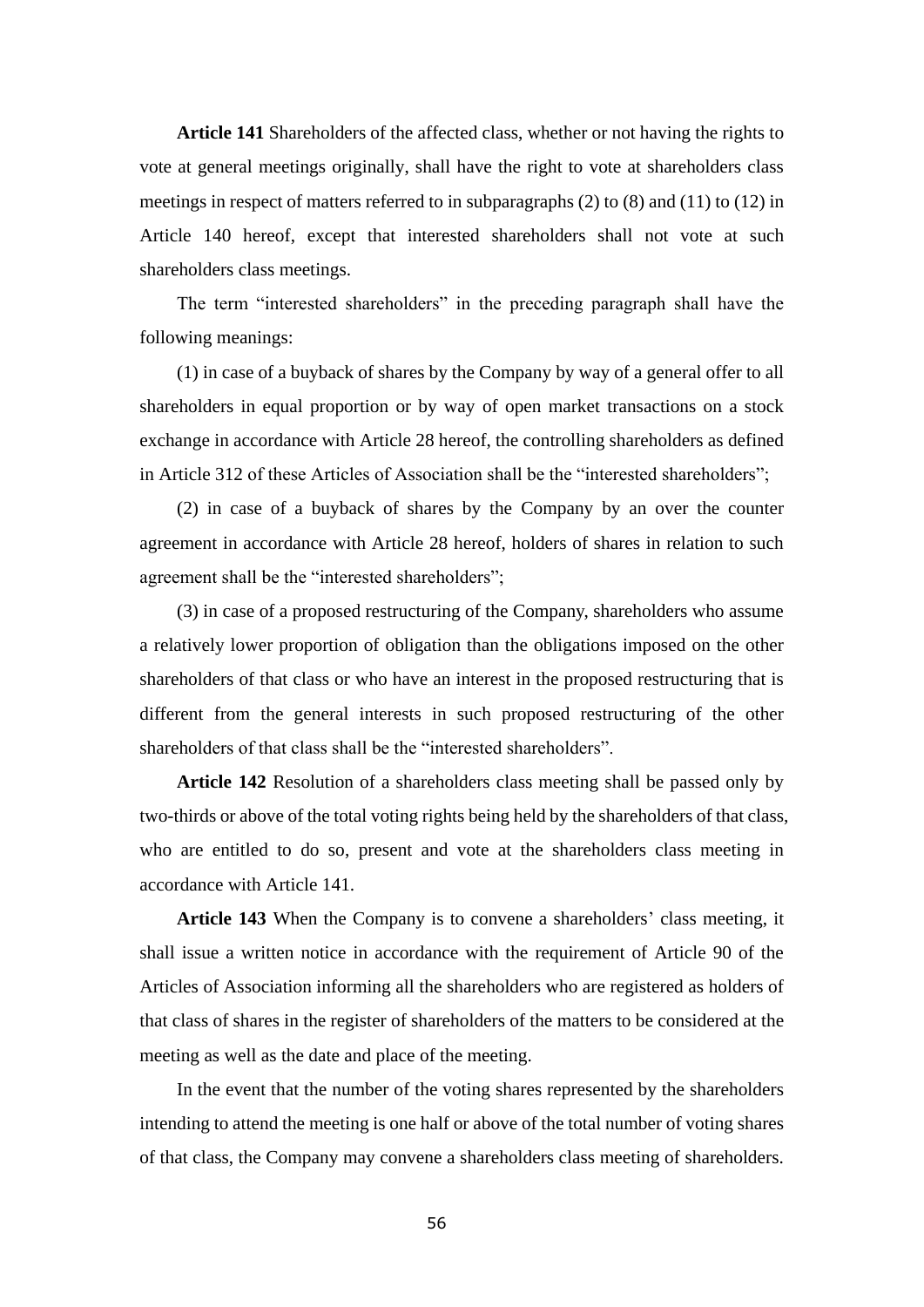otherwise, the Company shall within five days notify the shareholders once again, by way of public announcement, of the matters to be considered at the meeting and the date and place of the meeting. Upon notification by public announcement, the Company may then proceed to convene the shareholders class meeting.

**Article 144** Notice of the shareholders class meeting shall be served only on the shareholders entitled to vote thereat.

The shareholders class meeting shall be held according to the procedure, to the extent possible, as that applicable to a general meeting, unless otherwise specified in these Articles of Association, the provisions of the Articles of Association of the Company relevant to the procedure for the holding of a general meeting shall be applicable to a shareholders class meeting.

**Article 145** The special procedure for voting by class shareholders shall not apply under the following circumstances:

(1) With the approval by a special resolution at a general meeting, the Company issues domestic shares and overseas listed foreign shares in a period of 12 months, either separately or concurrently, and the respective numbers of domestic shares and overseas listed foreign shares proposed to be issued do not exceed 20% of its respective numbers of each of the issued and outstanding domestic shares and overseas listed foreign shares;

(2) The Company completes the issue of domestic shares and overseas listed foreign shares within fifteen months from the date of approval pursuant to the plan approved upon its establishment by the securities regulatory authority under the State Council;

(3) With approval of the securities regulatory authority under the State Council, the holders of domestic shares of the Company transfer their shares to overseas investors and list and trade the said shares on overseas stock exchanges.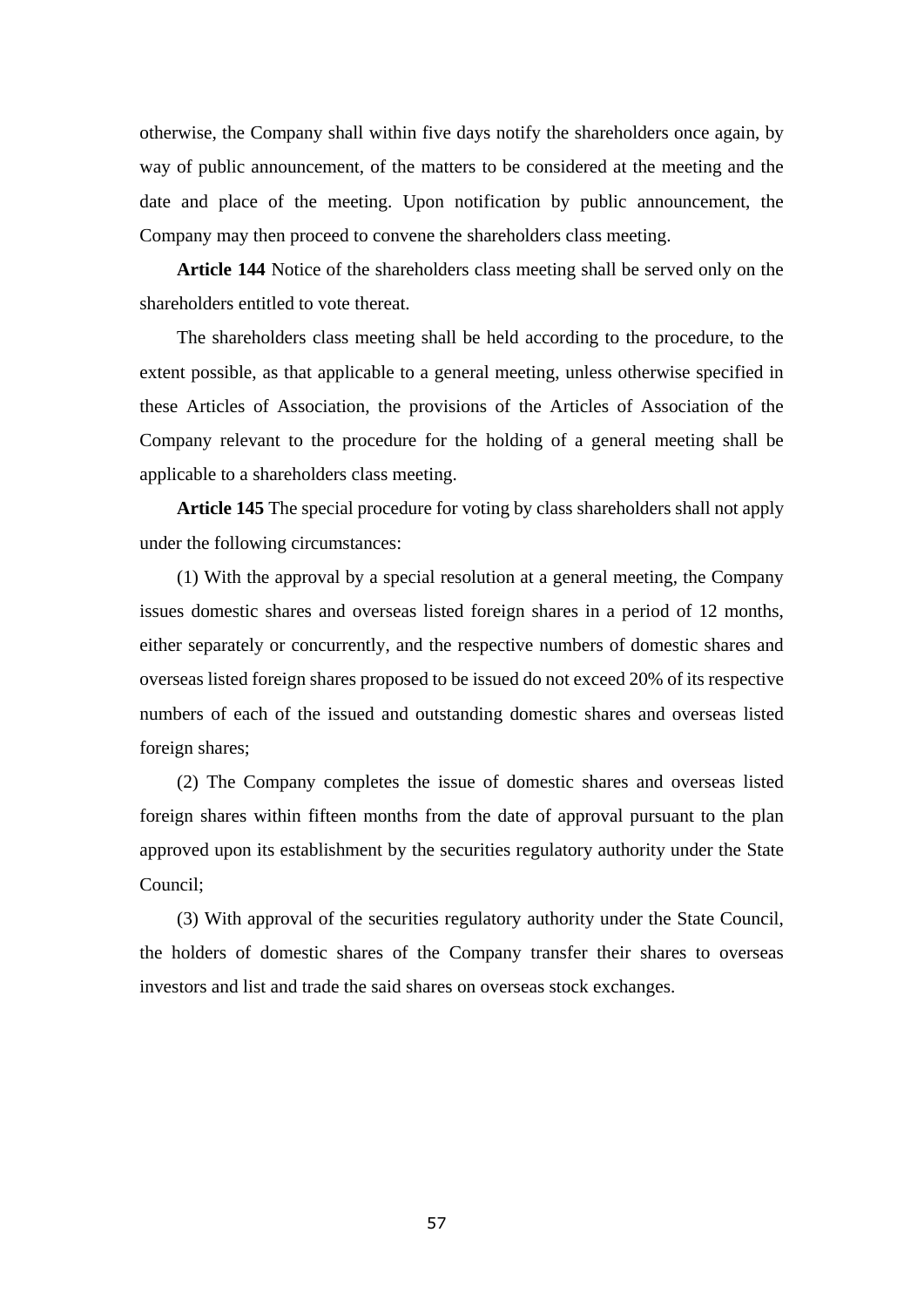#### **Chapter 5 Board of Directors**

#### **Section 1 Directors**

**Article 146** Directors are natural persons and need not hold shares of the Company. directors shall be honest, with good character, be familiar with securities laws and administrative regulations, and with the operating and management capabilities as required for discharging the duties.

Directors include executive directors and non-executive directors. Executive directors means the directors entering into employee contracts with the Company or the controlled subsidiaries of the Company, receiving fixed remuneration monthly and receiving performance remuneration after annual evaluation.

**Article 147** The directors shall be elected or replaced at the general meeting and their term of office shall be three years. Upon the expiry of the term, a director shall be eligible for reelection and re-appointment. The general meeting shall not dismiss any director without valid reasons prior to the expiry of his/her service term.

The shortest period before the notice of the proposal to elect a person as the director sent to the Company and the notice on the person's intent to accept the election sent to the Company shall be at least seven days.

The period of submitting the aforesaid notices shall compute after the Company distributes the notices of the election, and such period shall not end seven days (or less) before the date of the meeting.

The term of a director shall be calculated from the date upon which the director assumes office to the expiry of the current Board. If the term of office of a director expires but reelection is not made responsively, the said director shall continue fulfilling the duties as director pursuant to laws, administrative regulations, departmental rules and Articles of Association until a new director is elected.

While observing relevant laws and administrative regulations, Shareholders may remove any director whose term does not expire from his position by passing a ordinary resolution (nevertheless, any claim due under any contract shall not be affected by such removal) in the general meeting.

A director may serve concurrently as the general manager or other senior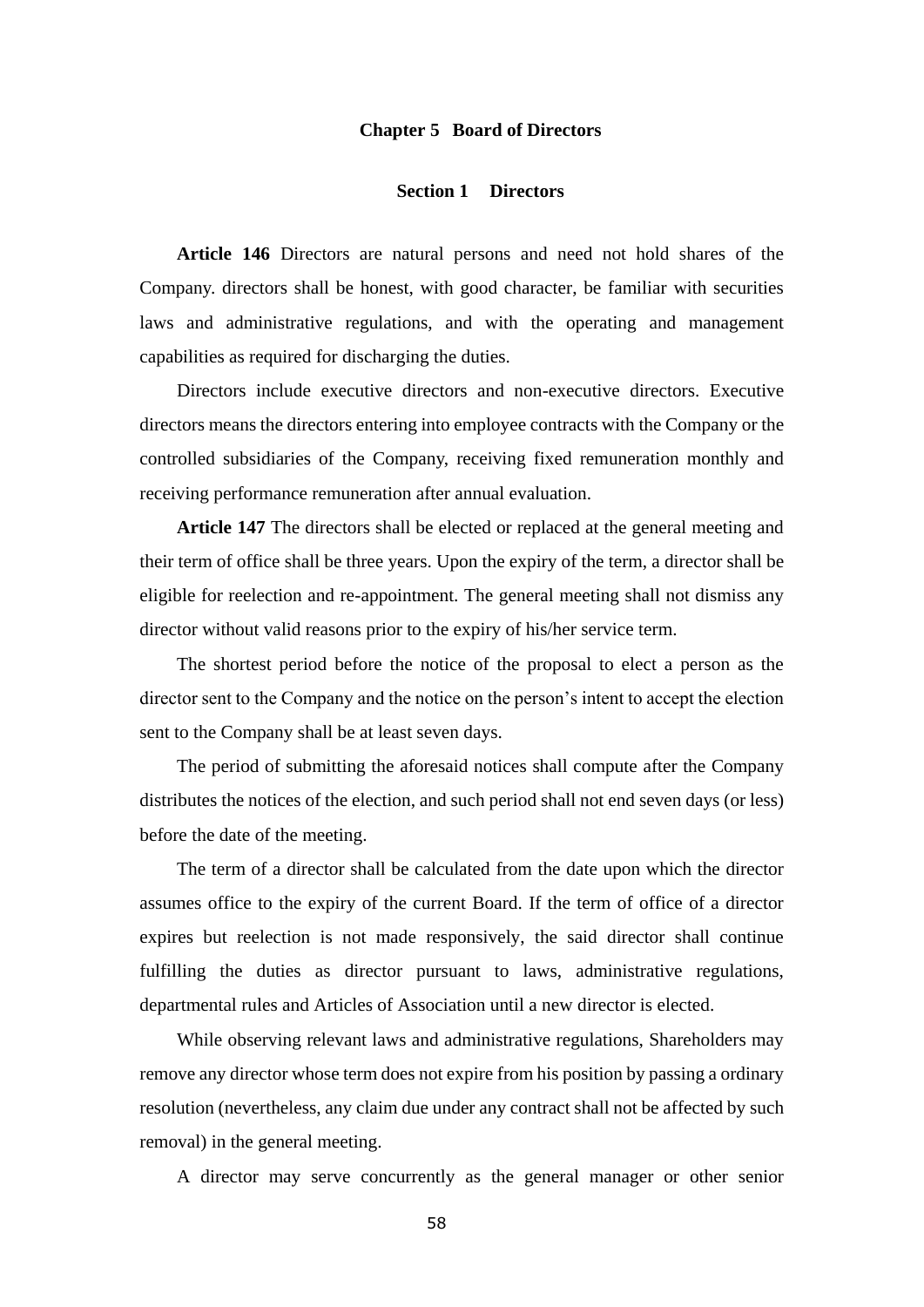management, but the total number of directors serving concurrently as the general manager or other senior management shall not be more than half of the directors.

**Article 148** Directors shall observe laws, administrative regulations and the Articles of Association, honestly perform their duties, and protect the interests of the Company. In the event of any conflicts between their own interests and the interests of the Company and its shareholders, directors shall act in the best interest of the Company and its shareholders. Directors shall undertake the following fiduciary duties to the Company:

(1) Not to abuse their official powers to accept bribes or other unlawful income, and not to expropriate the Company's property;

(2) Not to misappropriate monies of the Company or customers;

(3) Not to open any bank account in their own names or in others' names for the purpose of depositing any of the Company's assets or monies;

(4) Not to lend monies of the Company to other persons or provide guarantee for other persons with the property of the Company counter to the Articles of Association or without the consent of the general meeting or the Board;

(5) Not to conclude any contract or conduct any transaction with the Company counter to the Articles of Association or without the consent of the general meeting;

(6) Not to take advantage of their positions to seek for themselves or others any business opportunities that are due to the Company, or conduct for themselves or others any businesses similar to those of the Company without the consent of the general meeting;

(7) Not to take as their own any commission for any transaction with the Company;

(8) Not to disclose any secret of the Company;

(9) Not to seek gains for themselves or others by taking advantage of inside information;

(10) Not to use their connected relations to damage the interests of the Company;

(11) To fulfill other fiduciary duties stipulated by laws, administrative regulations, departmental rules and Articles of Association.

59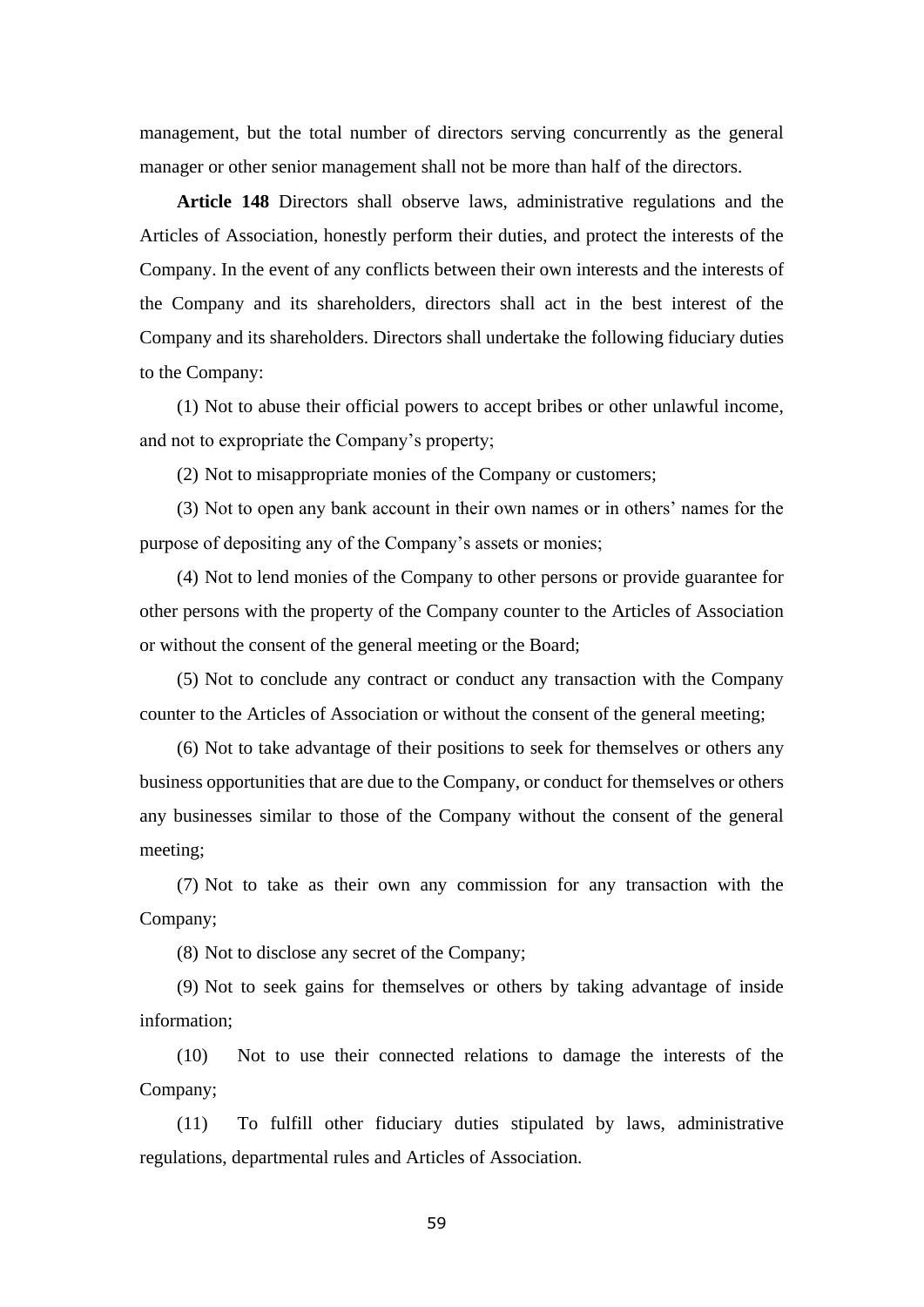The proceeds from the violation of such provisions by the directors shall be attributed to the Company, and he/she shall be liable to compensate the Company for the losses thereof.

**Article 149** Directors shall fulfill the following obligations of diligence in accordance with the laws, administrative regulations and the Articles of Association:

(1) To exercise the rights conferred by the Company with due discretion, care and diligence to ensure the business operations of the Company comply with the requirements of PRC laws, administrative regulations and relevant PRC economic policies and are not beyond the business scope specified in the business license of the Company;

(2) To treat all shareholders impartially;

(3) To carefully read the relevant business and financial reports of the Company and keep informed of the operation and management conditions of the Company;

(4) To initial and approve documents for the issuance of securities and periodic reports of the Company and to ensure timeliness and fairness of the information disclosed by the Company and truthfulness, accuracy and completeness of the information disclosed; In the event that the directors cannot ensure or object to the truthfulness, accuracy and completeness of contents in documents for the issuance of securities and periodic reports of the Company, they shall express their opinions and state the reason in the written opinions for confirmation, which the Company shall disclose. In the event that the Company fails to disclose it, the directors shall directly apply for disclosure;

(5) To honestly provide the Supervisory Committee with relevant information, not to prevent the Supervisory Committee or supervisors from exercising their functions and powers, and to accept the lawful supervision and rational suggestions of the Supervisory Committee on their performance of duties;

(6) To fulfill other obligations of diligence stipulated by laws, administrative regulations, departmental rules and Articles of Association.

**Article 150** If any director fails to attend Board meetings in person or by proxy for two consecutive times, the said director shall be deemed incapable of performing his duties, and the Board shall suggest that the general meeting remove the said director.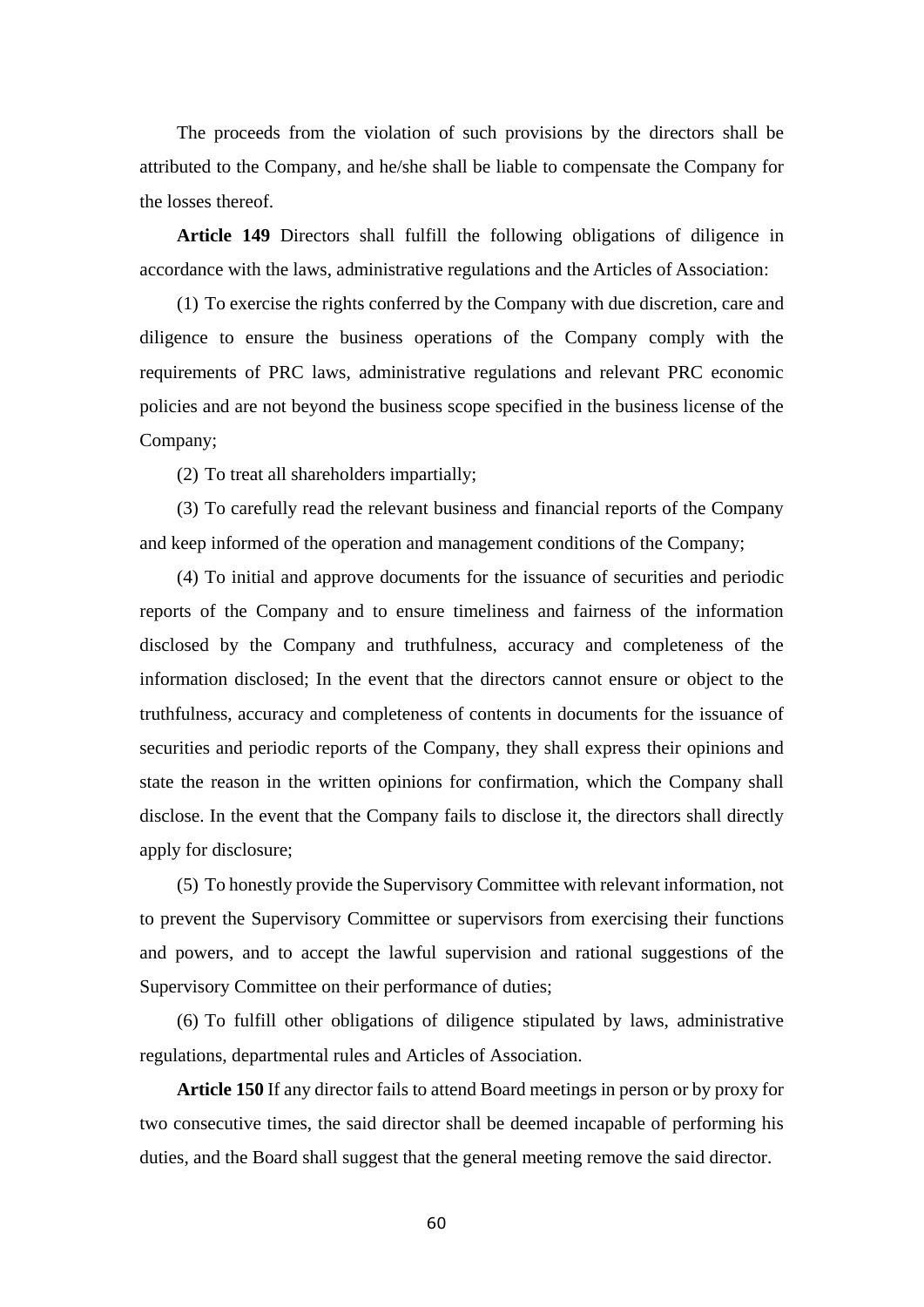**Article 151** A director may resign before his term of office expires. When a director resigns, he shall submit a written resignation notice to the Board. The Board will disclose the relevant information within 2 days.

If the number of directors of the Board falls below the quorum as a result of any resignation, the said director shall continue fulfilling the duties as director pursuant to laws, administrative regulations, departmental rules and Articles of Association until a new director is elected.

Save as provided in the preceding paragraph, a director's resignation shall be effective when his resignation is served to the Board.

**Article 152** A director shall complete all of the handover procedures with the Board once his/her resignation becomes effective or his/her term of office expires. The fiduciary duties to the Company and the shareholders are not necessarily released upon expiry of his/her term of office, but shall remain effective in a term of twelve months.

The duty of confidentiality in respect of trade secrets of the Company survives the termination of his term of office until such trade secrets become publicly known.

Other duties may continue for such period as the principle of fairness may require depending on the amount of time which has lapsed between the termination and the act concerned and the specific circumstances and conditions under which the relationship between the director and the Company was terminated.

**Article 153** In the absence of specification in these Articles of Association or legitimate authorization by the Board, no director shall act in his personal capacity on behalf of the Company or the Board. When a director acts in his personal capacity, but a third party may reasonably believe that the director is representing the Company or the Board, that director shall declare his stance and capacity in advance.

**Article 154** If a director breaches the laws, administrative regulations, departmental rules or these Articles of Association when carrying out his duties and causes loss to the Company, he shall be responsible for damages.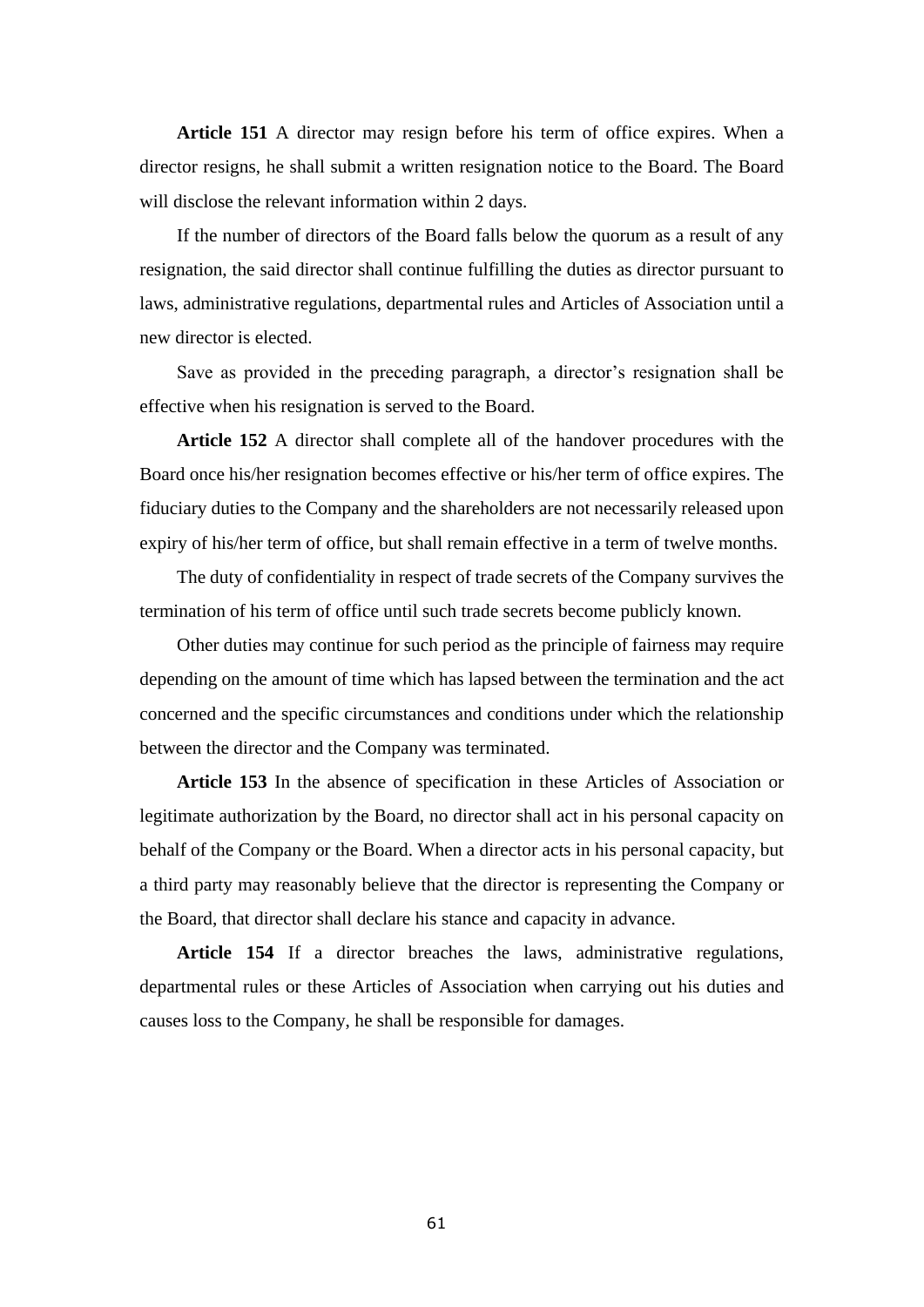#### **Section 2 Independent Directors**

**Article 155** The Company shall establish an independent director system.

Independent Directors are Directors who do not hold any positions in the Company other than as Director and do not maintain with the Company and its substantial Shareholders a connection which may possibly hamper their independent and objective judgments. Independent Directors should not hold any position other than special committees under the board of Directors. Independent Directors shall have independence in according with the requirements of Rule 3.13 of Hong Kong Listing Rules.

**Article 156** The Board of directors, Supervisory Committee or shareholders individually or jointly holding 1% or above of issued shares of the Company are entitled to nominate candidates for independent directors to be elected at a general meetings.

**Article 157** The independent directors have integrity and diligence duties towards the Company and all shareholders of the Company. The independent directors shall perform their duties diligently so as to protect the Company's interests, in particular, to ensure that the legal rights of the public shareholders will not be affected.

The independent directors shall perform their duties diligently, and shall not be influenced by the Company's substantial shareholders, beneficial controllers or entities or parties that have interests in the Company and its substantial shareholders and beneficial controllers.

**Article 158** One third or above of the members of the Board shall be independent directors, which contain one finance and accountant professional person at least  $\cdot$  and meet the requirements of the rule 3.10 of Hong Kong Listing Rules.

The number of independent directors of the Company to fall below the condition required by the Articles of Association, the Company shall timely take up the number of independent directors in according with these requirements.

**Article 159** An independent director shall meet the following basic conditions:

(1) Having the qualifications as a director of a listed company in accordance with the laws and administrative regulations of the listing venue, rules of the stock exchange on which shares are listed and other relevant provisions;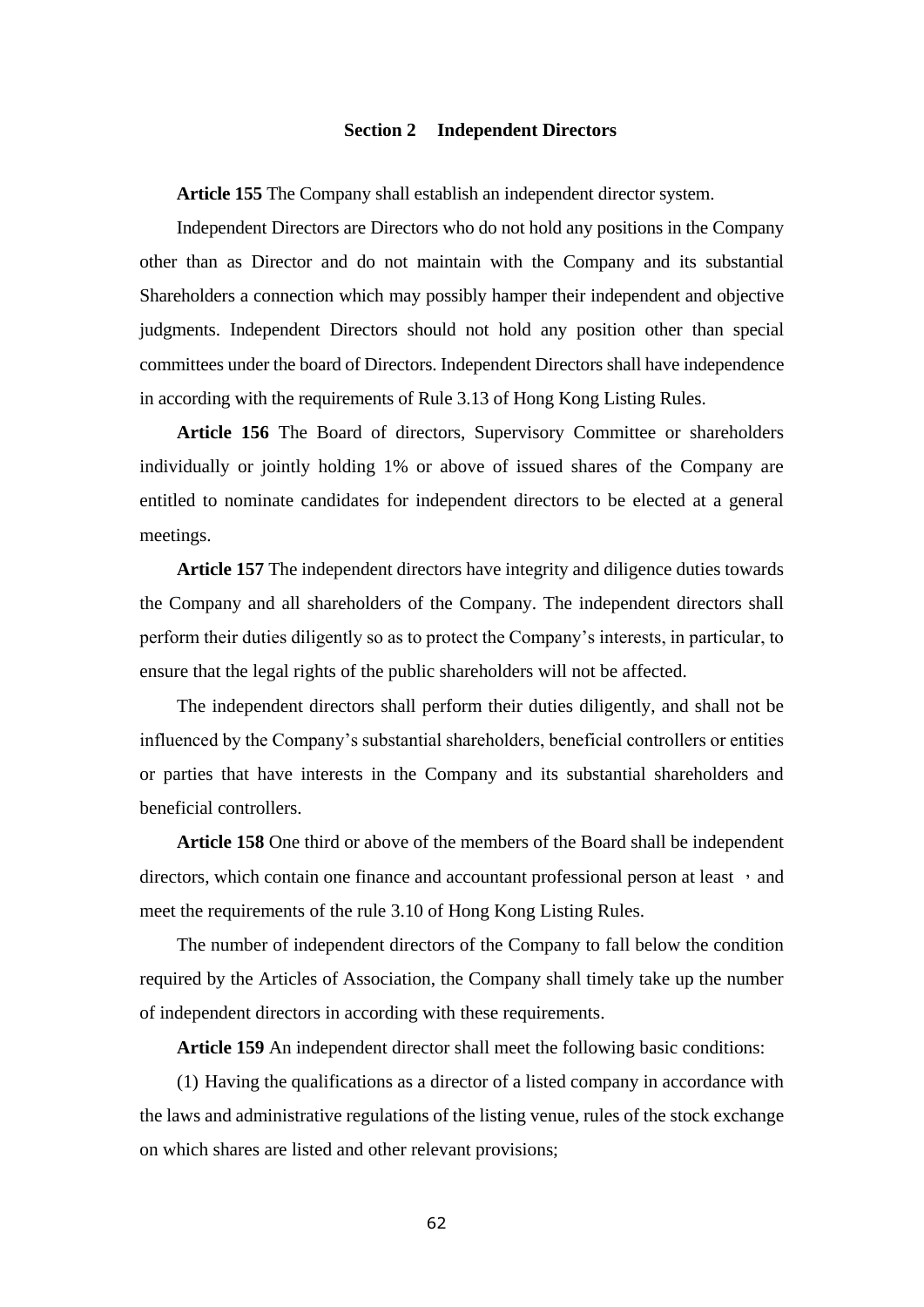(2) Being independent as required by the CSRC;

(3) Knowing the basic knowledge about operations of companies, and being proficient in relevant laws, administrative regulations, regulations and rules;

(4) Having five or above years' experience in securities, financial, legal and economic work or other work required for fulfilling duties as independent director;

(5) Having sufficient time and energy required for fulfilling independent duties;

(6) Other conditions required by the Articles of Association.

**Article 160** Independent directors shall have the independence, the following persons shall not act as independent directors:

(1) Persons employed by the Company or its affiliated companies and their immediate family members and major social connections (immediate family members shall include spouse, parents and issues and major social connections shall include siblings, parents-in-law, sons/daughters-in-law, spouses of siblings, siblings of spouse) and core connected persons as defined in the Hong Kong Listing Rules;

(2) Natural person shareholders who directly or indirectly hold 1% or above of the issued shares of a listed company or natural persons who are the top 10 shareholders of a listed company and their immediate family members;

(3) Persons employed by the corporate shareholders which directly or indirectly hold 5% or above of the Company's issued shares or employed by the top five corporate shareholders of a listed company and their immediate family members;

(4) Persons providing financial, legal or consulting services to the Company or its affiliated companies;

(5) Persons who fell within the four aforesaid categories within the preceding year;

(6) Persons holding positions other than independent directors in other securities companies;

(7) Other persons unfit to serve as independent directors upon confirmation by the CSRC, the securities regulatory authority at the location where the Company's shares are listed and other relevant regulatory authorities.

**Article 161** Independent directors shall perform his duties diligently, and discharge his duties with sufficient time.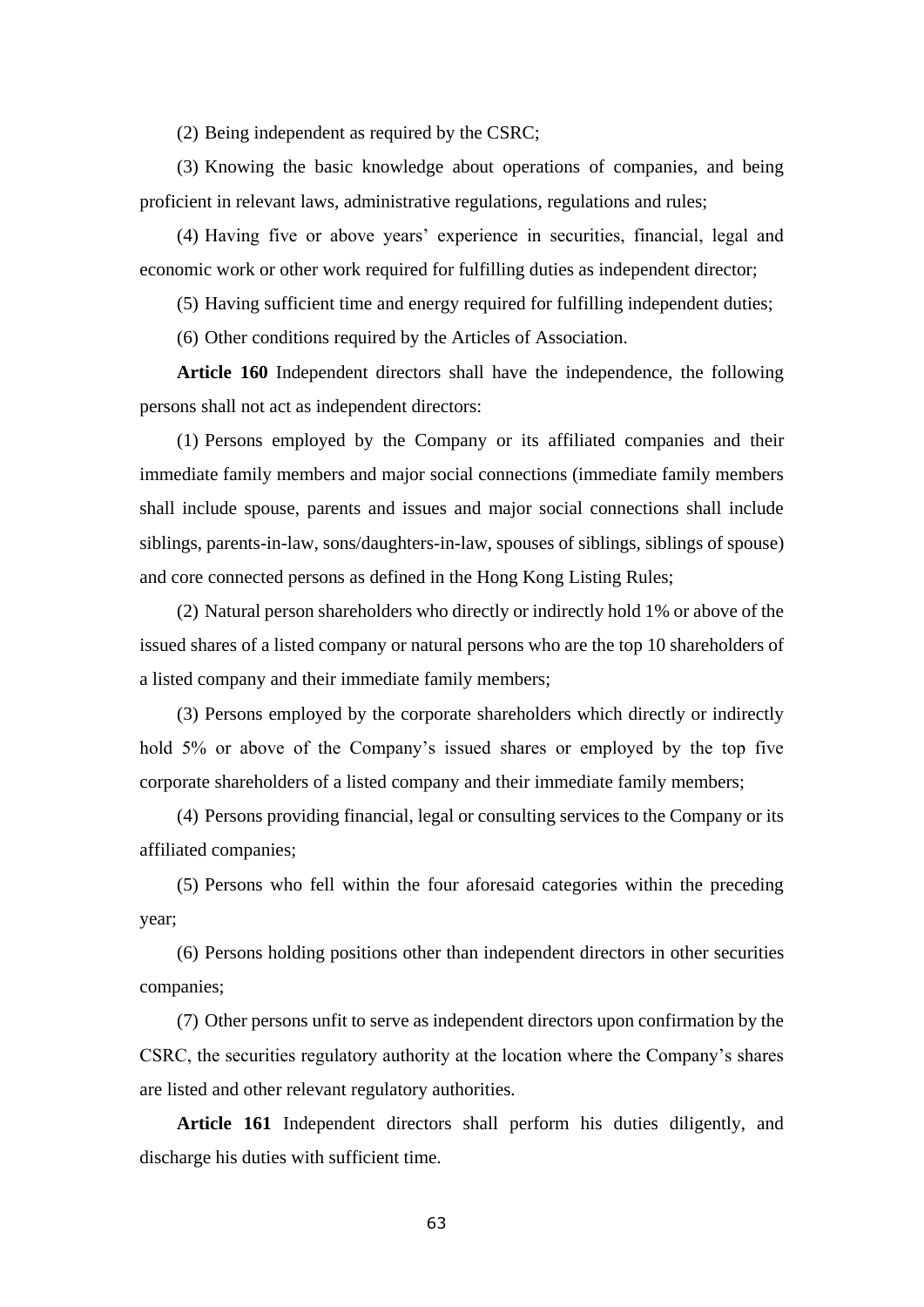Independent directors shall attend Board meetings in person. Where the independent director is unable to attend a meeting for any reason, he may by a written power of attorney appoint another independent director to attend the meeting on his behalf.

The proxy form shall set out the name of the proxy, the matter and authority of the proxy, the effective period and such form shall be signed and sealed by the authorizing party.

The independent director appointed as the representative of another independent director to attend the meeting shall exercise the rights of the independent director within the scope of authority conferred by the appointing director. Where a director is unable to attend a Board meeting and has not appointed a proxy to attend the meeting on his behalf, he shall be deemed to have waived his right to vote at the meeting.

**Article 162** Independent directors shall have the same term of office as other directors. The term of office of an independent director is renewable upon re-election when it expires, but no independent director shall serve more than two consecutive sessions. Prior to expiry of the term of his office, an independent directors may not be removed in the absence of proper reasons. In case of such removal prior to expiry of term of office, the Company shall make disclosure of such occurrence as a special item of disclosure.

**Article 163** Independent directors may resign before the expiry of their tenure. They shall submit a written resignation to the Board. The written resignation shall contain explanation on the situation related to his resignation or any other matters which in his opinion, shall be brought to the notice of the shareholders and creditors of the Company. Where the independent director resigns, disengaged or dismissed during his tenure, he himself and the Company shall submit a written explanation respectively to the delegated institutes of CSRC and the general meeting.

If the resignation of independent director(s) result(s) in the number of independent directors of the Board to fall below the required proportion required by the Articles of Association, the out-going independent director shall continue to perform his duties in accordance with the provisions of laws, administrative regulations, department rules and the Articles of Association until the new director is re-elected to take up his office.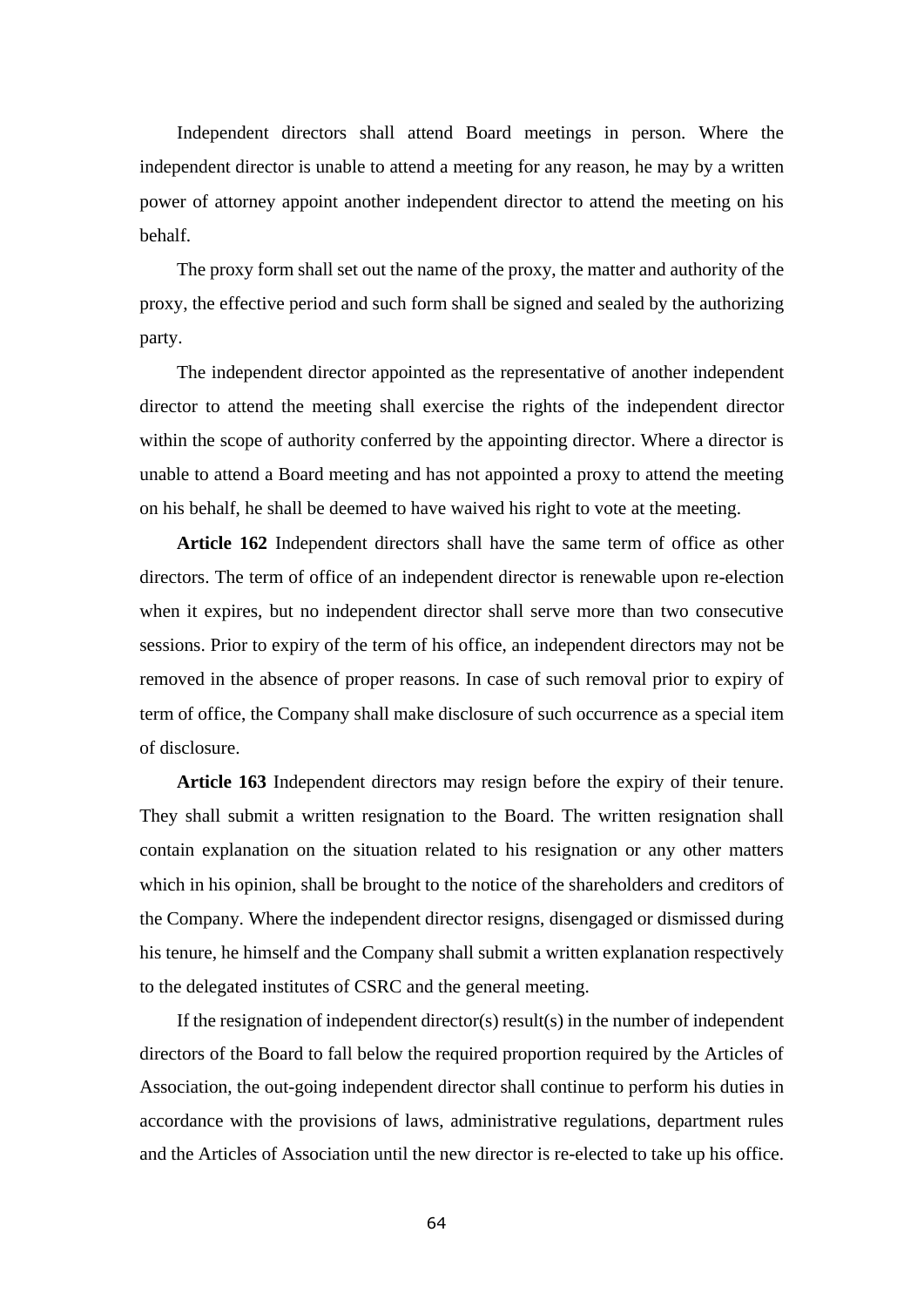The Board shall convene a general meeting to re-elect an independent director for replacement within two months. If no general meeting is convened upon expiry of the period, the outgoing independent director may cease performing his duties.

**Article 164** An independent director may also express independent opinion to the Board or general meeting on the following matters, except performing the aforesaid duties:

(1) The nomination and removal of directors;

(2) The appointment or dismissal of senior officers;

(3) Determination of the remuneration of directors and senior officers;

(4) Flow of funds between shareholders of the Company, beneficial controllers, related companies and the Company , and whether effective steps shall be taken by the Company to recover the arrears;

(5) Profit distribution proposal proposed to exclude cash dividends in annual Board meeting of the Company;

(6)Material matters such as connected transactions required to be disclosed, external guarantee (excludes guarantee provided by subsidiaries in combined statement), entrusted financial management, provision of external financial assistance and change the usage of raised fund;

(7) Schemes on material asset reorganization, Share Option Incentive Scheme;

(8) Matters that the independent directors consider would impair the interests of minority shareholders;

(9) Other matters stipulated by laws, administrative regulations, departmental rules, regulated documents, operational rules of stock exchange and the Articles of Association.

The independent directors shall present one of the following written opinions on the matters referred to above: consent; qualified opinion with reason given; objection with reason given; and inability to express an opinion with stated obstacle. Opinions of the independent directors shall be clearly stated in the resolutions of the Board.

The independent directors have the following special authorities:

(1) Power of prior approval for major connected transactions;

(2) Power of recommendation and prior approval for the appointment and removal of accountants' firms;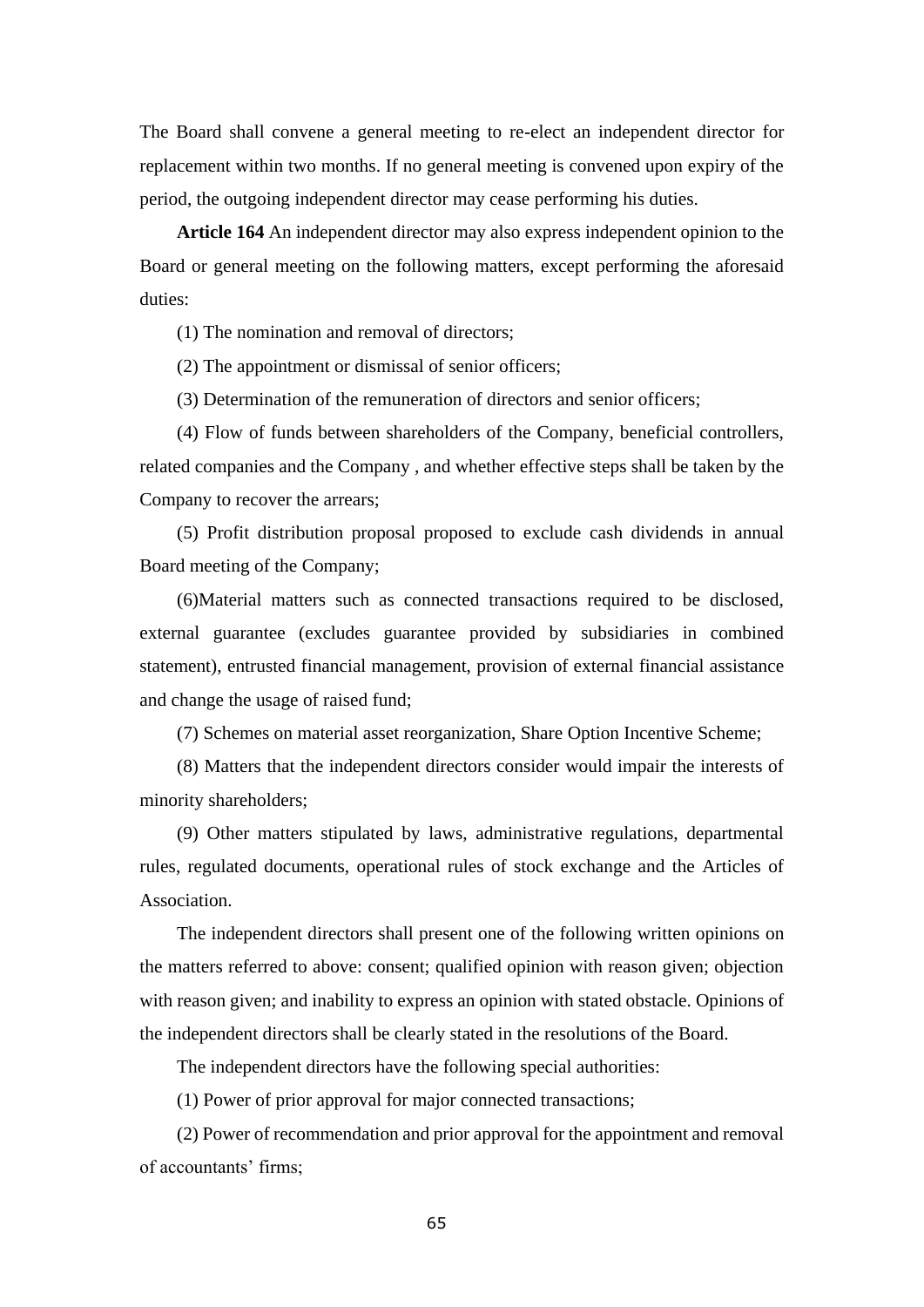(3) Special powers such as the giving of independent opinion on the major matters of the Company;

(4) Power to recommend the convening of extraordinary general meetings;

(5) Power to recommend the convening of board meetings;

(6) Power to recommend the convening of meetings solely for independent directors;

(7) Power to publicly collect voting rights from Shareholders prior to the convening of general meetings;

(8) Special authorities such as the appointment of intermediary service providers for specific matters.

**Article 165** Independent directors shall attend board meetings on a regular basis, understand the business and operation conditions of the Company, actively investigate and obtain the relevant information required for making a decision. independent directors shall submit an annual report of all the independent directors at the annual general meeting of the Company and state the circumstances for the performance of their powers and duties.

**Article 166** The Company shall set up a working system for the independent directors and the Board Secretary should actively co-operate with the independent directors to enable smooth performance of their duties. The Company should ensure that the Independent directors shall enjoy the same right to information as other directors. The Company shall timely provide the independent directors with relevant materials and information, regularly notify them of the operation of the Company and organize on-site visit by the independent directors if necessary.

**Article 167** The fees of engaging intermediate companies by independent directors and other fees incurred in the process of exercising their authorities shall be borne by the Company.

**Article 168** The Company shall grant appropriate allowances to the independent directors. The standards of such allowances shall be formulated by the Board and resolved after examination at the general meeting.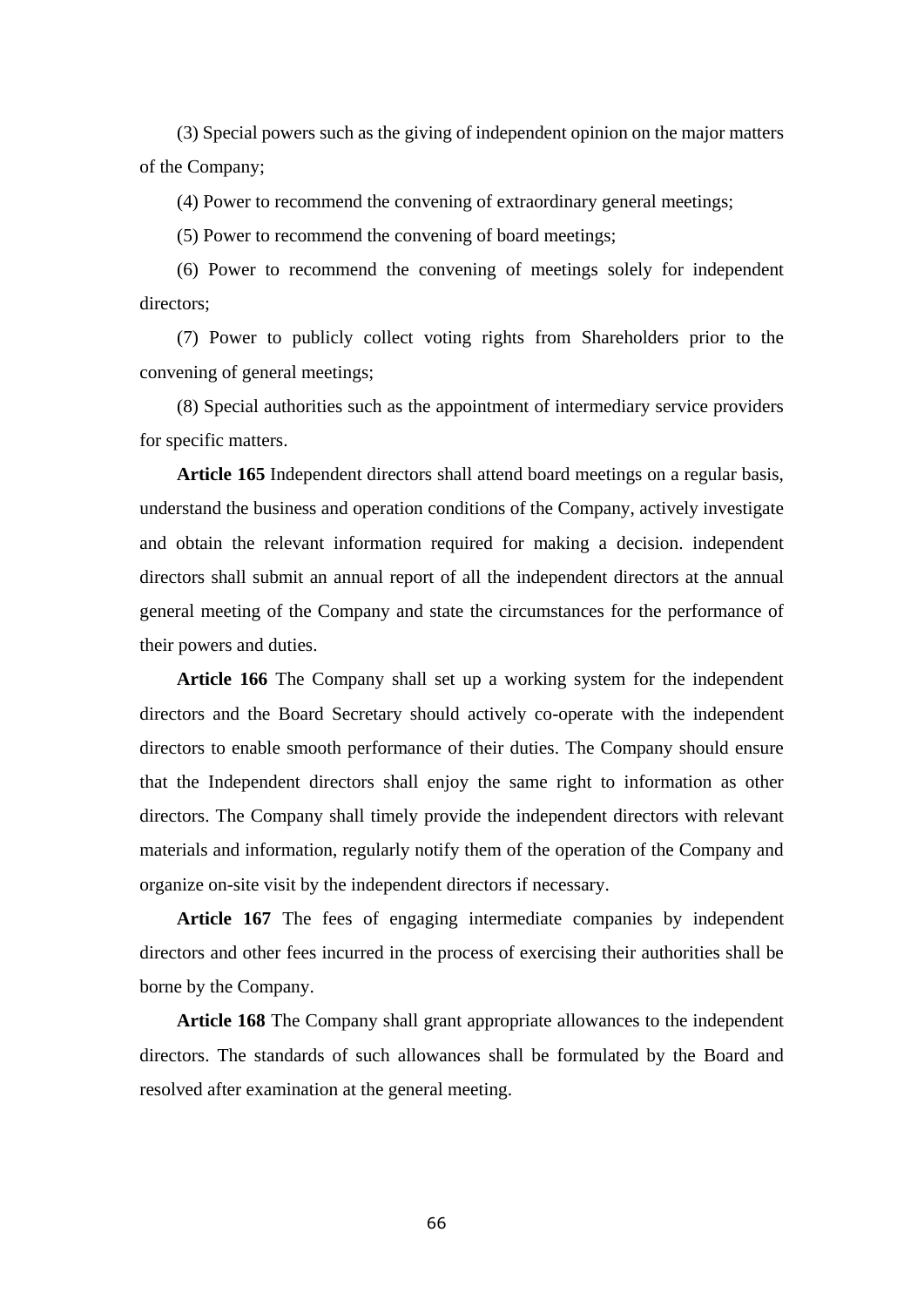# **Section 3 Board of Directors**

**Article 169** The Company shall set up a board of directors which shall be accountable to the general meeting.

**Article 170** The Board shall consist of 11 directors, including four independent directors (including at least one financial or accounting professional). The Board shall have one chairman and may have one to two vice chairmen.

**Article 171** The Board shall exercise the following functions and powers:

(1) To convene general meetings and report to general meetings;

(2) To execute resolutions of general meetings;

(3) To resolve on the Company's business plans and investment plans;

(4) To formulate the Company's long-term and mid-term development plan;

(5) To prepare the annual financial budgets and final accounting plans of the Company;

(6) To prepare the profit distribution plan and loss makeup plan of the Company;

(7) To prepare plans for the increase or decrease of the registered capital of the Company, the issuance of bonds or other securities and the Listing;

(8) To formulate plans for material acquisitions, purchase of shares of the Company, merger, division, dissolution or transformation of the Company;

(9) To decide on external investment, acquisition and disposal of assets, asset mortgage, external guarantee, consigned financial management, connected transactions, etc. of the Company within the authority granted by the general meeting;

(10) To resolve on the establishment of internal management organizations of the Company;

(11) To appoint or dismiss the Company's general manager, the secretary to the Board, the chief compliance officer, the chief risk officer, the chief audit officer, etc. as nominated by the chairman of the Board; to appoint or dismiss the Company's deputy general manager, the chief financial officer, the chief information officer and other senior management members as nominated by the general manager; and determine their remunerations and rewards and penalties;

(12) To set up the basic management system of the Company;

67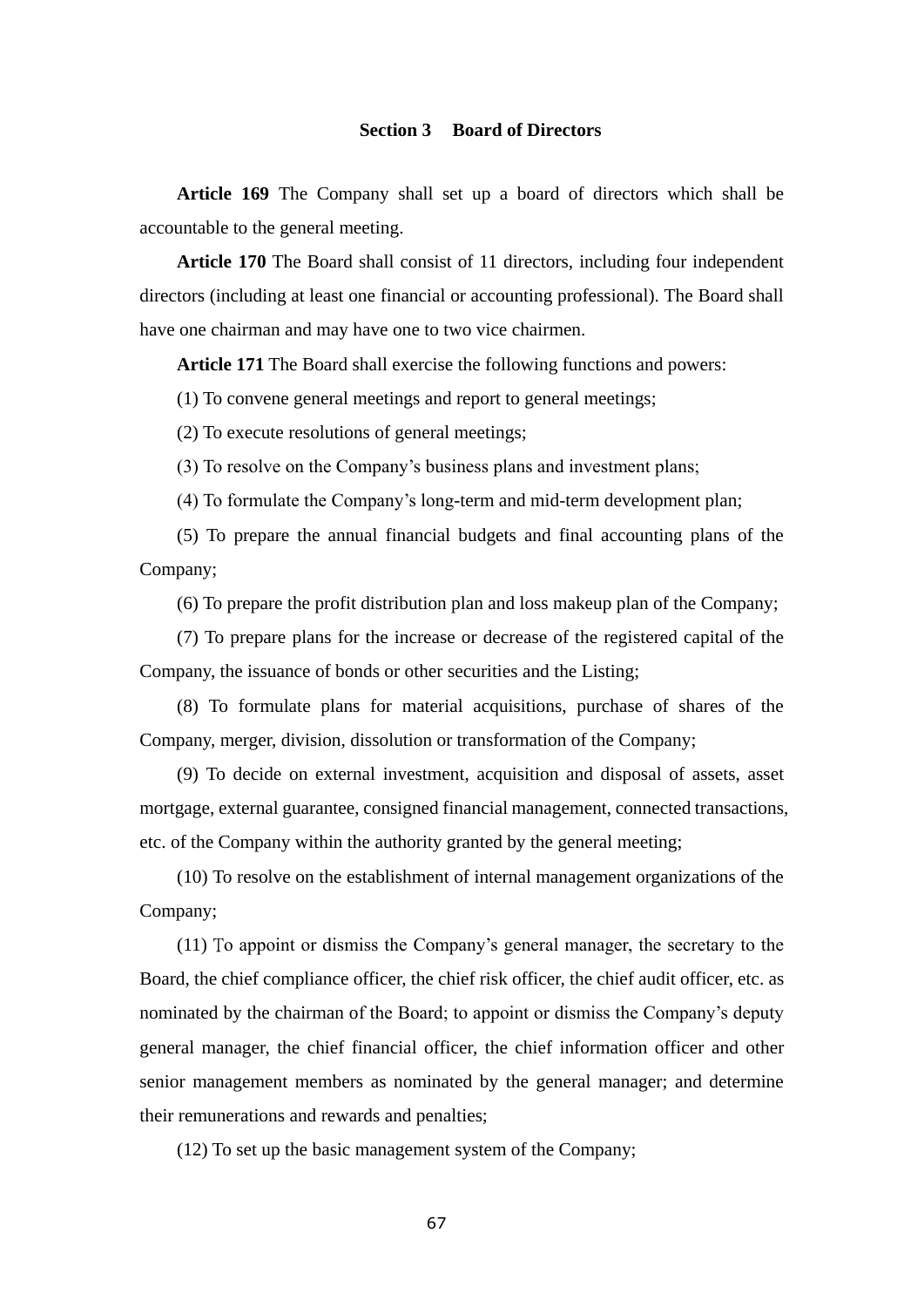(13) To formulate the proposals for any amendment to these Articles of Association;

(14) To manage the disclosure of information by the Company;

(15) To propose to general meetings the appointment or change of the accounting firm acting as the auditors of the Company;

(16) To listen to the work report of the general manager of the Company and examine the general manager's work;

(17) To monitor, review and evaluate the establishment and implementation of the Company's various internal control systems and to be responsible for the effectiveness of the internal control;

(18) To set a compliance management target for the Company, to assume responsibilities for the effectiveness of compliance management, to conduct evaluations of the effectiveness of compliance management, and to urge the Company to solve problems associated with compliance management, to ensure the independence of the chief compliance officer, guarantee the independent communication between the chief compliance officer and the Board and safeguard the smooth reporting between the chief compliance officer and the regulatory authority; to review and approve the annual compliance report and monitor the implementation of the compliance policies;

(19) To undertake the ultimate responsibility for the overall risk management, to fulfil the significant risk management policies including the validation of risk preference and the corresponding duties including the consideration and approval of the Company's periodic risk assessment reports;

(20) To be responsible for evaluating and determining the nature and extent of the risks the Company is willing to take in achieving its strategic objectives, and ensuring that the Company establishes and maintains appropriate and effective risk management and internal control systems. The Board should oversee the management in the design, implementation and monitoring of the risk management and internal control systems, and the management should provide confirmation to the Board on the effectiveness of these systems. To this end:

(1) the Board should oversee the Company's risk management and internal control systems on an ongoing basis, ensure that a review of the effectiveness of the Company's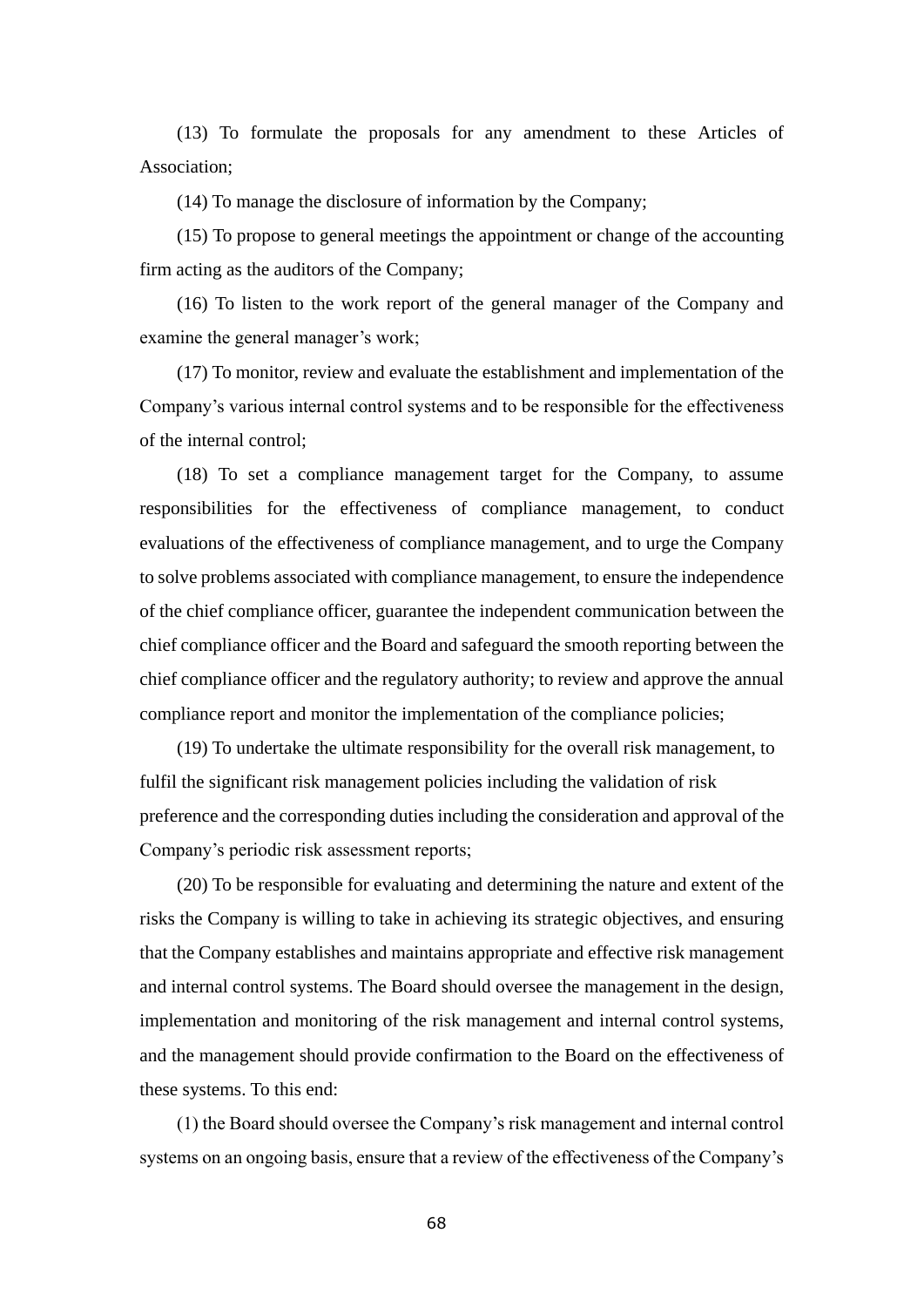and its subsidiaries' risk management and internal control systems has been conducted at least annually and report to Shareholders that it has done so in its Corporate Governance Report. The review should cover all material controls, including financial, operational and compliance controls.

(2) the Board's annual review should, in particular, ensure the adequacy of resources, staff qualifications and experience, training programmes and budget of the Company's accounting, internal audit and financial reporting functions.

(3) the Board's annual review should, in particular, consider:

(a) the changes, since the last annual review, in the nature and extent of significant risks, and the ability of the Company to respond to changes in its business and the external environment;

(b) the scope and quality of management's ongoing monitoring of risks and of the internal control systems, and (where applicable), the work of its internal audit function and other assurance providers;

(c) the extent and frequency of communication of monitoring results to the Board (or Board committee(s)), which enables it to assess control of the Company and the effectiveness of risk management;

(d) significant control failings or weaknesses that have been identified during the period. Also, the extent to which they have resulted in unforeseen outcomes or contingencies that have had, could have had, or may in the future have, a material impact on the financial performance or condition of the Company; and

(e) the effectiveness of the processes of the Company for financial reporting and the compliance with the Hong Kong Listing Rules.

(21) Decision on the company buy back its shares as per the reasons stated in Article 27 (3), (5) and (6) of the Articles of Association;

(22) To be responsible for reviewing the company's information technology management objectives and assuming responsibility for the effectiveness of information technology management; to review the information technology strategy to ensure its consistency with the company's development strategy, risk management strategy and capital strength; to establish manpower and funding support plans for information technology; to evaluate the overall effectiveness and efficiency of the

69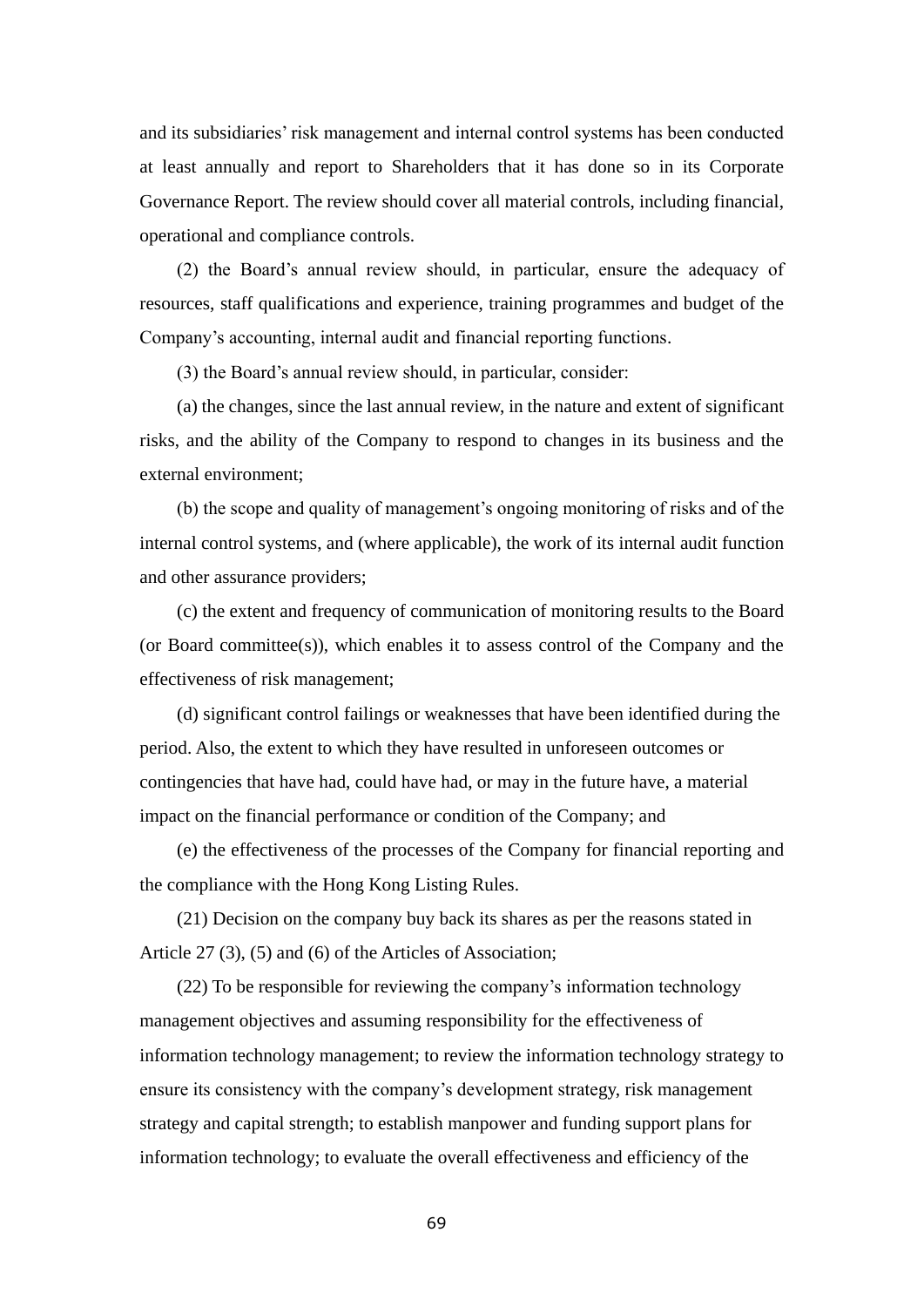annual information technology management;

(23) To guide and promote the construction of the Company's corporate culture;

(24) To exercise other functions and powers as conferred by laws, administrative regulations, departmental rules or these Articles of Association.

Major matters of the above company shall be decided by the board of Directors collectively, and the statutory functions and powers of the board of Directors shall not be exercised by the chairman of the board or general manager.

**Article 172** Where the expected value of fixed assets proposed for disposal by the Board, when aggregated with value of fixed assets already disposed of within four months before the proposed disposal, exceeds 33% of the fixed assets value set out in the latest balance sheet recently considered at the general meeting, the Board shall not dispose of or consent to dispose of such fixed assets without prior approval at the general meeting.

The term "fixed assets disposal" referred to in this Article includes transferring certain interests in assets, but excludes provision of guarantees by way of fixed assets.

The validity of transactions regarding fixed assets disposal by the Company shall not be affected due to a breach of the first paragraph of this Article.

**Article 173** The Board shall make explanations to the general meeting in relation to the non-standard audit opinions expressed by the certified public accountants in the financial reports of the Company.

**Article 174** The Board shall formulate rules of procedure for the Board meetings in order to make sure that the Board shall implement the resolutions made by the general meeting, improve the work efficiency and guarantee scientific decision-making.

**Article 175** The Board shall establish strict examination and decision-making procedures by setting the scope of authority for external investment, acquisition and sale of assets, asset pledge, external guarantee, consigned financial management and connected transactions, and organize relevant specialists or professional personnel to assess and examine any material investment projects, and report such investment projects to the general meeting for approval.

The Board's scope of authority for external investment, financing, external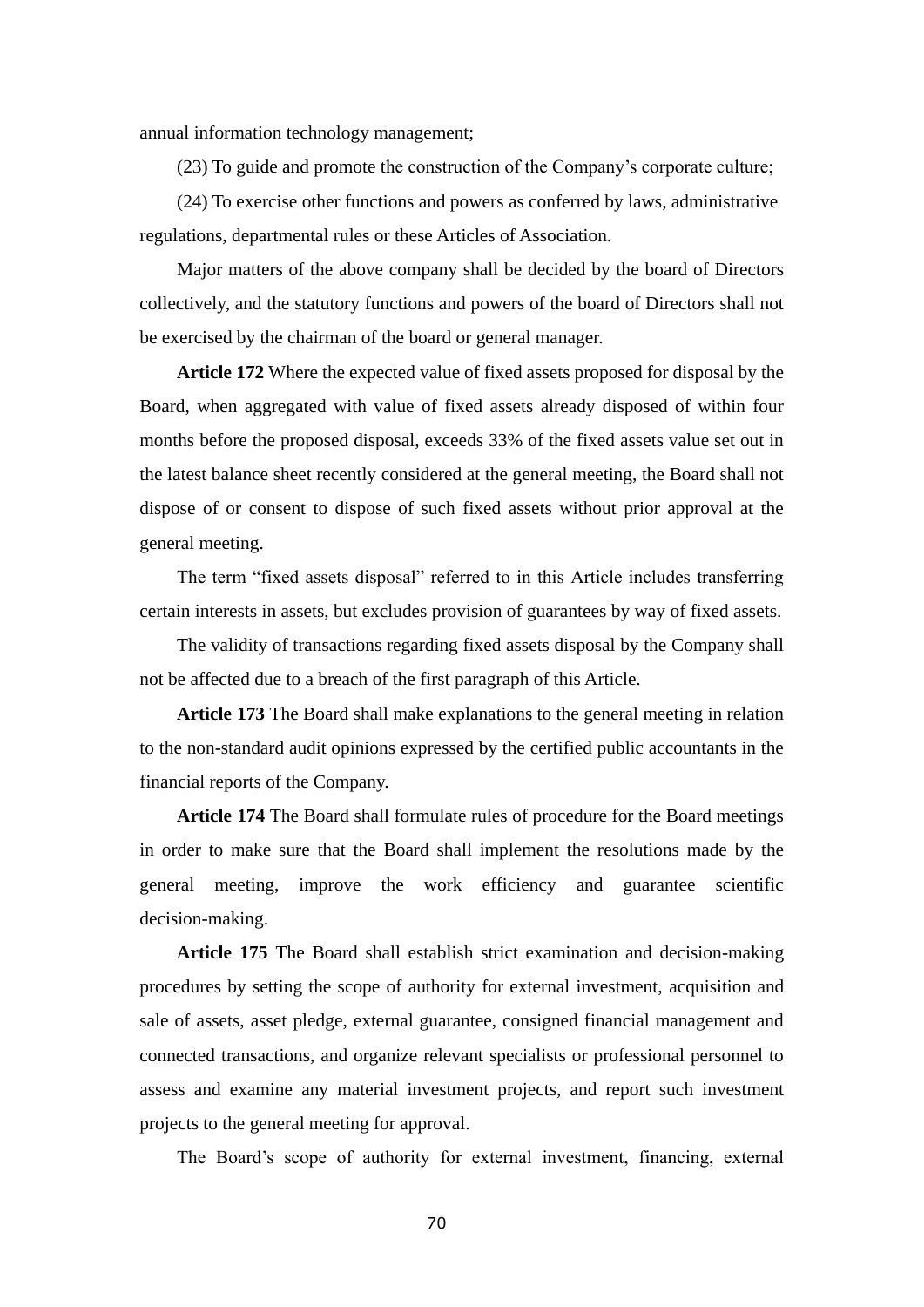guarantee, asset disposal and donation is as follows:

(1) Matters related to acquisition and sale of major assets by the Company within one year that represents 5% or above of the Company's latest audited net assets and less than 30% of total assets (after deducting clients' margins);

(2) Matters related to external investment by the Company within one year that represents 5% or above of the Company's latest audited net assets and less than 30% of total assets (after deducting clients' margins);

(3) Matters related to external donation by the Company within one financial year in an amount between RMB50 million and RMB100 million;

(4) Other guarantees in addition to those as stipulated by Article 77 in these Articles of Association.

Matters set forth in paragraphs (1) and (2) of this Article exclude transactions arising in the ordinary course of business such as securities proprietary trading, securities underwriting and sponsorship, securities asset management, margin financing and securities lending.

The matters related to external guarantees by the Board must be approved and resolved by 2/3 or above of directors who attend the meeting.

**Article 176** According to the relevant requirements of the laws and administrative regulations and the relevant regulatory requirements, the Company may set up subsidiaries to engage in government and social capital related business.

According to the relevant requirement of the laws and administrative regulations and the relevant regulatory requirements, the Company may set up wholly-owned alternative investment subsidiaries to engage in the business of alternative investment in financial products, equities, etc. other than those listed in the List of Securities Investment Products of Proprietary Trading of Securities Companies (《證券公司證券 自營投資品種清單》).

According to laws, administrative regulations and relevant regulatory requirements, the Company may set up subsidiaries to engage in financial leasing business.

**Article 177** The chairman and the vice chairman of the Board shall be a director and shall be elected or dismissed by a majority of all the directors.

**Article 178** The chairman of the Board shall exercise the following functions and powers:

(1) To preside over general meetings, convene and preside over the Board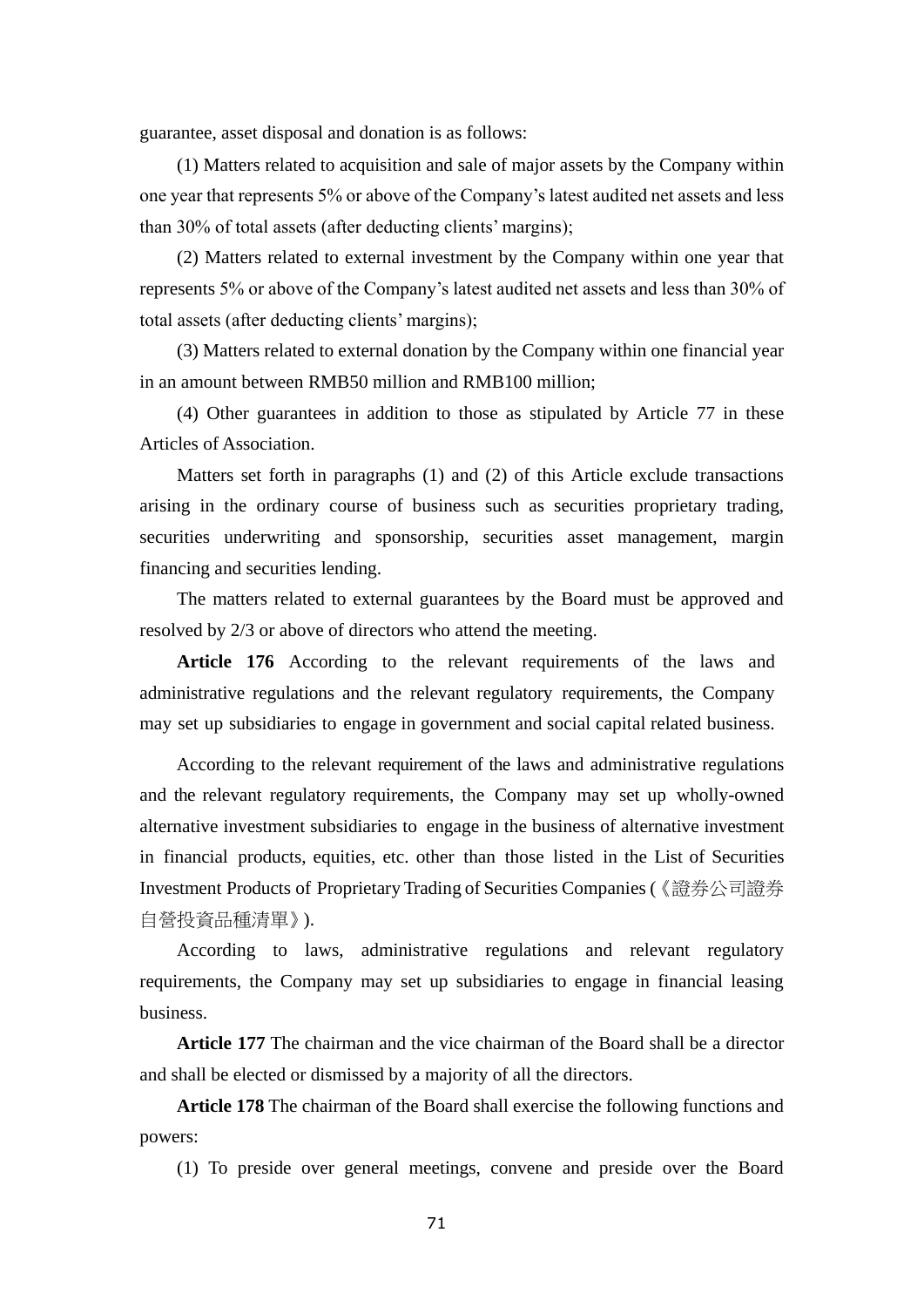meetings and direct the daily operation of the Board;

(2) To sign important documents of the Board (including reports, representations, announcements or notices sent or delivered to relevant governmental authorities, other enterprises or public institutions, lending banks, securities underwriters or the Company's shareholders and directors in the name of the Board);

(3) To sign the securities issued by the Company;

(4) To exercise the special right of disposal in respect of the business of the Company in compliance with laws and in the interests of the Company in case of force emergent majeure events such as extraordinary natural disasters, and report to the Board and the general meeting of the Company afterwards;

(5) To monitor and examine the implementation by the management team of resolutions made by the Board and propose relevant advice and suggestions;

(6) To examine, approve, sign and issue the Company's basic management system;

(7) To nominate the general manager, the secretary to the Board, the chief compliance officer, the chief risk officer, the chief information officer, the chief audit officer, etc.;

(8) To examine and approve the costs and expenses which exceed or are not included in the Company's annual budget within the authority granted by the Board;

(9) To examine and approve the purchase and disposal of fixed assets within the authority granted by the Board;

(10) Assume primary responsibility in the information disclosure of the Company;

(11) To exercise other functions and powers conferred by laws, administrative regulations, departmental rules of competent authorities or the Board.

**Article 179** The vice chairman of the Board shall assist the chairman of the Board in work. When the chairman of the Board is unable to or does not carry out his duties, he shall designated a vice chairman of the Board to fulfil his duties. Where no designation is made by the chairman of the Board, or where the vice chairman of the Board is unable to or does not carry out his duties, one half or above of the directors shall nominate a director to carry out the duties, which shall be submitted to the securities regulatory authorities where the Company is located for record in both cases.

**Article 180** Board Meetings shall be held at least four times a year. Meetings shall be convened by the chairman of the Board. Written notice shall be given to all directors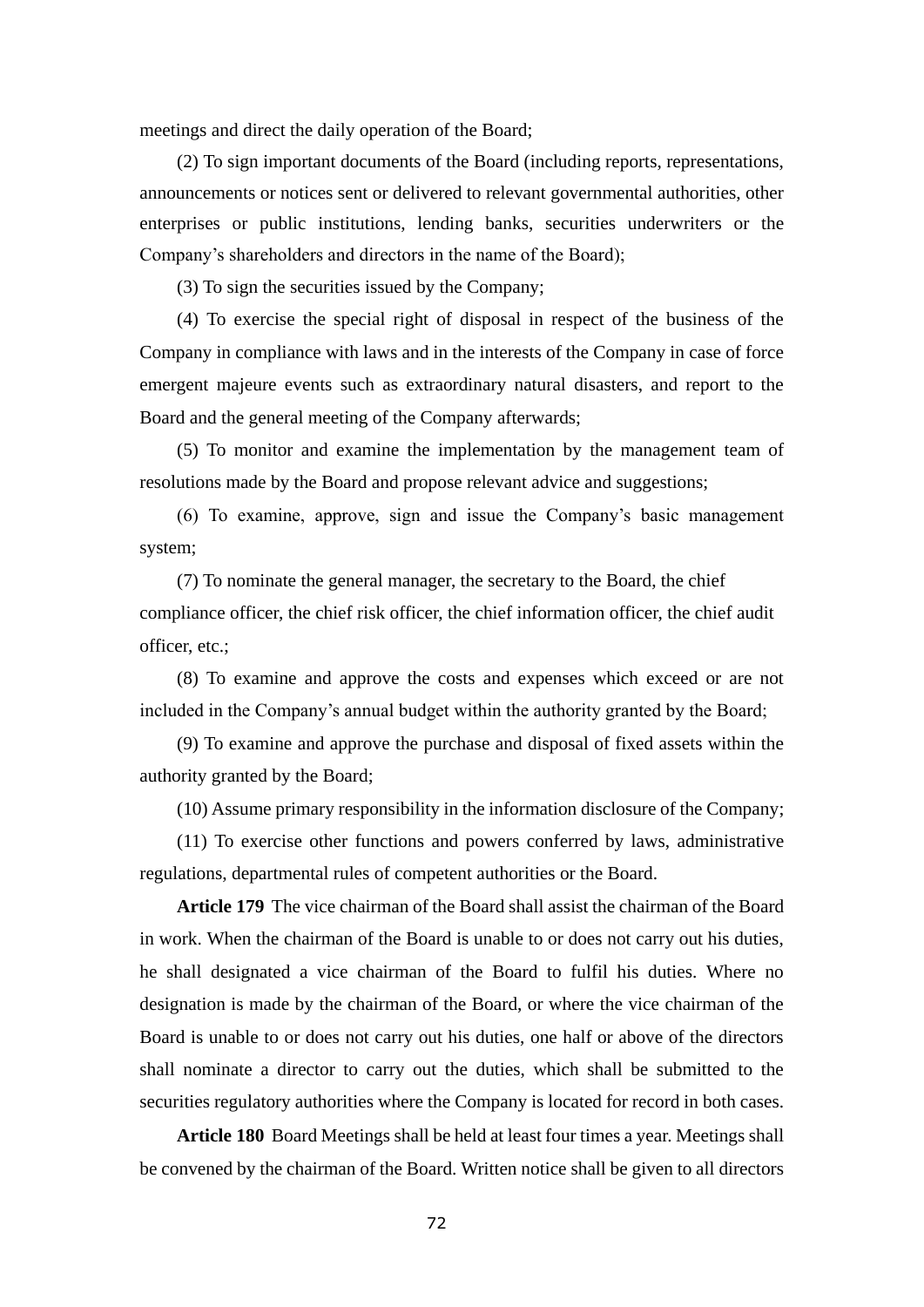and supervisors at least 14 days before the meeting is held. The aforesaid time limit may not apply if written consent is given by all directors present at the meeting.

**Article 181** The chairman of the Board shall convene an extraordinary Board meeting within ten days in one of the following situations when it is:

(1) Considered necessary by the chairman of the Board;

(2) Jointly proposed by one-third or above of the directors;

(3) Proposed by the Supervisory Committee;

(4) Proposed by the general manager;

(5) Proposed by the shareholders representing one-tenth or above of the voting rights;

(6) Jointly proposed by half or above of the independent directors;

(7) Required by the securities regulatory authority.

**Article 182** The notice of an extraordinary meeting of the Board shall be served by: direct delivery, fax, e-mail or other means. The time limit of such notice is: 3 days prior to the date of meeting. The aforesaid time limit may not apply if written consent is given by all directors present at the meeting.

**Article 183** The notice of the Board meeting shall include the following:

(1) The time and venue of the meeting;

(2) The duration of the meeting;

(3) The reasons and subject matters;

(4) The date of issuing the notice.

If two or more independent Directors deem the information incomplete or if the rationales inadequate, they may jointly file a written request with the board of Directors to postpone the consideration of the matter in writing. The board of Directors shall accept the case and the company shall promptly disclose the relevant information.

**Article 184** A Board meeting shall be attended by more than one half of the directors. Save as otherwise specified in these Articles of Association, resolutions made by the Board must be passed by more than half of all directors.

As for the voting on a Board resolution, each director shall have one vote.

**Article 185** If a director has connection with the enterprise involved in the resolution made at a Board meeting, he shall not vote on the said resolution for himself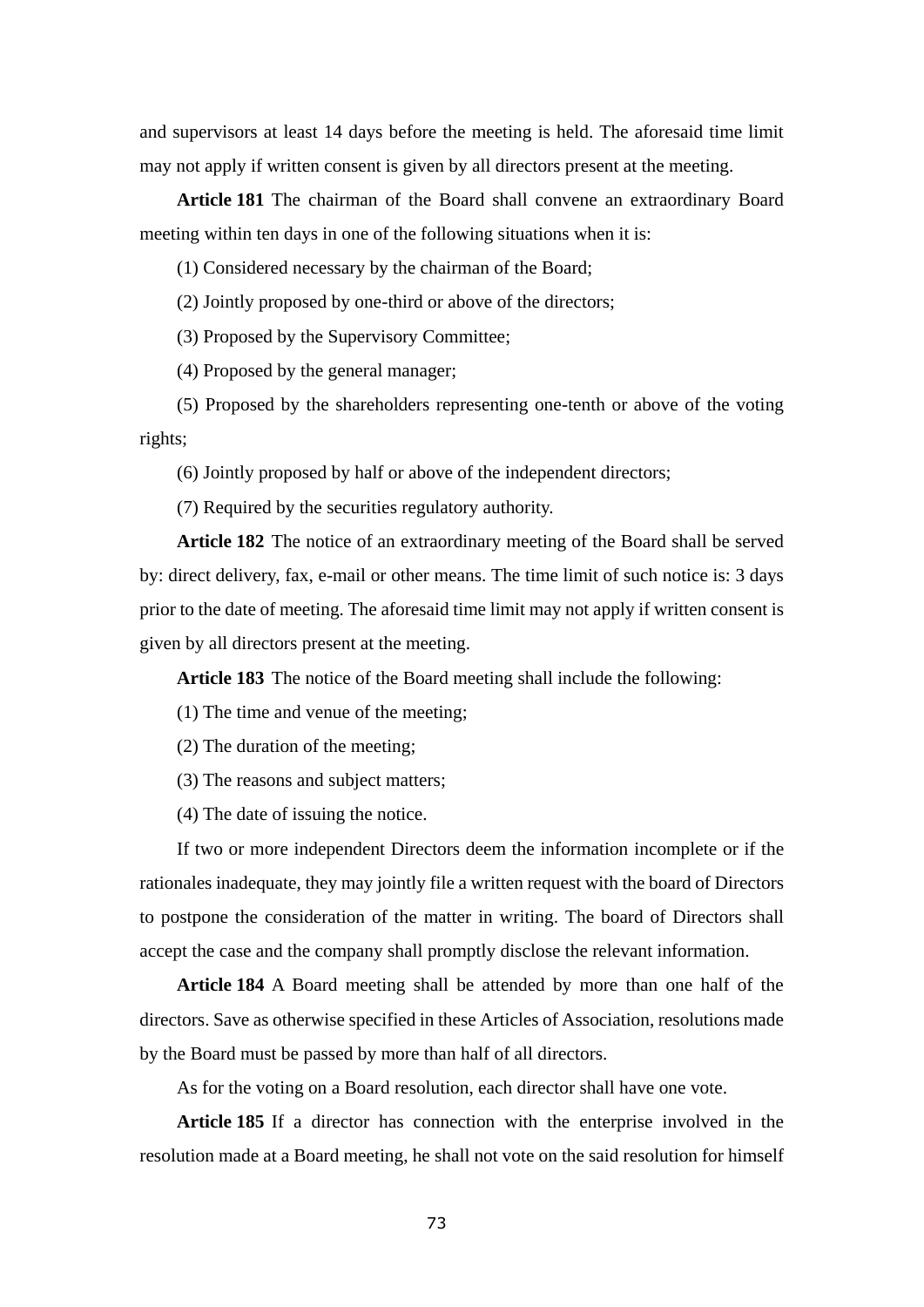or on behalf of other directors. The Board meeting may be held when more than half of the non-connected directors attend the meetings. The resolution made at the Board meeting shall be passed by more than half of the non-connected directors. If the number of non-connected directors attending the meetings is less than three, the matter shall be submitted to the general meeting for consideration.

**Article 186** The vote on board resolutions shall be taken by way of voting on a site poll or on a show of hands or through communication.

As long as directors can fully express their opinions, an extraordinary Board meeting may be held by way of communication (such as video, telephone and network, the same blow), and resolutions passed shall be signed by participating directors.

The procedures of the Board to form a resolution through communication and conference shall be:

(1) The resolution must be sent to every director by personal delivery, fax, email or letter two days in advance;

(2) All directors shall sign their votes upon receipt of the relevant written proposal and reason and basis for objection shall be given in case of a dissenting vote;

(3) A signed vote shall be delivered to the secretary of the Board by personal delivery, fax or letter;

(4) A resolution of the Board shall be formed depending on voting.

**Article 187** Directors shall attend Board meetings in person. If any director cannot attend the meeting for any reason, he may authorize in writing another director to act on his behalf. The power of attorney shall set out the name of the proxy, the matters represented, scope of authorization and validity period, and shall be signed or sealed by the appointing director. The appointed director who attends the meeting shall exercise the director's duties within the scope of authorization. If a director does not attend a Board meeting in person and does not appoint a proxy to attend the meeting, he shall be deemed to have waived the voting rights at the meeting. A director shall not make or accept an appointment without voting intentions, discretionary appointment or appointment with indefinite scope of authorization. The responsibility of a director in connection with his/her voting on resolutions cannot be waived by attending the meeting by a proxy.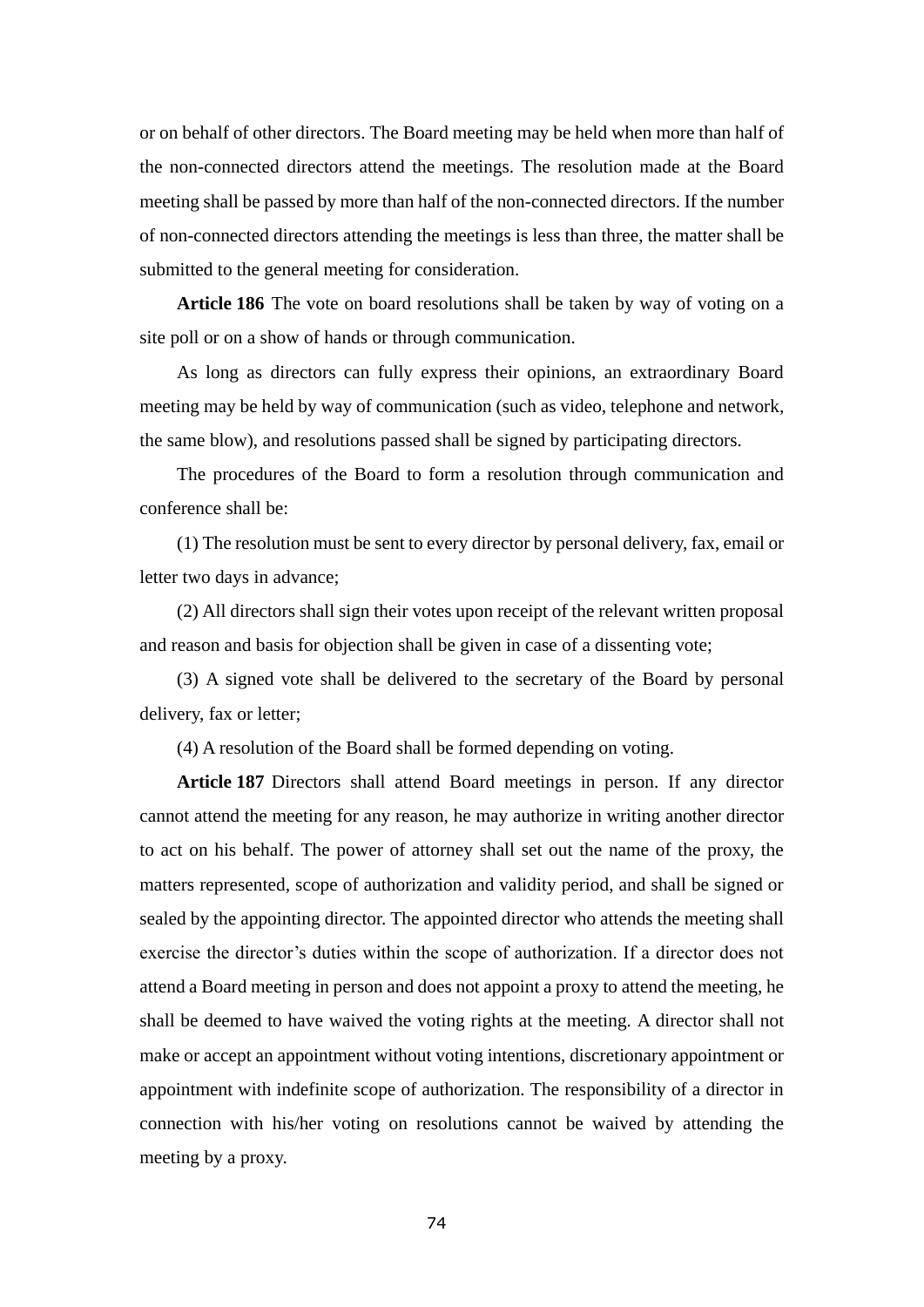**Article 188** The Board shall file resolutions passed at the meeting as minutes, which shall be signed by the attending Directors and the recorder. The Directors shall be responsible for the resolutions passed at Board meetings. If any resolution made by the Board runs counter to the laws, administrative regulations or these Articles of Association or resolution of the general meeting, and causes any substantial losses to the Company, Directors who vote for the said resolution shall be liable for compensation to the Company. If any director raises an objection to the resolution and the said objection is recorded in the minutes, the said director may be exempt from any liability.

The minutes of Board meetings shall be kept as the Company's record for a term of not less than 15 years.

**Article 189** The minutes of the Board shall consist of the following:

(1) The date and venue of the meeting and the name of the convener;

(2) The names of the directors present and names of directors being appointed to attend the meeting on the other's behalf (proxy);

(3) The agenda;

(4) The main points of directors' speeches;

(5) The voting method of each resolution and the result (the result shall specify the number of votes for, against and abstaining).

**Article 190** A resolution of the general meeting or the Board meeting, if in violation of the laws and administrative regulations, is void.

If the convening procedure and voting method of the general meeting or the Board meeting is in violation of the laws, administrative regulations or Articles of Association, or if the content of any resolution is in violation of the Articles of Association, the shareholders may be entitled to request the people's court to cancel the said procedure, method or resolution within 60 days after adoption of the resolution.

**Article 191** The directors shall sign and be responsible for the resolutions passed at Board meetings. If any resolution made by the Board runs counter to the laws, administrative regulations or the Articles of Association and resolutions of general meetings and causes any substantial losses to the Company, directors who vote for the said resolution shall be liable for compensation to the Company. If any director raises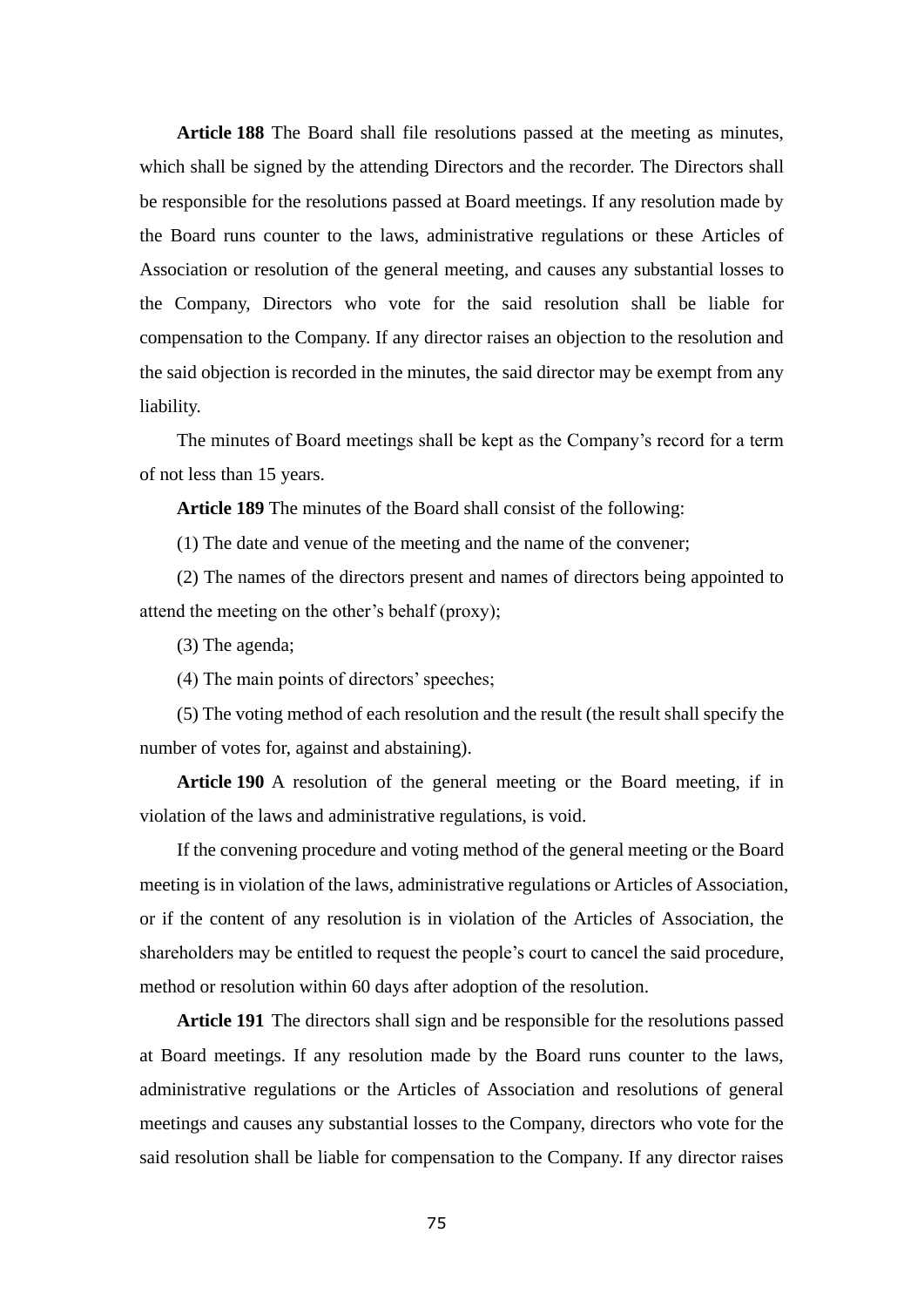an objection to the resolution and the said objection is recorded in the minutes, the said director may be exempt from any liability.

## **Section 4 Special Committees under the Board**

**Article 192** The Board consists of five special committees, namely the Audit Committee, the Risk Management Committee, the Nomination Committee, the Remuneration and Evaluation Committee and the Strategic Committee. All members of the special committees shall be Directors. Half or above of the members of the Audit Committee, the Nomination Committee and the Remuneration and Evaluation Committee shall be independent Directors, one of whom shall act as the chairman of the committee. All members of the Audit Committee shall be non-executive Directors, and there shall be at least one Independent Director who shall be an accounting professional with more than 5 years of working experience in accounting or related financial management. The chairmen of the Audit Committee, the Nomination Committee and the Remuneration and Evaluation Committee shall be an Independent Director. Chairman of the Audit Committee shall be an accounting professional.

**Article 193** The members of the special committees under the Board shall be directors who possess professional knowledge and experience appropriate to responsibilities and duties of the special committees. Each special committee may engage a professional to advise on the relevant matters as and when necessary at the cost of the Company, provided that it shall ensure no disclosure of the Company's business secrets.

**Article 194** All special committees are a specialized working body under the Board which shall be accountable to the Board. Each special committee shall submit its annual work report to the Board within four months from the end of every financial year.

The Board shall seek advice of the special committees before making any decision on matters related to the duties of the special committees.

I. The main duties and responsibilities of the Audit Committee include:

(1) Examining and reviewing the financial monitoring, internal control systems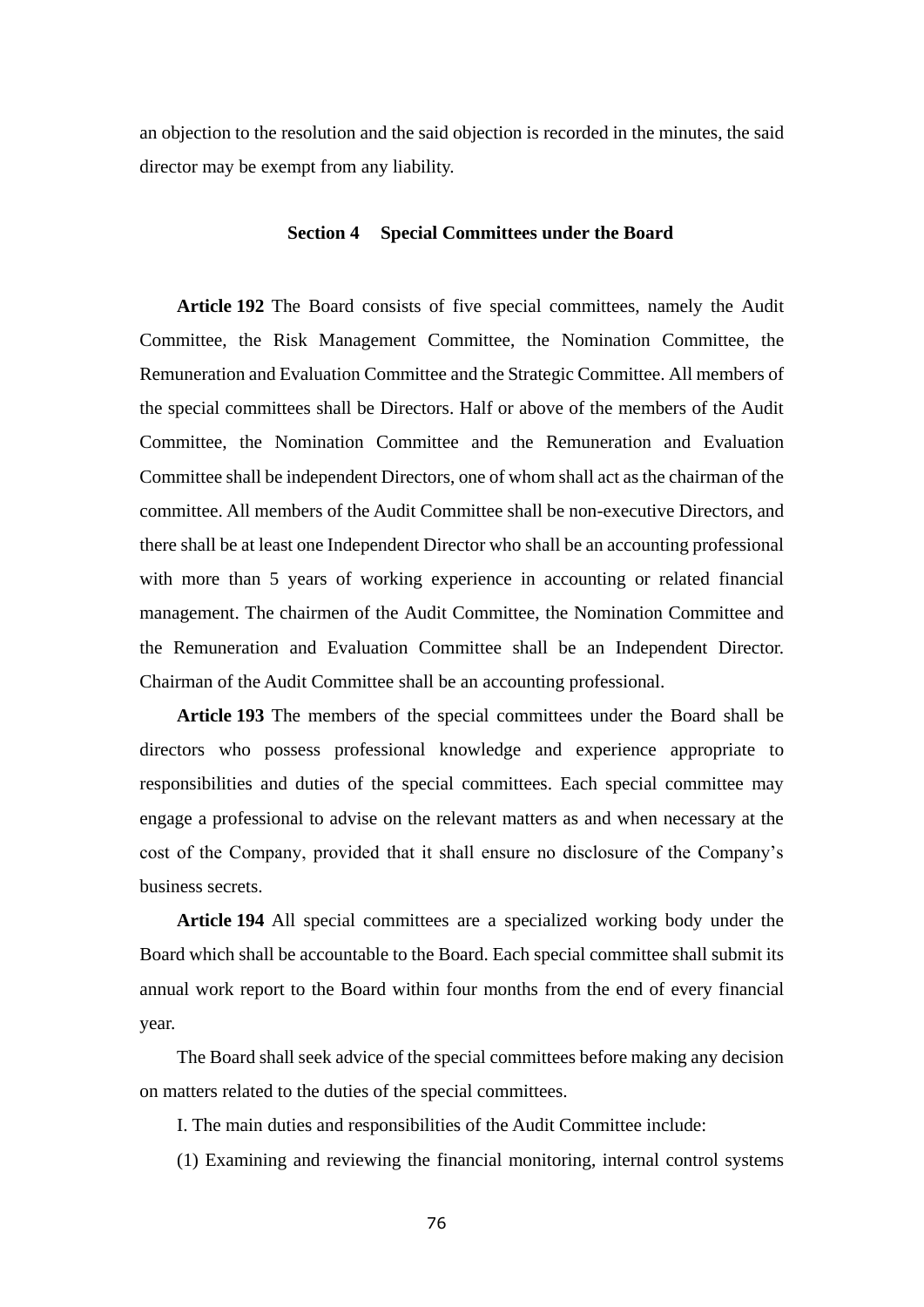and risk management systems of the Company and the effectiveness of the implementation of these systems. Discussing the risk management and the internal control with the management to ensure the management has performed its duty in establishing effective systems and reporting to the Board. Considering major investigation findings on risk management and internal control matters as delegated by the Board or on its own initiative and management's response to these findings;

(2) Guiding the work of the internal audit department of the Company, and supervising the internal audit system and its implementation;

(3) Monitoring the annual audits, examining the Company's financial statements, annual reports and accounts, semi-annual reports and (if propose to publish) quarterly reports, reviewing the significant views on financial reporting set out in financial statements and reports as well as other information relating to the Company's operation and management and relevant disclosures. Making judgments on the truthfulness, accuracy and completeness of audited financial reports and information and submitting to the Board of Directors for consideration; considering any significant or unusual items that are, or may need to be, reflected in financial statements and periodic reports and accounts, and giving due consideration to any matters that have been raised by the staff of the Company responsible for the accounting and financial reporting function, compliance officer or auditors of the Company;

(4) Acting as the major representative of both the Company and external auditors, and responsible for overseeing the relationship between them;

(5) Inspecting and ensuring the Board will provide a timely response to the external auditor's management letter (or equivalent documents) to the senior management, and also inspecting any significant queries raised by external auditors on accounting records, financial accounts or monitoring system to the senior management and the responses from the senior management;

(6) Examining and supervising related party transactions and assessing the appropriateness of related party transactions;

(7) Making proposals to the Board on the appointment, reappointment or change of external auditors, approving the compensation and terms of appointment for external auditors, as well as handling any matters regarding the resignation or removal of

77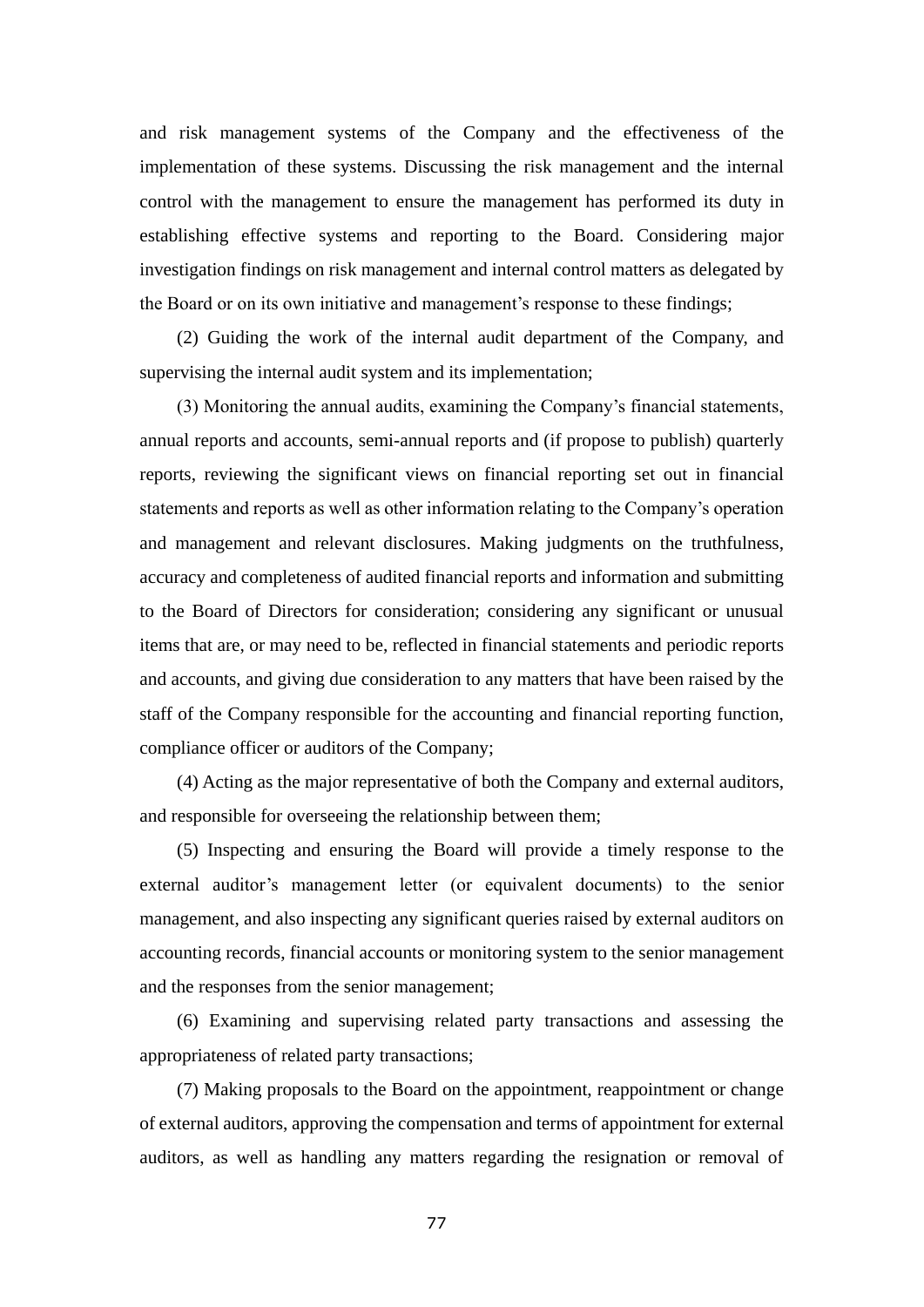external auditors;

(8) Monitoring and assessing the independence and objectivity of work done by external auditors of the Company and the effectiveness of the auditing procedures, the Audit Committee shall discuss the nature, scope of the audit and relevant reporting obligations with external auditors before the auditing work commences as well as formulating policies on non-auditing service provided by external auditors and implementing such policies;

(9) Reviewing the Company's financial and accounting policies and practices;

(10) Being responsible for the communication between internal auditors and external auditors, and making sure adequate resources of the Company are available for internal auditors for operation and the proper positions for internal auditors, and reviewing and monitoring internal auditors' effectiveness;

(11) Assessing the mechanism for the Company's staff to whistle-blow, carry out internal control or report on other misconducts, and the mechanism of the Company for making independent and fair investigations on reported matters and taking appropriate actions;

(12) Paying attention to, and dealing with the challenges and claims raised by the employees, clients, suppliers, investors and media against the truthfulness, accuracy and completeness of information contained in the audited financial statement; and

(13) Other duties under the authorization of the Board.

II. The main duties and responsibilities of the Risk Management Committee include:

(1) Formulating major risk management policies in relation to risk appetite;

(2) Reviewing general goals and fundamental policies of the risk management and compliance management of the Company, and making recommendations on the same;

(3) Reviewing the establishment and responsibilities of the compliance management and risk management, and making recommendations on the same;

(4) Evaluating the risks of substantial decisions which shall be reviewed by the Board and making recommendations on the resolutions to the substantial risks;

(5) Supervising the performance of the risk control committee under the operational management level of the Company and the management of the Company

78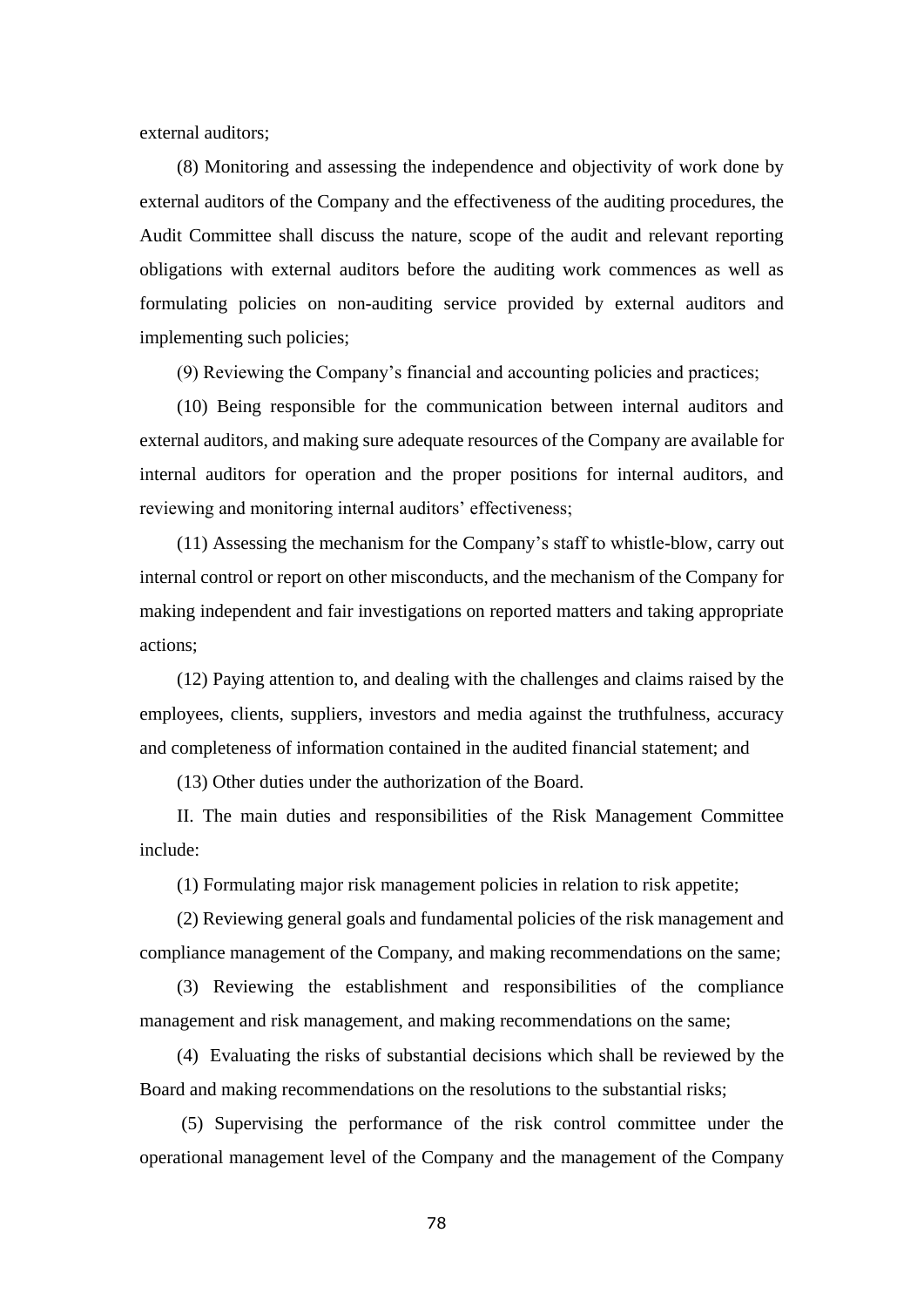and ensuring the relevant risk management committee would report to the Board in due course any material information relating to the design, implementation and monitoring of the risk management, compliance control and internal control systems of the Company;

(6) Reviewing and setting the scale and maximum risk limitation for each substantial business sector of the Company and the nature and extent of the risks the Company is willing to take, under the authorization of the Board;

(7) Reviewing and deciding the resolutions of the substantial risks raising from operational management of the Company, under the authorization of the Board;

(8) Reviewing the risk management report, compliance report and internal audit report of the Company and making recommendations on the same; regularly evaluating the risk situation of the Company and its subsidiaries and reviewing the effectiveness of its risk control and management ability (at least annually);

(9) Evaluating and reviewing the effectiveness of the internal control system of the Company and its subsidiaries regularly (ensuring at least annually) based on the advice of external supervision authorities, internal and external audit reports, and supervising the operation management to adopt rectification measures; the review should cover all material controls, including financial, operational and compliance controls:

(a) the changes, since the last annual review, in the nature and extent of significant risks, and the ability of the Company to respond to changes in its business and the external environment;

(b) the scope and quality of management's ongoing monitoring of risks and of the internal control systems, and where applicable, the work of its internal audit function and other assurance providers;

(c) the extent and frequency of communication of monitoring results to the board (or board committee(s)) which enables it to assess control of the Company and the effectiveness of risk management;

(d) significant control failings or weaknesses that have been identified during the period. Also, the extent to which they have resulted in unforeseen outcomes or contingencies that have had, could have had, or may in the future have, a material impact on the financial performance or condition of the Company; and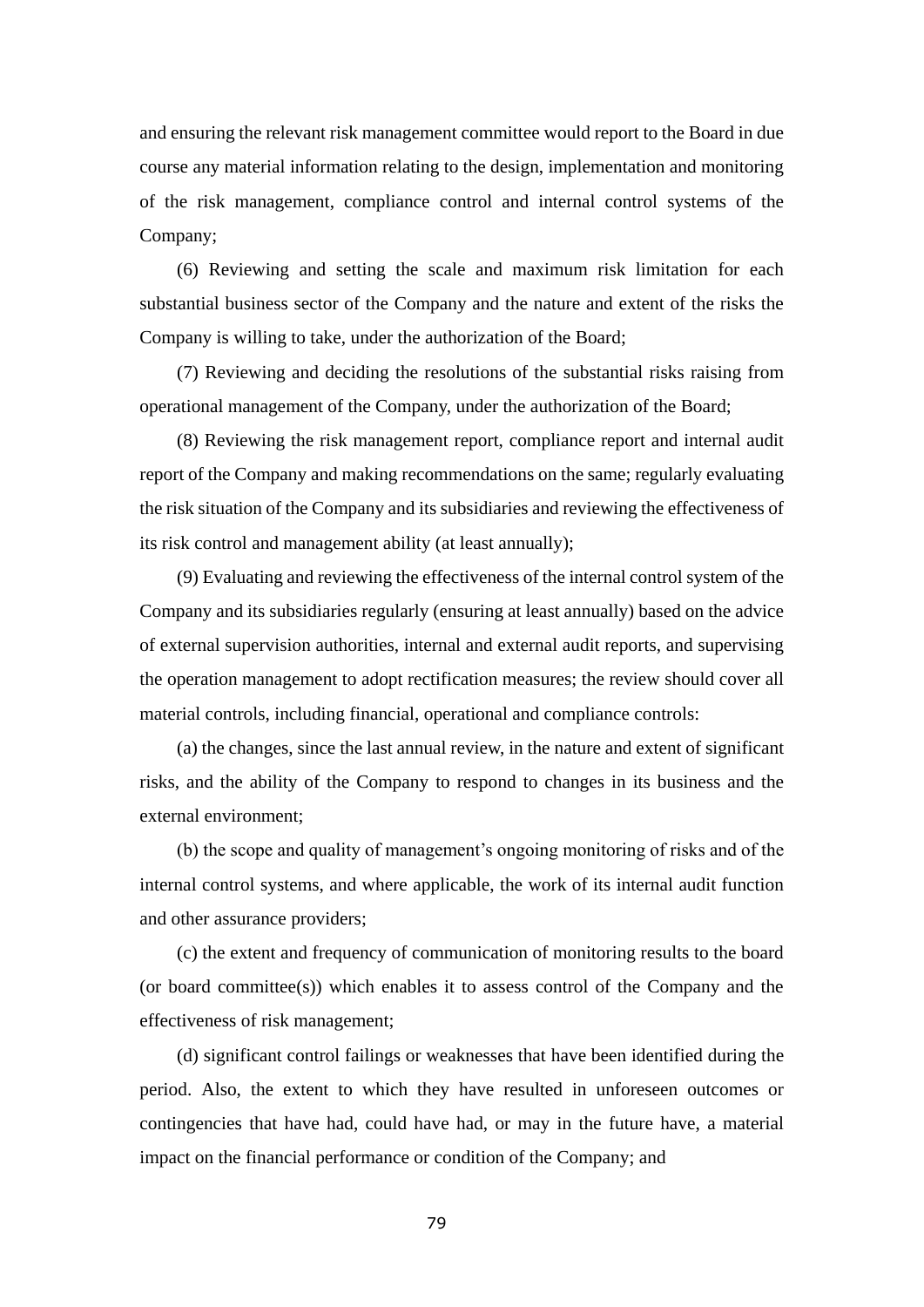(e) the effectiveness of the processes of the Company for financial reporting and the Hong Kong Listing Rules compliance.

(10) Making decision and commanding on material and sudden crises of the Company;

(11) Making recommendations on the drafting and amending policies in relation to corporate governance;

(12) Carrying on self-examination on corporate governance, supervising rectifications on the same, promoting creativeness of the corporate governance management based on the practical situation of the Company;

(13) Reviewing the effectiveness of the internal control function of the Company regularly, and making recommendations and remedial measures; and ensuring the adequacy of resources, staff qualifications and experience, training programmes and budget of the accounting, internal audit and financial reporting functions of the Company;

(14) Considering major investigation findings on risk management and internal control matters as delegated by the Board or on its own initiative and management's response to these findings;

(15) Other duties as authorized by the Board.

III. The main duties and responsibilities of the Nomination Committee include:

(1) Reviewing and making suggestions or recommendations on the structure, size and composition of the Board of Directors (including the expertise, know-how and experience) at least annually to the Board based on the business activities, asset size and shareholding structure of the Company, and making recommendations on any changes proposed to make to the Board of Directors in line with the Company's policies;

(2) Reviewing the selection standard and procedures of the Directors, general manager and other senior management, and making recommendation to the Board;

(3) Identifying candidates with proper qualifications for the Directors, the general manager and other senior management of the Company, and selecting and nominating relevant candidates as Directors or make recommendations to the Board regarding this matter;

(4) Reviewing and making recommendations on the qualification, appointment,

80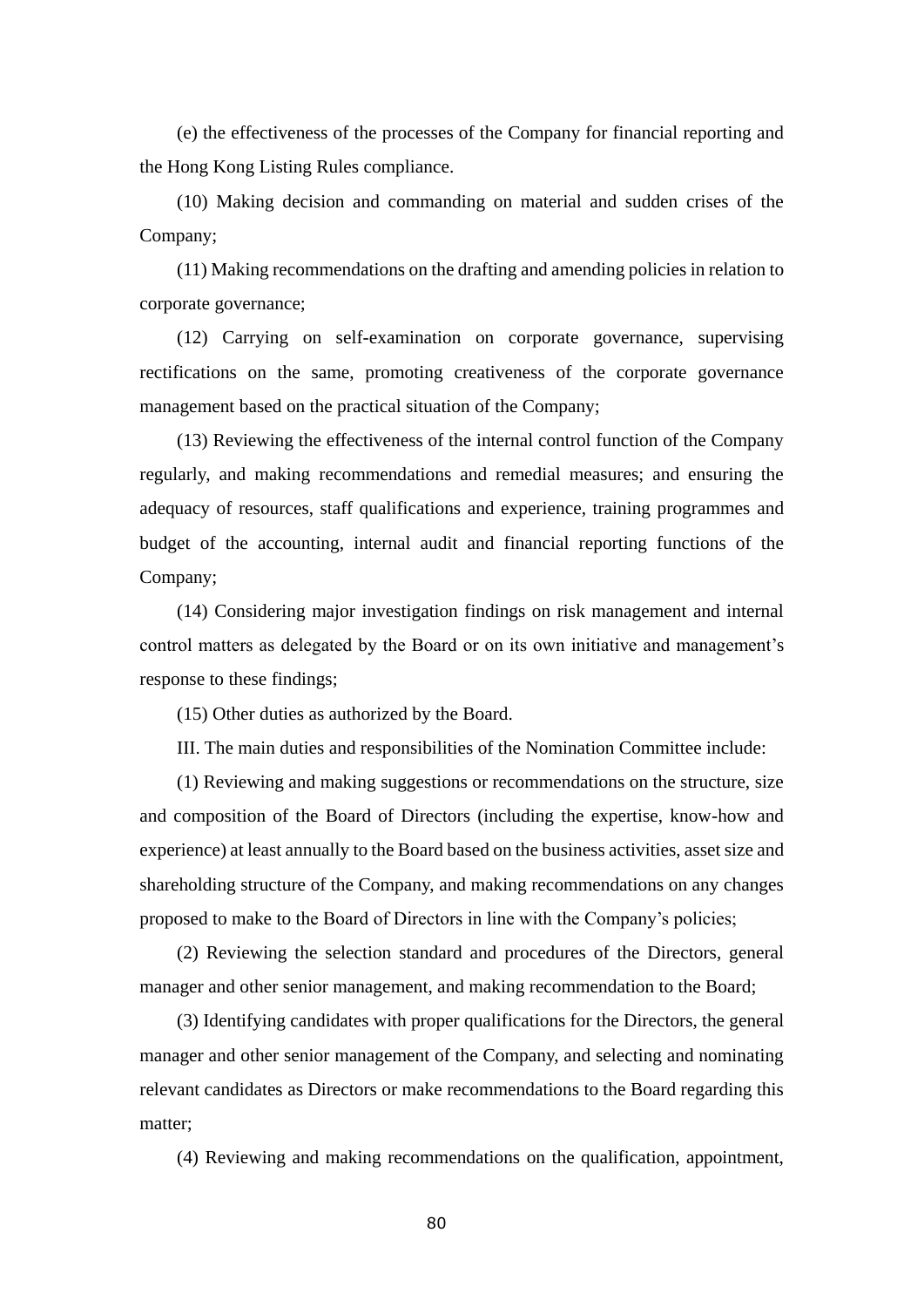re-appointment or succession plan of the candidates for the directors, especially the chairman of the Board, and the general manger and other senior management;

(5) Assessing on the independence of independent directors;

(6) Making proposals of resignation and removal of directors and senior management for their violations and dereliction;

(7) Other duties under the authorization of the Board.

IV. The main duties and responsibilities of the Remuneration and Evaluation Committee include:

(1) Reviewing and making opinions on the assessment and structure of the remuneration of the Directors and senior management members and the remuneration management system and structure with reference to the corporate goals and objectives, etc. formulated by the Board of Directors, reviewing and approving and making recommendations to the Board on the remuneration package of the Directors and senior management members and on the establishment of a formal and transparent procedure for developing remuneration policies;

(2) Making recommendations to the Board on the remuneration of non-executive directors;

(3) Assessing and making recommendations on the performance of directors and senior management according to the Company's performance assessment scheme, and determining the rewards and incentives/ punishments of senior management accordingly;

(4) Formulating the remuneration policies of the Company by considering the salary level of comparable companies, time devoted, responsibilities and the conditions of other positions of the Company, and supervising and inspecting the implementation of such policies;

(5) Reviewing and approving the compensation payable to executive Directors and senior management members for any loss or termination of offices and making recommendations to the Board of Directors;

(6) Reviewing and approving the compensation arrangement relating to the dismissal or removal of Directors for their misconducts, and making recommendations to the Board of Directors;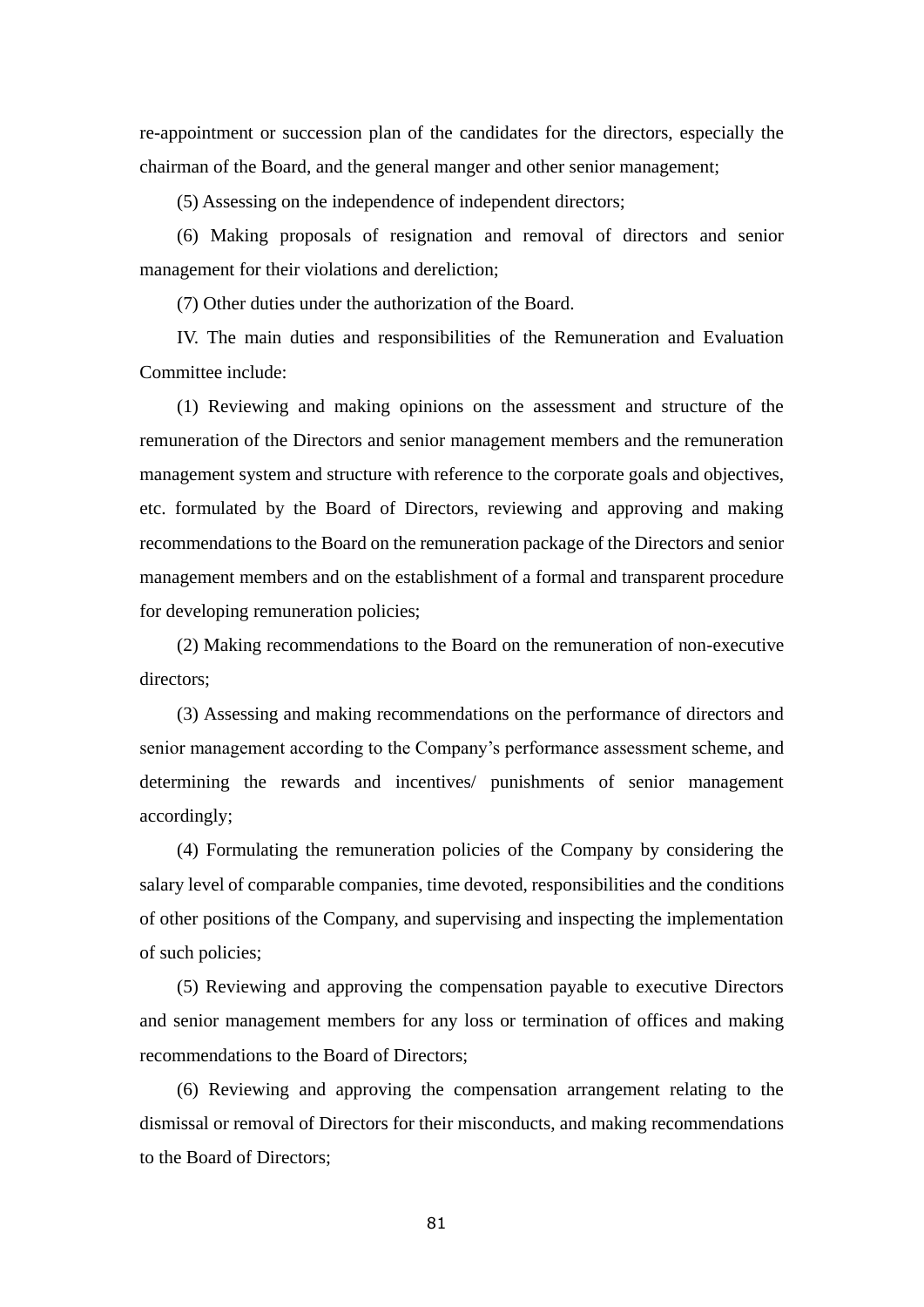(7) Ensuring that any directors or other associates (as defined in the Hong Kong Listing Rules) are not involved in their own evaluation of their performance and the decision-making process of their remuneration, a part from their self-assessment of performance; and

(8) Other duties under the authorization of the Board.

V. The main responsibilities of the Strategic Committee are:

(1) Being aware of and supervising the basic operational situation of the Company;

(2) Analyzing and supervising the latest development of the domestic and overseas industries, relevant national policies and its effect on the Company's operation;

(3) Analyzing and preparing the medium to long-term development strategies of the Company;

(4) Reviewing the medium to long-term strategic goals and development plans of each business sector and management sector of the Company;

(5) Drafting the medium to long-term strategic goals and development plans of the Company;

(6) Providing consultation and advice on the medium to long-term development strategies and substantial decision on material changes of the Company;

(7) Reviewing the operational plans and medium to long-term investment plans of the Company;

(8) Reviewing the substantial strategic investments of the Company; and

(9) Other duties under the authorization of the Board.

# **Section 5 Secretary to the Board**

**Article 195** The Board shall have a secretary, who is a member of senior management of the Company. The secretary to the Board shall be responsible to the Company and the Board.

The secretary to the Board shall have a right to attend relevant meetings, inspect relevant documents and learn about the Company's financial and business conditions in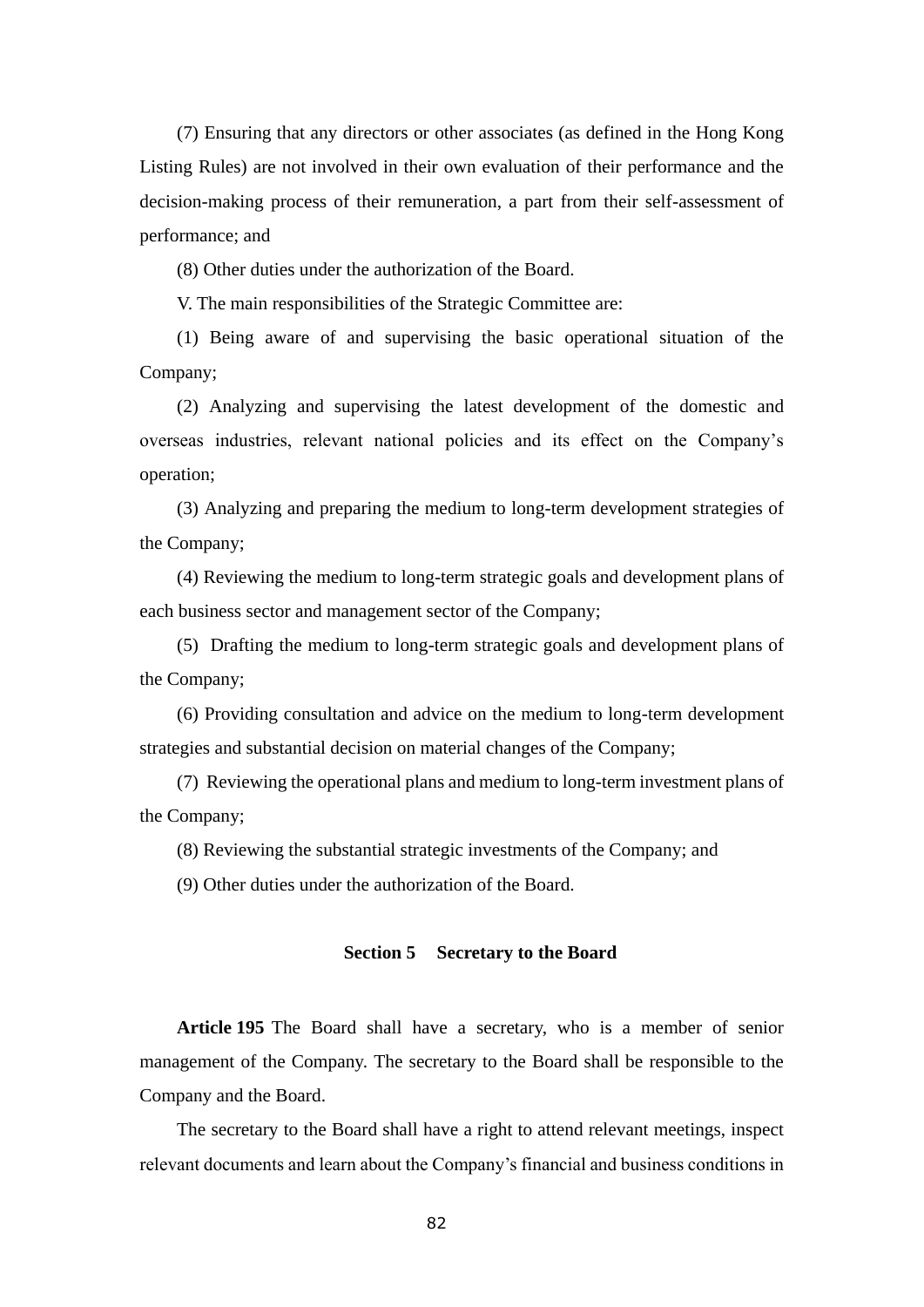order to perform his duties. The Board and other senior management members shall support the work of the secretary to the Board. No organizations or individuals shall interfere in the secretary's normal performance of his duties.

**Article 196** The main duties of the secretary to the Board are:

(1) To prepare and submit any report or document which relevant PRC authorities require the Board or the general meetings to issue;

(2) To arrange for Board meetings and general meetings and keep the meeting minutes and documents and records relating to the meetings;

(3) To maintain the information of the Company's shareholders;

(4) To organize and coordinate the information disclosure matters of the Company, handle the Company's information release and other related matters, and ensure the timely, accurate, lawful, true and complete information disclosure by the Company;

(5) To be responsible for investor relations;

(6) To ensure that the persons who have the right of access to the relevant records and documents of the Company obtain the same in a timely manner;

(7) To fulfill other duties required by the Articles of Association and the listing rules of the place where the Company's shares are listed;

(8) A director or another senior management of the Company may also act as the secretary of the Board. Certified public accountants of the accounting firm or lawyers of the law firm appointed by the Company shall not concurrently act as the secretary of the Board.

**Article 197** The secretary to the Board shall be nominated by the chairman of the Board and appointed or removed by the Board. Where the secretary to the Board is also a director and an action is required to be made by a director and the secretary to the Board separately, such person who is acting both as a director and the secretary to the Board shall not make such action in both capacities.

#### **Chapter 6 General Manager and Other Senior Management**

**Article 198** The Company shall have one general manager, who shall be appointed or removed by the Board.

The Company shall have certain vice general managers, who shall be appointed or removed by the Board.

A director may serve concurrently as a senior management, but the number of directors concurrently serving as such shall not exceed half of the directors of the Company.

**Article 199** The obligations of a director as stated in Article 148 hereof regarding loyalty and honesty and in (4) to (6) of Article 149 hereof regarding diligence shall also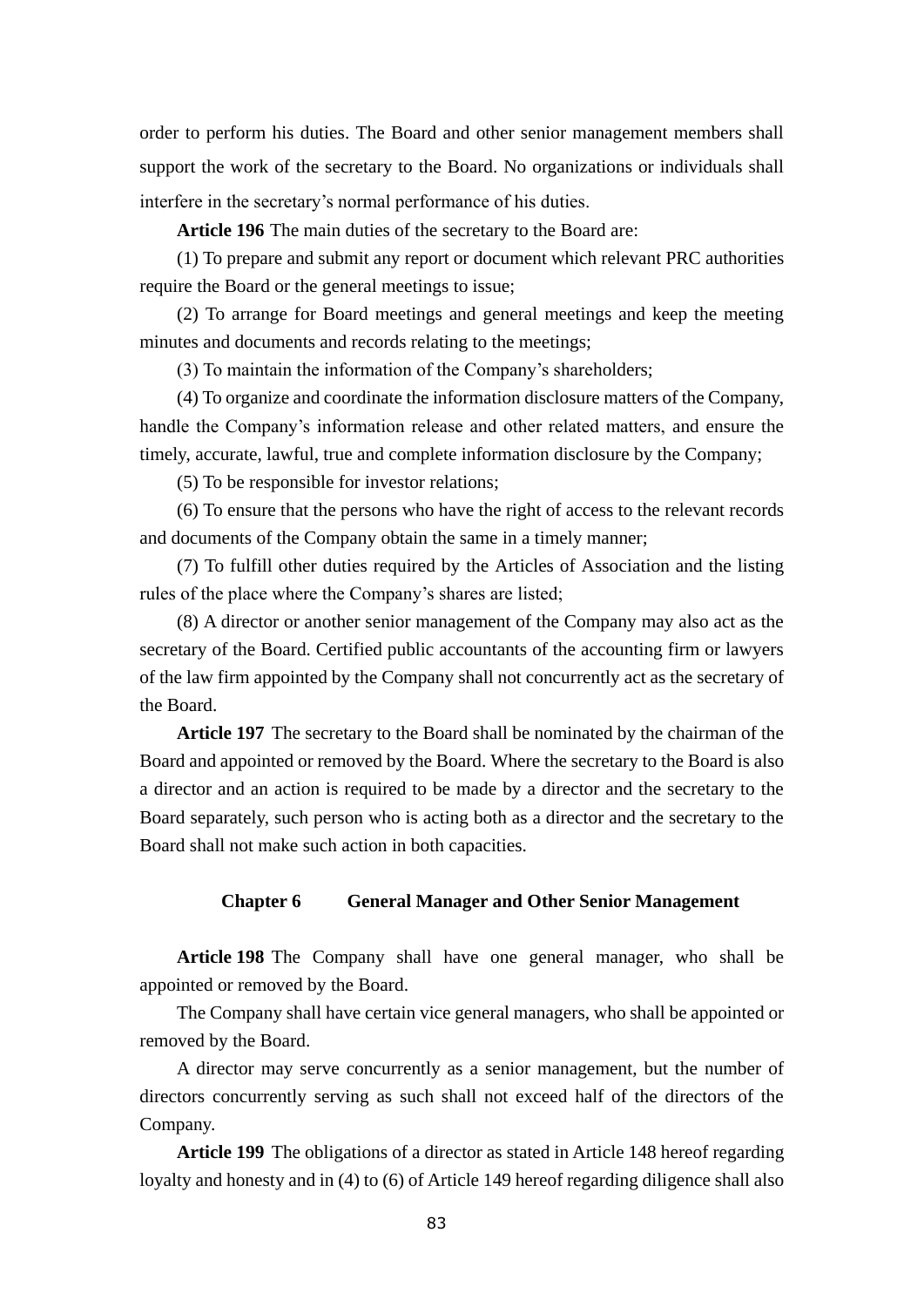be applicable to senior management.

**Article 200** Staff of the controlling shareholders and the actual controllers of the Company who serve positions other than directors and supervisors of the controlling shareholders and the actual controllers shall not serve as senior management of the Company.

**Article 201** The general manager shall serve a term of three years and may serve consecutive terms upon reappointment.

**Article 202** The general manager shall be accountable to the Board and exercise the following functions and powers:

(1) To manage the daily business operations of the Company, organize and implement the Board's resolutions, and report to the Board;

(2) To organize and implement the Company's annual business plans and investment plans;

(3) To prepare the plan for the establishment of internal management of the Company;

(4) To prepare the plan of the basic management system of the Company;

(5) To formulate the Company's specific rules;

(6) To nominate the vice general manager, chief financial officer and other officers of the Company;

(7) To decide to appoint or remove executives other than those appointed or removed by the Board;

(8) To formulate plans for the wages, benefits, awards and punishments of the employees of the Company and determine the employment and dismissal of such employees;

(9) To sign and issue documents relating to our daily administrative and business activities and other matters;

(10) To organize the identification and assessment of various risks, establish a sound and effective internal control mechanism and internal control system and timely rectify the deficits and problems in our internal control;

(11) To propose the convening of an extraordinary meeting of the Board;

(12) To implement the work requirements of the Board on corporate culture construction, and carry out specific work on corporate culture construction;

(13) To exercise other functions and powers conferred in these Articles of Association and by the Board.

**Article 203** The general manager shall attend the Board meetings, but if he is not a director, he shall not have voting rights at the Board meetings.

**Article 204** The general manager shall, as required by the Board or the Supervisory Committee, report to the Board or the Supervisory Committee on matters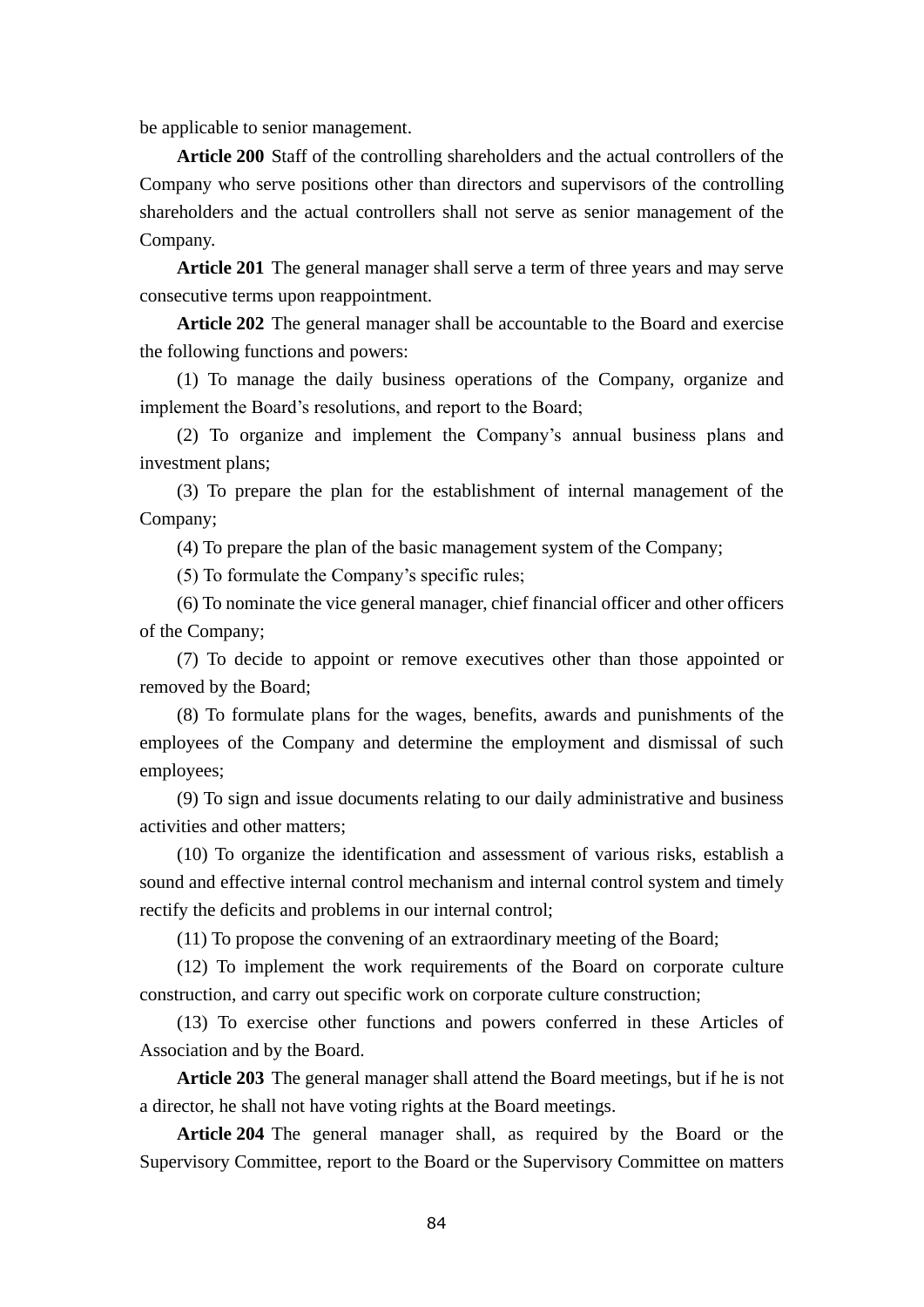concerning the signing and execution of material contracts, application of funds, profit and loss of the Company. The general manager must ascertain the authenticity of the report.

 On the matters related to the personal interests of the employees, the general manager shall consult the labour union and the employees' representatives assembly, prior to formulating such matters relating to the employees' vital interests as wages, welfare, production safety, labour protection, labour insurance and dismissal of employees.

**Article 205** The general manager shall formulate his/her working rules, which shall come into effect upon approval by the Board.

**Article 206** The working rules of general manager shall contain the following:

(1) Conditions for the convening of and the procedure for the general manager's meeting, and the personnel to attend the meeting;

(2) Specific duties and division of work of the general manager and other senior management;

(3) the authority to utilize the Company's funds and assets and to enter into material contracts, and the reporting system to the Board and the Supervisory Committee;

(4) Other matters which the Board considers necessary.

**Article 207** The general manager, vice general managers and other senior management can tender his resignation before the expiry of his term of office, however with a notice to the Board in writing three months in advance. The procedure for such resignation shall be governed by the employment contract between the general manager, vice general managers or other senior management and the Company.

**Article 208** If a senior management violates any laws, administrative rules, departmental rules and regulations and the provisions stipulated in these Articles of Association in the course of performing his duties of the Company and subsequently causes losses to the Company, he shall be liable for compensation.

#### **Chapter 7 Supervisory Committee**

## **Section 1 Supervisors**

**Article 209** Directors, general manager and other senior management shall not serve as supervisors concurrently.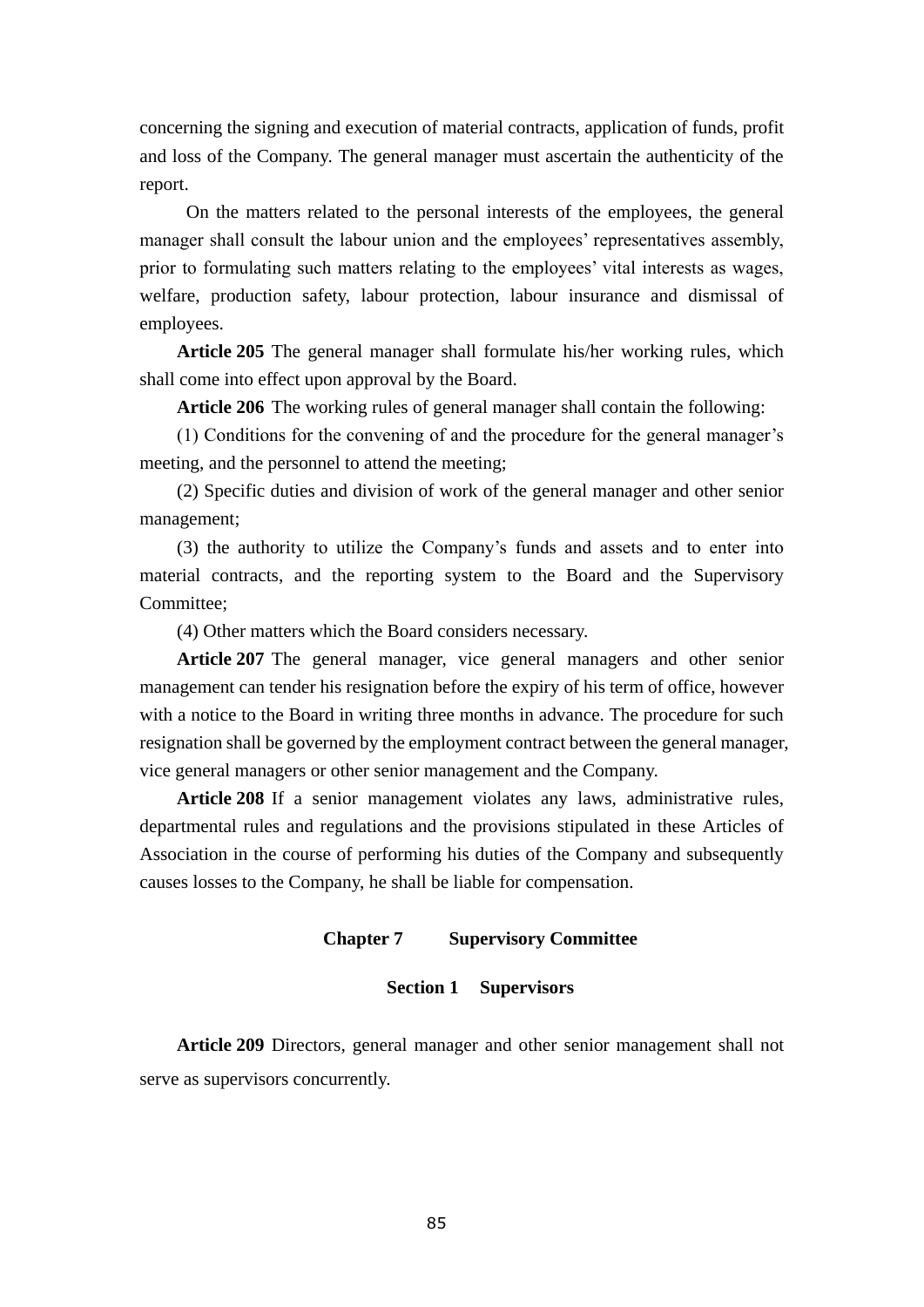**Article 210** The supervisors shall abide by the laws, administrative rules and these Articles of Association and perform the obligations faithfully and diligently. They shall not abuse their authority of office to obtain bribes or other illegal income and not to misappropriate the property of the Company.

**Article 211** The term of office of a supervisor shall be three years. A supervisor may serve consecutive terms upon expiration of his term if re-appointed.

Shareholder supervisors shall be elected or replaced at the general meetings, employee supervisors shall be elected or replaced democratically by employees of the Company.

**Article 212** If any supervisor fails to attend meetings of the Supervisory Committee for two consecutive times, he/she shall be deemed as incapable of performing the duties, and shall be removed by the general meeting or the employee representatives' meeting.

**Article 213** If the term of office of a supervisor expires but reelection is not made responsively or if any supervisor resigns during his term of office so that the membership of the Supervisory Committee falls short of the quorum, the said supervisor shall continue performing the duties as supervisor pursuant to laws, administrative regulations and these Articles of Association until a new supervisor is elected.

**Article 214** Supervisors shall ensure that the Company shall disclose information in a fair and timely manner and all information disclosed are true, accurate and complete. In the event that the supervisors cannot ensure or object to the truthfulness, accuracy and completeness of contents in documents for the issuance of securities and periodic reports of the Company, they shall express their opinions and state the reason in the written opinions for confirmation, which the Company shall disclose. In the event that the Company fails to disclose it, the supervisors shall directly apply for disclosure.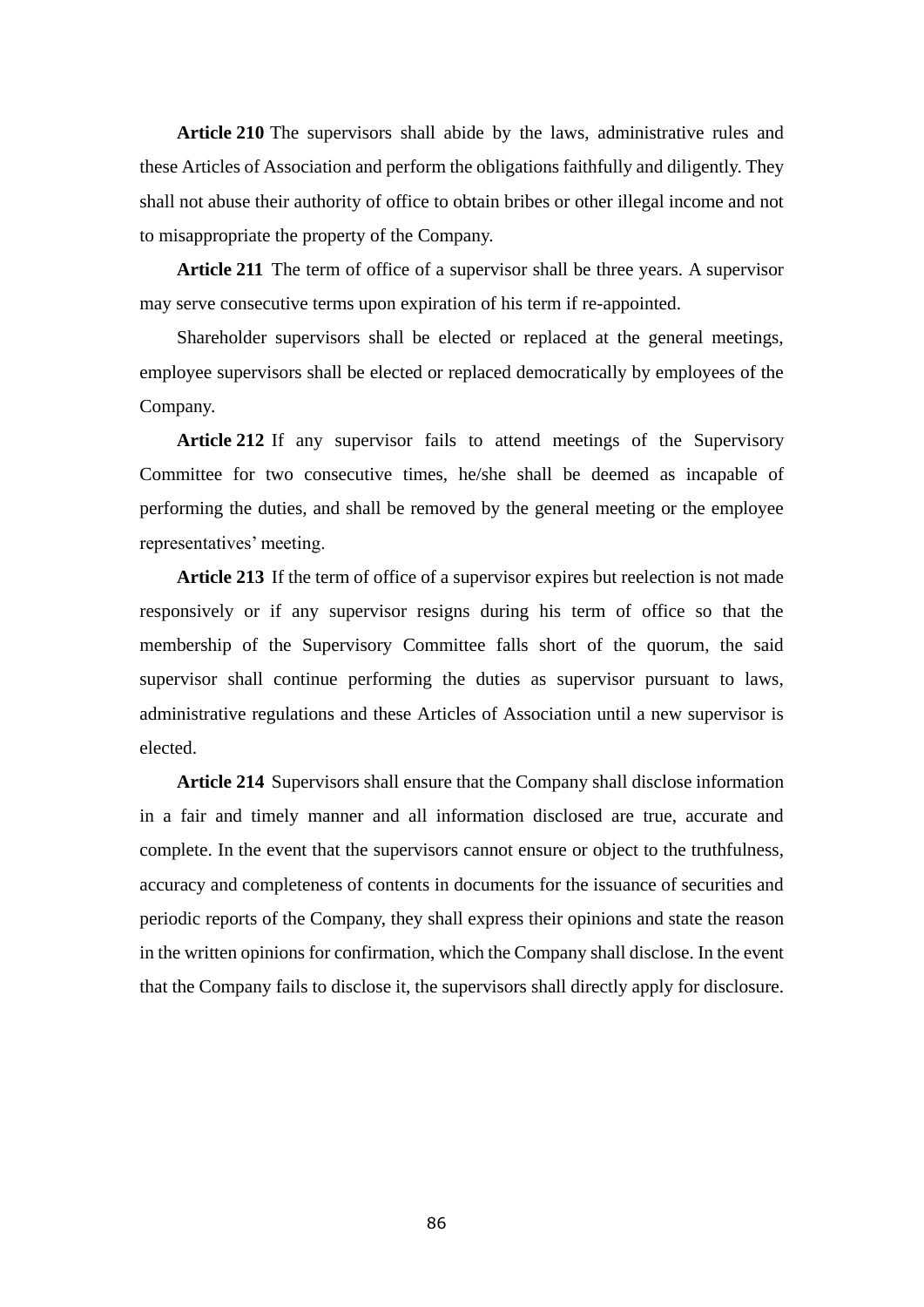**Article 215** Supervisors may attend Board meetings and make enquiries or suggestions in respect of the resolutions of such Board meetings.

**Article 216** Supervisors shall not use the connected relations to damage the interests of the Company; otherwise, they shall be liable for compensation for any loss incurred to the Company.

**Article 217** Supervisors shall faithfully perform their supervisory duties in accordance with the laws, administrative regulations, departmental rules and these Articles of Association. If a supervisor contravenes the laws, administrative regulations, departmental rules or these Articles of Association while performing his duties and causing losses to the Company, he shall bear the liability of compensation.

# **Section 2 Supervisory Committee**

**Article 218** The Company shall have a supervisory committee. The Supervisory Committee comprises 5 supervisors, among which 3 supervisors shall be shareholder representatives elected by the general meeting, while 2 supervisors shall be employee representatives of the Company. The Supervisory Committee shall have one chairman, who shall be appointed or removed by the votes of two thirds or above of the members of the Supervisory Committee.

**Article 219** The chairman of the Supervisory Committee shall convened and preside over a meeting of the Supervisory Committee; If the chairman of the Supervisory Committee cannot or does not fulfill his/her duties, a Supervisor jointly elected by half or above of the supervisors shall convened and preside over the meeting of the Supervisory Committee.

The Supervisory Committee shall consist of shareholders representatives and an appropriate proportion of the company's employee representatives; and the percentage of the number of the company's employee representatives shall not be less than one-third. The employee representatives of the Supervisory Committee shall be elected at the employee representatives' meeting, employee meeting or otherwise democratically.

**Article 220** The Supervisory Committee shall exercise the following functions and powers: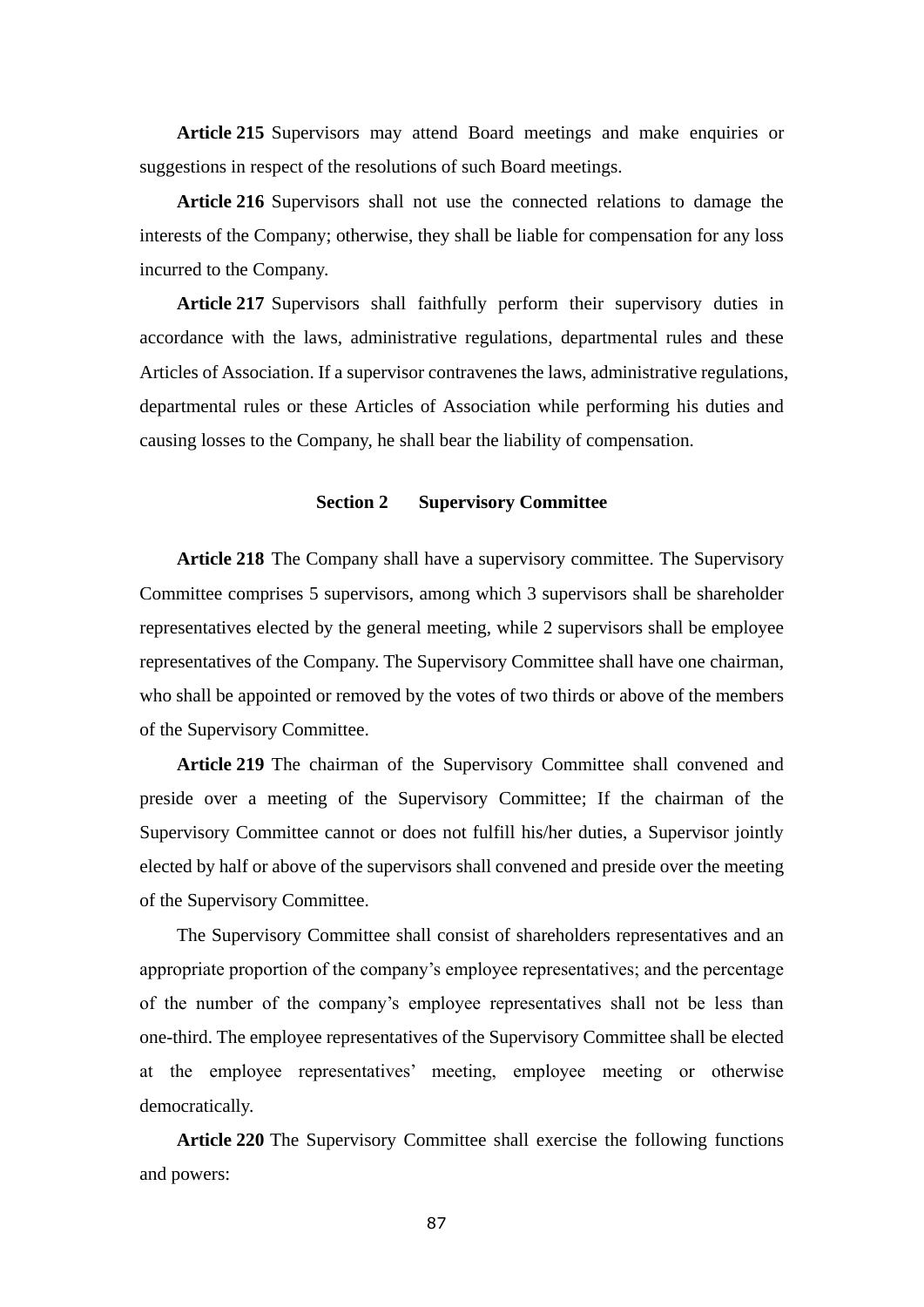(1) To review the documents for the issuance of securities and the periodic reports of the Company prepared by the Board and express its written opinion. The Supervisory Committee shall sign the written opinions for confirmation;

(2) To check the financial condition of the Company;

(3) To monitor and inquire about the performance of duties by directors and senior management and propose dismissal of directors and senior management who have violated laws, administrative regulations, these Articles of Association, the resolutions of general meetings, and who shall assume primary responsibility or leadership responsibility for material compliance risks;

(4) To require directors and senior management to make corrections if their conduct has damaged the interests of the Company;

(5) To propose the convening of extraordinary general meetings and, in case the Board does not perform the obligations to convene and preside over the general meetings in accordance with Company Law, to convene and preside over the general meetings;

(6) To propose motions to the general meeting;

(7) To initiate proceedings against directors and senior management pursuant to Article 151 of the Company Law;

(8) To organize departure auditing of the chairman and vice chairman of the Board and senior management;

(9) To review the financial reports, business reports and profit distribution schemes to be submitted by the Board to the general meetings; to conduct investigation if there is any doubt or any unusual circumstances in the Company's operations; and if necessary, to engage an accounting firm, law firm or other professional institutions to assist in their work at the expenses of the Company.

(10) To undertake the supervisory responsibility of the overall risk management, be responsible for supervising and examining the performance of duties of the Board and the management in the risk management aspect and supervising the rectification;

(11) To supervise the corporate culture construction of the Company;

(12) To exercise other powers conferred by the laws, administrative

88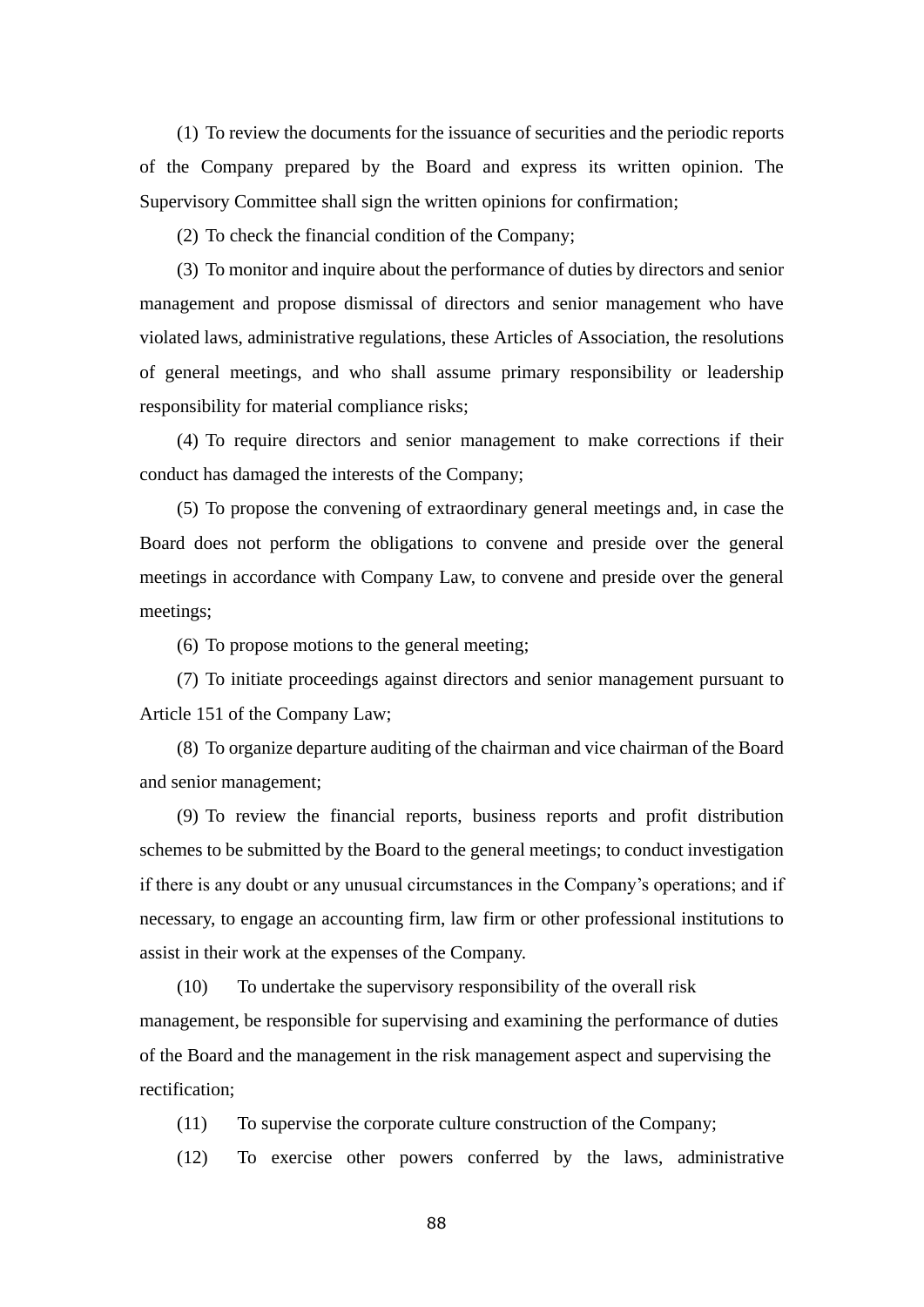regulations, departmental rules or general meetings.

The supervisory records of the Supervisory Committee and the results of the financial inspection shall serve as an important basis for the performance evaluation on the Directors and senior management.

**Article 221** Meetings of the Supervisory Committee shall be held at least once every six months. Notices of regular meetings of the Supervisory Committee shall be served to all the supervisors 10 days before the meetings are convened. Supervisors may propose the convening of provisional meetings of the Supervisory Committee. Notices of provisional meetings shall be served to all the supervisors 2 days before the meetings are convened. The aforesaid time limit may not apply if written consent is given by all the supervisors present at the meeting.

**Article 222** The Supervisory Committee shall formulate rules of procedure for the Supervisory Committee, specifying the methods of deliberation and voting procedures of the Supervisory Committee, in order to ensure working efficiency and scientific decision-makings.

Where the Supervisory Committee observes that the Directors or senior management violate laws and regulations or the Articles of Association of the Company, they shall perform their supervisory duties and notify the Board or report to the general meetings, or directly report to the CSRC and its delegated agencies, stock exchanges or other departments.

**Article 223** The deliberations of the Supervisory Committee shall be made at a meeting of the Supervisory Committee.

Supervisors present at a meeting of the Supervisory Committee shall pass resolutions by way of open ballot at the meeting, and one Supervisor shall have one vote. The voting intent of a Supervisor may be pro, con or abstention. Every attending Supervisor shall choose one out of the aforesaid intents.

Resolutions made by the Supervisory Committee shall be approved by two thirds or above of the members of the Supervisory Committee. Supervisors shall sign on and be liable to the resolutions of the Supervisory Committee.

Resolutions may be passed at meetings of the Supervisory Committee by means of communication methods provided that Supervisors can fully express their views at the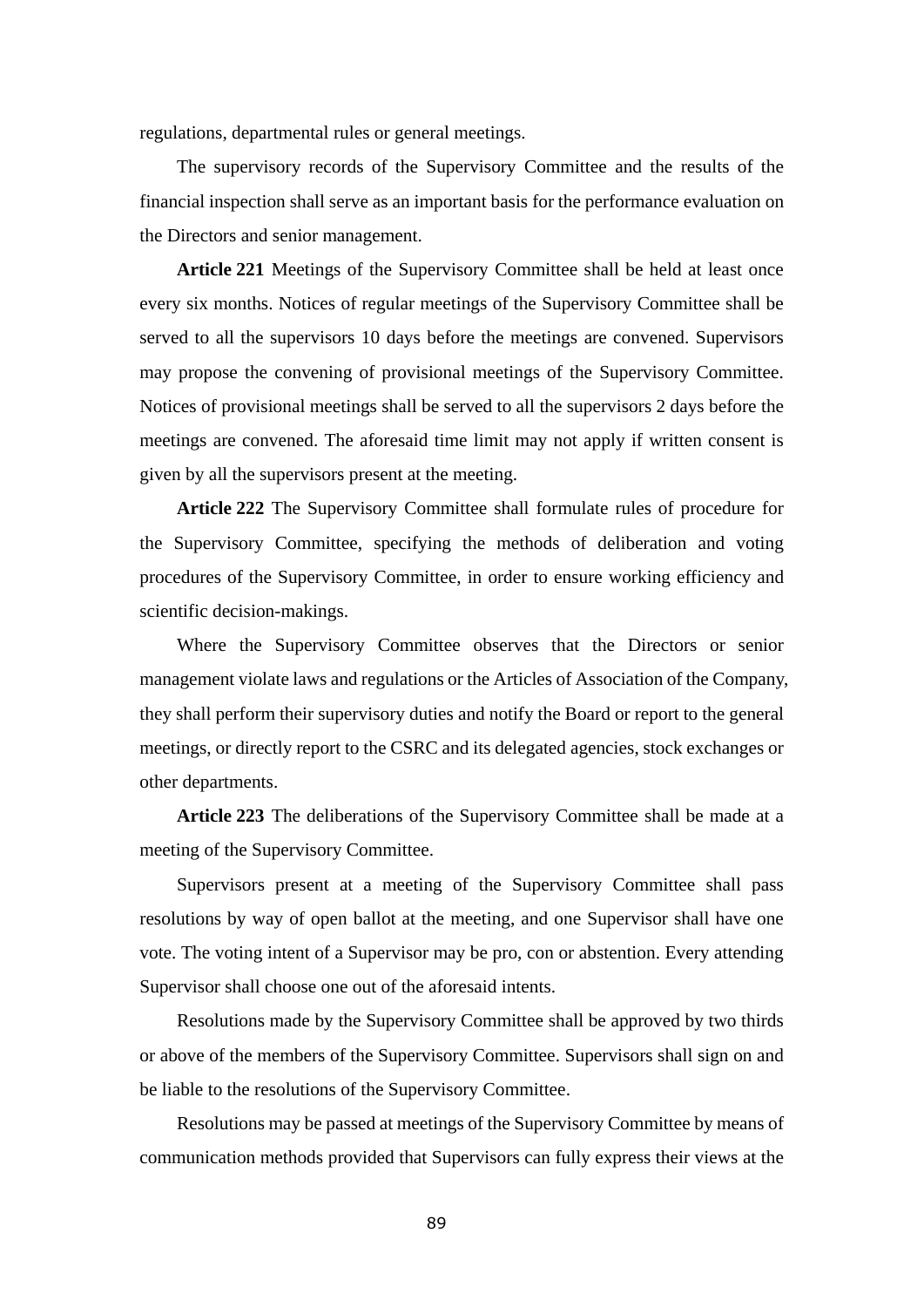meetings. The procedures for passing resolutions are as follows:

(1) The motion must be served by hand, fax, letter or email to every Supervisor in advance;

(2) All the Supervisors shall sign on ballots for vote ;( and if they sign on ballots for vote against such written motion, the reasons and basis for the dissention shall be attached) after receiving such written motion;

(3) The ballots duly signed shall be served by hand, fax or letter to the Company;

(4) If the numbers of Supervisors who signed on ballots for vote for the motion are two thirds or above of total numbers of the Supervisors, the motion shall become the resolution of the Supervisory Committee, which shall be passed based on the votes.

**Article 224** The Supervisory Committee shall file resolutions passed at the meeting as minutes, which shall be signed by the attending supervisors and the recorder.

Any Supervisor shall be entitled to have an explanatory note made in the minutes regarding his speech at the meeting. The minutes of meetings of the Supervisory Committee shall be kept as the Company's record for a term of at least 15 years.

**Article 225** A notice to a Supervisory Committee meeting shall include the following contents:

- (1) date, venue, and duration of the meeting;
- (2) reasons and issues of discussion;

(3) date of issuance of the notice.

#### **Chapter 8 Compliance Management and Internal Control**

**Article 226** The Company shall establish and improve its compliance system to monitor and check the compliance of the Company's operational and management activities according to laws, regulations and relevant provisions of the CSRC. The Company's compliance management shall cover all the business, divisions, branches, subsidiaries at all levels and staff, and involve all aspects such as decision, execution, supervision and feedback.

The general manager and other members of senior management shall perform their compliance management duties as determined by the Articles of Association and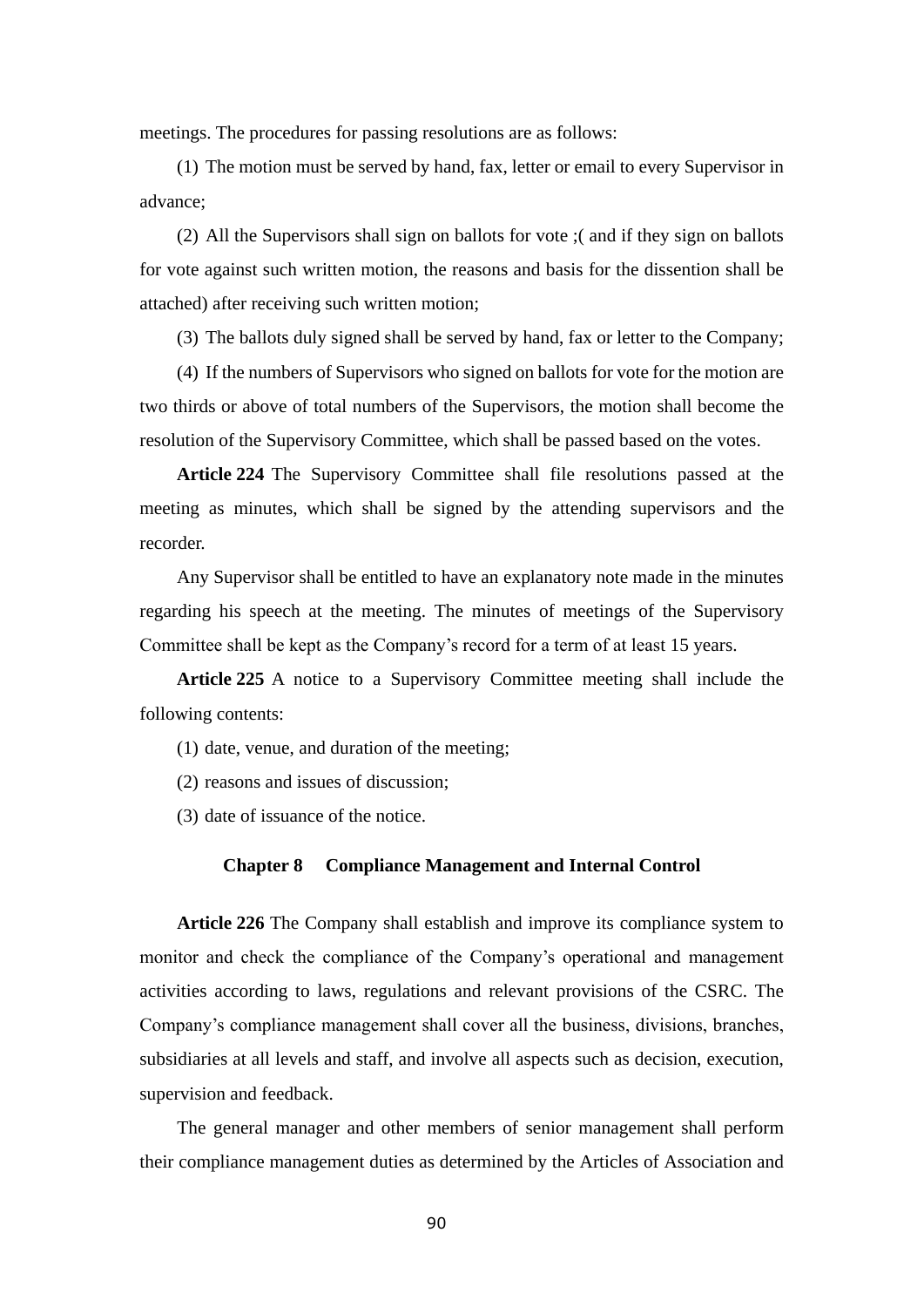the Board, establish a comprehensive organizational structure for compliance management of the Company, comply with procedures of compliance management, designate adequate and suitable staff for compliance management, and provide adequate support and protection in terms of human resources, materials, finance and technology for the performance of their duties.

The Company shall establish the compliance system, clarify the duties of the compliance staff according to the relative regulations and its own conditions, promote the sense of occupational honour shared by compliance staff and enhance their professional and occupational standard.

**Article 227** The Company shall have one chief compliance officer, who shall be nominated by the chairman of the Board and be appointed or dismissed by the Board. The chief compliance officer appointed by the Company shall meet laws, regulations and the regulatory requirements, and the Company shall submit the resume and the relevant supporting materials of the officer to the local office of the CSRC within its jurisdiction such that the officer can only assume his position upon the CSRC's approval.

Before the expiry of the term of office of the chief compliance officer, the dismissal of the chief compliance officer by the Company shall be supported by justified reasons, and the Company shall submit the reasons for dismissal to the local office of the CSRC within its jurisdiction before the board meeting is convened.

If the chief compliance officer is unable to perform his duties or is absent, his duties shall be performed by the Chairman or the General Manger of the Company, and a written report shall be submitted to the local office of the CSRC within 3 working days. The period during which his duties are performed by another person shall not be more than six months. The Company shall appoint a qualified person as the chief compliance officer within six months.

The chief compliance officer may tender an application for resignation to the Board one month in advance and shall report to the local office of the CSRC. The chief compliance officer shall continue to perform the relevant duties until the resignation application is approved.

The justified reasons referred to in the preceding paragraph include situations such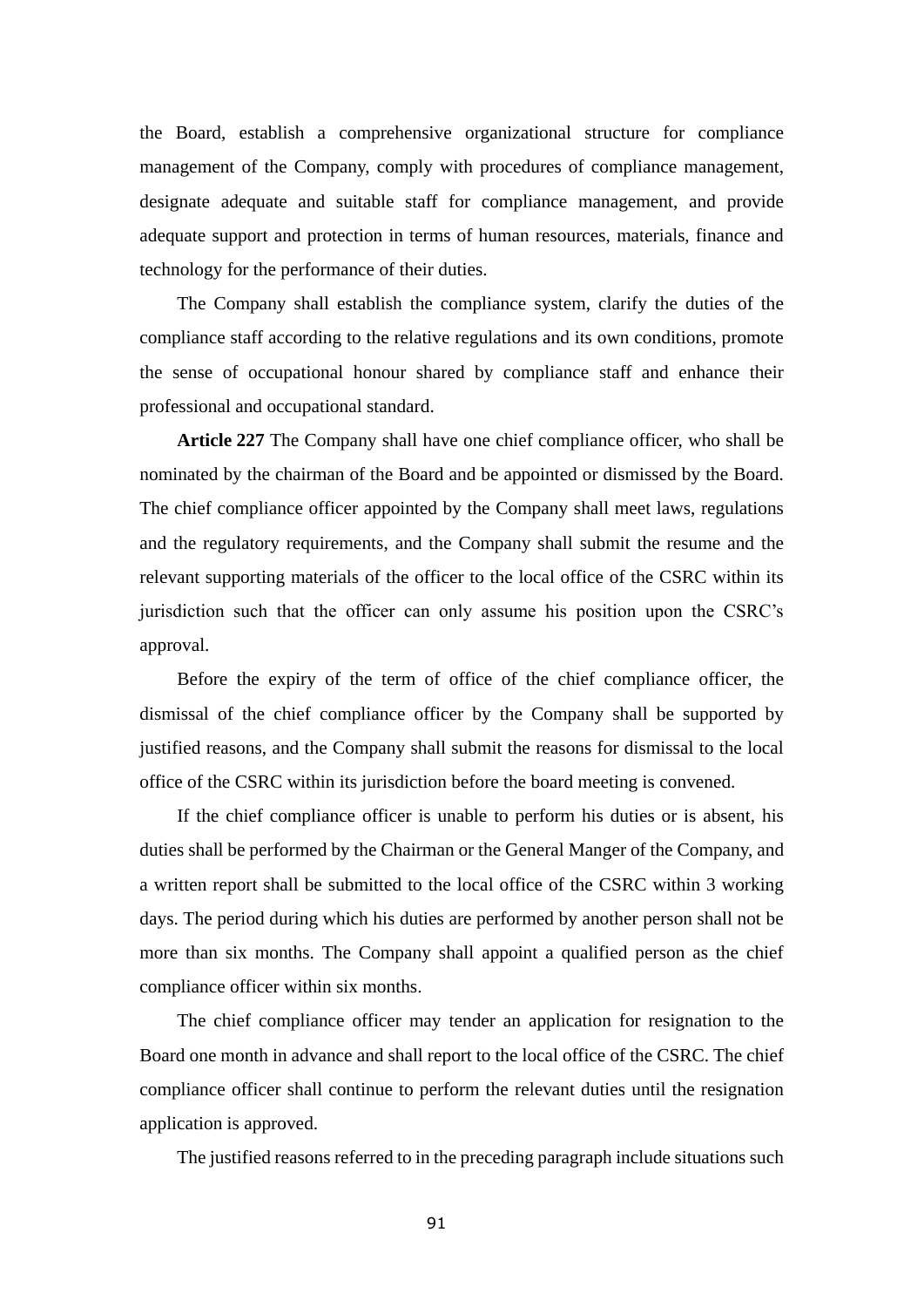as the application by the chief compliance officer on his own, or changes ordered by the CSRC and its local office, or where there is evidence showing that he is unable to perform his duties properly or has failed to act diligently.

**Article 228** The chief compliance officer shall be responsible to the board of directors internally and be responsible to the regulatory authority externally, and report the construction and execution of compliance to the operating and management members. The chief compliance officer shall perform the following duties:

(1) To organize the formulation of the Company's basic compliance system and other compliance management systems and supervise their implementation; advise the Board or senior management of any changes to the laws, regulations and rules in time and urge the relevant departments to assess their effect on compliance management and to amend and optimize relevant management rules and business processes;

(2) To conduct compliance reviews on the Company's internal regulations and rules, significant decisions, important business activities such as proposed new products and new businesses, and provide compliance review advice in writing and, upon request by the securities regulatory authority and self-regulatory organization, conduct compliance reviews on the applications or reports submitted by the Company and sign off on the compliance review advice on the relevant applications or reports;

To submit the relevant matters to the Board for determination where the Company does not adopt the compliance review advice from the chief compliance officer;

(3) To monitor and check the compliance of the Company's operational and management activities and personnel's occupational behaviors;

(4) To assist the Board and senior management to establish and implement anti-money laundering, Chinese wall and conflict management systems;

(5) To provide compliance advice and organize compliance training;

(6) To guide and urge the relevant departments of the Company to deal with complaints and reports on the irregularities involving the Company and its staff;

(7) To report the compliance of the Company's operation and management and the implementation of the compliance management work to the Board and the general manager;

If the Company's conduct is against the relevant laws and regulations or there are

92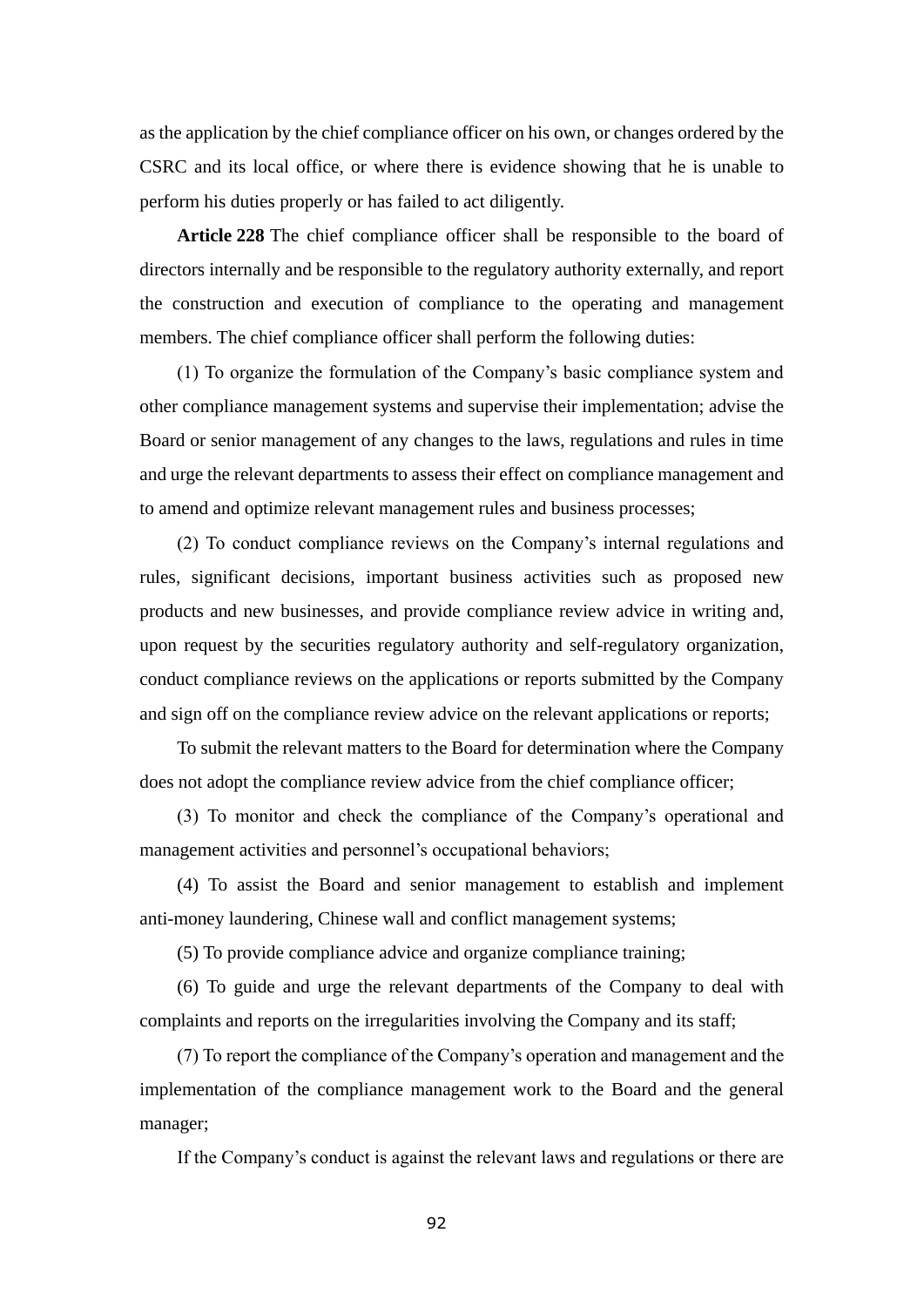potential compliance risks, the chief compliance officer shall report to the Board and the general manager in time in accordance with these Articles of Association and the relevant regulations, provide advice and urge for remedies, and procure the Company to report to regulatory authorities and self-regulatory organizations in time in accordance with the relevant regulations; if the Company fails to report in time, the chief compliance officer shall report directly to the regulatory authorities and self-regulatory organizations;

(8) To address matters to be investigated as required by regulatory authorities and self-regulatory organizations in time, cooperate with regulatory authorities and self-regulatory organizations to conduct review and investigation on the Company, follow and assess the implementation of regulatory advice and regulatory requirements;

(9) To exercise other duties specified by laws, regulations and the regulatory authority.

**Article 229** The Company shall establish the compliance management department and employ sufficient compliance management staff with appropriate know-how and skills for performing compliance management functions.

**Article 230** The Company shall establish and improve its risk control system to prevent and control the Company's operation and internal management risks according to laws, regulations and relevant provisions of the CSRC.

The Company shall set up the position of chief risk officer who undertakes the overall risk management work of the Company. The chief risk officer shall neither concurrently hold position nor be in charge of department that conflicts with his or her duties.

The Company shall establish the risk control system and specify the duties of the risk controllers according to the relevant regulations and its own situations.

**Article 231** The Company shall perform the internal audit system and employ internal auditors, to inspect, supervise and evaluate the financial revenue, expenditure and operational and management activities of the Company.

The Company shall establish the internal audit system and clarify the duties of the related auditors according to the relative regulations and its own conditions, which shall be implemented subject to the approval of the board of directors.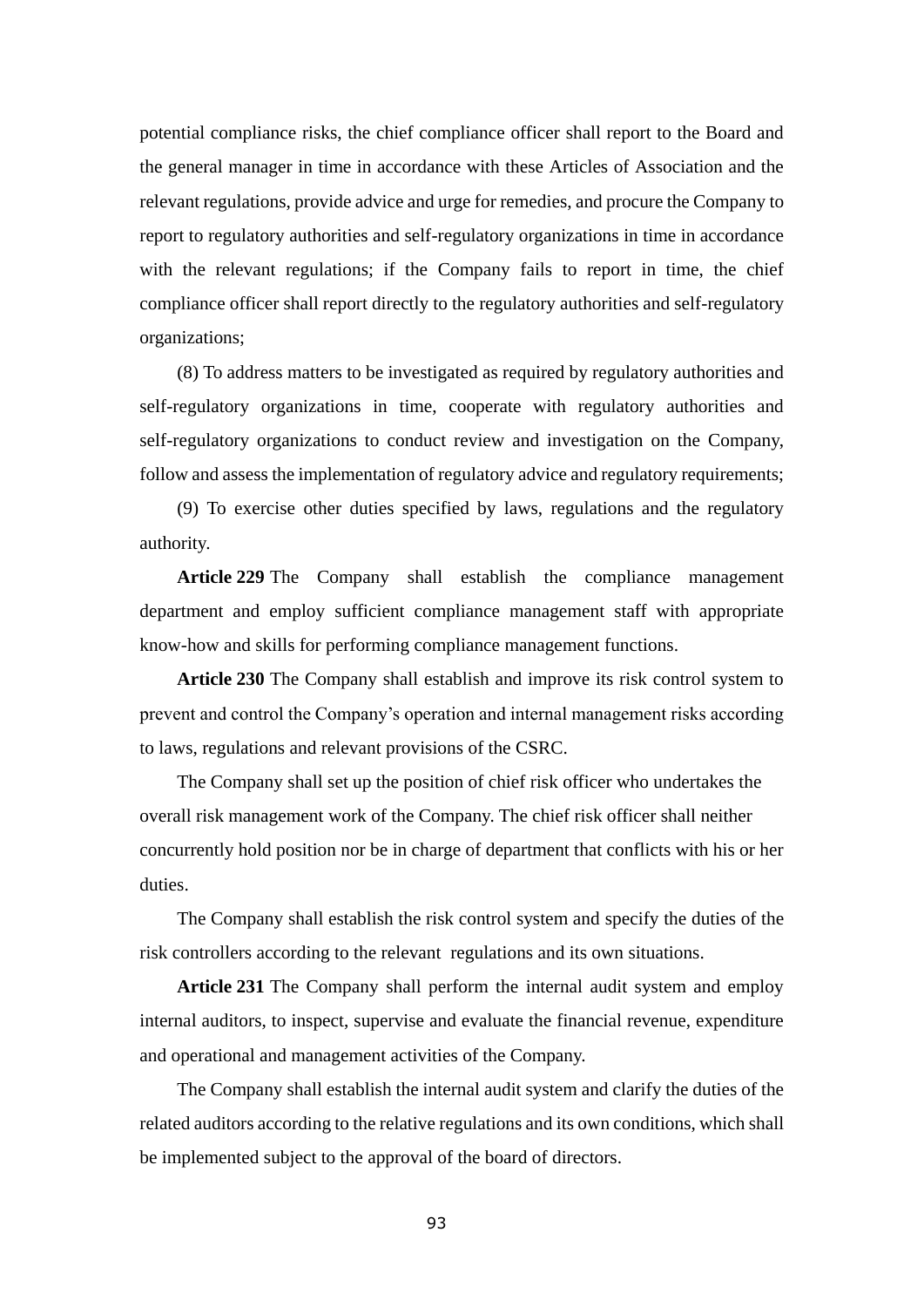**Article 232** The persons in charge of the Company's compliance management, risk control and audit departments shall not hold positions in operating departments.

# **Chapter 9 Qualifications and Obligations of Directors, Supervisors, General Manager and Other Senior Management of the Company**

**Article 233** The following person shall not serve as Director, Supervisor, general manager or other senior management of the Company:

(1) persons without capacity or with limited capacity of civil conduct;

(2) persons who have committed offences relating to corruption, bribery, misappropriation of fund, misappropriation of property or disruption of social economic order and have been sentenced to criminal punishment, where less than five years has elapsed since the date of completion of the sentence, or who have been deprived of their political rights due to a criminal offense, where less than five years has elapsed since the date of restoring their political rights;

(3) persons who were former directors, factory managers or managers of a company or enterprise which was declared bankrupt and was liquidated and who were personally liable for the bankruptcy of such company or enterprise, where less than three years has elapsed since the date of completion of the bankruptcy and liquidation of the company or enterprise;

(4) persons who were legal representatives of a company or enterprise which had its business license revoked and was ordered to close down due to violation of the law and who were personally liable, where less than three years has elapsed since the date of the revocation;

(5) persons who have a substantial amount of debts due and outstanding;

(6) persons who are subject to the CSRC's punishment which prohibits them from entering into the securities market for a period which has not yet expired;

(7) persons in charge of stock exchange, securities registration and clearing institutions or directors, supervisors or senior management of securities companies, whose were dismissed for any act against law or relevant discipline where less than five years has elapsed since the date of the removal;

(8) persons who has been convicted by the competent authority for violation of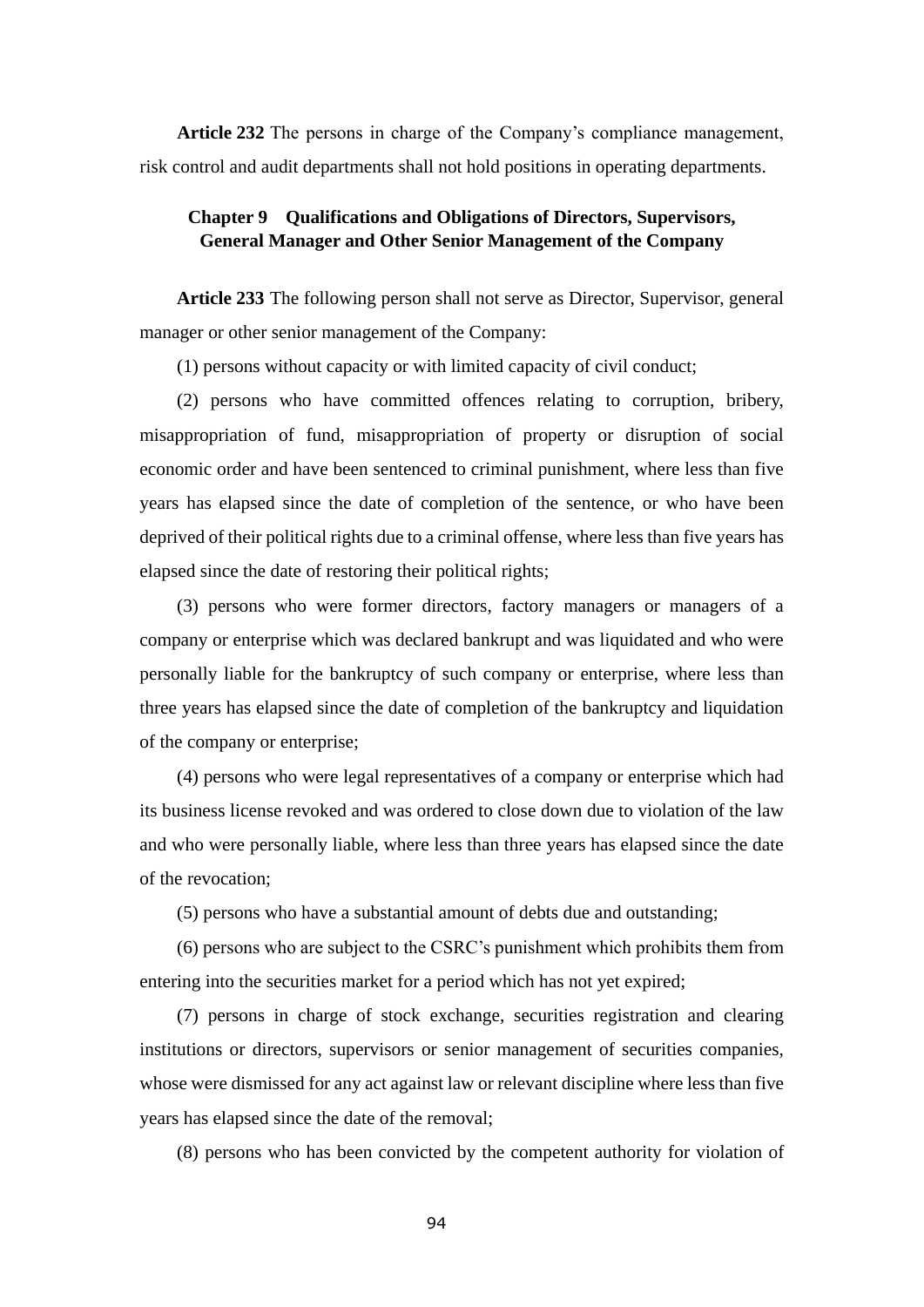securities regulations by acting fraudulently or dishonestly, where less than five years has elapsed since the date of the conviction;

(9) persons who are lawyers, certified public accountants or professionals of investment consulting institutions, financial advising institutions, credit rating institutions, assets valuation institutions or certification institutions, whose qualification was revoked for any act against law or relevant discipline, where less than five years has elapsed since the date of the revocation;

(10) government officers and other persons who are prohibited by law and administrative regulations from concurrently holding position in a company;

(11) persons who were subject to administrative penalties by the financial regulatory department due to material illegal or improper behavior where less than three years has elapsed since the date of completion of the penalties;

(12) persons who are disqualified by the CSRC where less than three years has elapsed since the date of disqualification;

(13) persons who are determined to be unfit by the CSRC where less than two years has elapsed since the date of the determination;

(14) persons who are prohibited from acting as a leader of an enterprise by virtue of laws or administrative regulations;

(15) persons other than a natural person;

 $(16)$  persons who are under the investigation of the legal authority in accordance with the criminal laws and the trials have not yet finished;

(17) other circumstances identified by China Securities Regulatory Commission;

(18) other contents required by the laws, administrative regulations or departmental rules.

Any election, designation or appointment of Directors, Supervisors, the general manager or other senior management in violation of this provision shall be invalid. The Company shall dismiss the Director, Supervisor, the general manager or other senior management if they are involved in the said circumstances during their respective term of office.

**Article 234** The validity of an act of a Director, the general manager or other senior management on behalf of the Company for a bona fide third person is not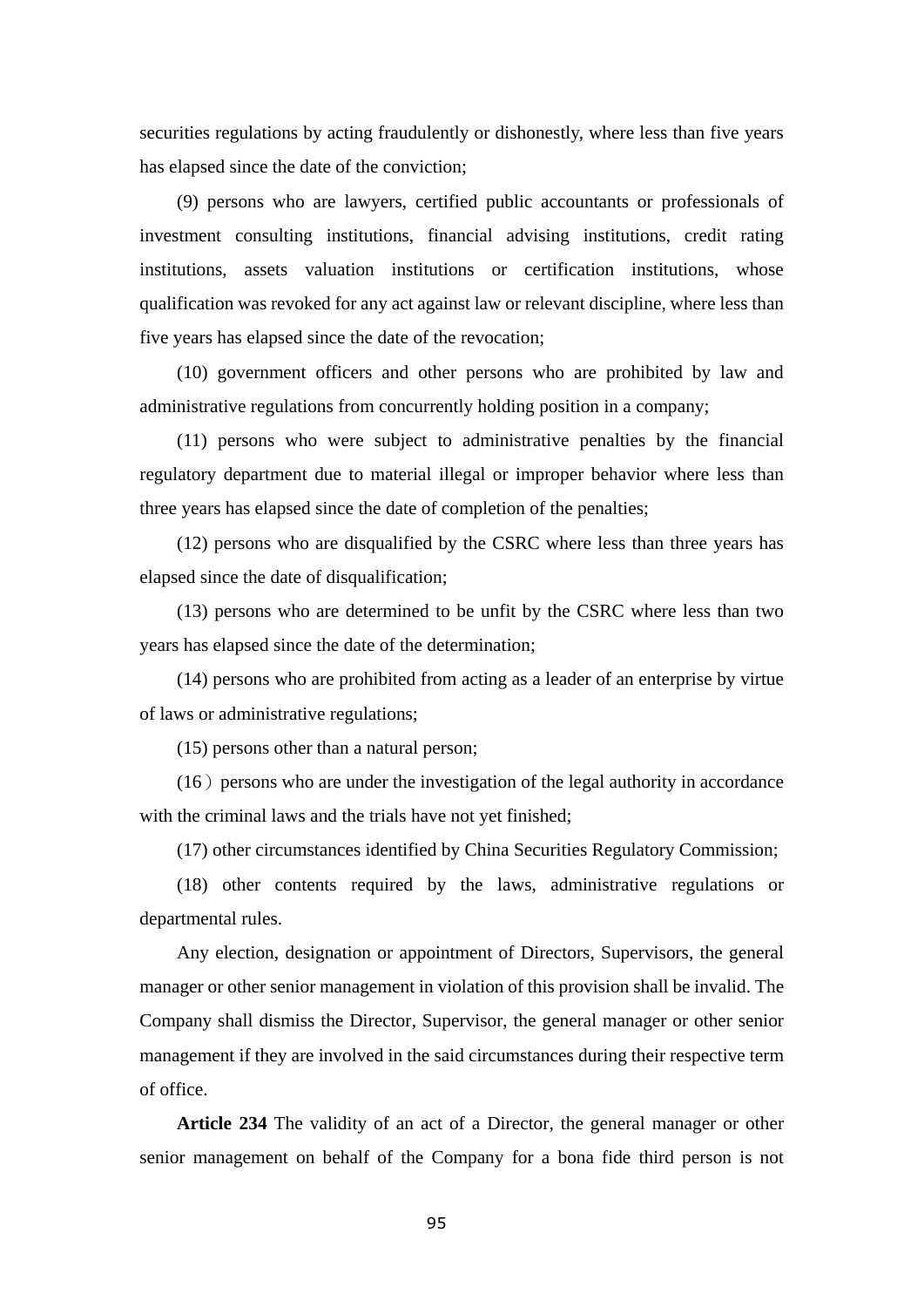affected by any incompliance in the appointment, election or qualification thereof.

**Article 235** In addition to the obligations imposed by laws, administrative regulations or relevant requirements of the securities regulatory authorities in the place where the Company's shares are listed, each of the Company's Directors, Supervisors, general manager and other senior management members owes a duty to each shareholder, in the exercise of the functions and powers of the Company entrusted to him:

(1) Not to cause the Company to exceed the scope of business stipulated in its business license;

(2) To act honestly in the best interests of the Company;

(3) Not to expropriate in any guise the Company's property, including (but not limited to) usurpation of opportunities advantageous to the Company;

(4) Not to deprive of the individual rights and interests of the shareholders, including (but not limited to) the rights to distribution and voting rights, save pursuant to a restructuring of the Company submitted to the shareholders' general meeting for approval in accordance with these Articles of Association.

**Article 236** Each of the Company's Directors, Supervisors, general manager and other senior management members owes a duty, in the exercise of his powers and discharge of his obligations, to exercise the care, diligence and skill that a reasonably prudent person would exercise in comparable circumstances.

**Article 237** In fulfilling their duties, the Directors, Supervisors, the general manager and other senior management must observe the principle of honesty and shall not set themselves in a position where their own interests conflict with their obligations. The said principle includes (but not limited to) the following obligations:

(1) To sincerely act in the best interest of the Company;

(2) To exercise their rights within their terms of reference;

(3) To exercise personally the discretion vested in them and not to allow themselves to be controlled by others and, save as permitted by laws or administrative regulations or with the informed consent of shareholders given at a general meeting, not to transfer the exercise of their discretion to others;

(4) To be equitable towards shareholders of the same class and fair towards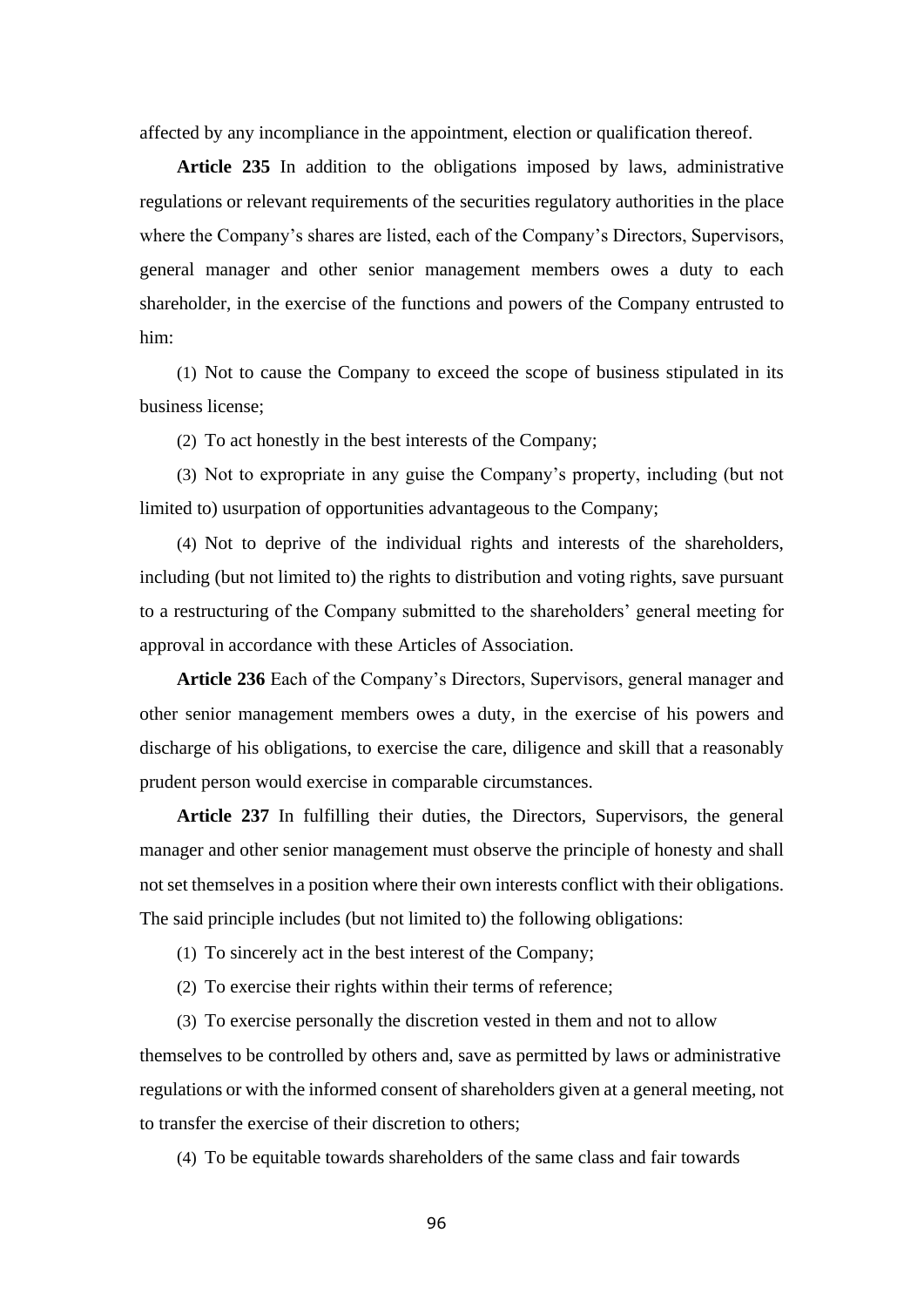shareholders of different classes;

(5) Not to conclude any contract, conduct any transaction or make any arrangement with the Company saved as otherwise specified in the Articles of Association or with the informed consent of shareholders given at a general meeting;

(6) Not to seek personal gains by using the property of the Company in any form without the informed consent of shareholders given at a general meeting;

(7) Not to abuse official powers to accept bribes or other unlawful income, and not to expropriate the Company's property in any form, including (but not limited to) opportunity favorable to the Company;

(8) Not to accept commissions in connection with the Company's transactions without the informed consent of shareholders given at a general meeting;

(9) To observe the Articles of Association, fulfill duties honestly, protect the interests of the Company, and not to seek personal gains by using their positions and powers in the Company;

(10) Not to compete with the Company in any form without the informed consent of shareholders given at a general meeting;

(11) Not to appropriate the monies of the Company or lend the same to others, not to deposit the Company's assets in the accounts of their own or others, and not to use the Company's assets as security for the personal debts of the shareholders of the Company or others;

(12) Not to disclose any confidential information related to the Company acquired by them during the term of their office without the informed consent of the shareholders at a general meeting; not to use the said information save for the interest of the Company; however, they may disclose such information to a court or other governmental regulatory authorities in the following circumstances:

1. As required by law;

2. As required for the interests of the public; and

3. As required for the interests of the said Directors, Supervisors, the general manager and other senior management.

**Article 238** Each Director, Supervisor, general manager and any other senior management members of the Company shall not cause the following persons or

97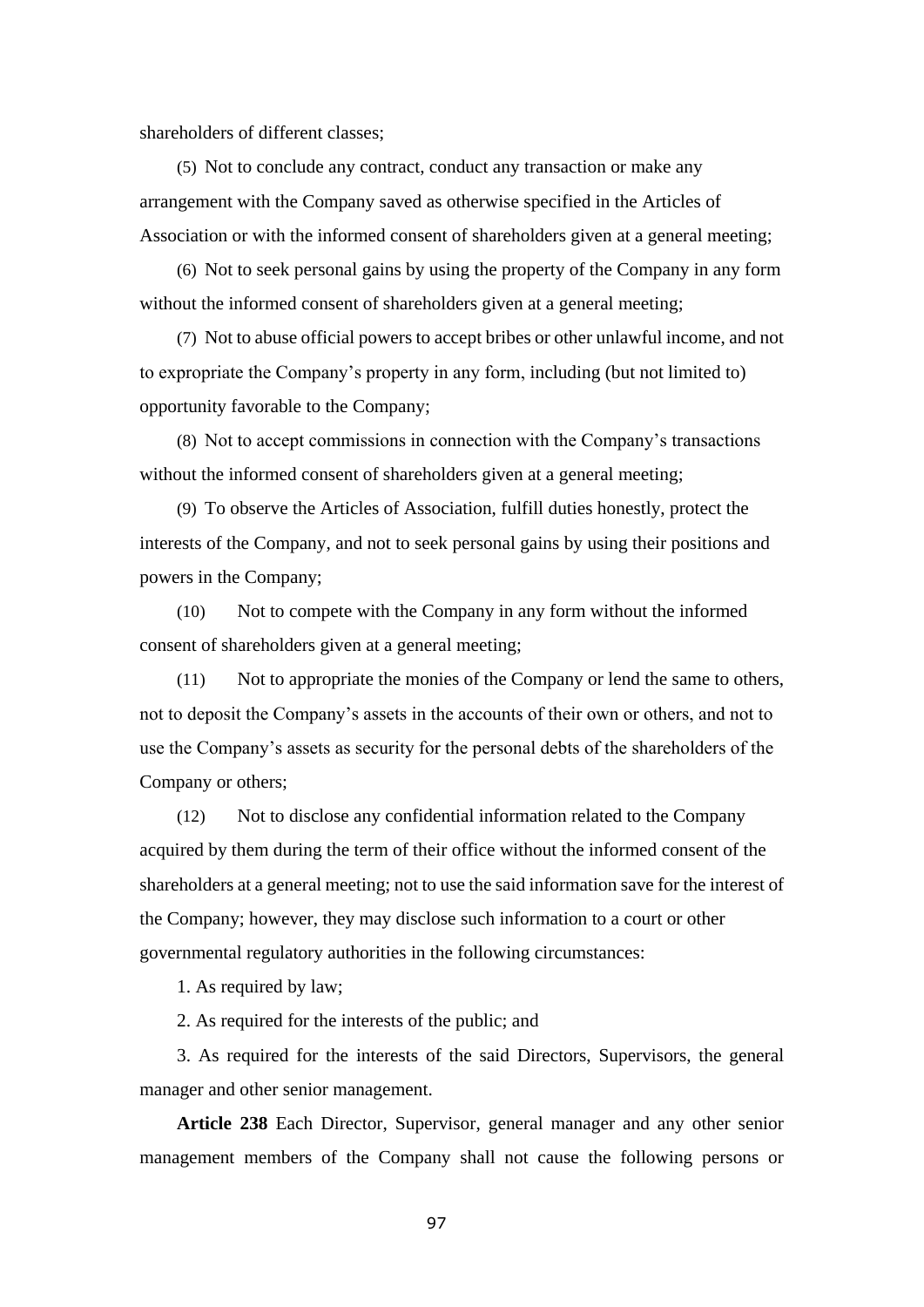institutions ("associates") to do what he is prohibited from doing:

(1) The spouse or minor child of that Director, Supervisor, general manager and other senior management member;

(2) A person acting in the capacity of trustee of that Director, Supervisor, general manager or other senior management member or any person referred to in clause (1) of this Article;

(3) A person acting in the capacity of partner of that Director, Supervisor, general manager or other senior management member or any person referred to in clauses (1) and (2) of this Article;

(4) A company in which that Director, Supervisor, general manager or other senior management member, alone or jointly with one or more persons referred to in clause (1), (2), (3) of this Article and other Directors, Supervisors, general manager and other senior management members have a de facto controlling interest;

(5) The Directors, Supervisors, general manager and other senior management members of the controlled company referred to in clauses (4) of this Article.

**Article 239** The fiduciary duties of Directors, Supervisors, the general manager and other senior management shall not end with the expiry of their terms of office, and their confidentiality obligation in respect of any commercial secrets of the Company shall continue after expiry of their terms of office. Other duties may continue for such period as the principle of fairness may require depending on the amount of time which has lapsed between the termination and the act concerned and the specific circumstances and conditions under which the relationship between them and the Company was terminated.

**Article 240** Except as provided in the Article 75, a Director, Supervisor, general manager and any other senior management member of the Company may be relieved of liability for specific breaches of his duty by the informed consent of shareholders given at shareholders' general meeting.

**Article 241** If the Directors, Supervisors, the general manager and other senior management of the Company have any direct or indirect material interests in any contract, transaction or arrangement already concluded or proposed contract, transaction and arrangement with the Company (exclusive of appointment contracts

98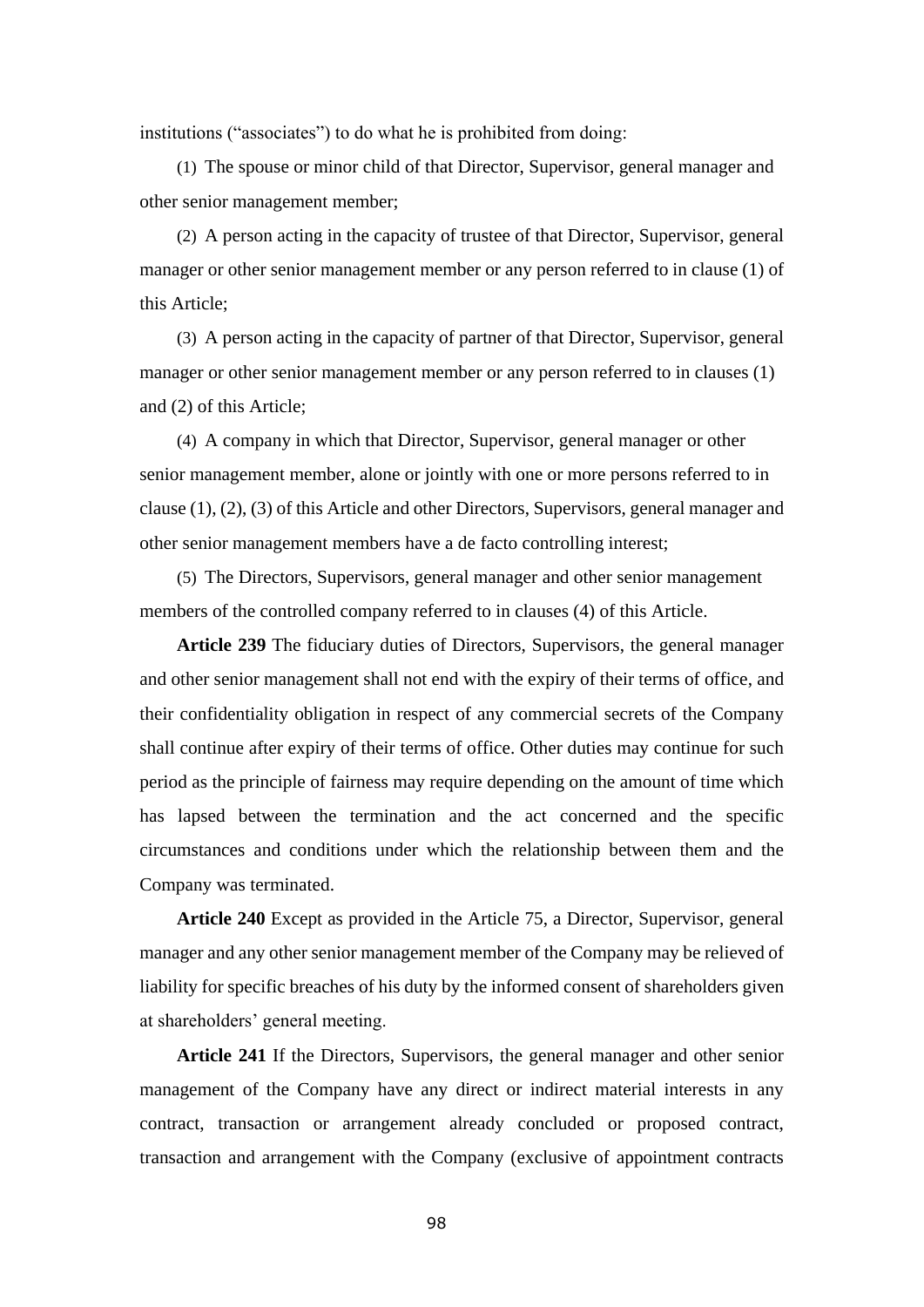signed by the Company with Directors, Supervisors, the general manager and other senior management), they shall responsively disclose the nature and extent of the said interests to the Board regardless whether the relevant matters are subject to approval by the Board in normal circumstances.

Except as provided in Note 1 to Appendix III of the Hong Kong Listing Rules or exceptions permitted by the Hong Kong Stock Exchange, a Director shall not be entitled to vote on (nor shall be counted in the quorum in relation to) any resolution of the Board in respect of any contract or arrangement in which he or any of his close associates as defined in the Hong Kong Listing Rules has any material interest or any other relevant proposals.

Unless the interested Director, Supervisor, general manager and other senior management member of the Company discloses his interests in accordance with the preceding paragraph of this Article and the contract, transaction or arrangement is approved by the Board at a meeting in which the interested Director, Supervisor, general manager or other senior management member is not counted in the quorum and has abstained from voting, a contract, transaction or arrangement in which that Director, Supervisor, general manager and other senior management member is materially interested is avoidable at the instance of the Company except as against a bona fide party thereto acting without notice of the breach of duty by the interested Director, Supervisor, general manager or other senior management member.

A Director, Supervisor, general manager and other senior management member of the Company is deemed to be interested in a contract, transaction or agreement in which an associate of him is interested.

**Article 242** Where a Director, Supervisor, general manager and other senior management member of the Company gives to the Board a general notice in writing stating that, by reason of the facts specified in the notice, he is interested in contracts, transactions or arrangements of any description which may subsequently be made by the Company, that notice shall be deemed for the purposes of the preceding Article to be a sufficient declaration of his interests, so far as the content stated in such notice is concerned, provided that such general notice shall have been given before the date on which the question of entering into the relevant contract, transaction or arrangement is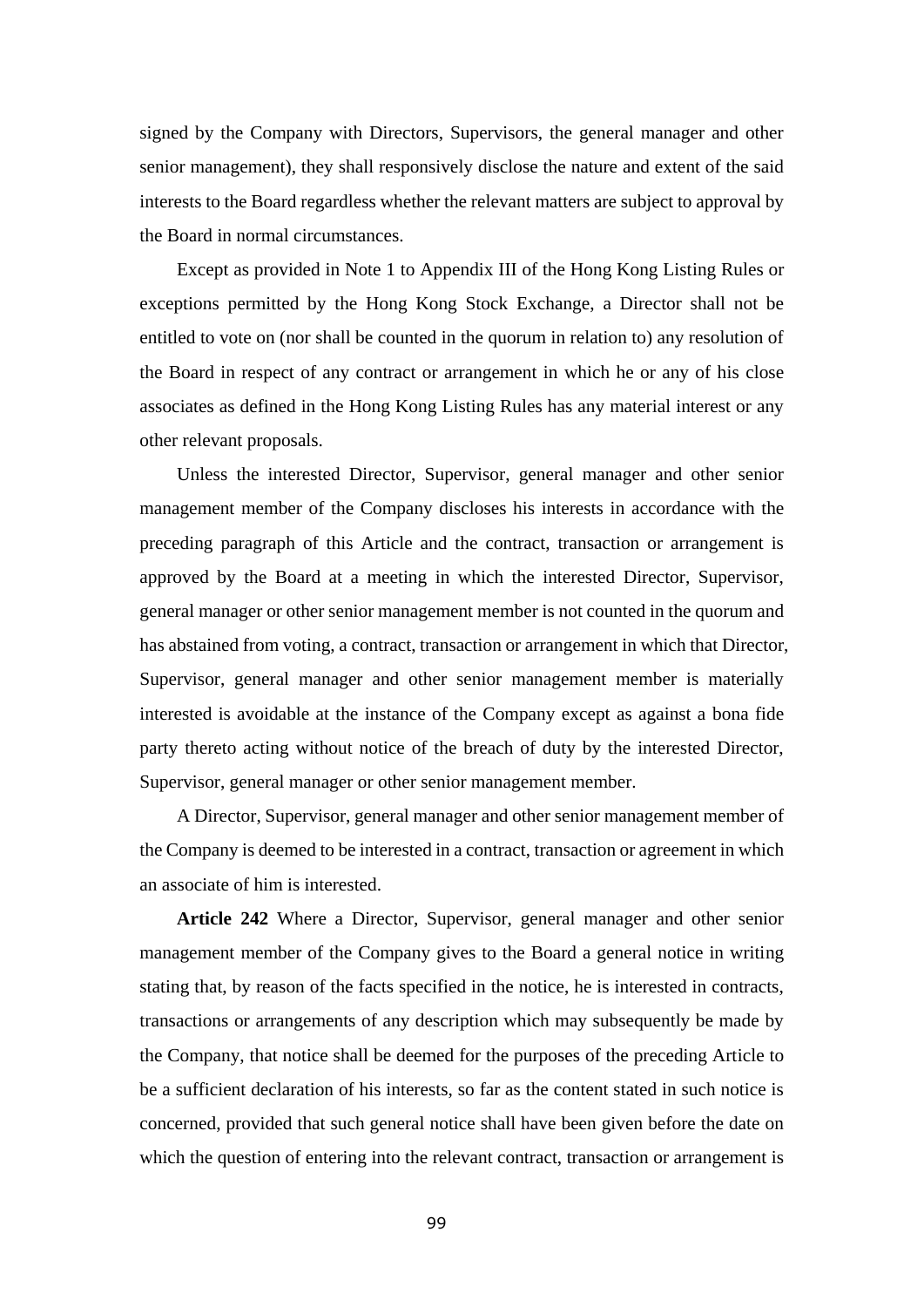first taken into consideration on behalf of the Company.

**Article 243** The Company shall not by any means pay taxes for or on behalf of its Director, Supervisor, general manager and any other senior management member.

**Article 244** The Company shall not directly or indirectly make a loan to or provide any guarantee in connect with the making of a loan to a Director, Supervisor, general manager and other senior management member of the Company or of the Company's holding company or any of their respective associates.

However, the following transactions are not subject to such prohibition:

(1) The provision by the Company of a loan or loan guarantee to a company which is a subsidiary of the Company;

(2) The provision by the Company of a loan or loan guarantee, or any other funds to any of its Directors, Supervisors, general manager and other senior management members to meet expenditure incurred or to be incurred by him for the purposes of the Company or for the purpose of enabling him to perform his duties properly, in accordance with the terms of a service contract approved by the shareholders in shareholders' general meeting;

(3) The provision by the Company of a loan or loan guarantee to a relevant director, supervisor or senior management members of the Company or to an associate thereof based on normal commercial terms, if the ordinary business scope of the Company includes the lending of money or the provision of loan guarantee.

**Article 245** A loan made by the Company in breach of the preceding Article shall be forthwith repayable by the recipient of the loan regardless of the terms of the loan.

**Article 246** Loan guarantee provided by the Company in breach of Clause (1) of Article 244 shall not be enforceable against the Company, unless:

(1) loan guarantee was provided to an associate of any of the Directors, Supervisors, general manager and other senior management member of the Company or of the Company's holding company and at the time the loan was advanced the lender did not know the relevant circumstances; or

(2) the collateral provided by the Company has been lawfully disposed of by the lender to a bona fide purchaser.

**Article 247** For the purpose of the foregoing provisions of this Chapter, a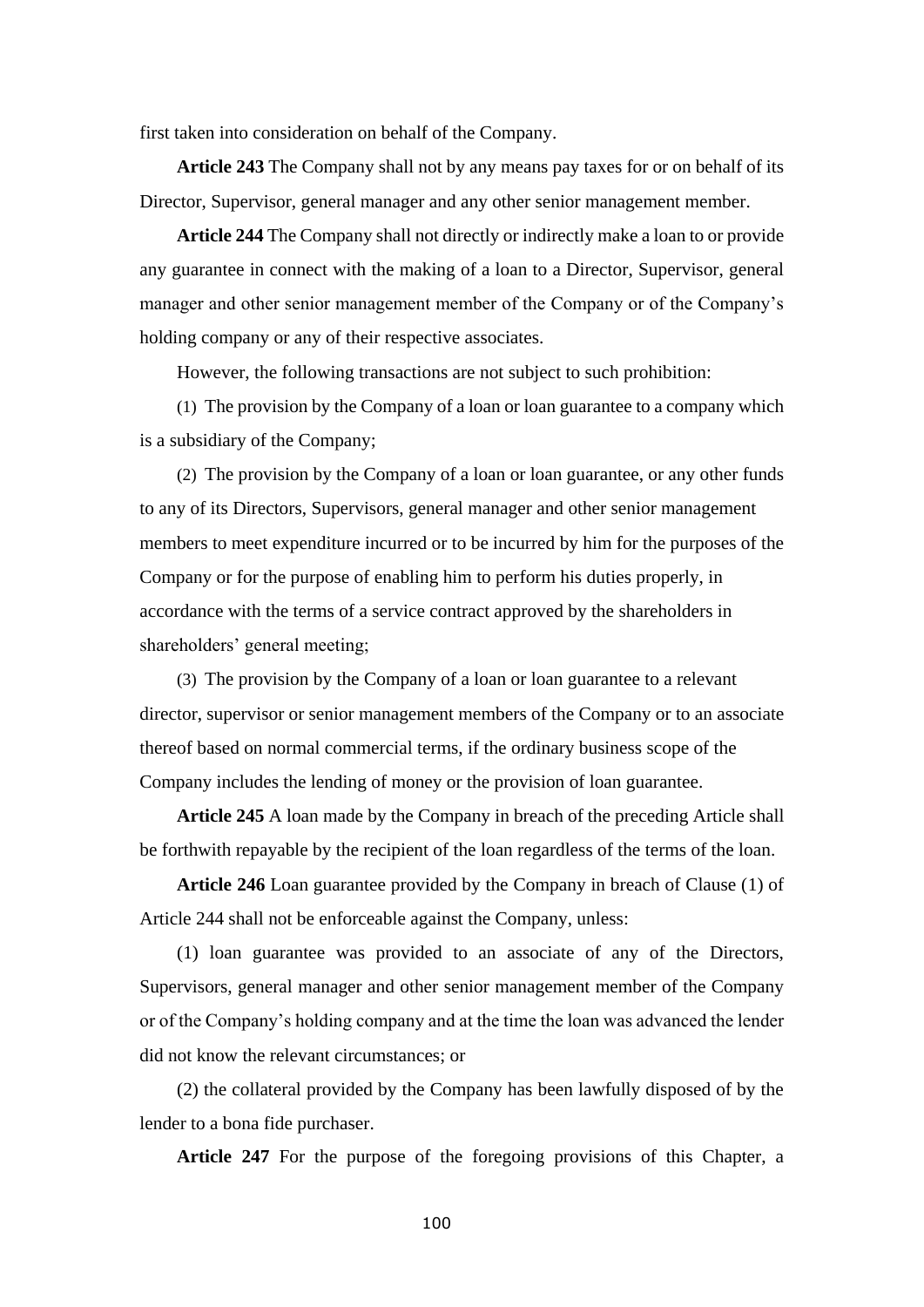"guarantee" includes an undertaking or property provided to secure the performance of obligations by the obligor.

**Article 248** If the Directors, Supervisors, the general manager or other senior management violate the obligations to the Company, the Company shall be entitled to take the following actions in addition to the rights and remedial measures under the relevant laws and administrative regulations:

(1) require the Directors, Supervisors, the general manager or other senior management to compensate the Company for the losses arising from their negligence;

(2) rescind the contracts or transactions concluded between the Company and the directors, supervisors, the general manager or other senior management of the Company, or between the Company and a third person (if the third person knows or is supposed to know that the directors, supervisors, the general manager or other senior management representing the Company have breached their obligations to the Company);

(3) require the relevant directors, supervisors, the general manager or other senior management to surrender gains arising from breach of obligations;

(4) recover monies, including (but not limited to) commissions, received by the relevant Directors, Supervisors, the general manager or other senior management but receivable by the Company;

(5) require the relevant Directors, Supervisors, the general manager or other senior management to surrender interests earned or likely to be earned from monies payable to the Company.

**Article 249** The Company shall conclude written contracts with directors and supervisors in relation to their remunerations, subject to prior approval at a general meeting. The aforesaid emoluments shall include:

(1) the emoluments in respect of his service as Director, Supervisor or senior management member of the Company;

(2) the emoluments in respect of his service as Director, Supervisor or senior management member of any subsidiary of the Company;

(3) the emoluments in respect of the provision of other services in connection with the management of the affairs of the Company and any of its subsidiaries;

(4) the payment by way of compensation for loss of office, or as consideration for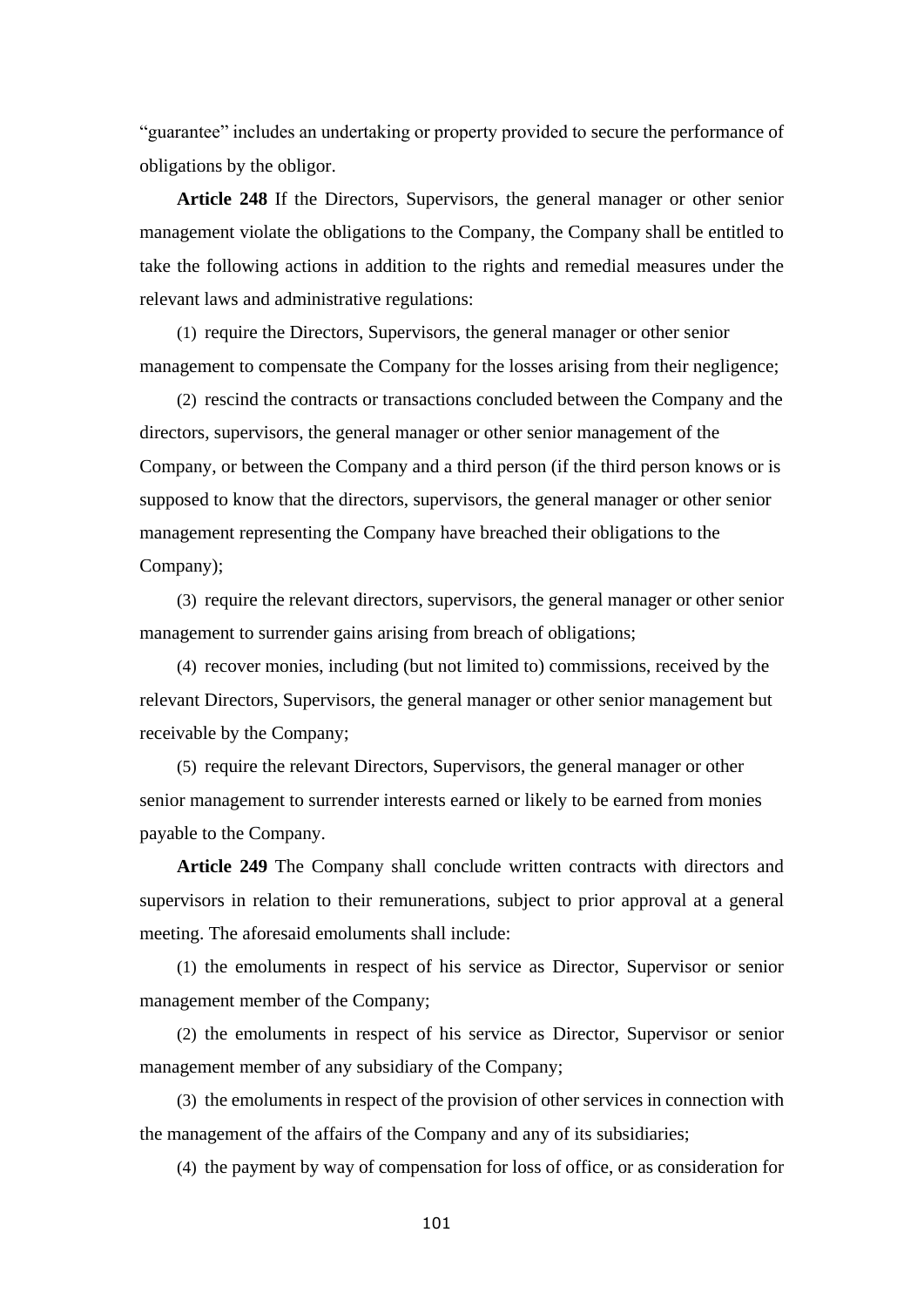or in connection with his retirement from office.

Except under a contract entered into in accordance with the foregoing, no proceedings may be brought by a Director or Supervisor against the Company for the benefits due to him in respect of the matters mentioned in this Article.

**Article 250** The contract concerning the emoluments between the Company and its Directors or Supervisors should provide that in the event of a takeover of the Company, the Company's Directors and Supervisors shall, subject to the prior approval of the shareholders in shareholders' general meeting, have the right to receive compensation or other payment in respect of his loss of office or retirement. A takeover of the Company referred to in this paragraph means any of the following:

(1) An offer made by any person to all the shareholders;

(2) An offer made by any person with a view to the offeror becoming a "controlling shareholder".

If the relevant Director or Supervisor does not comply with this Article, any sum so received by him shall belong to those persons who have sold their shares as a result of the acceptance of said offer. The expense incurred in distributing that sum pro rata amongst those persons shall be borne by the relevant Director or Supervisor and not paid out of that sum.

# **Chapter 10 Financial Accounting System, Distribution of Profits and [Audit](http://dict.youdao.com/w/audit/)**

#### **Section 1 Financial Accounting System**

**Article 251** The Company shall formulate its financial and accounting systems in accordance with laws, administrative regulations and requirements of relevant PRC authorities.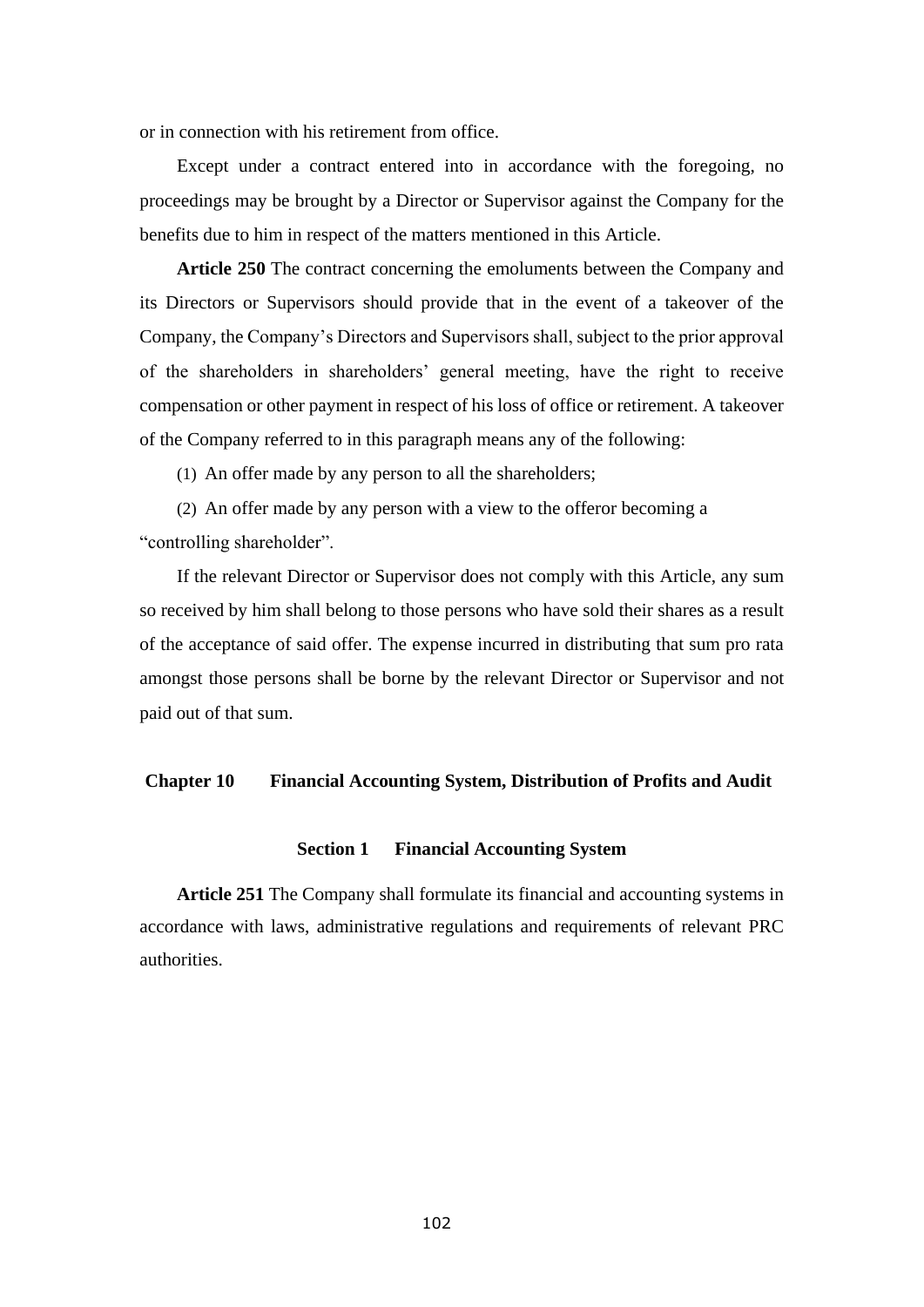**Article 252** The Company shall prepare its annual financial reports and submit to the CSRC and the stock exchange(s) within four months from the ending date of each financial year, prepare the half year financial reports and submit to the local office of the CSRC and the stock exchange(s) within two months from the ending date of the first six months of each financial year, and prepare the quarterly reports and submit to the local office of the CSRC and the stock exchange(s) within one month from the ending dates of the first three and first nine months of each financial year respectively.

**Article 253** The aforesaid financial report shall be prepared in accordance with the relevant laws, administrative regulations and departmental rules.

**Article 254** The Board shall, at each annual general meeting, submit to the shareholders a financial report which shall be prepared by the Company under the requirement of the regulatory documents promulgated by relevant laws, administrative regulations, local governments and competent authorities.

**Article 255** The financial reports of the Company shall be made available for shareholders' inspection at the Company premises twenty days before the date of every annual general meeting. Each shareholder of the Company shall be entitled to obtain a copy of the financial reports referred to in this chapter.

Unless otherwise specified in these Articles of Association, the Company shall deliver by hand or send to each shareholder of overseas listed foreign Shares by prepaid mail a copy of the aforesaid report or the report of Directors together with the balance sheet (including each document shall be included as appendix to the balance sheet as required by the laws) and profit and loss account or statement of income and expenditure, or summary financial report not later than twenty-one days before the date of every annual general meeting, and the addresses of recipient shall be the addresses appear on the register of shareholders.

**Article 256** The financial statements of the Company shall be prepared in accordance with not only PRC accounting standards and regulations, but also the international accounting standards or the accounting standards of the overseas place where the Company's shares are listed. If the financial statements prepared under the two accounting standards are discrepant significantly, such discrepancy shall be indicated in the notes to the financial statements. The Company shall distribute the after-tax profit of the relevant financial year as per the less of the after-tax profits in the aforesaid two financial statements.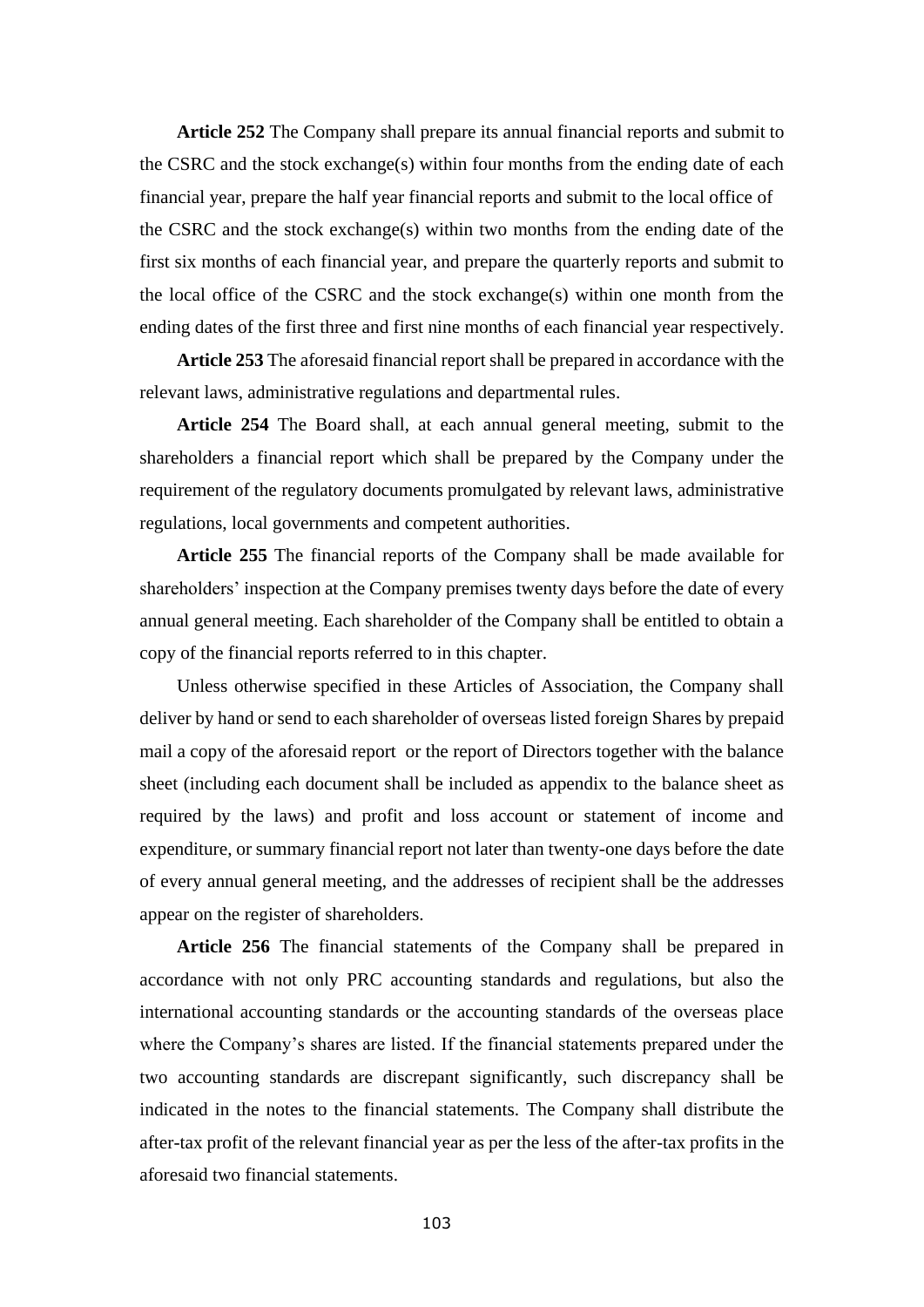**Article 257** The interim results or financial data announced or disclosed by the Company shall be prepared in accordance with the PRC accounting standards and regulations as well as the international accounting standards or the accounting standards of the overseas place where the Company's shares are listed.

**Article 258** The Company shall publish two financial reports each financial year, i.e. interim financial report announced within 60 days after the end of the first six months of the financial year and the annual financial report announced within 120 days after the end of the financial year.

Other regulations of the securities regulatory authorities at the place where the shares of the Company are listed shall prevail.

**Article 259** The Company shall not establish account books other than the statutory account books. The assets of the Company shall not be deposited in any personal account.

**Article 260** The Company shall distribute its after-tax profit for the current year in the order of:

(1) Recovering losses of the preceding year;

(2) Withdrawing 10% after-tax profit as statutory common reserve fund;

(3) Withdrawing general risk reserves and trading risk reserves in accordance with relevant laws and regulations;

(4) Withdrawing discretionary common reserve fund according to resolutions of the general meeting;

(5) Distributing dividends to shareholders.

The Company may not withdraw statutory common reserve fund if the cumulative amount has exceeded 50% of the Company's registered capital. The Company shall not distribute profits to its shareholders before it has recovered its losses or has withdrawn statutory common reserve fund, general risk reserves and trading risk reserves.

If the general meeting distributes profits to shareholders before the Company recovers losses and withdraws statutory common reserve fund, general risk reserves and trading risk reserves in violation of relevant provisions, shareholders must return to the Company the profits so distributed.

The Company shall distribute dividends to shareholders in proportion to their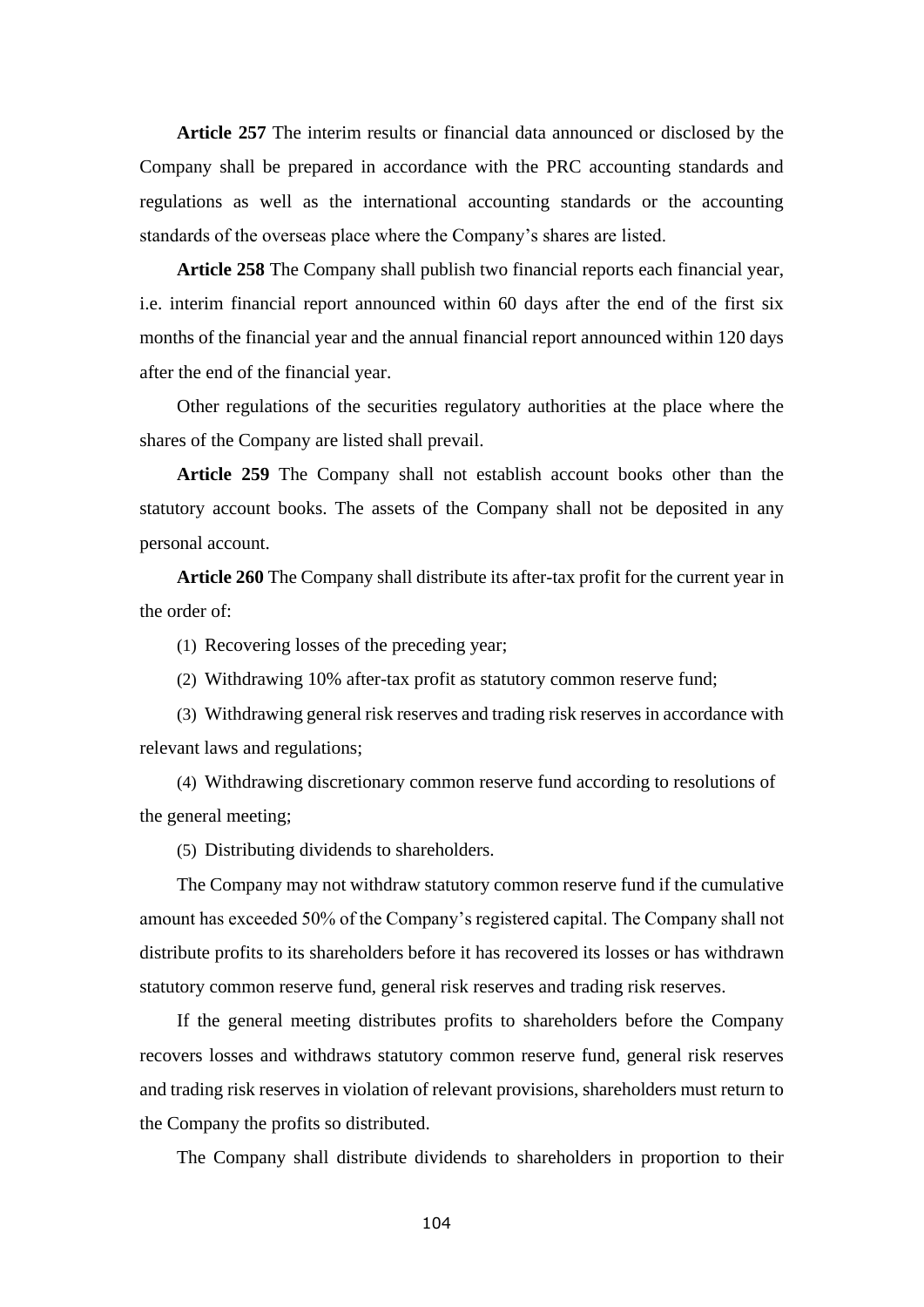shareholdings, unless it is not permitted in these Articles of Association to distribute profits in proportion to their shareholdings.

Under the relevant rules of the securities regulatory authority of the State Council, the Company is not allowed to use the gains from fair value changes of financial assets that are included in distributable profits as cash distribution to shareholders.

The shares of the Company held by the Company shall not be subject to profit distribution.

**Article 261** The Company shall attach importance to the reasonable returns to investors in its profit distribution, and the Company adopts consistent and stable profit distribution policy. The Company may distribute dividends by way of cash, stock shares or a combination of both. When the conditions of distribution of cash dividends are met, the Company shall distribute dividend in the form of cash in priority. When the Company does not experience such matters as material investment plan or material cash expenditure, the profits distributed by the Company in cash on a cumulative basis in any consecutive three years shall not be less than 30% of the average annual distributable profits achieved in such three years.

Subject to the condition that there are sufficient amount of cash dividends for distribution and having regard to authentic and reasonable factors such as the Company's growth and dilution of net asset per share, the Company may make profit distributions in the form of share dividends. The Board may propose to the Company to make payment of an interim cash dividend according to the business conditions of the Company.

The Board of the Company shall take into comprehensive consideration of factors such as industry characteristics, the Company's phase of the development stage, its own business operation model, profitability level, as well as any potential substantial capital expenditure arrangement, and formulate differentiated cash dividend distribution policy applicable to the following situations in accordance with the mechanisms stipulated in the Articles of Association:

(1) Where the Company is in a maturity phase of the development stage with no substantial capital expenditure arrangement, the cash dividend distributed shall not be less than 80% of the total profits distributed when carrying out profits distribution;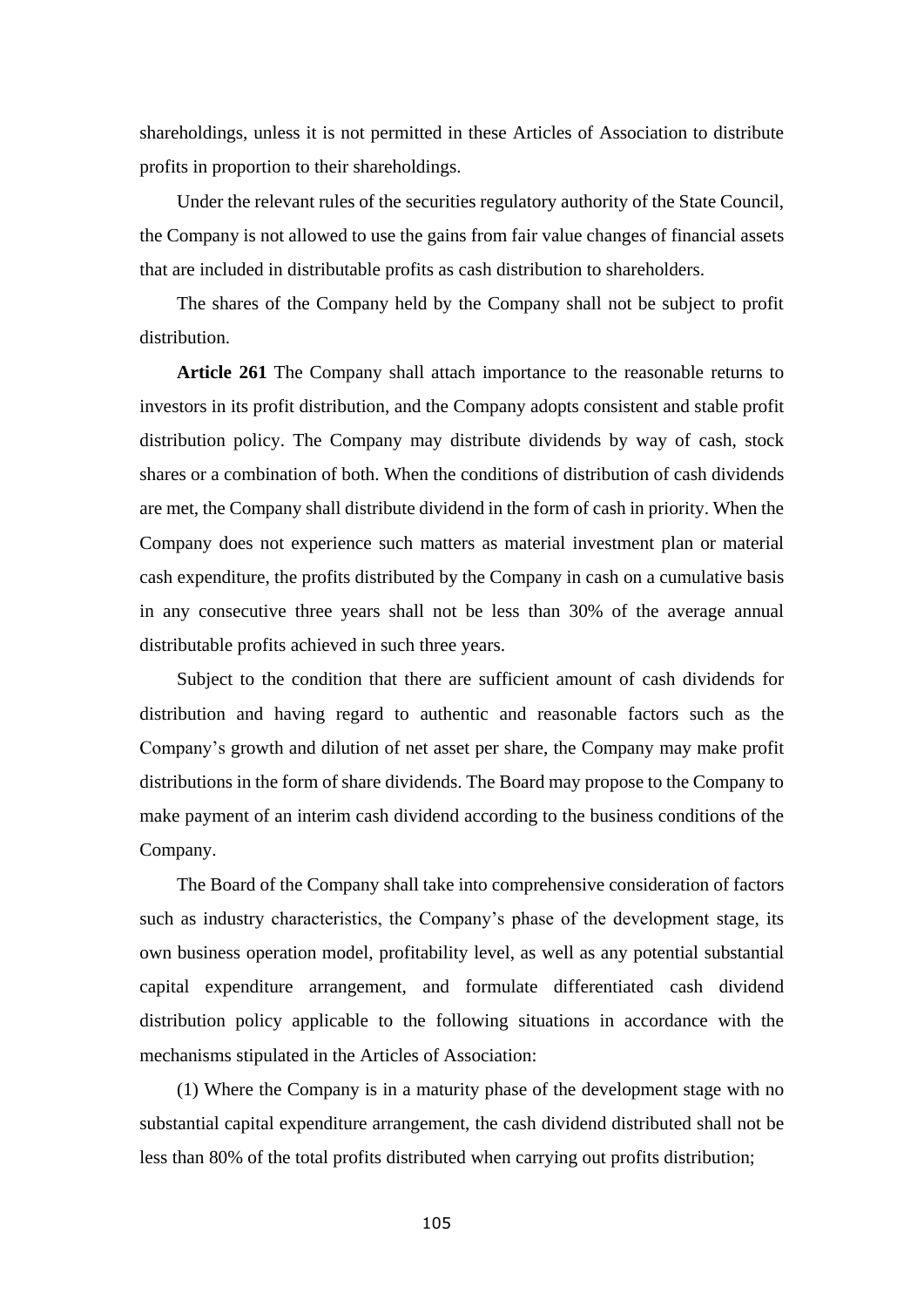(2) Where the Company is in a maturity phase of the development stage with substantial capital expenditure arrangement, the cash dividend distributed shall not be less than 40% of the total profits distributed when carrying out profits distribution;

(3) Where the Company is in a growth phase of the development stage with substantial capital expenditure arrangement, the cash dividend distributed shall not be less than 20% of the total profits distributed when carrying out profits distribution;

Where the phase of the development stage of the Company is difficult to define but Company has substantial capital expenditure arrangement, the profit distribution may be dealt with pursuant to the preceding provisions.

When the Company formulates its cash dividend plan, the Board of Directors shall carefully study and discuss about the matters concerning the Company's cash dividend distribution, including the timing, conditions, the lowest payout ratio, conditions for adjustment and the decision-making procedures. Independent Directors shall express their specific opinions thereon.

The Independent Directors may collect opinions from minority shareholders and put forward a profit distribution proposal which will be directly submitted to the Board of Directors for consideration.

Before considering the cash dividend plan submitted by the Board of Directors at the general meeting, the Company shall communicate and exchange views with shareholders (especially minority shareholders) through public channels, sufficiently listen to the comments and requests from minority shareholders and promptly answer the questions which concern minority shareholders.

**Article 262** If the Company needs to make adjustment on one of the dividends policies due to material changes in the external operation environment or internal operation conditions, the Company shall actively and adequately listen to the opinions of independent directors, actively communicate with minority shareholders through many channels, collect proposals and appeals from minority shareholders and publish a general meeting notice within 3 days since the date of shareholding registration following a general meeting announcement. The adjusted profit distribution policy shall be passed through the special resolution in shareholders' general meeting.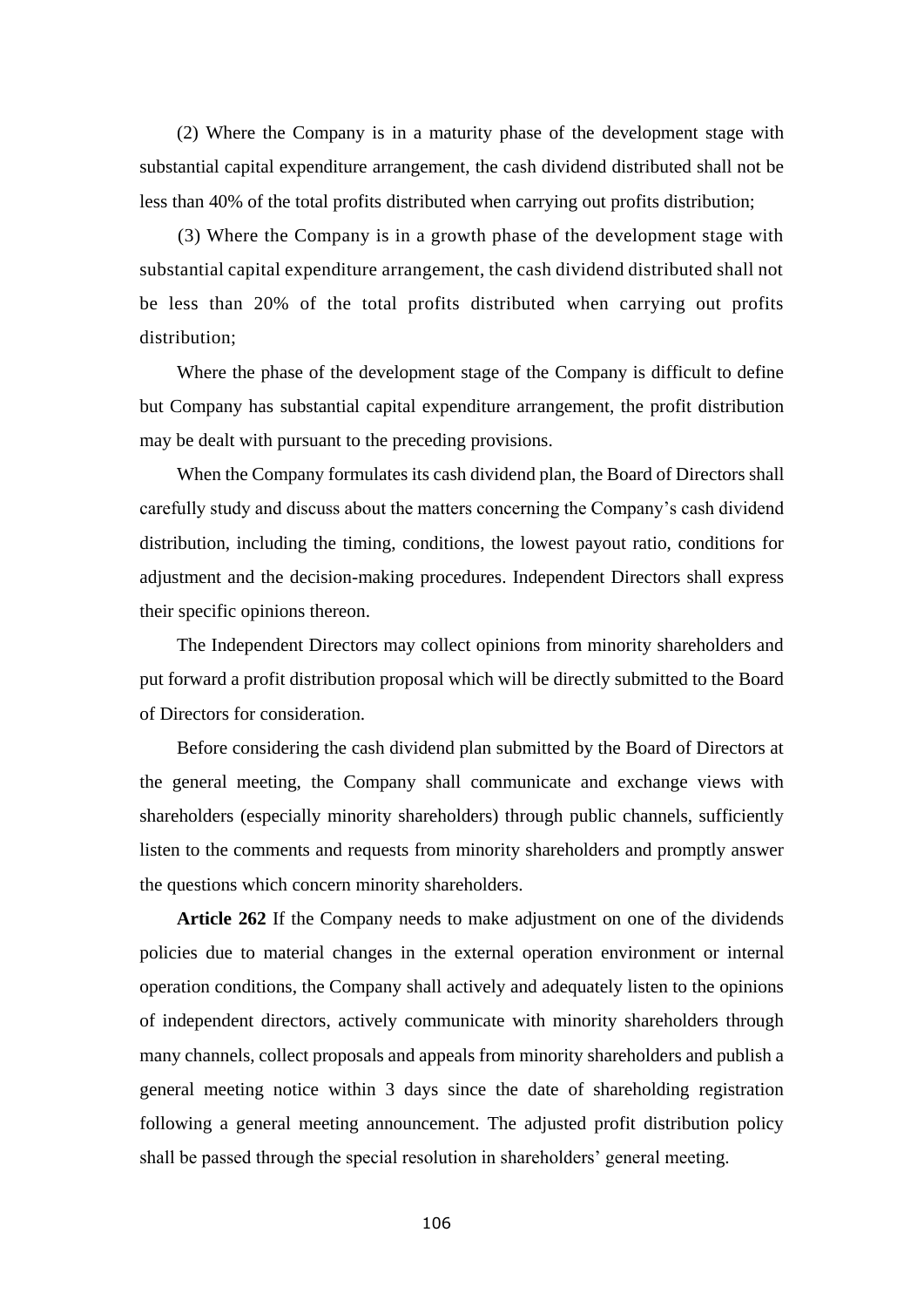**Article 263** Any amount paid up in advance of calls on any shares may bear interest but shall not entitle the holder of the shares to participate in respect thereof in a dividend subsequently declared.

Subject to the relevant laws, regulations, rules and normative documents, the Company may exercise the power to forfeit unclaimed dividends, provided that it does so only after the expiration of the applicable relevant period.

The Company has the power to cease sending dividend warrants by post to a given holder of overseas listed foreign shares, but may exercise such power only if such warrants have been left uncashed on two consecutive occasions. However, the Company may exercise such power after the first occasion on which such a warrant is returned undelivered.

The Company has the power to sell by a method deemed fit by the Board the shares of a holder of overseas listed foreign shares who is untraceable, provided that it complies with the following conditions:

(1) the Company has distributed dividends on such foreign shares for at least three times in 12 years, which dividends are not claimed by anybody during the period;

(2) upon expiration of the 12-year period, the Company makes an announcement of its intention to sell such shares in one or more newspapers, and notify the local securities regulatory authority, at the place where the stock of the Company is listed.

Where the Company is granted the power by the Board to seize any dividends not claimed by anybody, this power may not be exercised until at least six years following the date that the dividends are announced.

**Article 264** The Company shall appoint collection agents for holders of overseas listed foreign shares. The collection agents shall, on behalf of the related shareholders, collect dividends and other payables distributed by the Company for the overseas listed foreign shares.

The collection agents appointed by the Company shall be in compliance with the requirements of the laws or local stock exchange at the place where the stock of the Company is listed.

The collection agents appointed by the Company for holders of overseas listed foreign shares which are listed in Hong Kong shall be trust companies registered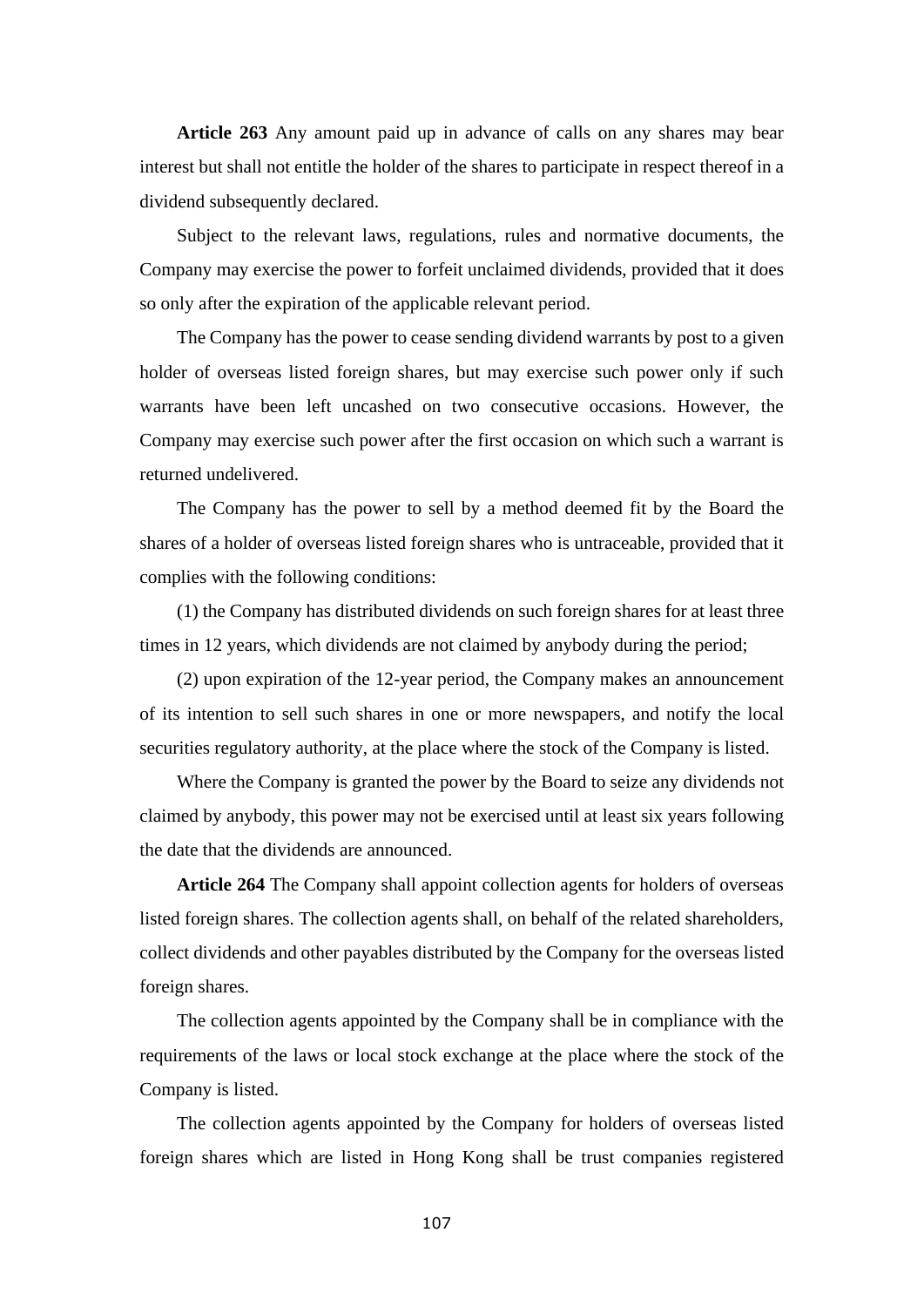pursuant to Trustee Ordinance of Hong Kong.

**Article 265** Capital reserve includes the following:

(1) Premium arising from issue above the par value of the stock;

(2) Other revenues required by the financial authority under the State Council to be stated as capital reserve.

**Article 266** The common reserve fund of the Company shall be used to make up for the losses, expand the operating scale or increase the capital of the Company. However, the capital reserve shall not be used to recover the losses of the Company.

Upon the conversion of statutory common reserve into capital, the balance of the statutory common reserve shall not be less than 25% of the registered capital of the Company before such conversion.

**Article 267** After the profit distribution plan has been resolved at the shareholders' general meeting, the Company shall complete the dividend (or share) distribution within two months after the holding of the shareholders' general meeting.

## **Section 2 Internal Audit**

**Article 268** The Company maintains internal audit system, and the audit department performs the duties of internal audit.

**Article 269** The internal audit system of the Company and the duties of the auditing staff shall be subject to the approval of the Board. The officer in charge of internal audit shall be accountable to the Board and report his work to the same.

#### **Section 3 Appointment of an Accounting Firm**

**Article 270** The Company shall appoint an independent accounting firm which is qualified under the relevant regulations of PRC to audit the financial statements, verify the net assets and provide other related consulting services.

The accounting firm appointed by the Company shall hold office for one year from the conclusion of the annual general meeting at which it was appointed until the conclusion of the next annual general meeting. The accounting firm is eligible to be re-appointed.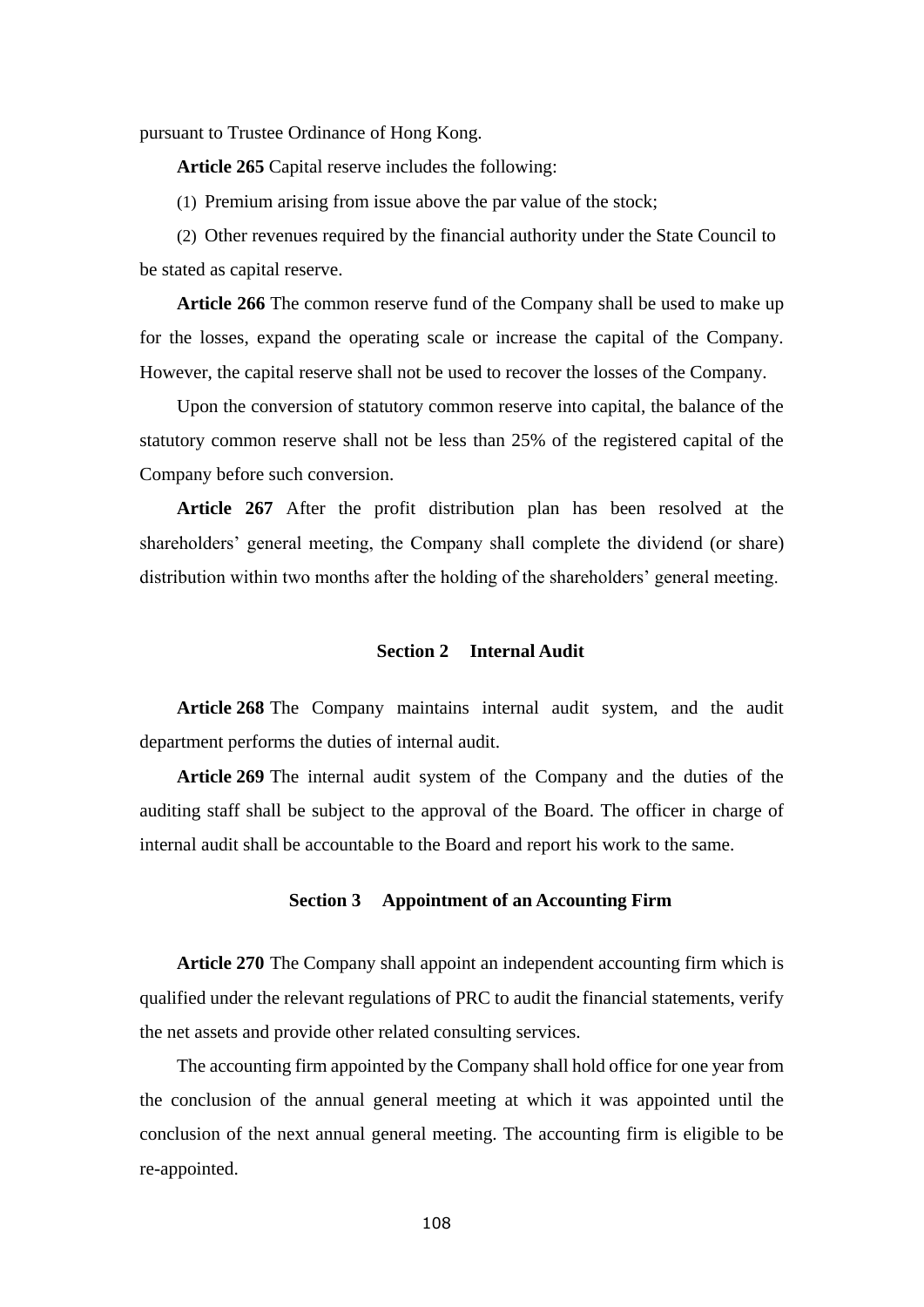**Article 271** The accounting firm appointed by the Company shall have the following rights:

(1) a right to access the account books, records or vouchers at any time, and to ask Directors, general managers or other senior management of the Company to provide relevant documents and explanations;

(2) a right to require the Company to take all reasonable actions to obtain from its subsidiaries any information and explanations necessary for the discharge of its duties;

(3) a right to be present at a general meeting and to receive notices of, and information relating to, any general meeting which any shareholder is entitled to receive, and to speak at any general meeting for matters in relation to its capacity as the Company's accounting firm.

**Article 272** If there is a vacancy in the position of auditor of the Company, the Board may appoint an accounting firm to fill such vacancy before the convening of the general meeting, but the appointment shall be confirmed by the shareholders in the next general meeting. Any other accounting firm which has been appointed by the Company may continue to act during the period of existence of such vacancy.

**Article 273** Regardless of the terms in the contract concluded between the accounting firm and the Company, the general meeting may, through an ordinary resolution, resolve to dismiss the said accounting firm before the expiration of the term thereof. In the event of any rights claimed by the accounting firm against the Company, the said rights shall not be affected.

**Article 274** Appointment, dismissal or non-retention of the accounting firm shall be subject to the decision of the general meeting and shall be filed with the securities regulatory authority under the State Council.

Where the Company dismisses or ceases to re-appointing an accounting firm, a thirty-day prior notice shall be given to the accounting firm, and the accounting firm shall have the right to state its opinions to the general meeting.

Where it is proposed that any resolution be passed at a general meeting concerning the appointment of an accounting firm which is not an incumbent firm to fill a casual vacancy in the office of the accounting firm, the re-appointment of a retiring accounting firm which was appointed by the Board to fill a casual vacancy, or the dismissal of an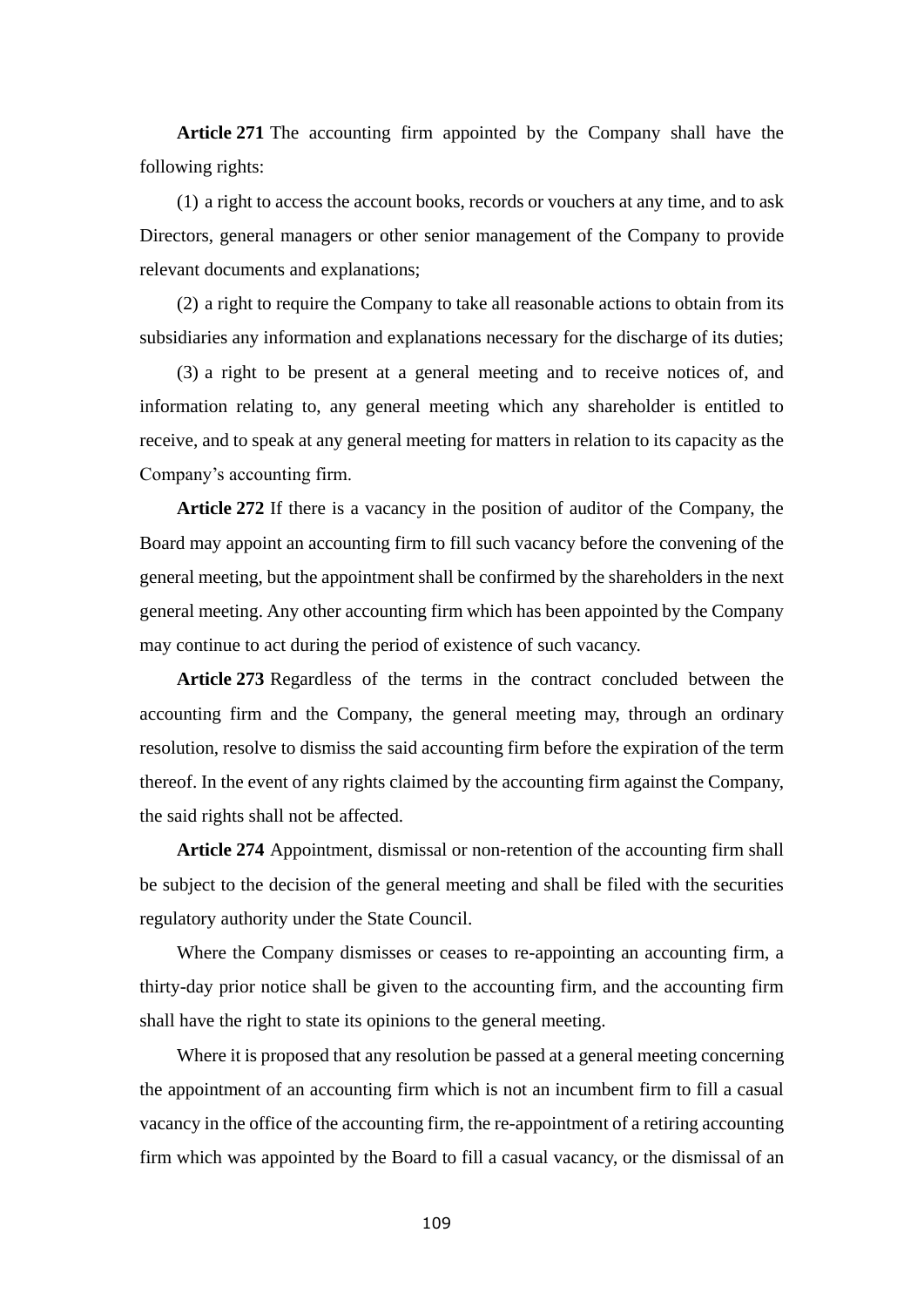accounting firm before the expiration of its term of office, the following provisions shall apply:

(1) A copy of the appointment or removal proposal shall be sent to the accounting firm which is proposed to be appointed or dismissed or which has left its post in the relevant accounting year before the notice of the general meeting is given to the shareholders.

The leaving of an accounting firm includes the removal, resignation or retirement of such firm.

(2) If the accounting firm leaving its post makes representations in writing and requests the Company to notify such representations to the shareholders, the Company shall (unless the representations have been received after the prescribed time) take the following measures:

1. state the fact that the retiring accounting firm has made such representations in any notice of the resolution given to shareholders;

2. attach a copy of the representations to the notice and deliver it to the shareholders in the manner as stipulated in these Articles.

(3) If the Company fails to send out the representations of the accounting firm in the manner set out in clause (ii) above, such accounting firm may require that the representations be read out at the meeting and may make a further appeal.

(4) The retiring accounting firm shall be entitled to attend the following meetings:

1. the general meeting at which its term of office expires;

2. the general meeting at which it is proposed to fill the vacancy caused by itsremoval;

3. the general meeting which is convened as a result of its resignation.

The retiring accounting firm shall be entitled to receive all notices of, and other communications relating to, any such meetings, and to speak at any such meetings in relation to matters concerning its role as the former accounting firm of the Company.

**Article 275** The Company guarantees that the accounting evidence, accounting books, financial report and other accounting information provided to the accounting firm engaged are true and complete without any omission, concealment or false statement.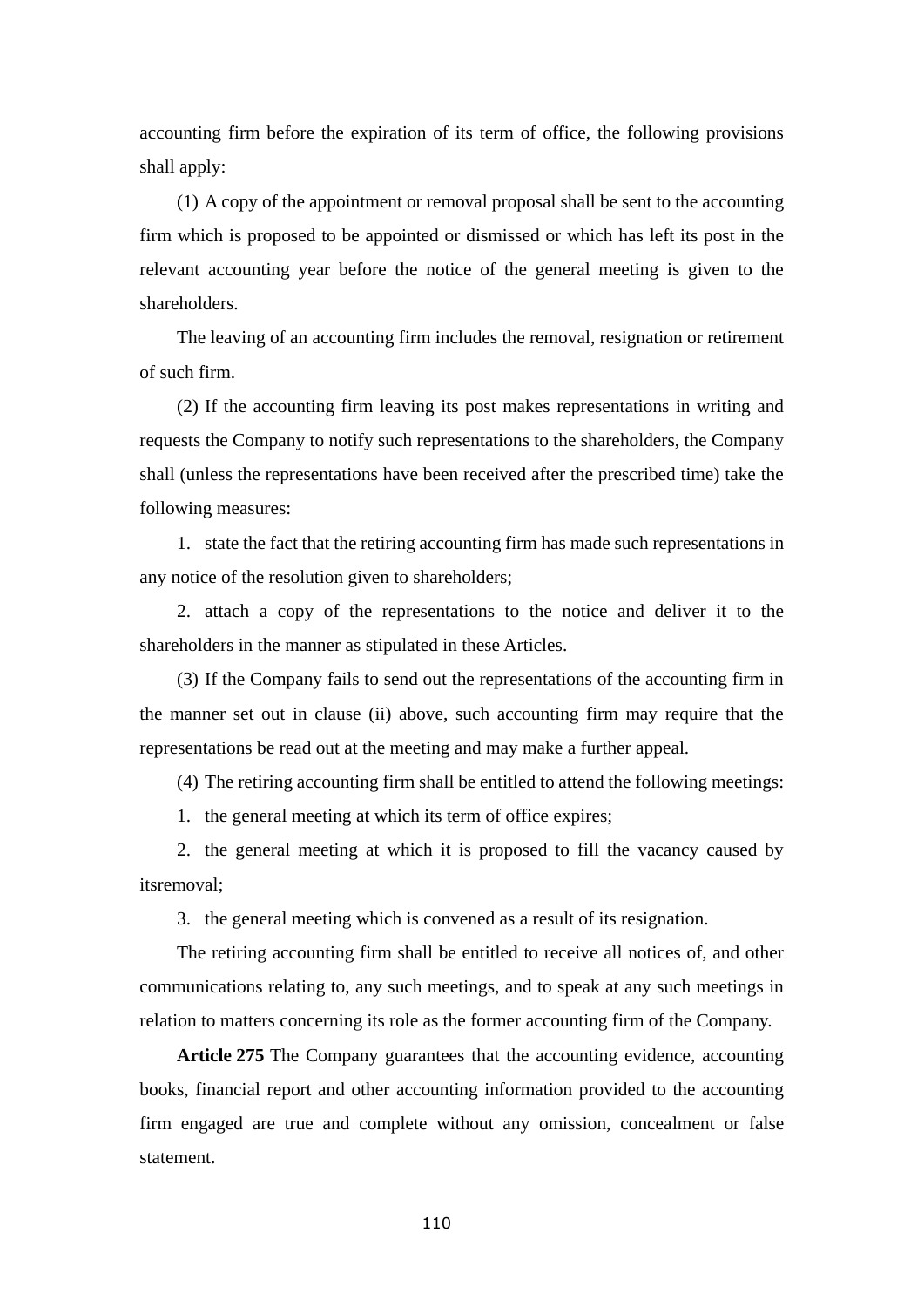**Article 276** The remuneration of an accounting firm or the manner in which such firm is to be remunerated shall be determined at the general meeting. The remuneration of an accounting firm appointed by the Board shall be determined by the Board.

**Article 277** Where the accounting firm resigns its post, it shall make clear to the general meeting whether there has been any impropriety on the part of the Company.

An accounting firm may resign its office by depositing a resignation notice at the Company's legal address. Such notice shall become effective on the date of such deposit or on such later date as may be stipulated in such notice. Such notice shall include the following statements:

(1) a statement to the effect that there are no circumstances connected with its resignation which it considers should be brought to the notice of the shareholders or creditors of the Company;

(2) a statement of any other circumstances requiring an explanation.

The Company shall send a copy of the notice referred to in the preceding paragraph to the relevant governing authority within 14 days after receipt. If the notice contains a statement as mentioned in clause (ii) of Article 274, a copy of such statement shall be placed at the Company for the inspection of shareholders. Unless otherwise stated in the Articles of Association, the Company shall also send a copy of such statement by prepaid mail to each shareholder who is entitled to receive the report regarding financial conditions of the Company at the address registered in the register of shareholders.

If the notice of resignation of accounting firm contains a statement in respect of any circumstances requiring an explanation, it may require the Board to convene an extraordinary general meeting for the purpose of giving an explanation of the circumstances in connection with its resignation.

## **Chapter 11 Notice and Announcement**

#### **Section 1 Notice**

**Article 278** Notices of the Company shall be served by one or a combination of the following methods: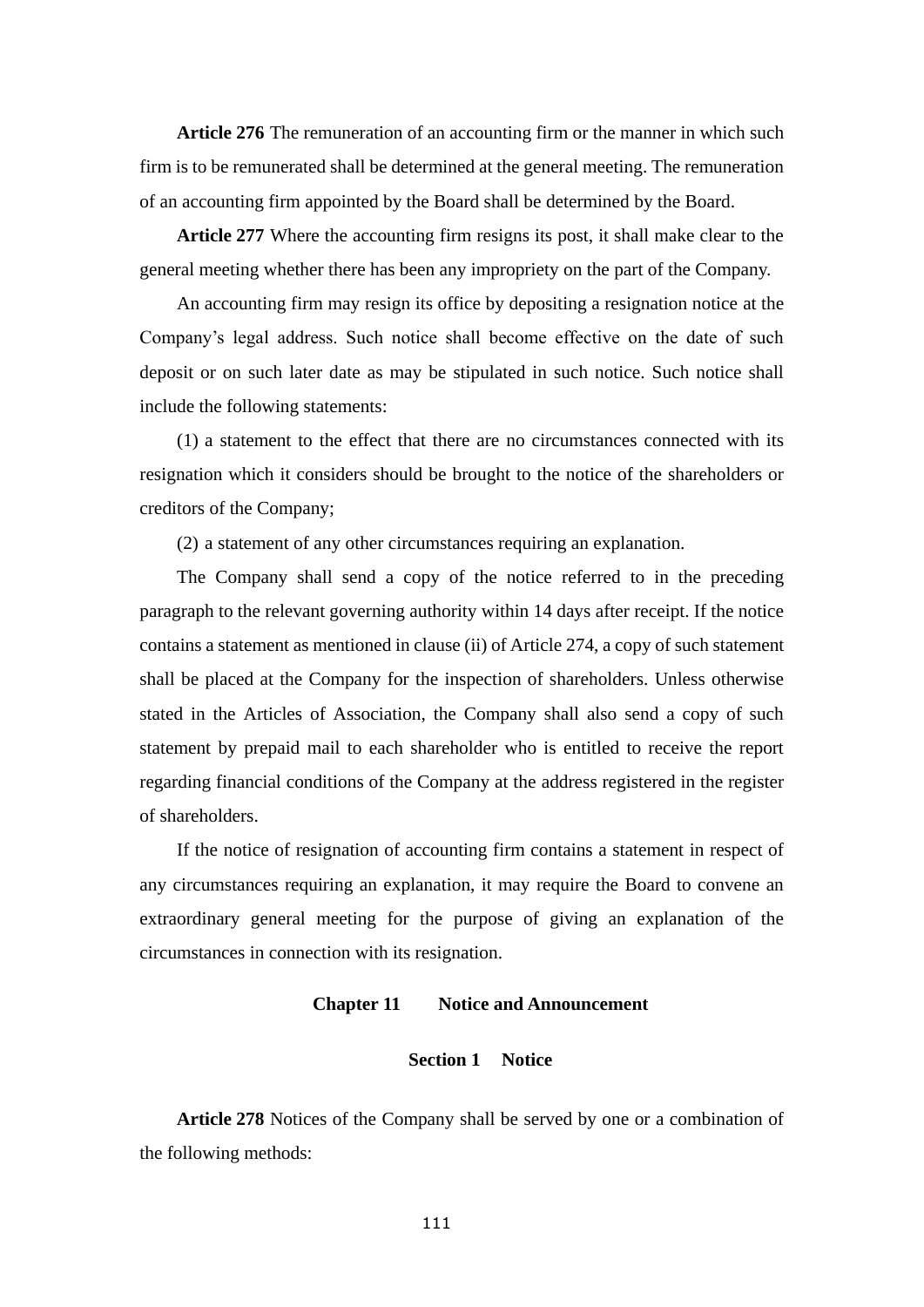- (1) by hand;
- (2) by mail;
- (3) by facsimile or e-mail;

(4) by making announcement on the website designated by the Company and stock exchanges in accordance with laws, administrative regulations, departmental rules, normative documents, relevant requirements of the regulatory authorities, the Articles of Association and the listing rules at the location where the Company's shares are listed;

(5) by announcement;

(6) by other means agreed before between the Company and the recipient or accepted by the recipient after receiving notice;

(7) by other means approved by the relevant regulatory authorities at the location where the Company's shares are listed or specified in the Articles of Association.

Any notice for convening a meeting of the Board or the Supervisory Committee of the Company shall be given by hand, by fax, by mail or by email.

Pursuant to the Hong Kong Listing Rules, subject to the laws and regulations and listing rules of the place where the Company is listed as well as these Articles of Association, corporate communications may be provided or sent to holders of H shares by making announcement on the websites designated by the Company and/or the websites of the Hong Kong Stock Exchange or by other electronic means.

Corporate communications referred to in the preceding article means any document issued or to be issued by the Company for the information or action of the holders of H shares of the Company or other individuals required under the Hong Kong Listing Rules, including but not limited to:

1. the annual report of the Company (including the report of the Directors, annual financial statements, the auditing report and the financial summary of the Company (if applicable));

2. the interim report and the summary of the interim report of the Company (if applicable);

3. notices of meetings;

112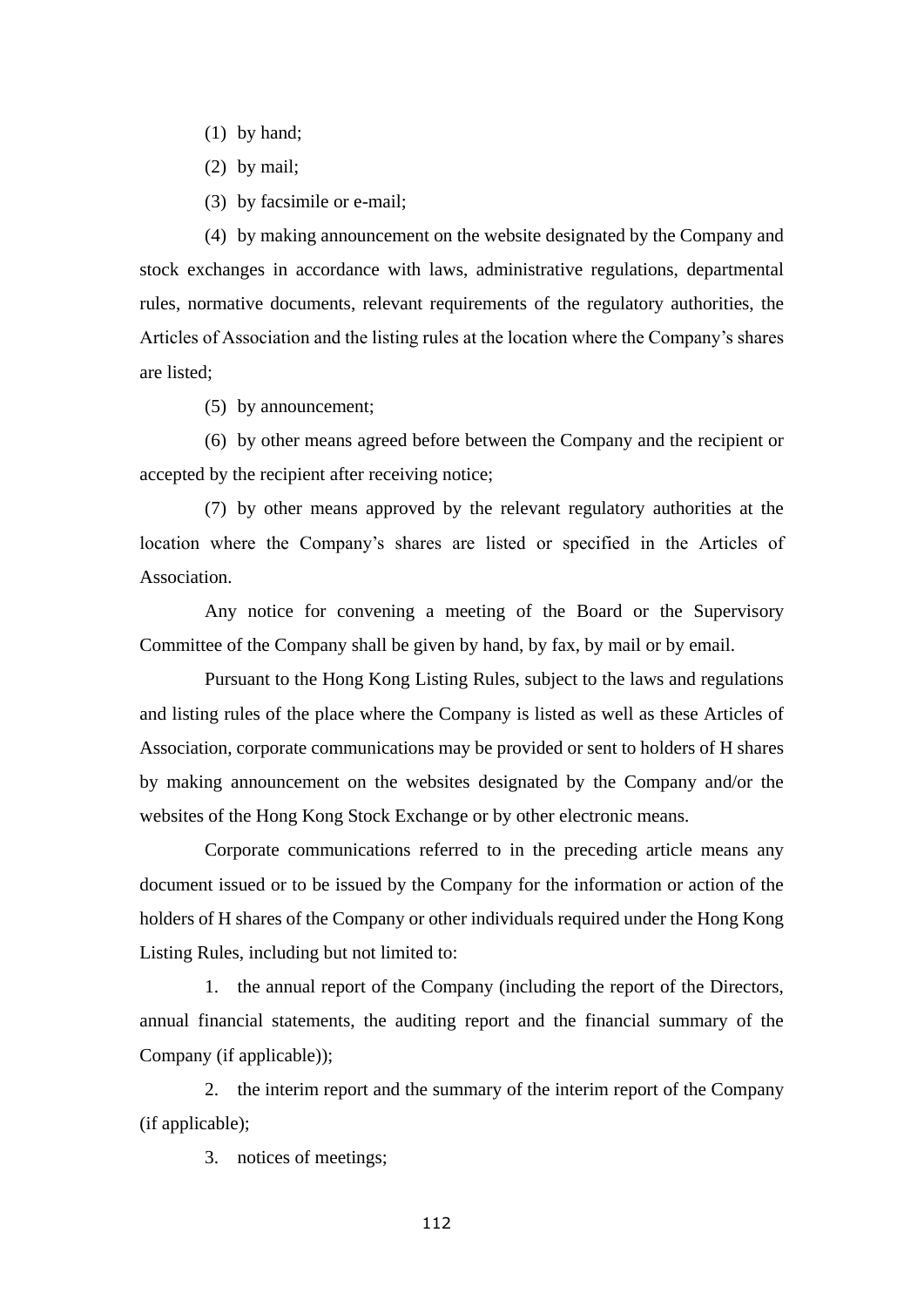4. listing documents;

5. circulars;

6. proxy forms (as defined in the listing rules of the stock exchange where the shares of the Company are listed).

Where notices are given by way of announcements under authorization conferred by these Articles, such announcements shall be published by means specified in the Hong Kong Listing Rules.

With regard to joint shareholders, the Company is only required to deliver or send any notice, information or other documents to one of such joint shareholders.

**Article 279** Where a notice of the Company is served by an announcement, the aforesaid notice shall be deemed as received by relevant persons once it is published.

**Article 280** Any notice for convening a meeting of the board of directors of the Company shall be given by direct delivery, email, fax or other means.

**Article 281** Any notice for convening a meeting of the Supervisory Committee of the Company shall be given by direct delivery, email, fax or other means.

**Article 282** For any notice delivered by hand, the addressee shall sign or seal with chop on the receipt slip and the date of delivery shall be the date of the confirmation of receipt by such addressee. For any notice delivered by mail, the date of delivery shall be the fifth working day upon the delivery to the post office. For any notice delivered by email, the date of delivery shall be the second calendar day from the date of sending the email. For any notice delivered by fax or published on website, the date of delivery shall be the date of sending or publishing. For any notice delivered by an announcement, the date of delivery shall be the date on which such announcement is initially published.

**Article 283** In the case where the listing rules of the place where the Company's shares are listed require the Company to send, post, dispatch, issue, publish or otherwise provide the relevant documents of the Company in both the English version and the Chinese version, if the Company has made appropriate arrangements to confirm whether the shareholders wish to receive the English version only or the Chinese version only, the Company may, to the extent permitted under the applicable laws and regulations, only send the English version or the Chinese version of such documents to the relevant shareholder (in accordance with the intention expressed by the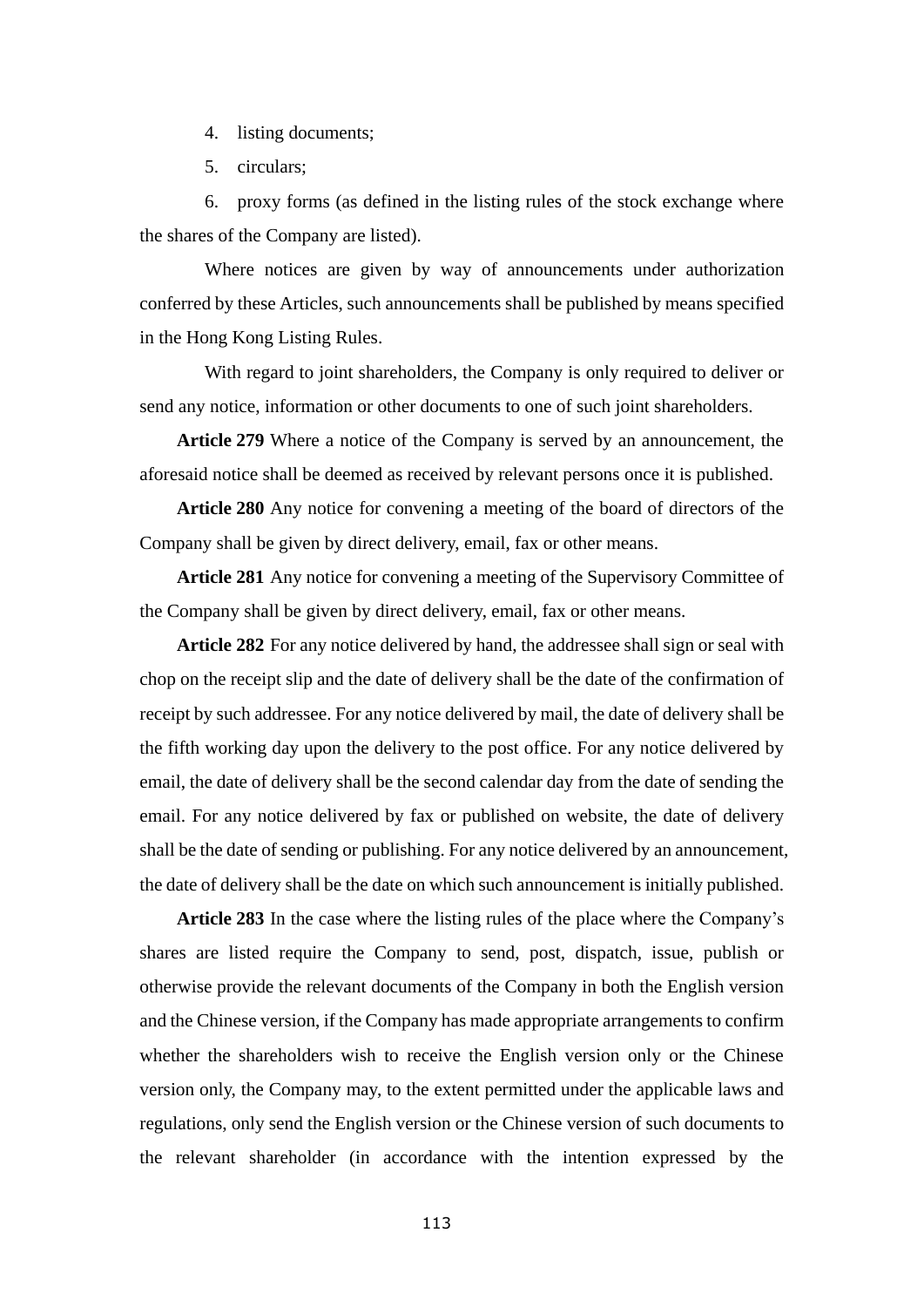shareholder).

**Article 284** The accidental omission to give the notice of a meeting to, or the failure to receive the notice of a meeting by any person entitled to receive such notice, shall not invalidate the meeting or the resolutions passed thereat.

# **Section 2 Announcement**

**Article 285** The Company shall issue announcements and disclose information to holders of domestic shares through the websites of the stock exchanges and the media that meet the requirements stipulated by the CSRC and other regulatory authorities. If it is required to make public announcements to the holders of overseas-listed foreign shares pursuant to the Articles of Association, such announcements shall also be published in such manner as required by the Hong Kong Listing Rules.

The Company may not disclose information through public media before such information is disclosed through the designated websites and other designated media, and may not disclose information by way of press release or interview with reporters in lieu of the announcement.

The Board may change the websites and other media for information disclosure, but shall ensure that the designated websites and other media for information disclosure comply with the qualifications and conditions stipulated by the CSRC, overseas regulatory authorities, securities exchanges in China and overseas and other regulatory authorities.

114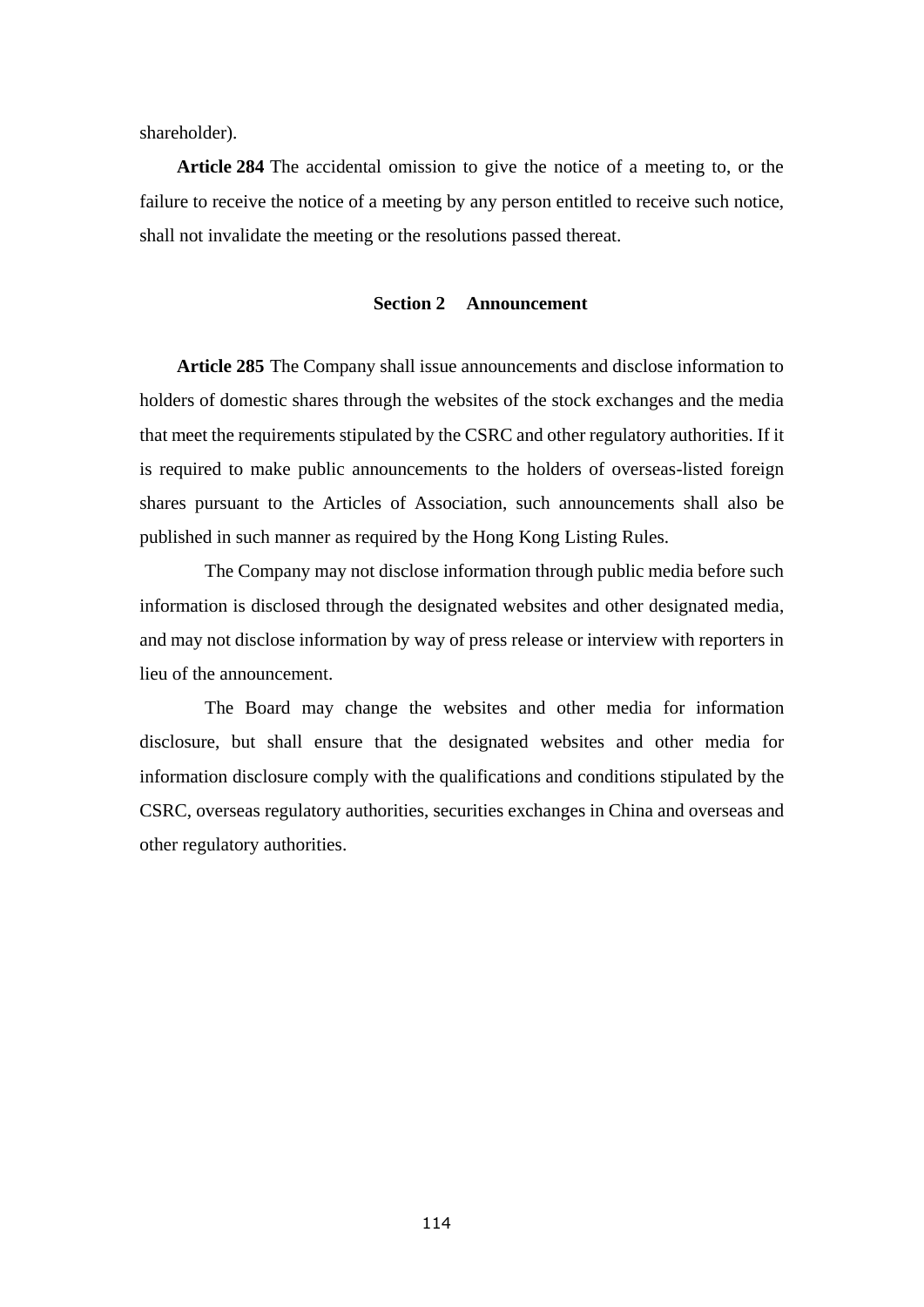# **Chapter 12 Merger, Division, Capital Increase, Capital Reduction, Dissolution and Liquidation**

#### **Section 1 Merger, Division, Capital Increase and Capital Reduction**

**Article 286** Merger of the Company may take the form of absorption or establishment of a new company.

Absorption means that a company absorbs another company and the absorbed company will be dissolved. Where two or above companies merge into a new company, the original companies will be dissolved.

**Article 287** The merger or division of the Company shall be proposed by the Board and the proposal shall be submitted to the general meeting for approval in accordance with the procedures set out in these Articles of Association. Approval for merger or division shall be sought in accordance with the relevant legal requirements. A shareholder who disagrees with the proposed merger or division shall have the right to demand the Company or the consenting shareholders to acquire his shares at a fair price. The resolution of merger or division of the Company shall be contained in a special document for inspection by shareholders.

The foregoing documents shall also be sent by mail to shareholders of overseas listed shares of companies which are listed in Hong Kong.

**Article 288** The merging parties shall execute a merger agreement and prepare a balance sheet and an inventory of assets. The Company shall notify its creditors within 10 days of the date of the merger resolution and shall publish an announcement in newspapers or by other means within 30 days of the date of the merger resolution. The creditors may, within 30 days after receipt of notice or, if the creditors do not receive such notice, within 45 days of the announcement, demand the Company to repay in full or to provide a guarantee.

**Article 289** Upon merger, the credits and liabilities of each of the merged parties shall be assumed by the surviving party or the newly established company.

**Article 290** Where there is a division of the Company, its assets shall be divided accordingly.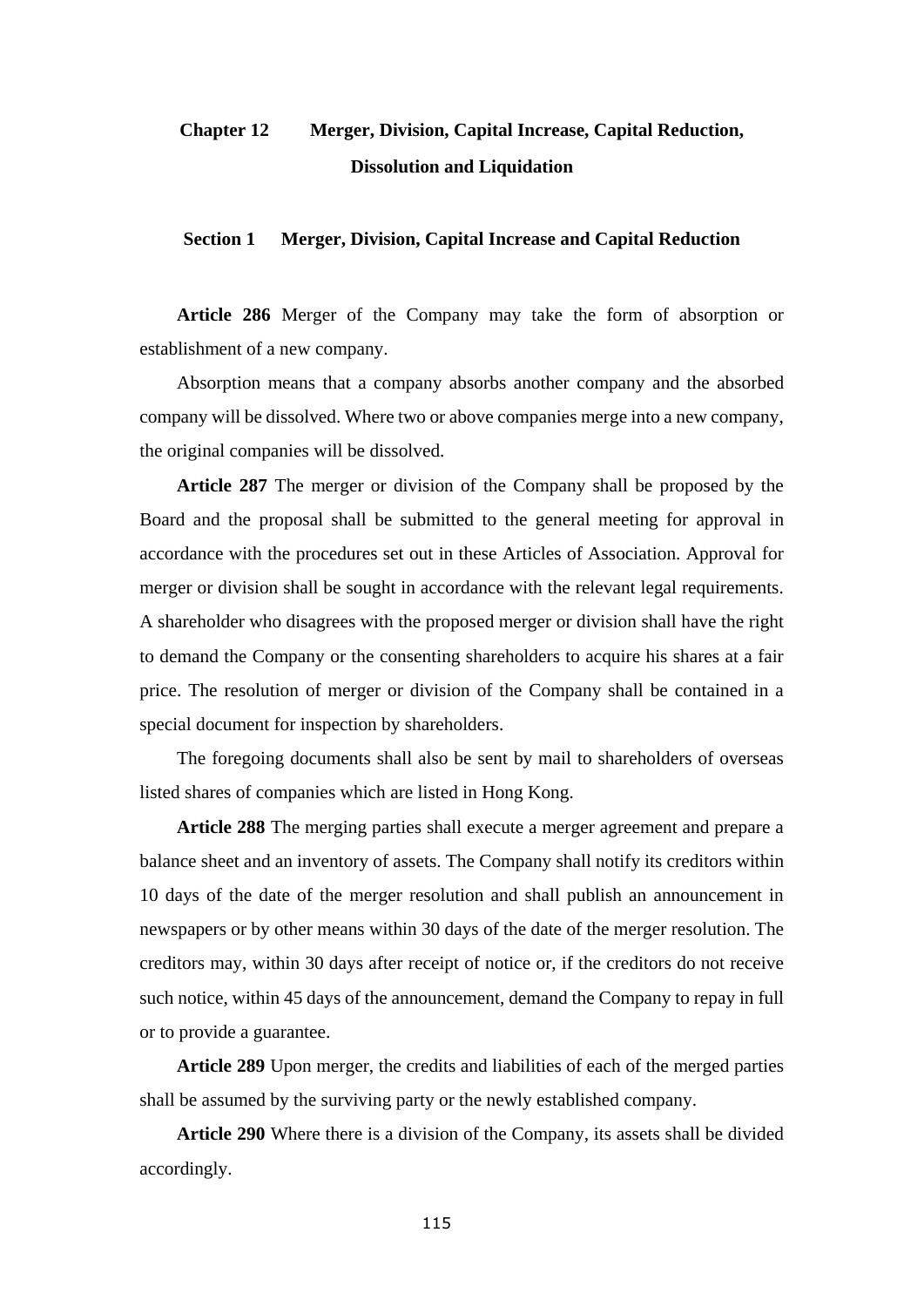**Article 291** Where there is a division of the Company, a balance sheet and inventory of assets shall be prepared. The Company shall notify its creditors within 10 days of the date of the division resolution and shall publish an announcement in newspapers or by other means within 30 days of the date of the division resolution.

**Article 292** Unless a written agreement has been entered into by the Company and its creditors in relation to the repayment of debts before division, liabilities of the Company prior to the division shall be jointly assumed by the surviving companies after division.

**Article 293** Where the Company needs to reduce its registered capital, it shall prepare a balance sheet and an inventory of assets.

The Company shall notify its creditors within 10 days from the date of the resolution for reduction of capital and shall publish an announcement in the newspapers or by other means within 30 days from the date of such resolution. A creditor has the right within 30 days of receipt of the notice or, in the case of a creditor who does not receive such notice, within 45 days of the date of the announcement, to demand the Company to repay its debts or to provide a guarantee for such debt.

The registered capital of the Company after reduction shall not be less than the statutory minimum amount.

**Article 294** The Company shall, in accordance with the laws, apply for change in its registration with the company registration authority in the event of any change in any particulars in its registration as a result of any merger or division. Where the Company is dissolved, the Company shall apply for cancellation of its registration in accordance with the laws. Where a new company is established, the Company shall apply for registration of incorporation in accordance with the laws.

If the Company increases or reduces its registered capital, the Company shall, in accordance with the laws, apply for change in registration with the company registration authority.

116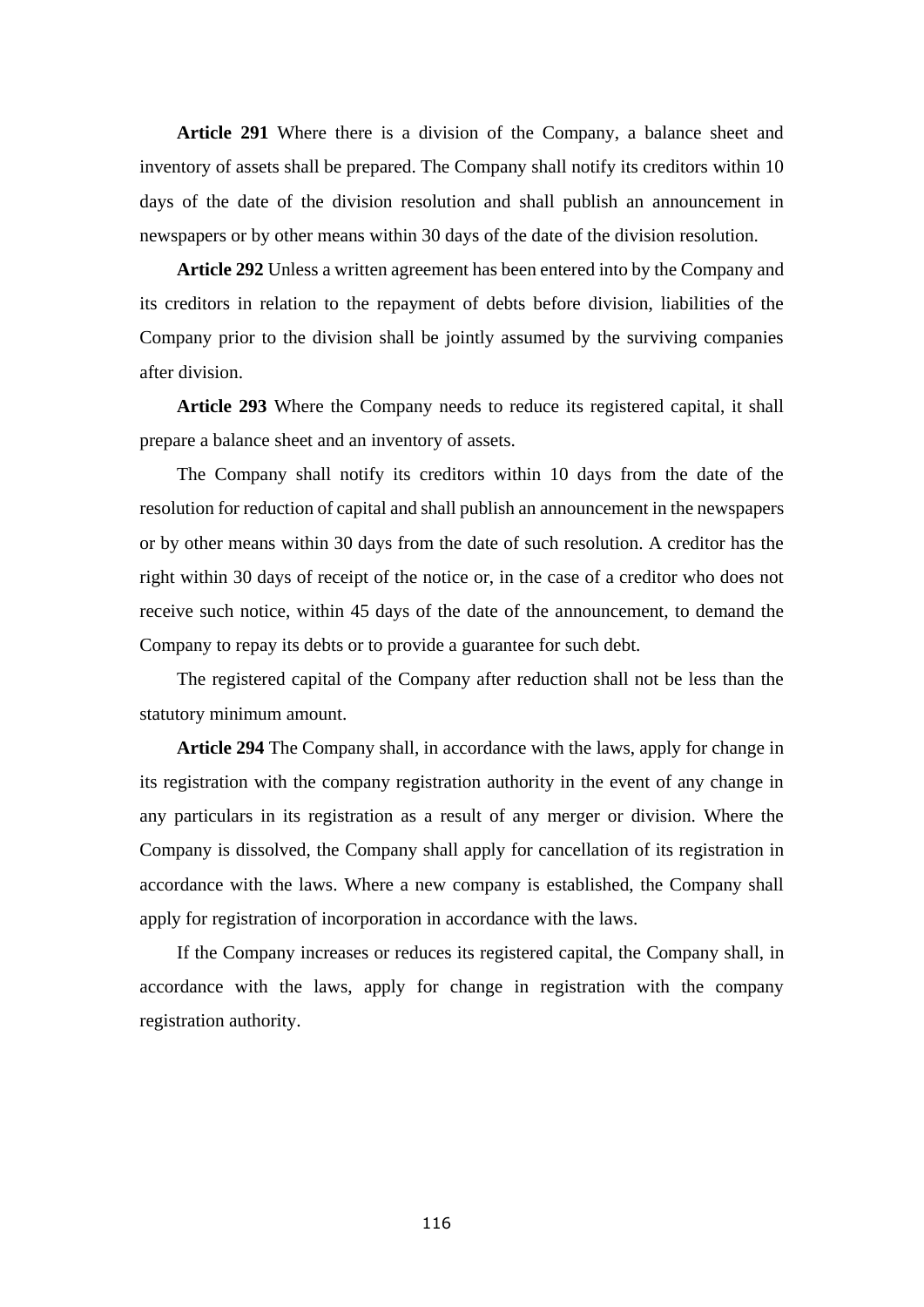#### **Section 2 Dissolution and Liquidation**

**Article 295** The Company shall be dissolved and liquidated upon the occurrence of any of the following events:

(1) expiry of the term of business provided in the Articles or other reasons for dissolution as specified in these Articles of Association;

(2) a resolution on dissolution is passed by shareholders at a general meeting;

(3) dissolution is required due to the merger or division of the Company;

(4) the Company is declared bankrupt due to its failure to repay debts due;

(5) the Company's business license is revoked or suspended or the Company is ordered to close down in accordance with the laws;

(6) where the Company gets into serious trouble in operation and management and its continuation may cause substantial loss in shareholders' interests, and no solution can be found through any other channel, shareholders representing 10% or above of the total voting rights of the Company may request the people's court to dissolve the Company;

**Article 296** Upon the occurrence of the situation described in sub-paragraph (1) of Article 295 in these Articles of Association, the Company may continue to exist by amending these Articles of Association.

Amendments to these Articles of Association pursuant to the preceding paragraph shall be subject to the approval of shareholders representing two-thirds or above of the voting rights present at the general meetings.

**Article 297** Where the Company is dissolved pursuant to sub-paragraphs (1), (2), (5) or (6) of Article 295, a liquidation committee shall be set up within 15 days after the liquidation is approved by the securities supervisory and administrative authority of the State Council. Members of the liquidation committee shall be determined by general meeting by way of ordinary resolution. If a liquidation committee is not set up within the specified period, the creditors may apply to the people's court for appointment of relevant persons to form a liquidation committee to proceed with the liquidation.

Where the Company is dissolved pursuant to sub-paragraph (3) of Article 295, the Company shall apply to the CSRC with reasons for dissolution and related documents. The Company shall be dissolved after obtaining the approval from the CSRC.

Where the Company is dissolved in accordance with sub-paragraph (4) of Article 295, the people's court shall, according to the applicable laws, order the formation of a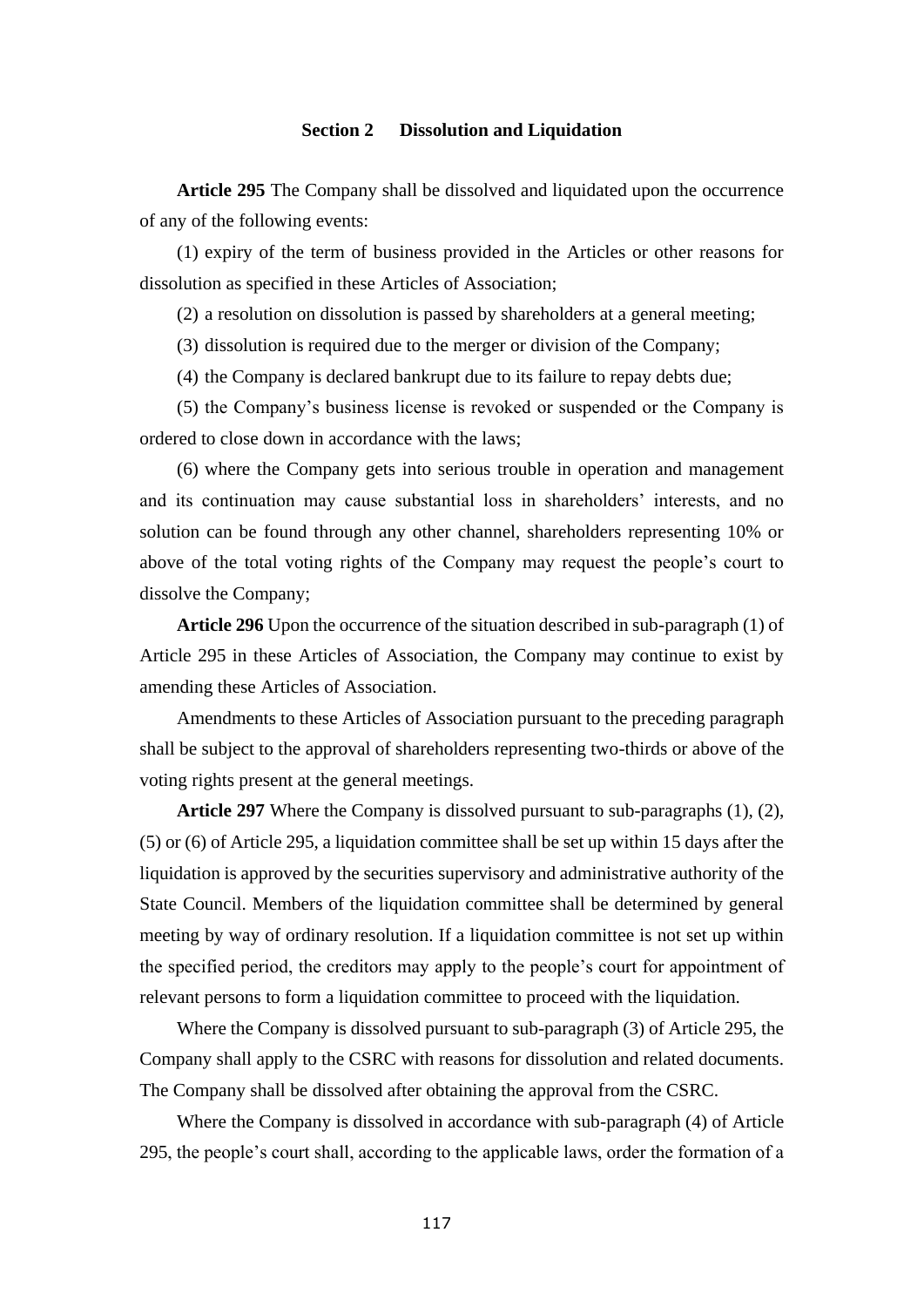liquidation committee comprising members from the securities supervisory and administrative authority of the State Council, shareholders, relevant authorities and professionals to process the liquidation in accordance with the applicable bankruptcy law.

**Article 298** Where the Board resolves to liquidate the Company for any reason other than bankruptcy, the Board shall include a statement in its notice convening a general meeting to the effect that, after making full inquiry into the affairs of the Company, the Board is of the opinion that the Company shall be able to pay its debts in full within twelve months from the commencement of the liquidation.

Upon passing of the resolution at general meeting for the liquidation of the Company, all functions and powers of the Board shall immediately cease.

The liquidation committee shall act in accordance with the instructions of the general meeting and make a report at least once every year to the general meeting on the committee's income and expenses, the business of the Company and the progress of the liquidation; and present a final report to the general meeting on completion of the liquidation.

**Article 299** The liquidation committee shall perform the following duties:

(1) to check the Company's assets and prepare a balance sheet and an inventory of assets;

(2) to notify the creditors by notice or announcement;

(3) to deal with and settle the outstanding affairs of the Company;

(4) to settle outstanding taxes as well as taxes arising in the course of liquidation;

(5) to settle all credits and debts;

(6)to dispose of the remaining assets of the Company after the settlement of debts; and

(7) to represent the Company in any civil proceedings.

**Article 300** The liquidation committee shall notify the creditors within 10 days from the date of its establishment and make public announcement on newspaper(s) or through other channels within 60 days of its establishment. Creditors shall, within 30 days after receipt of the notice, or for those who do not receive the notice, within 45 days from the date of the announcement, declare their claims to the liquidation committee.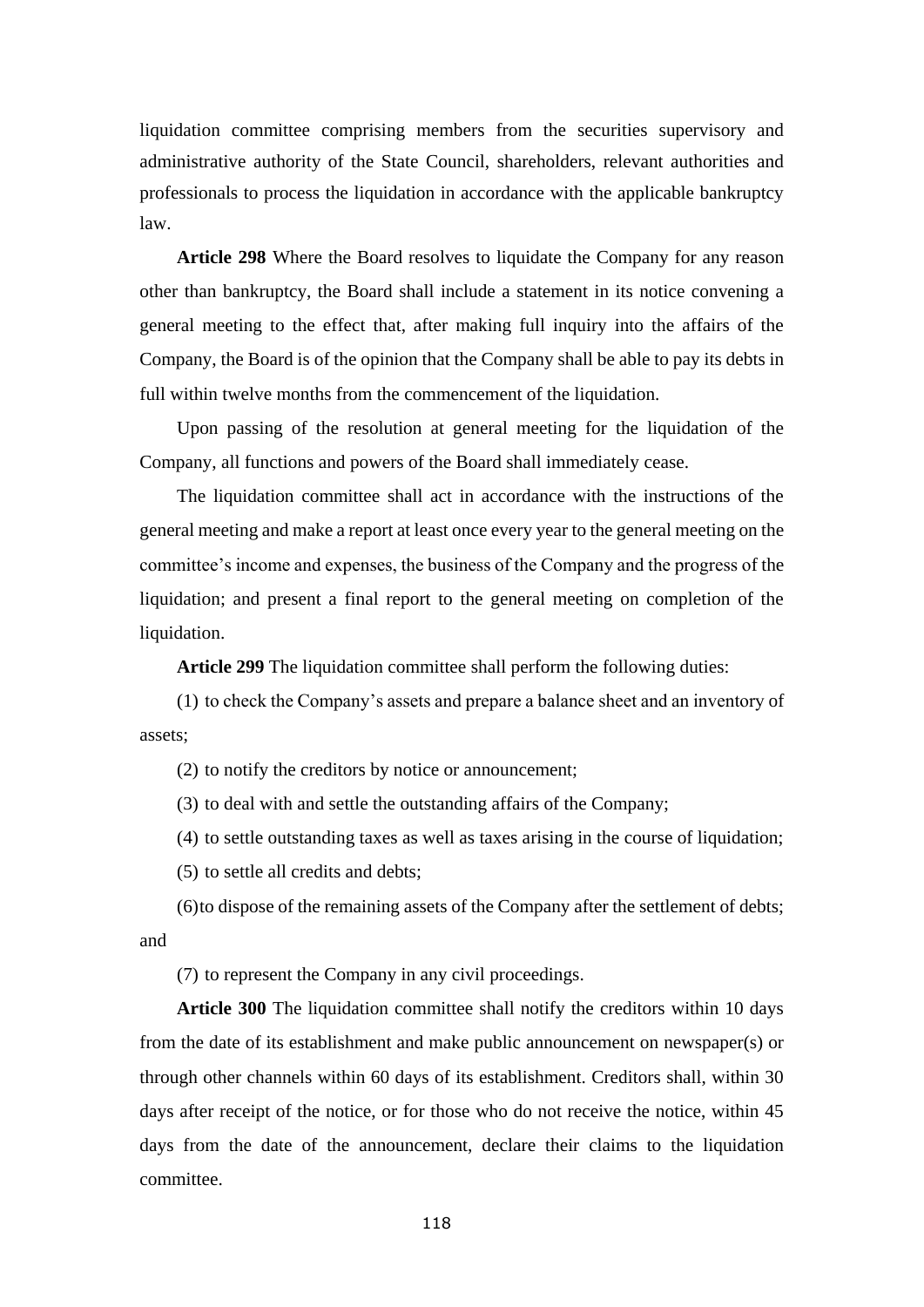Creditors shall provide explanation for the relevant particulars and evidence of the claims upon declaration of such claims. The liquidation team shall register the creditors' claims.

The liquidation committee shall not settle the debts to creditors until the expiry of the period for declaration of claims.

**Article 301** After checking the Company's assets and preparing a balance sheet and an inventory of assets, the liquidation committee shall formulate a liquidation plan for confirmation by general meetings or the people's court.

The remaining properties of the Company, after payment of liquidation expenses, wages, social insurance contribution and statutory compensation of staff, and taxes and debts of the Company, shall be distributed in proportion to the shareholdings of shareholders.

During the liquidation period, the Company shall continue to exist but shall not carry out any business activities not relating to liquidation. The assets of the Company shall not be distributed to shareholders before the settlement of debts in accordance with the preceding article.

**Article 302** If the liquidation committee, after checking the Company's assets and preparing a balance sheet and an inventory of assets, discovers that the Company's assets are insufficient to settle its debts, it shall immediately apply to the people's court for a declaration of bankruptcy.

After the Company is declared bankrupt by the people's court, the liquidation committee shall hand over the liquidation matters to the people's court.

**Article 303** Upon completion of liquidation of the Company, the liquidation committee shall prepare a liquidation report and a statement of the receipts and payments and the account books in respect of the liquidation period, and after verification by PRC certified public accountants, shall submit the same to the general meeting or relevant competent authorities for confirmation.

The liquidation committee shall, within 30 days after the general meeting or after obtaining confirmations from the relevant competent authorities, submit the aforesaid documents to the company registration authority, apply for de-registration of the Company, and announce the termination of the Company.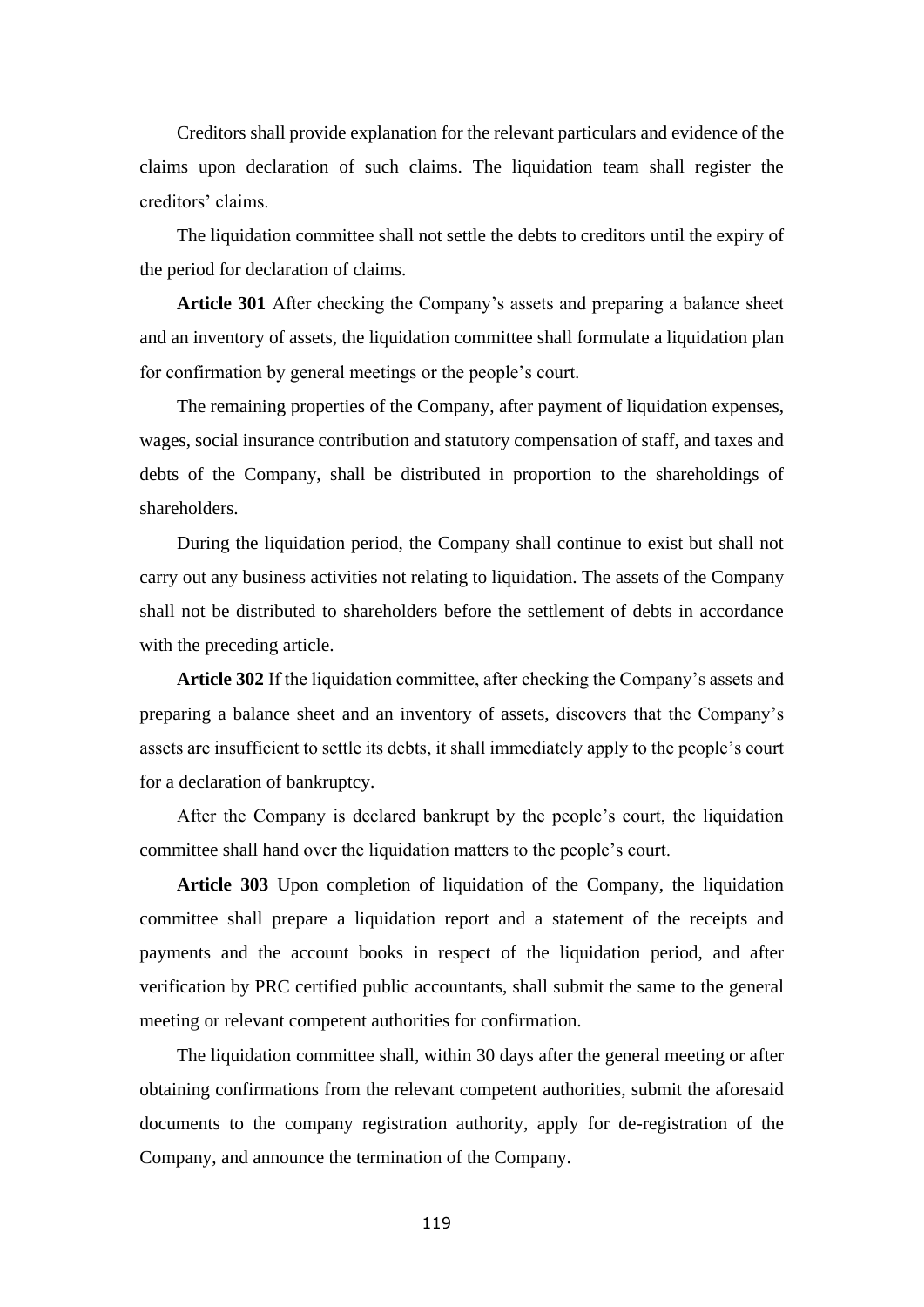**Article 304** Members of the liquidation committee shall perform their duties with due diligence and carry out their liquidating obligations in accordance with the laws.

Members of the liquidation committee shall not exploit their position to accept bribes or other illegal income or expropriate the property of the Company.

A member of the liquidation committee who causes loss to the Company or its creditors due to his intentional misconduct or gross negligence shall be liable for damages.

**Article 305** Where the Company is declared bankruptcy in accordance with laws, it shall implement bankruptcy liquidation in accordance with the relevant laws relating to bankruptcy of enterprise.

# **Chapter 13 Amendments to these Articles of Association**

**Article 306** The Company shall amend these Articles of Association in any of the following circumstances:

(1) after the amendments are made to the Company Law or other relevant laws and administrative regulations, these Articles of Association run counter to the said amendments;

(2) the Company's conditions have changed, and such change rending these Articles of Association inconsistent; and

(3) the general meeting has resolved to amend these Articles of Association.

**Article 307** Where the amendments to these Articles of Association resolved and passed at the general meetings require approval of the competent authorities, the amendments shall be submitted to the relevant authorities for approval. Where the amendments involve registration matters of the Company, the involved change shall be registered in accordance with the laws.

**Article 308** The Board shall amend these Articles of Association in accordance with the resolution to amend the Articles passed at the general meeting and examination and approval opinions from relevant authorities.

**Article 309** Where the matters on the amendments to these Articles of Association constitute information that shall be disclosed under the laws and regulations, the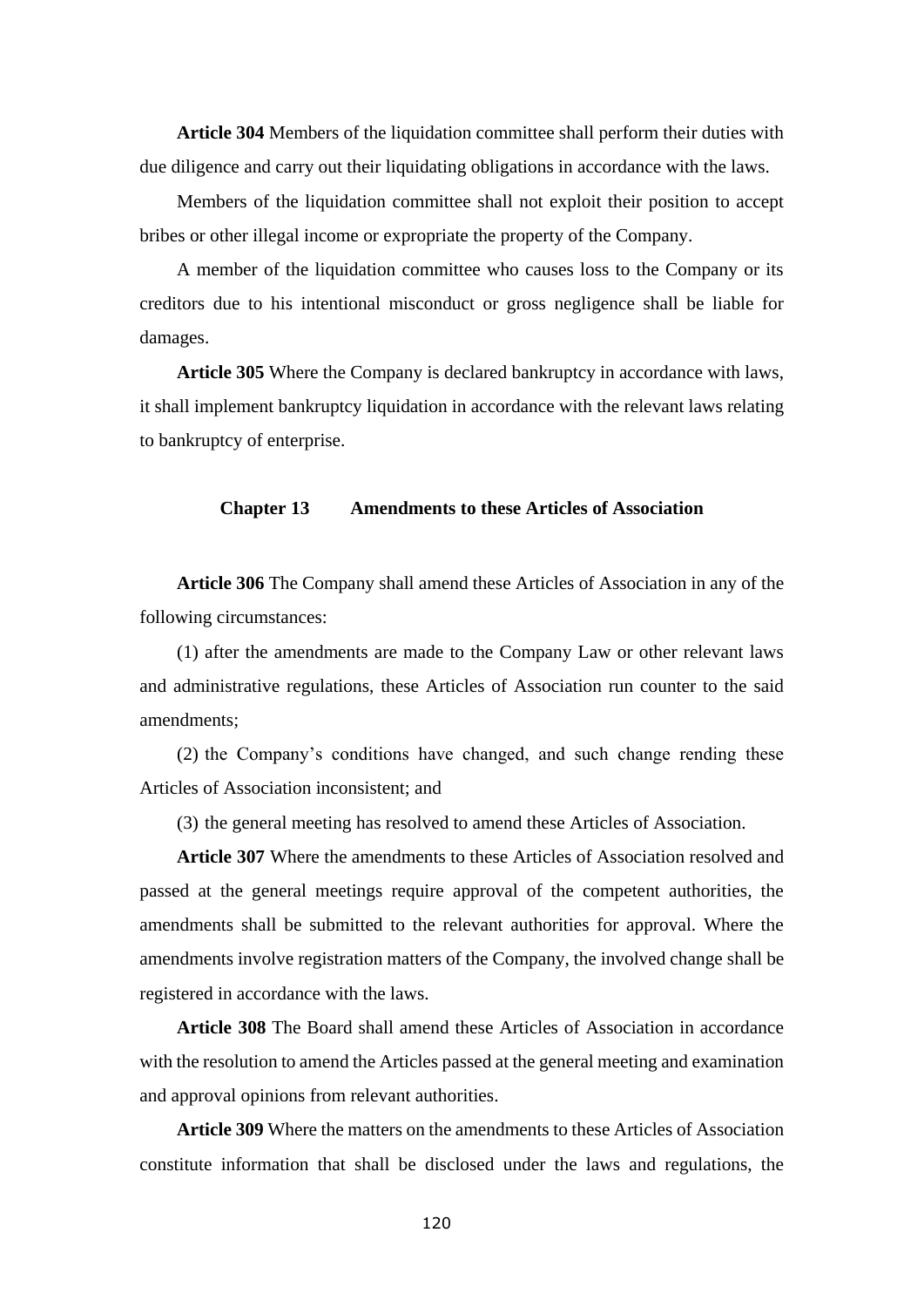Company shall disclose such amendments according to the stipulations.

**Article 310** Any amendment to these Articles of Association involving the Mandatory Provisions for the Articles of Association of Companies Listed Overseas shall become effective upon approval by the approving authority authorized by the State Council and the securities supervisory and administrative authority of the State Council. If the amendments involves registration matters, the involved change shall be registered in accordance with the laws.

#### **Chapter 14 Settlement of Disputes**

**Article 311** The Company shall follow the following rules for settlement of disputes:

(1) All disputes and claims between shareholders of overseas-listed foreign-invested shares and the Company, between shareholders of overseas-listed foreign-invested shares and the Company's directors, supervisors, general manager and other senior management, or between shareholders of overseas-listed foreign-invested shares and domestic shareholders arising from these Articles of Association or any rights or obligations conferred or imposed by the Company Law or any other applicable laws and regulations concerning the affairs of the Company shall be referred by the relevant parties to arbitration.

The dispute or claim shall be referred to arbitration as a whole. All parties which have the same subject matter, or are required to participate for the settlement of the dispute or claim, such parties shall be subject to the arbitration if such parties are the Company or the shareholders, directors, supervisors, General Manager (President) or other senior management of the Company.

Disputes in relation to the identification of shareholders and register of shareholders need not be resolved by arbitration.

(2) A claimant may elect arbitration at either the China International Economic and Trade Arbitration Commission in accordance with its Arbitration Rules or the Hong Kong International Arbitration Center in accordance with its Securities Arbitration Rules. Once a claimant refers a dispute or claim to arbitration, the other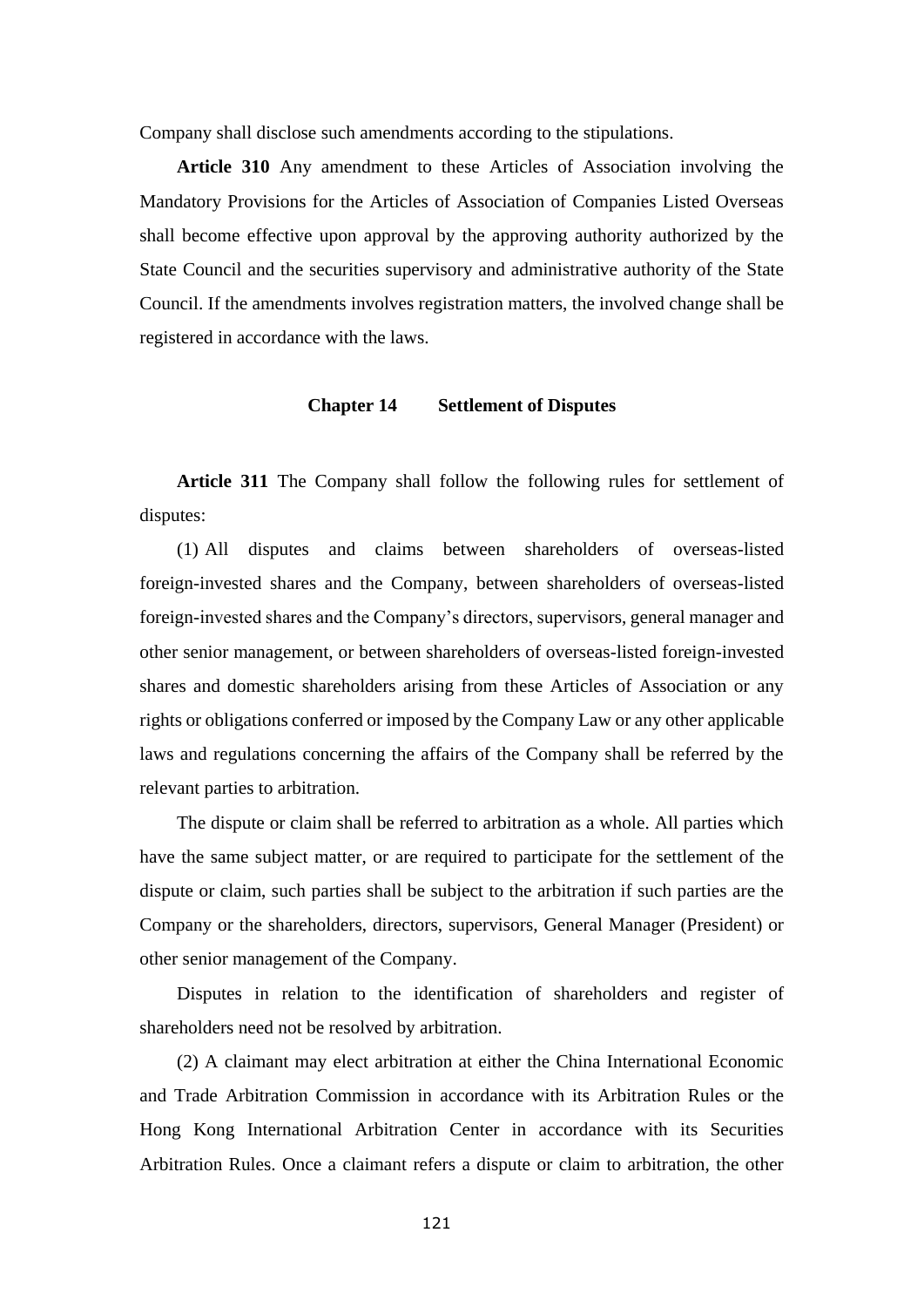party must submit to the arbitral body elected by the claimant.

If a claimant elects arbitration at Hong Kong International Arbitration Center, any party to the dispute or claim may apply for a hearing to take place in Shenzhen in accordance with the Securities Arbitration Rules of the Hong Kong International Arbitration Center.

(3) If any disputes or claims of rights are settled by way of arbitration in accordance with subparagraph (1) of this Article, the laws of the People's Republic of China shall apply, except as otherwise provided in the laws and administrative regulations.

(4) The award of an arbitration body shall be final and conclusive and binding on all parties.

#### **Chapter 15 Miscellaneous**

## **Article 312** Definitions

(1) Controlling shareholder means a person who holds shares representing 50% or more of the entire share capital of the Company, or a person having sufficient voting right in respect of the shares who holds to pose a significant influence on the resolutions of the shareholders' meetings and general meetings despite holding less than 50% of the entire share capital of the Company.

(2) Actual controller refers to the person who is not a shareholder of the Company, but could actually control the acts of the Company through investment, agreement or other arrangement.

(3) Affiliated relation refers to the relation between the Company and its affiliates within the meaning of the listing rules of the place on which its shares are listed.

**Article 313** The Board may formulate by-laws in accordance with the provisions of these Articles of Association, provided that such by-laws shall not be in violation of these Articles of Association.

**Article 314** These Articles of Association are written in Chinese. In case of any inconsistency between these Articles and the articles of association in any other language or of different version, the latest Chinese version of these Articles of